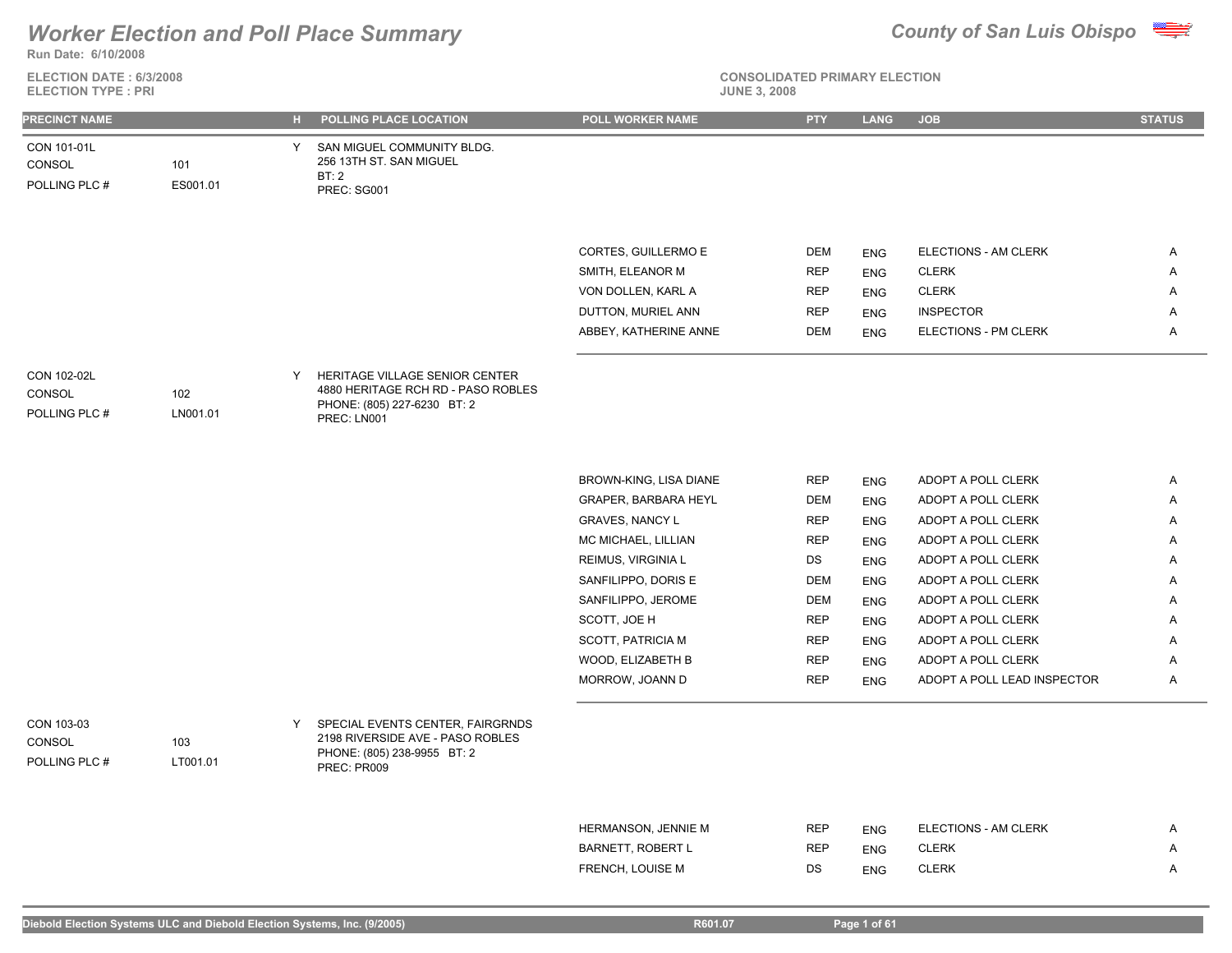**Run Date: 6/10/2008**

**ELECTION DATE : 6/3/2008 ELECTION TYPE : PRI** 



| LEWIN, ROBERT L<br>REP<br><b>CLERK</b><br>A<br><b>ENG</b><br><b>CLERK</b><br>PHILBRICK, JO ANN MARIE<br><b>REP</b><br><b>ENG</b><br>Α<br>FRENCH, CALVIN C<br>DS<br><b>INSPECTOR</b><br><b>ENG</b><br>Α<br>HARDEN, JUNE M<br><b>REP</b><br>ELECTIONS - PM CLERK<br>Α<br><b>ENG</b><br>SPECIAL EVENTS CENTER, FAIRGRNDS<br>Y<br>2198 RIVERSIDE AVE - PASO ROBLES<br>104<br>PHONE: (805) 238-9955 BT: 2<br>AL003.01<br>PREC: PR009<br><b>REP</b><br>ABBEY, JANET EVELYN<br>ADOPT A POLL CLERK<br><b>ENG</b><br>Α<br>BARRETT, PATRICIA CLARE<br>DS<br>ADOPT A POLL CLERK<br>Α<br><b>ENG</b><br>BERTONI, JUNE EILEEN<br><b>REP</b><br>ADOPT A POLL CLERK<br><b>ENG</b><br>Α<br>HANSEN, MIRIAM<br><b>REP</b><br>ADOPT A POLL CLERK<br>Α<br><b>ENG</b><br>KUEHL, CAROLYN P<br><b>REP</b><br>ADOPT A POLL CLERK<br><b>ENG</b><br>A<br>MANKINS, SHIRLEY J<br><b>REP</b><br>ADOPT A POLL CLERK<br>Α<br><b>ENG</b><br>NEWHOUSE, LYNNE S<br><b>DEM</b><br>ADOPT A POLL CLERK<br><b>ENG</b><br>Α<br>ROWLAND, BARBARA J<br><b>REP</b><br>ADOPT A POLL CLERK<br>Α<br><b>ENG</b><br>TISON, MARY A<br>REP<br>ADOPT A POLL CLERK<br><b>ENG</b><br>Α<br>TULEY, MARJORIE L<br><b>REP</b><br>ADOPT A POLL CLERK<br>Α<br><b>ENG</b><br>VAN HORN, VIVIAN F<br><b>REP</b><br>ADOPT A POLL CLERK<br>Α<br><b>ENG</b><br>RAMBO, PATSY FAY<br><b>REP</b><br>ADOPT A POLL 2ND INSPECTOR<br><b>ENG</b><br>Α<br>TAYLOR, SUE L<br><b>REP</b><br>ADOPT A POLL LEAD INSPECTOR<br><b>ENG</b><br>Α<br>WISEHART, ELAINE H<br><b>REP</b><br><b>INSPECTOR</b><br>Α<br><b>ENG</b><br>CURRY, DARWIN WAYNE<br>DEM<br>VOTER ASSISTANCE SPECIALIST<br><b>ENG</b><br>Α<br>CAMP, MICHAEL WAY<br><b>REP</b><br>VOTING SYSTEM SPECIALIST<br>Α<br><b>ENG</b><br>PLYMOUTH CONGREGATIONAL CHURCH<br>Y<br><b>HALL</b><br>105<br>1301 OAK ST - PASO ROBLES<br>AL009.01<br>PHONE: (805) 238-3321 BT: 2<br>PREC: PR006<br><b>BABCOCK, DIANE MARIE</b><br><b>REP</b><br>ELECTIONS - AM CLERK<br>Α<br><b>ENG</b> | <b>PRECINCT NAME</b>                   |  | H POLLING PLACE LOCATION | POLL WORKER NAME | <b>PTY</b> | <b>LANG</b> | <b>JOB</b> | <b>STATUS</b> |
|---------------------------------------------------------------------------------------------------------------------------------------------------------------------------------------------------------------------------------------------------------------------------------------------------------------------------------------------------------------------------------------------------------------------------------------------------------------------------------------------------------------------------------------------------------------------------------------------------------------------------------------------------------------------------------------------------------------------------------------------------------------------------------------------------------------------------------------------------------------------------------------------------------------------------------------------------------------------------------------------------------------------------------------------------------------------------------------------------------------------------------------------------------------------------------------------------------------------------------------------------------------------------------------------------------------------------------------------------------------------------------------------------------------------------------------------------------------------------------------------------------------------------------------------------------------------------------------------------------------------------------------------------------------------------------------------------------------------------------------------------------------------------------------------------------------------------------------------------------------------------------------------------------------------------------------------------------|----------------------------------------|--|--------------------------|------------------|------------|-------------|------------|---------------|
|                                                                                                                                                                                                                                                                                                                                                                                                                                                                                                                                                                                                                                                                                                                                                                                                                                                                                                                                                                                                                                                                                                                                                                                                                                                                                                                                                                                                                                                                                                                                                                                                                                                                                                                                                                                                                                                                                                                                                         |                                        |  |                          |                  |            |             |            |               |
|                                                                                                                                                                                                                                                                                                                                                                                                                                                                                                                                                                                                                                                                                                                                                                                                                                                                                                                                                                                                                                                                                                                                                                                                                                                                                                                                                                                                                                                                                                                                                                                                                                                                                                                                                                                                                                                                                                                                                         |                                        |  |                          |                  |            |             |            |               |
|                                                                                                                                                                                                                                                                                                                                                                                                                                                                                                                                                                                                                                                                                                                                                                                                                                                                                                                                                                                                                                                                                                                                                                                                                                                                                                                                                                                                                                                                                                                                                                                                                                                                                                                                                                                                                                                                                                                                                         |                                        |  |                          |                  |            |             |            |               |
|                                                                                                                                                                                                                                                                                                                                                                                                                                                                                                                                                                                                                                                                                                                                                                                                                                                                                                                                                                                                                                                                                                                                                                                                                                                                                                                                                                                                                                                                                                                                                                                                                                                                                                                                                                                                                                                                                                                                                         |                                        |  |                          |                  |            |             |            |               |
|                                                                                                                                                                                                                                                                                                                                                                                                                                                                                                                                                                                                                                                                                                                                                                                                                                                                                                                                                                                                                                                                                                                                                                                                                                                                                                                                                                                                                                                                                                                                                                                                                                                                                                                                                                                                                                                                                                                                                         |                                        |  |                          |                  |            |             |            |               |
|                                                                                                                                                                                                                                                                                                                                                                                                                                                                                                                                                                                                                                                                                                                                                                                                                                                                                                                                                                                                                                                                                                                                                                                                                                                                                                                                                                                                                                                                                                                                                                                                                                                                                                                                                                                                                                                                                                                                                         | CON 104-03L<br>CONSOL<br>POLLING PLC # |  |                          |                  |            |             |            |               |
|                                                                                                                                                                                                                                                                                                                                                                                                                                                                                                                                                                                                                                                                                                                                                                                                                                                                                                                                                                                                                                                                                                                                                                                                                                                                                                                                                                                                                                                                                                                                                                                                                                                                                                                                                                                                                                                                                                                                                         |                                        |  |                          |                  |            |             |            |               |
|                                                                                                                                                                                                                                                                                                                                                                                                                                                                                                                                                                                                                                                                                                                                                                                                                                                                                                                                                                                                                                                                                                                                                                                                                                                                                                                                                                                                                                                                                                                                                                                                                                                                                                                                                                                                                                                                                                                                                         |                                        |  |                          |                  |            |             |            |               |
|                                                                                                                                                                                                                                                                                                                                                                                                                                                                                                                                                                                                                                                                                                                                                                                                                                                                                                                                                                                                                                                                                                                                                                                                                                                                                                                                                                                                                                                                                                                                                                                                                                                                                                                                                                                                                                                                                                                                                         |                                        |  |                          |                  |            |             |            |               |
|                                                                                                                                                                                                                                                                                                                                                                                                                                                                                                                                                                                                                                                                                                                                                                                                                                                                                                                                                                                                                                                                                                                                                                                                                                                                                                                                                                                                                                                                                                                                                                                                                                                                                                                                                                                                                                                                                                                                                         |                                        |  |                          |                  |            |             |            |               |
|                                                                                                                                                                                                                                                                                                                                                                                                                                                                                                                                                                                                                                                                                                                                                                                                                                                                                                                                                                                                                                                                                                                                                                                                                                                                                                                                                                                                                                                                                                                                                                                                                                                                                                                                                                                                                                                                                                                                                         |                                        |  |                          |                  |            |             |            |               |
|                                                                                                                                                                                                                                                                                                                                                                                                                                                                                                                                                                                                                                                                                                                                                                                                                                                                                                                                                                                                                                                                                                                                                                                                                                                                                                                                                                                                                                                                                                                                                                                                                                                                                                                                                                                                                                                                                                                                                         |                                        |  |                          |                  |            |             |            |               |
|                                                                                                                                                                                                                                                                                                                                                                                                                                                                                                                                                                                                                                                                                                                                                                                                                                                                                                                                                                                                                                                                                                                                                                                                                                                                                                                                                                                                                                                                                                                                                                                                                                                                                                                                                                                                                                                                                                                                                         |                                        |  |                          |                  |            |             |            |               |
|                                                                                                                                                                                                                                                                                                                                                                                                                                                                                                                                                                                                                                                                                                                                                                                                                                                                                                                                                                                                                                                                                                                                                                                                                                                                                                                                                                                                                                                                                                                                                                                                                                                                                                                                                                                                                                                                                                                                                         |                                        |  |                          |                  |            |             |            |               |
|                                                                                                                                                                                                                                                                                                                                                                                                                                                                                                                                                                                                                                                                                                                                                                                                                                                                                                                                                                                                                                                                                                                                                                                                                                                                                                                                                                                                                                                                                                                                                                                                                                                                                                                                                                                                                                                                                                                                                         |                                        |  |                          |                  |            |             |            |               |
|                                                                                                                                                                                                                                                                                                                                                                                                                                                                                                                                                                                                                                                                                                                                                                                                                                                                                                                                                                                                                                                                                                                                                                                                                                                                                                                                                                                                                                                                                                                                                                                                                                                                                                                                                                                                                                                                                                                                                         |                                        |  |                          |                  |            |             |            |               |
|                                                                                                                                                                                                                                                                                                                                                                                                                                                                                                                                                                                                                                                                                                                                                                                                                                                                                                                                                                                                                                                                                                                                                                                                                                                                                                                                                                                                                                                                                                                                                                                                                                                                                                                                                                                                                                                                                                                                                         |                                        |  |                          |                  |            |             |            |               |
|                                                                                                                                                                                                                                                                                                                                                                                                                                                                                                                                                                                                                                                                                                                                                                                                                                                                                                                                                                                                                                                                                                                                                                                                                                                                                                                                                                                                                                                                                                                                                                                                                                                                                                                                                                                                                                                                                                                                                         |                                        |  |                          |                  |            |             |            |               |
|                                                                                                                                                                                                                                                                                                                                                                                                                                                                                                                                                                                                                                                                                                                                                                                                                                                                                                                                                                                                                                                                                                                                                                                                                                                                                                                                                                                                                                                                                                                                                                                                                                                                                                                                                                                                                                                                                                                                                         |                                        |  |                          |                  |            |             |            |               |
|                                                                                                                                                                                                                                                                                                                                                                                                                                                                                                                                                                                                                                                                                                                                                                                                                                                                                                                                                                                                                                                                                                                                                                                                                                                                                                                                                                                                                                                                                                                                                                                                                                                                                                                                                                                                                                                                                                                                                         |                                        |  |                          |                  |            |             |            |               |
|                                                                                                                                                                                                                                                                                                                                                                                                                                                                                                                                                                                                                                                                                                                                                                                                                                                                                                                                                                                                                                                                                                                                                                                                                                                                                                                                                                                                                                                                                                                                                                                                                                                                                                                                                                                                                                                                                                                                                         |                                        |  |                          |                  |            |             |            |               |
|                                                                                                                                                                                                                                                                                                                                                                                                                                                                                                                                                                                                                                                                                                                                                                                                                                                                                                                                                                                                                                                                                                                                                                                                                                                                                                                                                                                                                                                                                                                                                                                                                                                                                                                                                                                                                                                                                                                                                         |                                        |  |                          |                  |            |             |            |               |
|                                                                                                                                                                                                                                                                                                                                                                                                                                                                                                                                                                                                                                                                                                                                                                                                                                                                                                                                                                                                                                                                                                                                                                                                                                                                                                                                                                                                                                                                                                                                                                                                                                                                                                                                                                                                                                                                                                                                                         |                                        |  |                          |                  |            |             |            |               |
|                                                                                                                                                                                                                                                                                                                                                                                                                                                                                                                                                                                                                                                                                                                                                                                                                                                                                                                                                                                                                                                                                                                                                                                                                                                                                                                                                                                                                                                                                                                                                                                                                                                                                                                                                                                                                                                                                                                                                         | CON 105-04L                            |  |                          |                  |            |             |            |               |
|                                                                                                                                                                                                                                                                                                                                                                                                                                                                                                                                                                                                                                                                                                                                                                                                                                                                                                                                                                                                                                                                                                                                                                                                                                                                                                                                                                                                                                                                                                                                                                                                                                                                                                                                                                                                                                                                                                                                                         | CONSOL                                 |  |                          |                  |            |             |            |               |
|                                                                                                                                                                                                                                                                                                                                                                                                                                                                                                                                                                                                                                                                                                                                                                                                                                                                                                                                                                                                                                                                                                                                                                                                                                                                                                                                                                                                                                                                                                                                                                                                                                                                                                                                                                                                                                                                                                                                                         | POLLING PLC #                          |  |                          |                  |            |             |            |               |
|                                                                                                                                                                                                                                                                                                                                                                                                                                                                                                                                                                                                                                                                                                                                                                                                                                                                                                                                                                                                                                                                                                                                                                                                                                                                                                                                                                                                                                                                                                                                                                                                                                                                                                                                                                                                                                                                                                                                                         |                                        |  |                          |                  |            |             |            |               |
|                                                                                                                                                                                                                                                                                                                                                                                                                                                                                                                                                                                                                                                                                                                                                                                                                                                                                                                                                                                                                                                                                                                                                                                                                                                                                                                                                                                                                                                                                                                                                                                                                                                                                                                                                                                                                                                                                                                                                         |                                        |  |                          |                  |            |             |            |               |
| ABRAMS, WILLIAM E<br><b>CLERK</b><br>REP<br>Α<br><b>ENG</b>                                                                                                                                                                                                                                                                                                                                                                                                                                                                                                                                                                                                                                                                                                                                                                                                                                                                                                                                                                                                                                                                                                                                                                                                                                                                                                                                                                                                                                                                                                                                                                                                                                                                                                                                                                                                                                                                                             |                                        |  |                          |                  |            |             |            |               |
| CAMP, JOY ANN<br><b>REP</b><br><b>CLERK</b><br><b>ENG</b><br>Α                                                                                                                                                                                                                                                                                                                                                                                                                                                                                                                                                                                                                                                                                                                                                                                                                                                                                                                                                                                                                                                                                                                                                                                                                                                                                                                                                                                                                                                                                                                                                                                                                                                                                                                                                                                                                                                                                          |                                        |  |                          |                  |            |             |            |               |
| <b>CLERK</b><br>MILLER, JEAN L<br><b>DEM</b><br><b>ENG</b><br>Α                                                                                                                                                                                                                                                                                                                                                                                                                                                                                                                                                                                                                                                                                                                                                                                                                                                                                                                                                                                                                                                                                                                                                                                                                                                                                                                                                                                                                                                                                                                                                                                                                                                                                                                                                                                                                                                                                         |                                        |  |                          |                  |            |             |            |               |
| LO CICERO, TONI S<br>DS<br><b>LEAD INSPECTOR</b><br>Α<br><b>ENG</b>                                                                                                                                                                                                                                                                                                                                                                                                                                                                                                                                                                                                                                                                                                                                                                                                                                                                                                                                                                                                                                                                                                                                                                                                                                                                                                                                                                                                                                                                                                                                                                                                                                                                                                                                                                                                                                                                                     |                                        |  |                          |                  |            |             |            |               |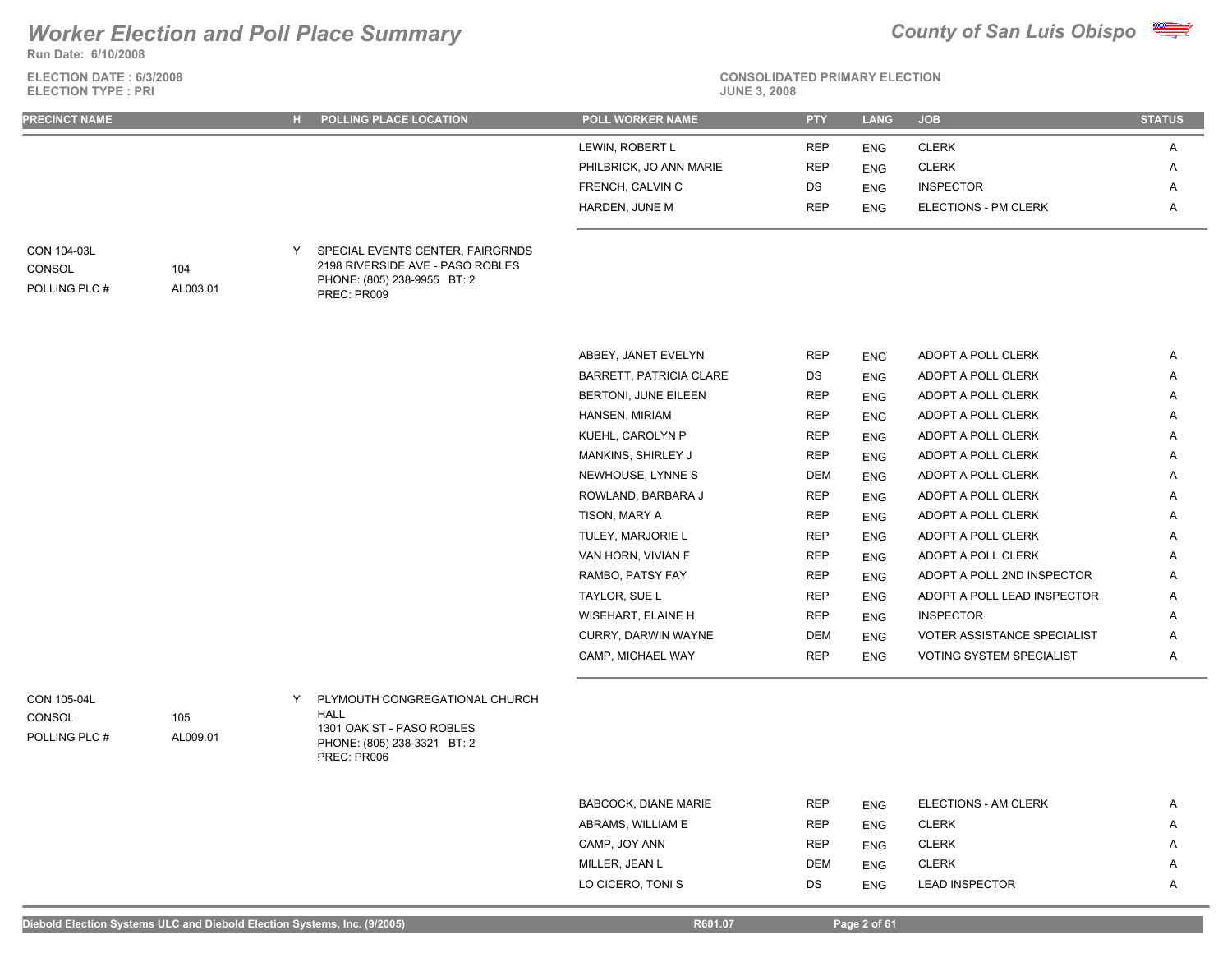

**ELECTION DATE : 6/3/2008 ELECTION TYPE : PRI** 

| <b>PRECINCT NAME</b>                                      | $H$ . | POLLING PLACE LOCATION                                                                                  | POLL WORKER NAME                         | <b>PTY</b>               | <b>LANG</b>              | <b>JOB</b>                                    | <b>STATUS</b> |
|-----------------------------------------------------------|-------|---------------------------------------------------------------------------------------------------------|------------------------------------------|--------------------------|--------------------------|-----------------------------------------------|---------------|
|                                                           |       |                                                                                                         | LINE, PAULA MADONNA                      | <b>NAT</b>               | <b>ENG</b>               | ELECTIONS - PM CLERK                          | $\mathsf{A}$  |
| CON 106-06L<br>CONSOL<br>106<br>POLLING PLC #<br>SH101.01 | Y     | SHANDON CDF STATION<br>501 WEST CENTRE STREET - SHANDON<br>BT:2<br>PREC: SH101                          |                                          |                          |                          |                                               |               |
|                                                           |       |                                                                                                         |                                          |                          |                          |                                               |               |
|                                                           |       |                                                                                                         | GIBSON, SHARON L                         | <b>REP</b>               | <b>ENG</b>               | <b>CLERK</b>                                  | A             |
|                                                           |       |                                                                                                         | MARLEY, DONOVAN                          | <b>DEM</b>               | <b>ENG</b>               | <b>CLERK</b>                                  | A             |
|                                                           |       |                                                                                                         | SELLERS, BARBARA ELIZABETH               | <b>DEM</b>               | <b>ENG</b>               | <b>INSPECTOR</b>                              | Α             |
|                                                           |       |                                                                                                         | JEPPESEN, SHERRI M<br>HUNT, ROGER MILTON | <b>REP</b><br><b>REP</b> | <b>ENG</b><br><b>ENG</b> | <b>LEAD INSPECTOR</b><br>ELECTIONS - PM CLERK | Α<br>A        |
|                                                           |       |                                                                                                         |                                          |                          |                          |                                               |               |
| CON 107-07<br>CONSOL<br>107<br>POLLING PLC #<br>CR102.01  | Y     | <b>CRESTON FIRE STATION</b><br>5110 SWAYZE ST - CRESTON<br>PHONE: (805) 238-7861 BT: 2<br>PREC: HH001   |                                          |                          |                          |                                               |               |
|                                                           |       |                                                                                                         | BAKER, MARVIN LEONARD                    | <b>REP</b>               | <b>ENG</b>               | <b>CLERK</b>                                  | $\mathsf{A}$  |
|                                                           |       |                                                                                                         | MONSON, REON CECILE                      | <b>REP</b>               | <b>ENG</b>               | <b>CLERK</b>                                  | Α             |
|                                                           |       |                                                                                                         | SMITH, GARY K                            | <b>DEM</b>               | <b>ENG</b>               | <b>CLERK</b>                                  | Α             |
|                                                           |       |                                                                                                         | BAKER, MELDEEN PATRICIA                  | <b>REP</b>               | <b>ENG</b>               | <b>INSPECTOR</b>                              | Α             |
| CON 108-08L<br>CONSOL<br>108<br>POLLING PLC #<br>GN001.01 | Y     | ESTRELLA WARBIRDS MUSEUM<br>4251 DRY CREEK RD PASO ROBLES<br>PHONE: (805) 227-0440 BT: 2<br>PREC: PR013 |                                          |                          |                          |                                               |               |
|                                                           |       |                                                                                                         | BROOKS, JACQUELINE LEE                   | <b>REP</b>               | <b>ENG</b>               | ADOPT A POLL CLERK                            | A             |
|                                                           |       |                                                                                                         | CORIPPO, GARY MELVIN                     | <b>REP</b>               | <b>ENG</b>               | ADOPT A POLL CLERK                            | Α             |
|                                                           |       |                                                                                                         | CORIPPO, JUDY ANN                        | <b>REP</b>               | <b>ENG</b>               | ADOPT A POLL CLERK                            | A             |
|                                                           |       |                                                                                                         | DICKEY, RUTH MARION                      | DS                       | <b>ENG</b>               | ADOPT A POLL CLERK                            | Α             |
|                                                           |       |                                                                                                         | EVERETT, CHERYL LYNN                     | <b>REP</b>               | <b>ENG</b>               | ADOPT A POLL CLERK                            | Α             |
|                                                           |       |                                                                                                         | EVERETT, JOHN W                          | <b>REP</b>               | <b>ENG</b>               | ADOPT A POLL CLERK                            | A             |
|                                                           |       |                                                                                                         | KINNEAR, ROBERT EUGENE                   | $N-P$                    | <b>ENG</b>               | ADOPT A POLL CLERK                            | Α             |
|                                                           |       |                                                                                                         | MILLER, CHARLES L                        | <b>REP</b>               | <b>ENG</b>               | ADOPT A POLL CLERK                            | A             |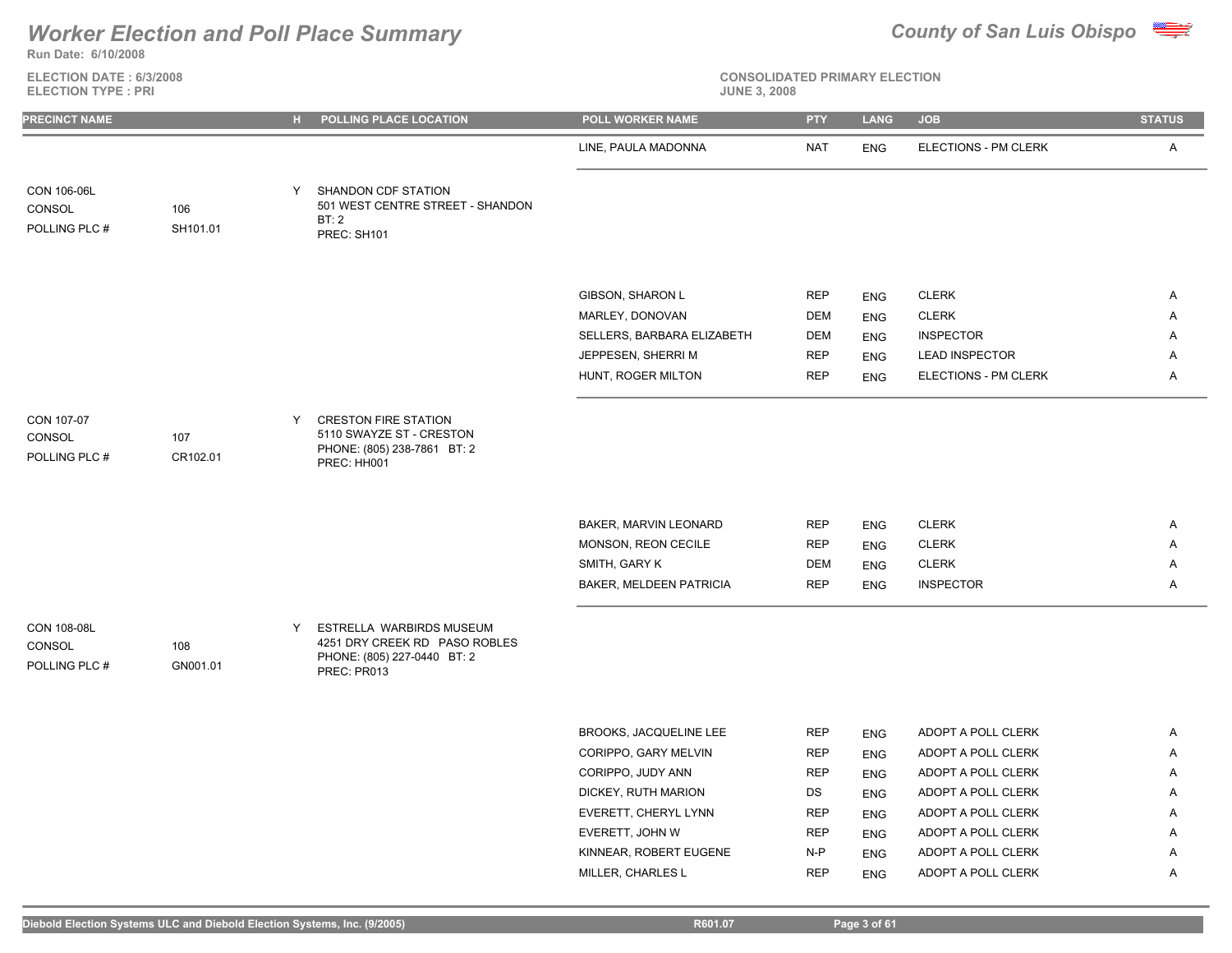**Run Date: 6/10/2008**

**ELECTION DATE : 6/3/2008 ELECTION TYPE : PRI** 



# **CONSOLIDATED PRIMARY ELECTION**

| <b>PRECINCT NAME</b> | H POLLING PLACE LOCATION | POLL WORKER NAME              | <b>PTY</b> | <b>LANG</b> | <b>JOB</b>                  | <b>STATUS</b> |
|----------------------|--------------------------|-------------------------------|------------|-------------|-----------------------------|---------------|
|                      |                          | NETTO, ROSEMARY W             | <b>REP</b> | <b>ENG</b>  | ADOPT A POLL CLERK          | $\mathsf{A}$  |
|                      |                          | PASSON, RAY T                 | <b>REP</b> | <b>ENG</b>  | ADOPT A POLL CLERK          | $\mathsf{A}$  |
|                      |                          | PASSON, RENY M                | <b>REP</b> | <b>ENG</b>  | ADOPT A POLL CLERK          | $\mathsf{A}$  |
|                      |                          | PECKINPAUGH, CHARMAINE ELOISE | <b>REP</b> | <b>ENG</b>  | ADOPT A POLL CLERK          | $\mathsf{A}$  |
|                      |                          | PECKINPAUGH, DONALD KEITH     | <b>REP</b> | <b>ENG</b>  | ADOPT A POLL CLERK          | A             |
|                      |                          | RAGLAND, FRANK R              | <b>REP</b> | <b>ENG</b>  | ADOPT A POLL CLERK          | $\mathsf{A}$  |
|                      |                          | THOMSON, GLEN A               | <b>REP</b> | <b>ENG</b>  | ADOPT A POLL CLERK          | A             |
|                      |                          | MILLER. ELIZABETH RENTON      | <b>REP</b> | <b>ENG</b>  | ADOPT A POLL LEAD INSPECTOR | $\mathsf{A}$  |
|                      |                          |                               |            |             |                             |               |

### GRACE BAPTIST CHURCH CON 109-09 Y

**CONSOL** 

### POLLING PLC #

109

110

PR004.01

GN004.01

535 CRESTON RD - PASO ROBLES PHONE: (805) 238-3549 BT: 2 PREC: PR015

| FINFROCK, WILLIAM R          | <b>DEM</b> | <b>ENG</b> | ADOPT A POLL CLERK     | A |
|------------------------------|------------|------------|------------------------|---|
| HAWKINSON, ADRIENNE P        | <b>REP</b> | <b>ENG</b> | ADOPT A POLL CLERK     | A |
| JENSEN, GERALDINE            | <b>DEM</b> | <b>ENG</b> | ADOPT A POLL CLERK     | A |
| LEGGE, MERILYN EVE           | <b>REP</b> | <b>ENG</b> | ADOPT A POLL CLERK     | A |
| MARK, SHIRLEY H              | <b>REP</b> | <b>ENG</b> | ADOPT A POLL CLERK     | A |
| PIATT-SCHLOSSER, DOROTHY LEE | <b>REP</b> | <b>ENG</b> | ADOPT A POLL CLERK     | A |
| STURGIS, MARY E              | <b>REP</b> | <b>ENG</b> | ADOPT A POLL CLERK     | A |
| FINFROCK, JUDY ANN           | DS         | <b>ENG</b> | ADOPT A POLL INSPECTOR | A |
|                              |            |            |                        |   |

POLLING PLC # **CONSOL** 

CON 110-05L CON 110-05L CONSERVERS EPISCOPAL CHURCH 514 14TH ST PASO ROBLES PHONE: (805) 238-0819 BT: 2 PREC: PR006

| FARRELL, NANCY L        | <b>DEM</b> | <b>ENG</b> | ADOPT A POLL CLERK | A |
|-------------------------|------------|------------|--------------------|---|
| FISHER, LAWRENCE D      | <b>DEM</b> | <b>ENG</b> | ADOPT A POLL CLERK | A |
| FISHER, SANDRA S        | <b>REP</b> | <b>ENG</b> | ADOPT A POLL CLERK | A |
| IVERSEN, CHRISTIAN E    | <b>DEM</b> | <b>ENG</b> | ADOPT A POLL CLERK | A |
| JULIAN, DARLENE MARY    | <b>REP</b> | <b>ENG</b> | ADOPT A POLL CLERK | A |
| JULIAN, RONALD RALPHE   | <b>REP</b> | <b>ENG</b> | ADOPT A POLL CLERK | A |
| RAGLE, DONN W           | <b>REP</b> | <b>ENG</b> | ADOPT A POLL CLERK | A |
| TORRES. MARGARET A      | <b>REP</b> | <b>ENG</b> | ADOPT A POLL CLERK | A |
| TURNBOW, ROBERT LEONARD | <b>REP</b> | <b>ENG</b> | ADOPT A POLL CLERK | A |
|                         |            |            |                    |   |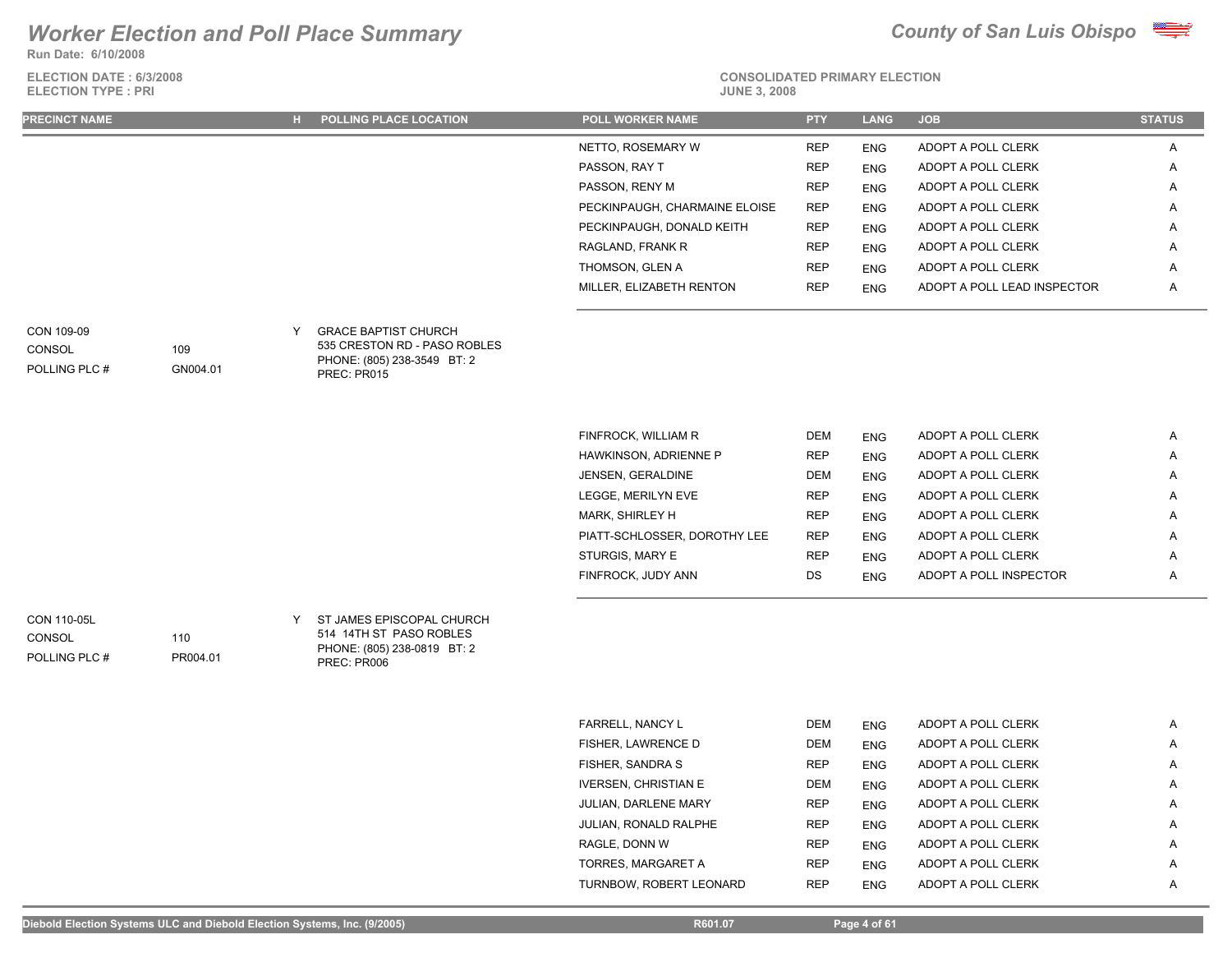**Run Date: 6/10/2008**

**ELECTION DATE : 6/3/2008 ELECTION TYPE : PRI JUNE 3, 2008**



# **CONSOLIDATED PRIMARY ELECTION**

| PRECINCT NAME                         |                 | H POLLING PLACE LOCATION                                                                           | <b>POLL WORKER NAME</b>     | <b>PTY</b> | <b>LANG</b> | <b>JOB</b>                  | <b>STATUS</b> |
|---------------------------------------|-----------------|----------------------------------------------------------------------------------------------------|-----------------------------|------------|-------------|-----------------------------|---------------|
|                                       |                 |                                                                                                    | <b>BLAND, PATRICIA LYNN</b> | <b>DEM</b> | <b>ENG</b>  | ADOPT A POLL 2ND INSPECTOR  | Α             |
|                                       |                 |                                                                                                    | <b>BATES, DOUG EUGENE</b>   | DS         | <b>ENG</b>  | ADOPT A POLL LEAD INSPECTOR | Α             |
| CON 111-05<br>CONSOL<br>POLLING PLC # | 111<br>PR005.01 | ST JAMES EPISCOPAL CHURCH<br>514 14TH ST PASO ROBLES<br>PHONE: (805) 238-0819 BT: 2<br>PREC: PR006 |                             |            |             |                             |               |
|                                       |                 |                                                                                                    | <b>BRADLEY, ROBIN IRIS</b>  | DS         | <b>ENG</b>  | ADOPT A POLL CLERK          | Α             |
|                                       |                 |                                                                                                    | FRANK, ROBERT W             | <b>REP</b> | <b>ENG</b>  | ADOPT A POLL CLERK          | A             |
|                                       |                 |                                                                                                    | HEMENWAY, BETH JEAN         | DS         | <b>ENG</b>  | ADOPT A POLL CLERK          | Α             |
|                                       |                 |                                                                                                    | HERNDON, LYNDA J            | <b>REP</b> | <b>ENG</b>  | ADOPT A POLL CLERK          | A             |
|                                       |                 |                                                                                                    | IRVING, ALEXANDRA LADDON    | DS         | <b>ENG</b>  | ADOPT A POLL CLERK          | A             |
|                                       |                 |                                                                                                    | LAGOMARSINO, DEBORAH S      | <b>REP</b> | <b>ENG</b>  | ADOPT A POLL CLERK          | A             |
|                                       |                 |                                                                                                    | MARKS, SUSAN D L            | <b>DEM</b> | <b>ENG</b>  | ADOPT A POLL CLERK          | A             |
|                                       |                 |                                                                                                    | MAVLEOS SPIELMAN, LENORE    | <b>REP</b> | <b>ENG</b>  | ADOPT A POLL CLERK          | Α             |
|                                       |                 |                                                                                                    | SOBRASKE, SHARON LEE        | <b>REP</b> | <b>ENG</b>  | ADOPT A POLL CLERK          | A             |
|                                       |                 |                                                                                                    | SPIELMAN, ROBERT ALAN       | <b>REP</b> | <b>ENG</b>  | ADOPT A POLL CLERK          | Α             |
|                                       |                 |                                                                                                    | TOVAR, VICKI L              | DEM        | <b>ENG</b>  | ADOPT A POLL CLERK          | A             |
|                                       |                 |                                                                                                    | TUCK, WILLIAM               | DS         | <b>ENG</b>  | ADOPT A POLL CLERK          | Α             |
|                                       |                 |                                                                                                    | FRANK, PHYLLIS M            | <b>REP</b> |             | ADOPT A POLL INSPECTOR      | Α             |
| CON 112-03<br><b>CONSOL</b>           | 112             | SPECIAL EVENTS CENTER, FAIRGRNDS<br>2198 RIVERSIDE AVE - PASO ROBLES                               |                             |            | <b>ENG</b>  |                             |               |

POLLING PLC #

PHONE: (805) 238-9955 BT: 2 PREC: PR009

> BROWN, JEB ELLIOTT REP ENG ADOPT A POLL CLERK A CONE, NORMAN LAWRENCE REP ENG ADOPT A POLL CLERK A GREENHAW, EVERETT G DEM ENG ADOPT A POLL CLERK A HAMM, RUDOLPH H REP ENG ADOPT A POLL CLERK A HIRT, DONALD LETTER LATER HIRT, DONALD LETTER REP LATER AND A REP ADOPT A POLL CLERK A REP AND A REP JEFFCOACH, BETTY VICTORIA REP ENG ADOPT A POLL CLERK A A JOHNSON, DIANE ELAINE **REP** ENG ADOPT A POLL CLERK A MARTINEZ, JESUSITA DEM ENG ADOPT A POLL CLERK A MC DONALD, EDWARD REP ENG ADOPT A POLL CLERK A MUGGELBERG, GLENN E REP ENG ADOPT A POLL CLERK A

PR009.01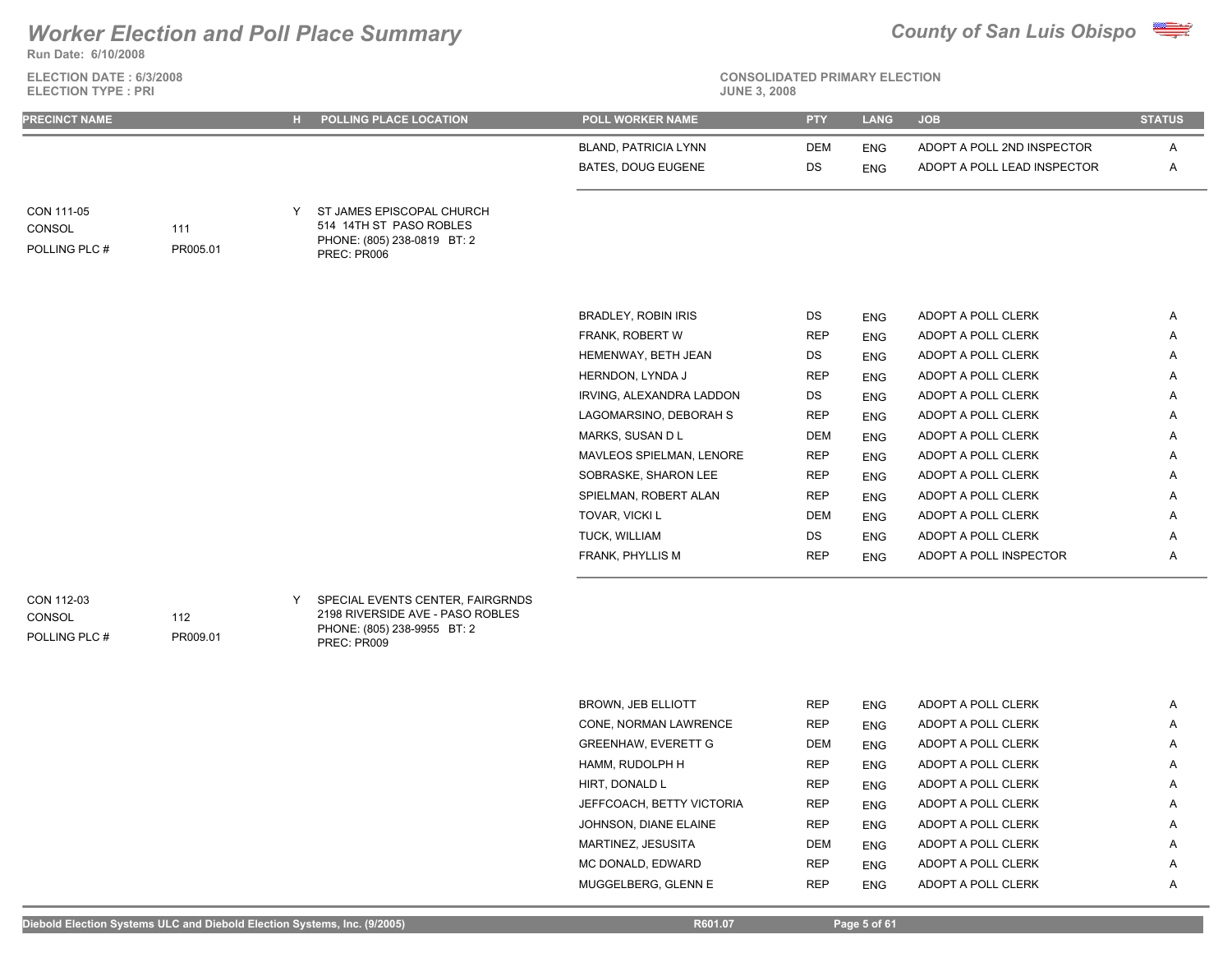**Run Date: 6/10/2008**



| ELECTION DATE: 6/3/2008<br><b>ELECTION TYPE: PRI</b> |                 |   |                                                                                                                    | <b>CONSOLIDATED PRIMARY ELECTION</b><br><b>JUNE 3, 2008</b> |            |             |                             |               |  |  |
|------------------------------------------------------|-----------------|---|--------------------------------------------------------------------------------------------------------------------|-------------------------------------------------------------|------------|-------------|-----------------------------|---------------|--|--|
| <b>PRECINCT NAME</b>                                 |                 |   | H POLLING PLACE LOCATION                                                                                           | POLL WORKER NAME                                            | <b>PTY</b> | <b>LANG</b> | <b>JOB</b>                  | <b>STATUS</b> |  |  |
|                                                      |                 |   |                                                                                                                    | NASH, DARRELL R                                             | <b>REP</b> | <b>ENG</b>  | ADOPT A POLL CLERK          | Α             |  |  |
|                                                      |                 |   |                                                                                                                    | NASH, LA DONNA R                                            | DEM        | <b>ENG</b>  | ADOPT A POLL CLERK          | Α             |  |  |
|                                                      |                 |   |                                                                                                                    | RADKA, LAWRENCE E                                           | DEM        | <b>ENG</b>  | ADOPT A POLL CLERK          | Α             |  |  |
|                                                      |                 |   |                                                                                                                    | <b>BENITEZ, RICHARD BECERRA</b>                             | <b>DEM</b> | <b>ENG</b>  | ADOPT A POLL INSPECTOR      | A             |  |  |
|                                                      |                 |   |                                                                                                                    | TALEN, MICHAEL R                                            | <b>REP</b> | <b>ENG</b>  | ADOPT A POLL 2ND INSPECTOR  | A             |  |  |
| CON 113-03L<br>CONSOL<br>POLLING PLC #               | 113<br>PR013.01 | Y | SPECIAL EVENTS CENTER, FAIRGRNDS<br>2198 RIVERSIDE AVE - PASO ROBLES<br>PHONE: (805) 238-9955 BT: 2<br>PREC: PR009 |                                                             |            |             |                             |               |  |  |
|                                                      |                 |   |                                                                                                                    | ABERNATHY, PATRICIA J                                       | <b>DEM</b> | <b>ENG</b>  | ADOPT A POLL CLERK          | $\mathsf{A}$  |  |  |
|                                                      |                 |   |                                                                                                                    | CROTHER, JOAN ISABEL                                        | REP        | <b>ENG</b>  | ADOPT A POLL CLERK          | Α             |  |  |
|                                                      |                 |   |                                                                                                                    | DIETCH, JUDITH ROSENBERG                                    | <b>DEM</b> | <b>ENG</b>  | ADOPT A POLL CLERK          | A             |  |  |
|                                                      |                 |   |                                                                                                                    | DIFFLEY, MARGARET THERESE                                   | DS         | <b>ENG</b>  | ADOPT A POLL CLERK          | Α             |  |  |
|                                                      |                 |   |                                                                                                                    | FARRELL, NANCY L                                            | <b>DEM</b> | <b>ENG</b>  | ADOPT A POLL CLERK          | A             |  |  |
|                                                      |                 |   |                                                                                                                    | JEWELL, CATHERINE M                                         | <b>REP</b> | <b>ENG</b>  | ADOPT A POLL CLERK          | Α             |  |  |
|                                                      |                 |   |                                                                                                                    | MATTE, BARBARA L                                            | DEM        | <b>ENG</b>  | ADOPT A POLL CLERK          | Α             |  |  |
|                                                      |                 |   |                                                                                                                    | MC KIE, MARION C                                            | <b>REP</b> | <b>ENG</b>  | ADOPT A POLL CLERK          | Α             |  |  |
|                                                      |                 |   |                                                                                                                    | MILLS, MARY C                                               | <b>DEM</b> | <b>ENG</b>  | ADOPT A POLL CLERK          | Α             |  |  |
|                                                      |                 |   |                                                                                                                    | MOSES, MARY JANE                                            | <b>DEM</b> | <b>ENG</b>  | ADOPT A POLL CLERK          | Α             |  |  |
|                                                      |                 |   |                                                                                                                    | PARKIN, CHERYL A                                            | <b>DEM</b> | <b>ENG</b>  | ADOPT A POLL CLERK          | Α             |  |  |
|                                                      |                 |   |                                                                                                                    | RANKIN, CYNTHIA I                                           | DEM        | <b>ENG</b>  | ADOPT A POLL CLERK          | Α             |  |  |
|                                                      |                 |   |                                                                                                                    | REASOR, ORIAN S                                             | <b>DEM</b> | <b>ENG</b>  | ADOPT A POLL CLERK          | Α             |  |  |
|                                                      |                 |   |                                                                                                                    | REASOR, RUTH K                                              | <b>DEM</b> | <b>ENG</b>  | ADOPT A POLL CLERK          | A             |  |  |
|                                                      |                 |   |                                                                                                                    | ROSS, JEAN W                                                | <b>REP</b> | <b>ENG</b>  | ADOPT A POLL CLERK          | A             |  |  |
|                                                      |                 |   |                                                                                                                    | SMITH, PHYLLIS J                                            | DEM        | <b>ENG</b>  | ADOPT A POLL CLERK          | A             |  |  |
|                                                      |                 |   |                                                                                                                    | STANSBURY, CYNTHIA L                                        | DEM        | <b>ENG</b>  | ADOPT A POLL LEAD INSPECTOR | A             |  |  |
|                                                      |                 |   |                                                                                                                    | CURRY, RITA E                                               | <b>REP</b> | <b>ENG</b>  | VOTER ASSISTANCE SPECIALIST | A             |  |  |
| CON 114-03<br>CONSOL<br>POLLING PLC #                | 114<br>PR014.01 | Y | SPECIAL EVENTS CENTER, FAIRGRNDS<br>2198 RIVERSIDE AVE - PASO ROBLES<br>PHONE: (805) 238-9955 BT: 2<br>PREC: PR009 |                                                             |            |             |                             |               |  |  |

| ' ANN<br>$\sim$ NANC | <b>DEM</b> | F100<br>ENG | <b>CLERK</b><br>ו ה<br>noc |  |
|----------------------|------------|-------------|----------------------------|--|
|                      |            |             |                            |  |

DIXON, BARBARA ANN DEM ENG ADOPT A POLL CLERK A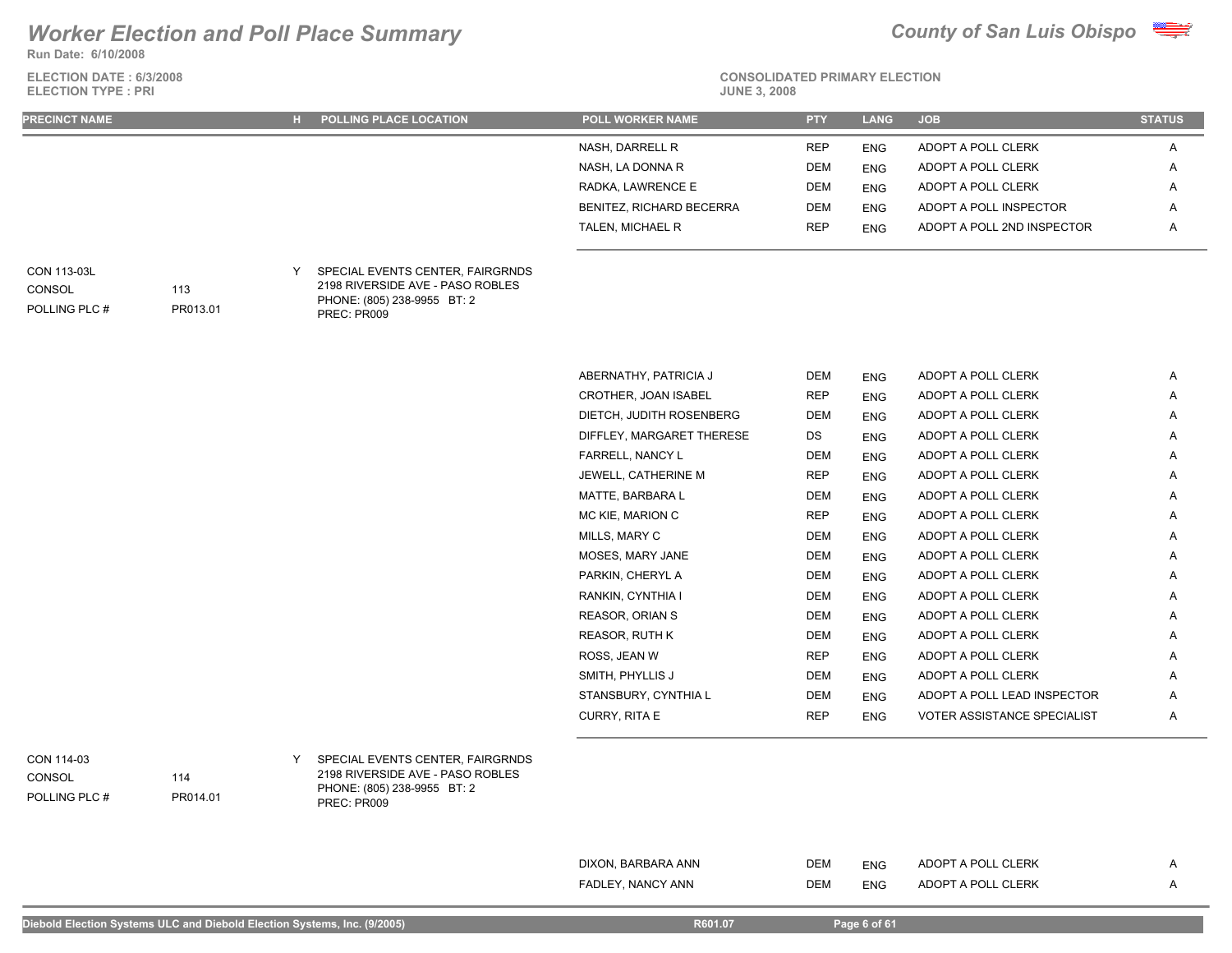**Run Date: 6/10/2008**

**ELECTION DATE : 6/3/2008 ELECTION TYPE : PRI** 





# **CONSOLIDATED PRIMARY ELECTION**

| <b>PRECINCT NAME</b> | <b>H</b> POLLING PLACE LOCATION | <b>POLL WORKER NAME</b>       | <b>PTY</b> | <b>LANG</b> | <b>JOB</b>                 | <b>STATUS</b>  |
|----------------------|---------------------------------|-------------------------------|------------|-------------|----------------------------|----------------|
|                      |                                 | FOSTER, RUSSELL T             | <b>REP</b> | <b>ENG</b>  | ADOPT A POLL CLERK         | $\mathsf{A}$   |
|                      |                                 | <b>HAGGETT, ALICIA ESTHER</b> | <b>REP</b> | <b>ENG</b>  | ADOPT A POLL CLERK         | $\mathsf{A}$   |
|                      |                                 | HAGGETT, REGINALD EARL        | <b>REP</b> | <b>ENG</b>  | ADOPT A POLL CLERK         | $\mathsf{A}$   |
|                      |                                 | JOHNSON, WILMA M              | DEM        | <b>ENG</b>  | ADOPT A POLL CLERK         | $\overline{a}$ |
|                      |                                 | OECK, ROBERT H                | <b>REP</b> | <b>ENG</b>  | ADOPT A POLL CLERK         | $\overline{a}$ |
|                      |                                 | OLSON, FLORENCE J             | <b>REP</b> | <b>ENG</b>  | ADOPT A POLL CLERK         | $\overline{a}$ |
|                      |                                 | JOHNSON, JOHN N               | <b>REP</b> | <b>ENG</b>  | ADOPT A POLL INSPECTOR     | $\mathsf{A}$   |
|                      |                                 | DIXON, DAVID WILLIAM          | <b>DEM</b> | <b>ENG</b>  | ADOPT A POLL 2ND INSPECTOR | $\mathsf{A}$   |
|                      |                                 |                               |            |             |                            |                |

**CONSOL** 

POLLING PLC #

GRACE BAPTIST CHURCH CON 115-09L Y 535 CRESTON RD - PASO ROBLES PHONE: (805) 238-3549 BT: 2

PREC: PR015

115

PR015.01

| BAIER, ELIZABETH CLARA       | <b>REP</b> | <b>ENG</b> | ADOPT A POLL CLERK          | A |
|------------------------------|------------|------------|-----------------------------|---|
| <b>BAIER, HENRY PHILIP</b>   | <b>REP</b> | <b>ENG</b> | ADOPT A POLL CLERK          | A |
| BIRCHFIELD, SANDRA LEE       | <b>REP</b> | <b>ENG</b> | ADOPT A POLL CLERK          | A |
| COLBY, DONALD ELROY          | DEM        | <b>ENG</b> | ADOPT A POLL CLERK          | A |
| COLBY, JUNE M                | <b>DEM</b> | <b>ENG</b> | ADOPT A POLL CLERK          | Α |
| COPPOLETTI, JANICE M         | <b>REP</b> | <b>ENG</b> | ADOPT A POLL CLERK          | A |
| <b>GABELE, THOMAS EDWARD</b> | <b>REP</b> | <b>ENG</b> | ADOPT A POLL CLERK          | A |
| GILBERT, DEBORAH D           | DS.        | <b>ENG</b> | ADOPT A POLL CLERK          | A |
| GILBERT, RICHARD L           | <b>DEM</b> | <b>ENG</b> | ADOPT A POLL CLERK          | A |
| JOHNSON, CHERYL DIANE        | <b>REP</b> | <b>ENG</b> | ADOPT A POLL CLERK          | A |
| JOHNSON, RUSSELL W           | DS         | <b>ENG</b> | ADOPT A POLL CLERK          | A |
| REGALADO, RUDY               | <b>DEM</b> | <b>ENG</b> | ADOPT A POLL CLERK          | A |
| TARNER, STEPHANIE G          | AI         | <b>ENG</b> | ADOPT A POLL CLERK          | A |
| PLUMA. WILLIAM E             | <b>REP</b> | <b>ENG</b> | ADOPT A POLL LEAD INSPECTOR | A |

POLLING PLC # CONSOL

CENTENNIAL PARK LIVE OAK ROOM CON 116-10L Y 600 NICKERSON DR - PASO ROBLES BT: 2 PREC: PR018

| BARANEK, BARBARA JEAN | REP | ENG | ADOPT A POLL CLERK |  |
|-----------------------|-----|-----|--------------------|--|
| BARANEK, JOSEPH DAVID | DEM | ENG | ADOPT A POLL CLERK |  |
| BARTLETT. DANA M      | DS  | ENG | ADOPT A POLL CLERK |  |

116

PR020.01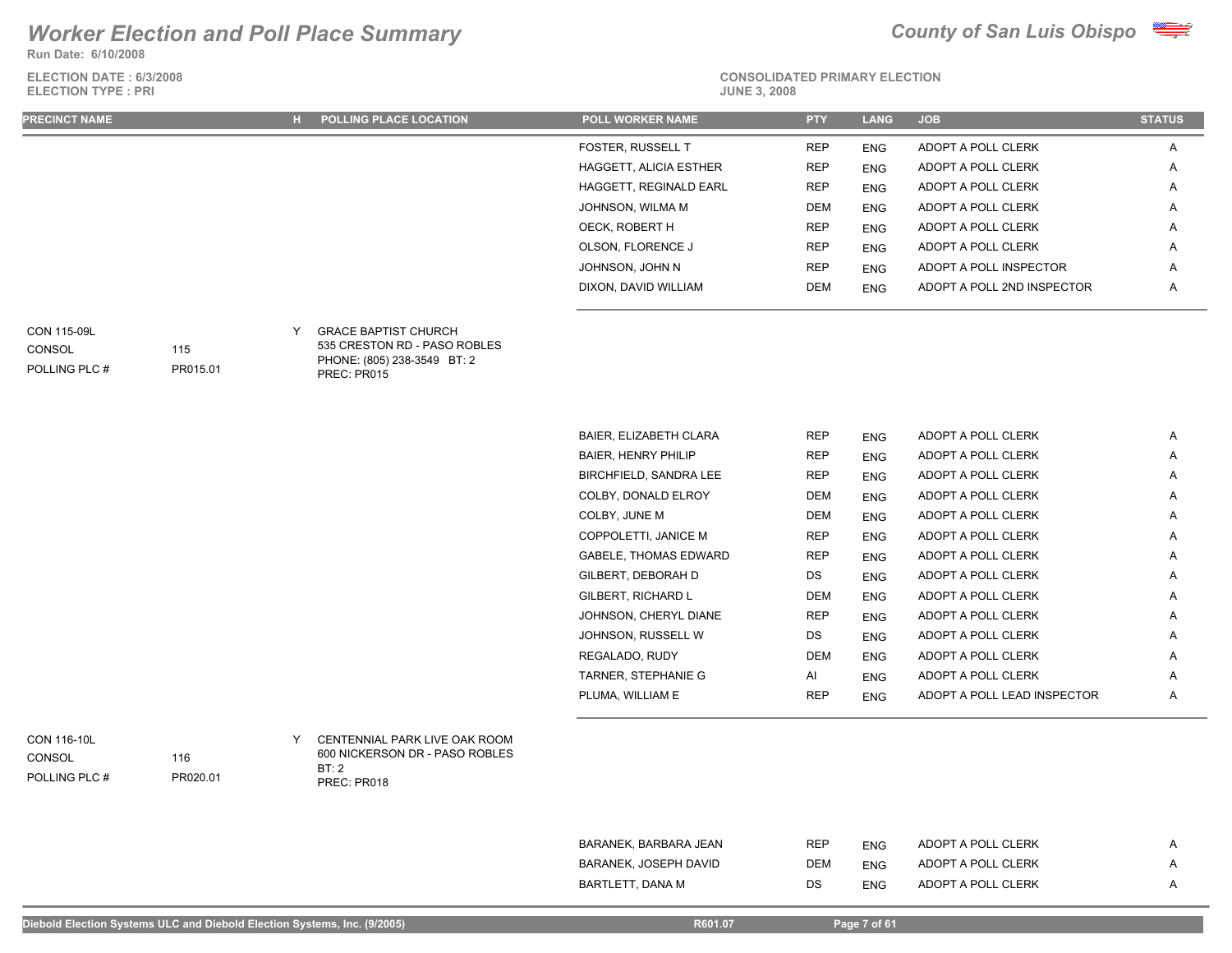**Run Date: 6/10/2008**



| ELECTION DATE: 6/3/2008<br><b>ELECTION TYPE: PRI</b> |                 |   |                                                                                                              | <b>CONSOLIDATED PRIMARY ELECTION</b><br><b>JUNE 3, 2008</b> |                          |                           |                                          |               |  |
|------------------------------------------------------|-----------------|---|--------------------------------------------------------------------------------------------------------------|-------------------------------------------------------------|--------------------------|---------------------------|------------------------------------------|---------------|--|
| <b>PRECINCT NAME</b>                                 |                 |   | H POLLING PLACE LOCATION                                                                                     | <b>POLL WORKER NAME</b>                                     | <b>PTY</b>               | <b>LANG</b>               | <b>JOB</b>                               | <b>STATUS</b> |  |
|                                                      |                 |   |                                                                                                              | BARTLETT, KATHRYN M                                         | <b>REP</b>               | <b>ENG</b>                | ADOPT A POLL CLERK                       | Α             |  |
|                                                      |                 |   |                                                                                                              | ELVIN, RUTH M                                               | <b>REP</b>               | <b>ENG</b>                | ADOPT A POLL CLERK                       | A             |  |
|                                                      |                 |   |                                                                                                              | ERB, MARY ANN                                               | <b>DEM</b>               | <b>ENG</b>                | ADOPT A POLL CLERK                       | A             |  |
|                                                      |                 |   |                                                                                                              | ERB, WENDA ANN                                              | <b>REP</b>               | <b>ENG</b>                | ADOPT A POLL CLERK                       | Α             |  |
|                                                      |                 |   |                                                                                                              | SMITH, CYNTHIA S                                            | <b>REP</b>               | <b>ENG</b>                | ADOPT A POLL CLERK                       | A             |  |
|                                                      |                 |   |                                                                                                              | ANSHEN, SUSANNE CURTIS                                      | <b>DEM</b>               | <b>ENG</b>                | ADOPT A POLL LEAD INSPECTOR              | A             |  |
| <b>CON 117-11L</b><br>CONSOL<br>POLLING PLC #        | 117<br>PR024.01 | Y | PASO ROBLES SCHOOLS ADMIN BLDG<br>800 NIBLICK RD - PASO ROBLES<br>PHONE: (805) 238-2222 BT: 2<br>PREC: PR039 |                                                             |                          |                           |                                          |               |  |
|                                                      |                 |   |                                                                                                              |                                                             |                          |                           |                                          |               |  |
|                                                      |                 |   |                                                                                                              | AGON, LEON                                                  | DS                       | <b>ENG</b>                | <b>CLERK</b>                             | A             |  |
|                                                      |                 |   |                                                                                                              | LITTLEFIELD, ELWYN D                                        | <b>REP</b>               | <b>ENG</b>                | <b>CLERK</b>                             | A             |  |
|                                                      |                 |   |                                                                                                              | STONE, I RUDYARD                                            | DS                       | <b>ENG</b>                | <b>CLERK</b>                             | Α             |  |
|                                                      |                 |   |                                                                                                              | STONE, NATALIE K                                            | <b>DEM</b>               | <b>ENG</b>                | <b>CLERK</b>                             | A             |  |
|                                                      |                 |   |                                                                                                              | ALLEN, NANCY R                                              | <b>DEM</b>               | <b>ENG</b>                | <b>LEAD INSPECTOR</b>                    | A             |  |
|                                                      |                 |   |                                                                                                              | HAWKINS, JAMES F                                            | <b>DEM</b>               | <b>ENG</b>                | <b>VOTER ASSISTANCE SPECIALIST</b>       | Α             |  |
| CON 118-11<br>CONSOL<br>POLLING PLC #                | 118<br>PR029.01 | Y | PASO ROBLES SCHOOLS ADMIN BLDG<br>800 NIBLICK RD - PASO ROBLES<br>PHONE: (805) 238-2222 BT: 2<br>PREC: PR039 |                                                             |                          |                           |                                          |               |  |
|                                                      |                 |   |                                                                                                              |                                                             |                          |                           |                                          |               |  |
|                                                      |                 |   |                                                                                                              | <b>BRIGHAM, MARY ANN</b><br>HONERKAMP ILIDY A               | <b>DEM</b><br><b>DED</b> | <b>ENG</b><br><b>CNIC</b> | ADOPT A POLL CLERK<br>ADOPT A POLL CLERK | A<br>Δ        |  |
|                                                      |                 |   |                                                                                                              |                                                             |                          |                           |                                          |               |  |

| BRIGHAM, MARY ANN   | DEM        | <b>ENG</b> | ADOPT A POLL CLERK     | A |
|---------------------|------------|------------|------------------------|---|
| HONERKAMP, JUDY A   | <b>REP</b> | <b>ENG</b> | ADOPT A POLL CLERK     | A |
| MOSS, LESLIE B      | <b>DEM</b> | <b>ENG</b> | ADOPT A POLL CLERK     | Α |
| NELSON, BONNIE K    | <b>REP</b> | <b>ENG</b> | ADOPT A POLL CLERK     | A |
| PALMER, CAROLYNNE J | DEM        | <b>ENG</b> | ADOPT A POLL CLERK     | A |
| PATMAN, NELDA M     | <b>DEM</b> | <b>ENG</b> | ADOPT A POLL CLERK     | Α |
| PETER, MARLENE D    | <b>REP</b> | <b>ENG</b> | ADOPT A POLL CLERK     | Α |
| PETERSEN, JOAN D    | <b>REP</b> | <b>ENG</b> | ADOPT A POLL CLERK     | A |
| RAMBO, CHERYL GAY   | <b>DEM</b> | <b>ENG</b> | ADOPT A POLL CLERK     | A |
| ROWLAND, SANDRA L   | <b>DEM</b> | <b>ENG</b> | ADOPT A POLL CLERK     | A |
| THOMAS, NORMA L     | <b>REP</b> | <b>ENG</b> | ADOPT A POLL CLERK     | A |
| NEILL, SHARON M     | DS.        | <b>ENG</b> | ADOPT A POLL INSPECTOR | A |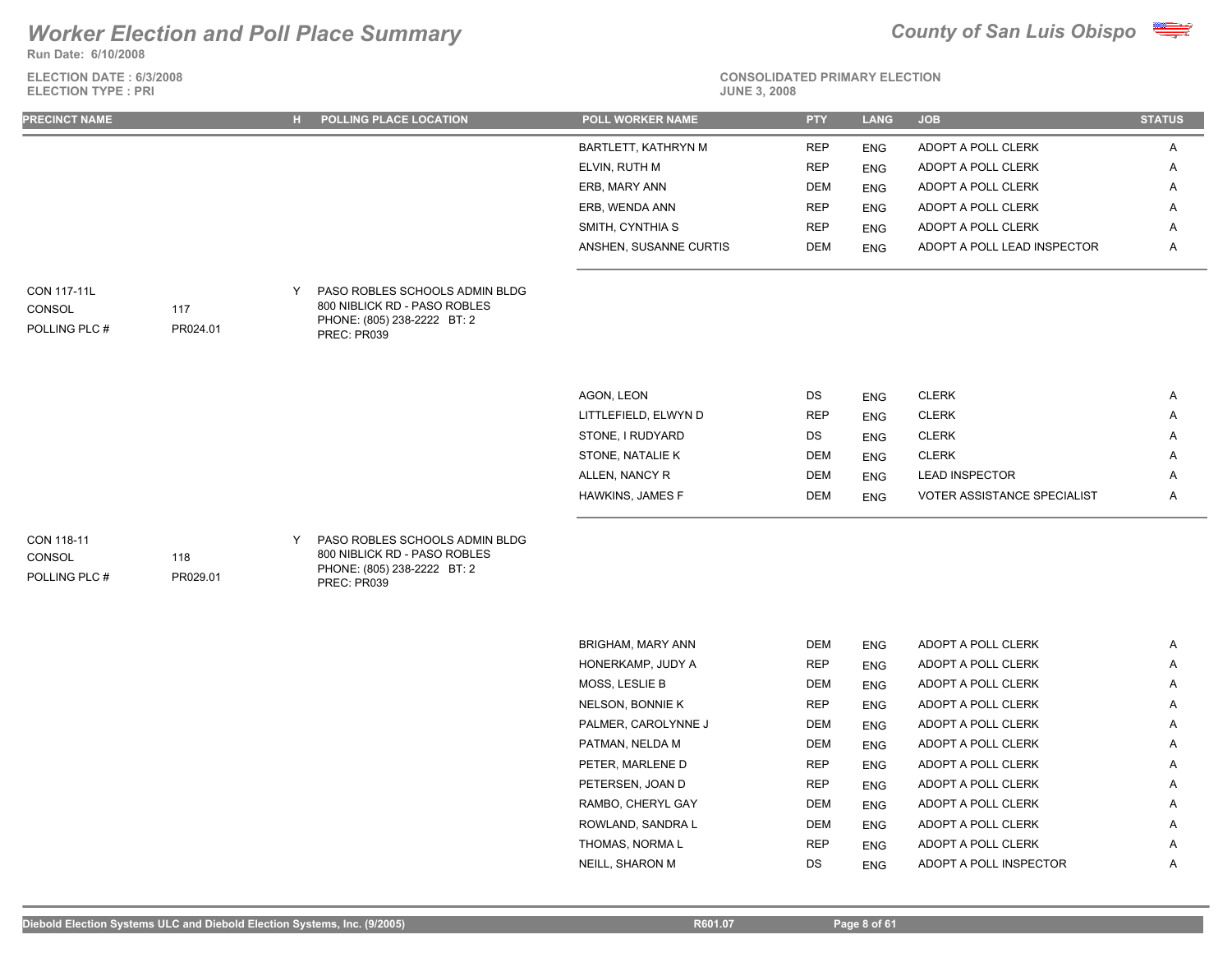

**Run Date: 6/10/2008**

**CONSOL** 

**ELECTION DATE : 6/3/2008 ELECTION TYPE : PRI JUNE 3, 2008**

### **CONSOLIDATED PRIMARY ELECTION**

**PRECINCT NAME H POLLING PLACE LOCATION POLL WORKER NAME PTY LANG JOB STATUS**  PASO ROBLES VETERANS HALL CON 119-12L Y 240 SCOTT ST - PASO ROBLES BT: 2 PREC: PR034 119 POLLING PLC # PR032.01 BOYANCE, WALLACE ANTOINE DEM ENG ADOPT A POLL CLERK A FURSTER, BEVERLY JEAN REP ENG ADOPT A POLL CLERK A FURSTER, JOHN B **REP** ENG ADOPT A POLL CLERK A MESKO, ANDREA E REP ENG ADOPT A POLL CLERK A MESKO, EMIL LAND CONSTRUCTED A DS ENG ADOPT A POLL CLERK A LAND A LAND A LAND A LAND A LAND A LAND A LAND A LA MUTTER, GORDON FRANK REP ENG ADOPT A POLL CLERK A ONTIVEROS, ESPERANZA REP ENG ADOPT A POLL CLERK A ONTIVEROS, THEODORE F REP ENG ADOPT A POLL CLERK A PERALTA, SAUNDRA R REP ENG ADOPT A POLL CLERK A SCHWANBECK, STEVEN J DEM ENG ADOPT A POLL CLERK A TEDESCHI, NELVA L REP ENG ADOPT A POLL CLERK A WHITE, MARCELLA M DEM DEM ENG ADOPT A POLL CLERK A WHITE, ASHLEY W **REP** ENG ADOPT A POLL LEAD INSPECTOR A FREED, PAUL EUGENE THE REP ENG VOTER ASSISTANCE SPECIALIST A A CENTENNIAL PARK LIVE OAK ROOM CON 120-10 Y 120

**CONSOL** 

POLLING PLC #

PR035.01

600 NICKERSON DR - PASO ROBLES BT: 2 PREC: PR018

| ARONER, MICHAEL DAVID      | <b>DEM</b> | <b>ENG</b> | ADOPT A POLL CLERK     | Α |
|----------------------------|------------|------------|------------------------|---|
| ARONER, SUSAN M            | <b>DEM</b> | <b>ENG</b> | ADOPT A POLL CLERK     | Α |
| <b>BEASLEY, MARILYN R</b>  | <b>DEM</b> | <b>ENG</b> | ADOPT A POLL CLERK     | A |
| <b>BEERS. PATRICIA LEE</b> | <b>REP</b> | <b>ENG</b> | ADOPT A POLL CLERK     | A |
| <b>GEORGE. CLINTON E</b>   | <b>DS</b>  | <b>ENG</b> | ADOPT A POLL CLERK     | A |
| LOWE, JEAN E               | <b>DEM</b> | <b>ENG</b> | ADOPT A POLL CLERK     | A |
| <b>MOSS, LESLIE B</b>      | <b>DEM</b> | <b>ENG</b> | ADOPT A POLL CLERK     | A |
| WEISS, STEVE E             | <b>REP</b> | <b>ENG</b> | ADOPT A POLL CLERK     | Α |
| WEISS, SUSAN L             | <b>REP</b> | <b>ENG</b> | ADOPT A POLL CLERK     | A |
| WILLIAMS, MARIKA EVANS     | <b>DEM</b> | <b>ENG</b> | ADOPT A POLL CLERK     | A |
| OPERMAN MOORE, EMILY LEAH  | <b>DEM</b> | <b>ENG</b> | ADOPT A POLL INSPECTOR | A |
|                            |            |            |                        |   |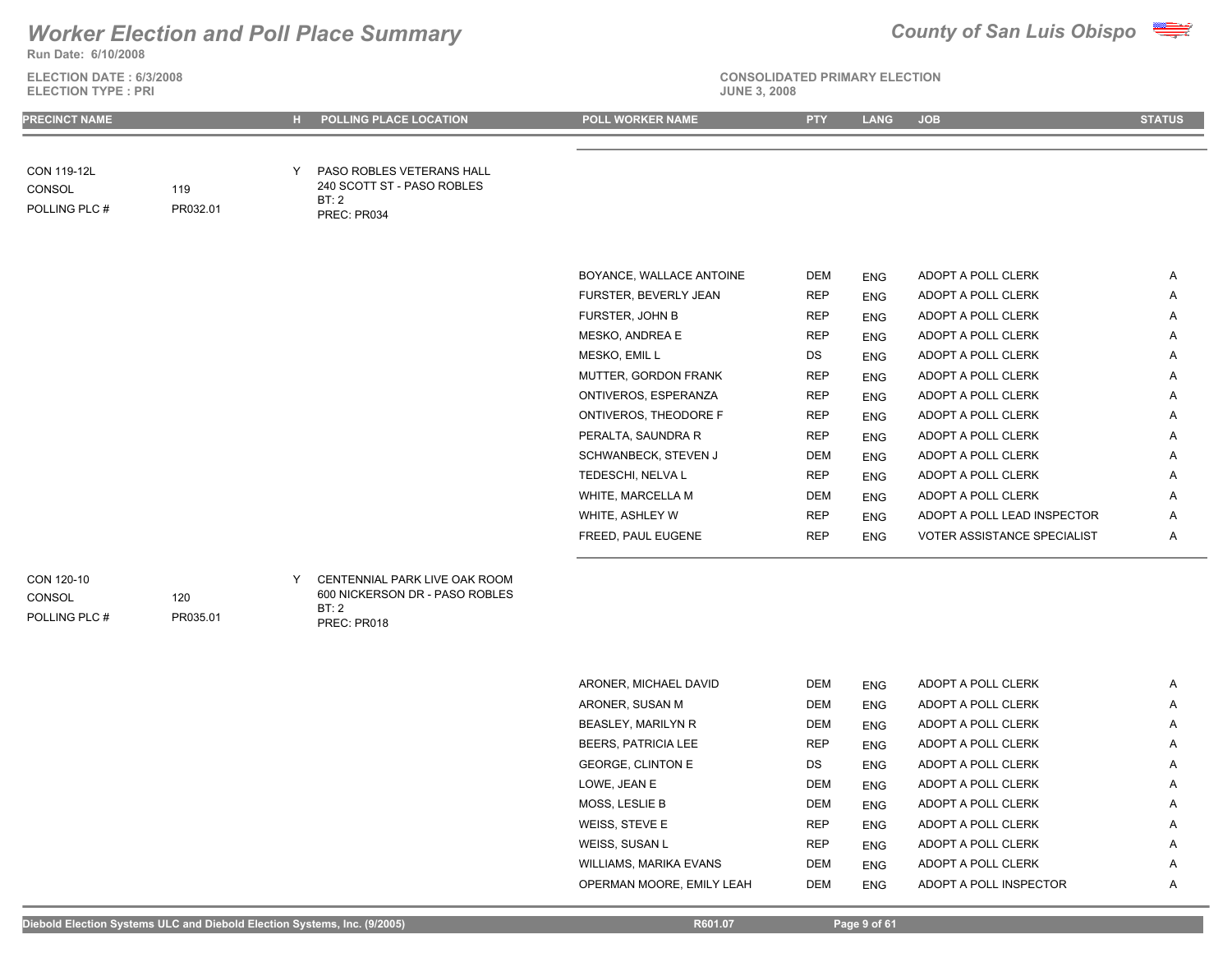

**ELECTION DATE : 6/3/2008 ELECTION TYPE : PRI** 



# **CONSOLIDATED PRIMARY ELECTION**

| <b>PRECINCT NAME</b>  |          |   | H POLLING PLACE LOCATION                                                                         | <b>POLL WORKER NAME</b>              | <b>PTY</b>               | <b>LANG</b>              | <b>JOB</b>                                        | <b>STATUS</b> |
|-----------------------|----------|---|--------------------------------------------------------------------------------------------------|--------------------------------------|--------------------------|--------------------------|---------------------------------------------------|---------------|
|                       |          |   |                                                                                                  | MOORE, CARL MAURICE                  | DEM                      | <b>ENG</b>               | ADOPT A POLL 2ND INSPECTOR                        | A             |
| CON 121-12            |          | Y | PASO ROBLES VETERANS HALL                                                                        |                                      |                          |                          |                                                   |               |
| CONSOL                | 121      |   | 240 SCOTT ST - PASO ROBLES                                                                       |                                      |                          |                          |                                                   |               |
| POLLING PLC #         | PR038.01 |   | BT:2<br>PREC: PR034                                                                              |                                      |                          |                          |                                                   |               |
|                       |          |   |                                                                                                  |                                      |                          |                          |                                                   |               |
|                       |          |   |                                                                                                  |                                      |                          |                          |                                                   |               |
|                       |          |   |                                                                                                  | BROWN, JOSEPH AUGUSTA                | DEM                      | <b>ENG</b>               | ADOPT A POLL CLERK                                | Α             |
|                       |          |   |                                                                                                  | ERWIN, JOHN KARL                     | <b>REP</b>               | <b>ENG</b>               | ADOPT A POLL CLERK                                | Α             |
|                       |          |   |                                                                                                  | KLIEWER, DENNIS EDWARD               | <b>REP</b>               | <b>ENG</b>               | ADOPT A POLL CLERK                                | Α             |
|                       |          |   |                                                                                                  | MARTINEZ, MAX W                      | DS                       | <b>ENG</b>               | ADOPT A POLL CLERK                                | Α             |
|                       |          |   |                                                                                                  | MOSCRIP, TODD A                      | <b>REP</b>               | <b>ENG</b>               | ADOPT A POLL INSPECTOR                            | A             |
|                       |          |   |                                                                                                  |                                      |                          |                          |                                                   |               |
| CON 122-13L<br>CONSOL | 122      | Y | TEMP HILLS 7TH DAY ADVNTST CHR<br>930 TEMPLETON HILLS - TEMPLETON<br>PHONE: (805) 434-1710 BT: 2 |                                      |                          |                          |                                                   |               |
| POLLING PLC #         | TM001.01 |   | PREC: TM007                                                                                      |                                      |                          |                          |                                                   |               |
|                       |          |   |                                                                                                  |                                      |                          |                          |                                                   |               |
|                       |          |   |                                                                                                  |                                      |                          |                          |                                                   |               |
|                       |          |   |                                                                                                  | CHIADO, EUGENE CHARLES               | <b>REP</b>               | <b>ENG</b>               | ADOPT A POLL CLERK                                | A             |
|                       |          |   |                                                                                                  | CHIADO, PHYLLIS SPARGO               | <b>REP</b>               | <b>ENG</b>               | ADOPT A POLL CLERK                                | Α             |
|                       |          |   |                                                                                                  | PICKETT, MALCOLM G                   | <b>REP</b>               | <b>ENG</b>               | ADOPT A POLL CLERK                                | Α             |
|                       |          |   |                                                                                                  | SPORLEDER, WILLIAM H                 | <b>REP</b>               | <b>ENG</b>               | ADOPT A POLL CLERK                                | Α             |
|                       |          |   |                                                                                                  | WALKER, CAROL A<br>WALKER, WILLIAM E | <b>REP</b><br><b>REP</b> | <b>ENG</b>               | ADOPT A POLL CLERK<br>ADOPT A POLL LEAD INSPECTOR | Α<br>Α        |
|                       |          |   |                                                                                                  | BENITEZ, SUE M                       | <b>REP</b>               | <b>ENG</b><br><b>ENG</b> | VOTER ASSISTANCE SPECIALIST                       | Α             |
|                       |          |   |                                                                                                  |                                      |                          |                          |                                                   |               |
| CON 123-13            |          | Y | TEMP HILLS 7TH DAY ADVNTST CHR                                                                   |                                      |                          |                          |                                                   |               |
| CONSOL                | 123      |   | 930 TEMPLETON HILLS - TEMPLETON                                                                  |                                      |                          |                          |                                                   |               |
| POLLING PLC #         | TM002.01 |   | PHONE: (805) 434-1710 BT: 2<br>PREC: TM007                                                       |                                      |                          |                          |                                                   |               |
|                       |          |   |                                                                                                  |                                      |                          |                          |                                                   |               |
|                       |          |   |                                                                                                  |                                      |                          |                          |                                                   |               |
|                       |          |   |                                                                                                  | DUSI, DOROTHY S                      | <b>REP</b>               | <b>ENG</b>               | <b>CLERK</b>                                      | Α             |
|                       |          |   |                                                                                                  | <b>WEISS, BENITA</b>                 | <b>DEM</b>               | <b>ENG</b>               | <b>CLERK</b>                                      | Α             |
|                       |          |   |                                                                                                  | WEISS, BERNARD MARTIN                | <b>DEM</b>               | <b>ENG</b>               | <b>CLERK</b>                                      | Α             |

WYNNE, MARY A DEM ENG CLERK A BUCKINGHAM-WELLS, REBECCA ANN REP ENG INSPECTOR A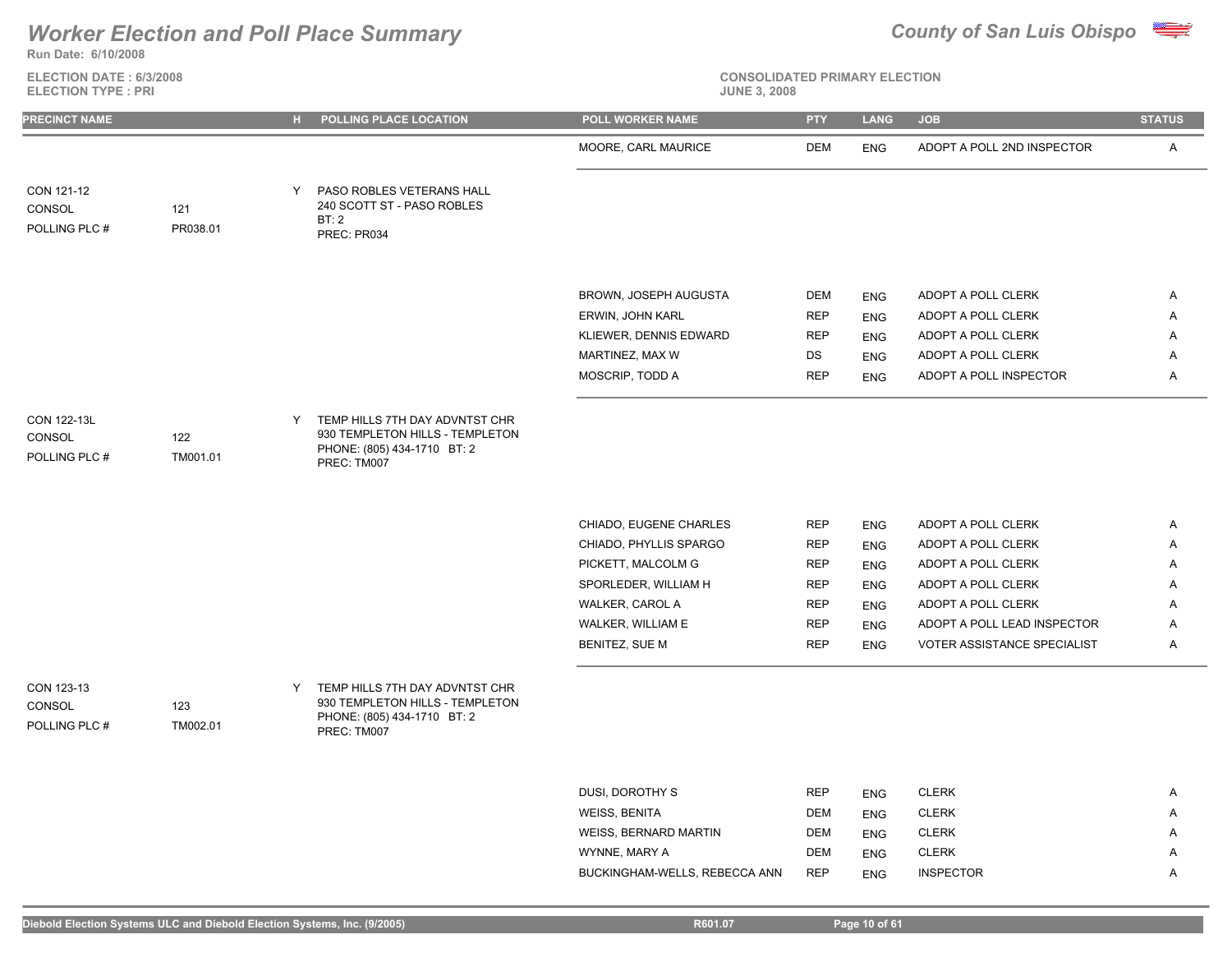**Run Date: 6/10/2008**

**ELECTION DATE : 6/3/2008 ELECTION TYPE : PRI** 

# **CONSOLIDATED PRIMARY ELECTION**



| <b>PRECINCT NAME</b>                   |                 |    | H POLLING PLACE LOCATION                                                                               | <b>POLL WORKER NAME</b>         | <b>PTY</b> | <b>LANG</b> | <b>JOB</b>           | <b>STATUS</b> |
|----------------------------------------|-----------------|----|--------------------------------------------------------------------------------------------------------|---------------------------------|------------|-------------|----------------------|---------------|
|                                        |                 |    |                                                                                                        |                                 |            |             |                      |               |
| CON 124-14<br>CONSOL<br>POLLING PLC #  | 124<br>TM009.01 | Y. | TEMPLETON COMMUNITY BLDG<br>601 MAIN STREET- TEMPLETON<br>PHONE: (805) 434-1078 BT: 2<br>PREC: TM010   |                                 |            |             |                      |               |
|                                        |                 |    |                                                                                                        | SEWELL, OMER GERALD             | <b>REP</b> | <b>ENG</b>  | ELECTIONS - AM CLERK | A             |
|                                        |                 |    |                                                                                                        | ROOS, ROBERT L                  | <b>REP</b> | <b>ENG</b>  | <b>CLERK</b>         | Α             |
|                                        |                 |    |                                                                                                        | ROOS, VIRGINIA                  | <b>REP</b> | <b>ENG</b>  | <b>CLERK</b>         | Α             |
|                                        |                 |    |                                                                                                        | WATJE, EMILY M                  | <b>DEM</b> | <b>ENG</b>  | <b>CLERK</b>         | A             |
|                                        |                 |    |                                                                                                        | <b>BERGMAN, MARY F</b>          | <b>DEM</b> | <b>ENG</b>  | <b>INSPECTOR</b>     | Α             |
|                                        |                 |    |                                                                                                        | OSTINI, JOSEPH J                | <b>REP</b> | <b>ENG</b>  | ELECTIONS - PM CLERK | Α             |
|                                        |                 |    |                                                                                                        |                                 |            |             |                      |               |
| CON 125-14L<br>CONSOL<br>POLLING PLC # | 125<br>TM012.01 |    | Y TEMPLETON COMMUNITY BLDG<br>601 MAIN STREET- TEMPLETON<br>PHONE: (805) 434-1078 BT: 2<br>PREC: TM010 |                                 |            |             |                      |               |
|                                        |                 |    |                                                                                                        | BERRY, MARYANN ADELINDA         | <b>REP</b> | <b>ENG</b>  | ADOPT A POLL CLERK   | Α             |
|                                        |                 |    |                                                                                                        | DOKULIL, SUSAN BELLE            | <b>REP</b> | <b>ENG</b>  | ADOPT A POLL CLERK   | Α             |
|                                        |                 |    |                                                                                                        | HORTON, RUTH E                  | <b>REP</b> | <b>ENG</b>  | ADOPT A POLL CLERK   | Α             |
|                                        |                 |    |                                                                                                        | <b>IVERSON, MARGARET J</b>      | <b>REP</b> | <b>ENG</b>  | ADOPT A POLL CLERK   | Α             |
|                                        |                 |    |                                                                                                        | MAC GILLIVRAY, CHARITY CHRISTEN | <b>REP</b> | <b>ENG</b>  | ADOPT A POLL CLERK   | Α             |
|                                        |                 |    |                                                                                                        | MARTINEZ, ANN                   | DEM        | <b>ENG</b>  | ADOPT A POLL CLERK   | Α             |
|                                        |                 |    |                                                                                                        | NERELLI, SILVIA E               | <b>DEM</b> | <b>ENG</b>  | ADOPT A POLL CLERK   | Α             |
|                                        |                 |    |                                                                                                        | OLSON, DIANE RESKI              | DS         | <b>ENG</b>  | ADOPT A POLL CLERK   | Α             |
|                                        |                 |    |                                                                                                        | PETERSEN, MARCEA LYNN           | DEM        | <b>ENG</b>  | ADOPT A POLL CLERK   | Α             |
|                                        |                 |    |                                                                                                        | PETERSEN, WAYNE L               | <b>REP</b> | <b>ENG</b>  | ADOPT A POLL CLERK   | Α             |
|                                        |                 |    |                                                                                                        | PHILLIPS, BOBBIE J              | <b>REP</b> | <b>ENG</b>  | ADOPT A POLL CLERK   | Α             |
|                                        |                 |    |                                                                                                        | THOMPSON, DIANE P               | DEM        | <b>ENG</b>  | ADOPT A POLL CLERK   | Α             |
|                                        |                 |    |                                                                                                        | WATT, NANCY ROGERS              | <b>REP</b> | <b>ENG</b>  | ADOPT A POLL CLERK   | A             |
|                                        |                 |    |                                                                                                        | WRIGHT, JOYCE W                 | <b>REP</b> | <b>ENG</b>  | ADOPT A POLL CLERK   | Α             |

BLYTHE, LETHA J REP ENG ADOPT A POLL LEAD INSPECTOR A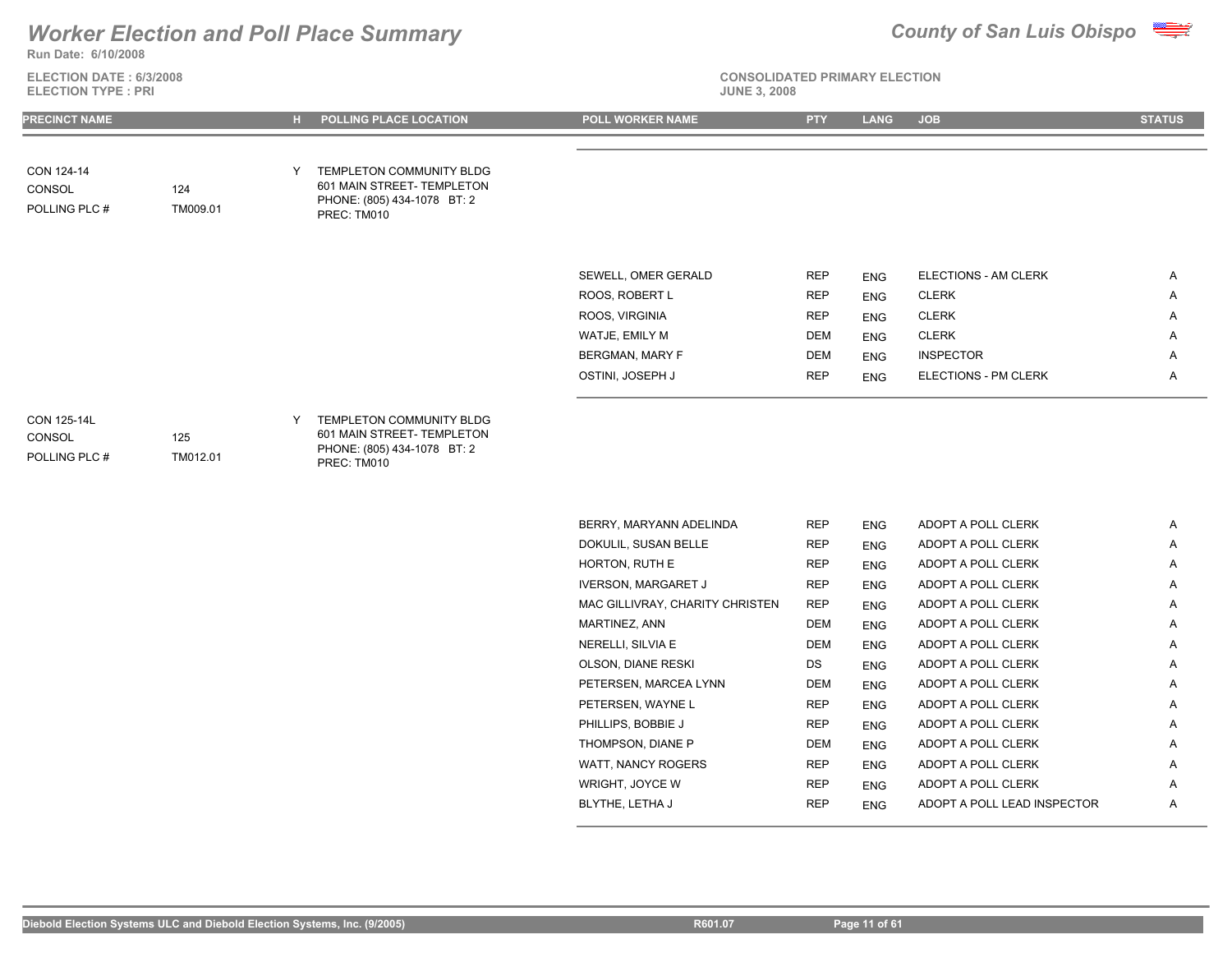

**ELECTION DATE : 6/3/2008 ELECTION TYPE : PRI** 



**CONSOLIDATED PRIMARY ELECTION**

| <b>PRECINCT NAME</b>                  |                 | H. | POLLING PLACE LOCATION                                                                         | <b>POLL WORKER NAME</b>      | <b>PTY</b> | <b>LANG</b> | <b>JOB</b>                  | <b>STATUS</b> |
|---------------------------------------|-----------------|----|------------------------------------------------------------------------------------------------|------------------------------|------------|-------------|-----------------------------|---------------|
| CON 201-15<br>CONSOL<br>POLLING PLC # | 201<br>CM204.01 | Y  | CAMBRIA VETERANS BLDG<br>1000 MAIN ST - CAMBRIA<br>PHONE: (805) 927-8967 BT: 10<br>PREC: CM206 |                              |            |             |                             |               |
|                                       |                 |    |                                                                                                |                              |            |             |                             |               |
|                                       |                 |    |                                                                                                | RENSHAW, JOYCE A             | <b>DEM</b> | <b>ENG</b>  | ELECTIONS - AM CLERK        | Α             |
|                                       |                 |    |                                                                                                | ZIRBEL, CAROLYN K            | <b>DEM</b> | <b>ENG</b>  | ELECTIONS - AM CLERK        | Α             |
|                                       |                 |    |                                                                                                | ZIRBEL, EDWIN WILFRED        | <b>DEM</b> | <b>ENG</b>  | ELECTIONS - AM CLERK        | Α             |
|                                       |                 |    |                                                                                                | KEYES, JEFFREY P             | <b>DEM</b> | <b>ENG</b>  | <b>CLERK</b>                | Α             |
|                                       |                 |    |                                                                                                | FROST, ELLEN L               | <b>DEM</b> | <b>ENG</b>  | <b>INSPECTOR</b>            | Α             |
|                                       |                 |    |                                                                                                | DALLMANN, DONALD JOHN        | <b>DEM</b> | <b>ENG</b>  | ELECTIONS - PM CLERK        | Α             |
|                                       |                 |    |                                                                                                | HEYNE, SHARON M              | <b>DEM</b> | <b>ENG</b>  | <b>ELECTIONS - PM CLERK</b> | Α             |
|                                       |                 |    |                                                                                                | VERTREES, DENA MICHELLE      | <b>REP</b> | <b>ENG</b>  | ELECTIONS - PM CLERK        | Α             |
| CON 202-15<br>CONSOL<br>POLLING PLC # | 202<br>CM209.01 | Y  | CAMBRIA VETERANS BLDG<br>1000 MAIN ST - CAMBRIA<br>PHONE: (805) 927-8967 BT: 10<br>PREC: CM206 |                              |            |             |                             |               |
|                                       |                 |    |                                                                                                | BATTLES, JAMES WILLIAM       | <b>REP</b> | <b>ENG</b>  | ADOPT A POLL CLERK          | Α             |
|                                       |                 |    |                                                                                                | CHAPMAN, ARTHUR F            | <b>DEM</b> | <b>ENG</b>  | ADOPT A POLL CLERK          | Α             |
|                                       |                 |    |                                                                                                | CLIFT, MURIL NEWTON          | <b>DEM</b> | <b>ENG</b>  | ADOPT A POLL CLERK          | Α             |
|                                       |                 |    |                                                                                                | EBERLE, KENNETH WAYNE        | <b>REP</b> | <b>ENG</b>  | ADOPT A POLL CLERK          | Α             |
|                                       |                 |    |                                                                                                | FEARONCE, NATHANIEL ALPHONSO | DS         | <b>ENG</b>  | ADOPT A POLL CLERK          | Α             |
|                                       |                 |    |                                                                                                | GILSTON, MARSHALL SYLVAN     | DEM        | <b>ENG</b>  | ADOPT A POLL CLERK          | Α             |
|                                       |                 |    |                                                                                                | GROSSMAN, BERNARD I          | DEM        | <b>ENG</b>  | ADOPT A POLL CLERK          | Α             |
|                                       |                 |    |                                                                                                | HAMILTON, IAIN MC GREGOR     | <b>REP</b> | <b>ENG</b>  | ADOPT A POLL CLERK          | Α             |
|                                       |                 |    |                                                                                                | HOPKINS, RAY S               | <b>REP</b> | <b>ENG</b>  | ADOPT A POLL CLERK          | Α             |
|                                       |                 |    |                                                                                                | LEE, JOHN JERRY              | <b>DEM</b> | <b>ENG</b>  | ADOPT A POLL CLERK          | Α             |
|                                       |                 |    |                                                                                                |                              |            |             |                             |               |

LEE, RUTH REP ENG ADOPT A POLL CLERK A LOVELAND, LANNY MARK REP ENG ADOPT A POLL CLERK A JACKSON, TERENCE STANLEY DEM ENG ADOPT A POLL INSPECTOR A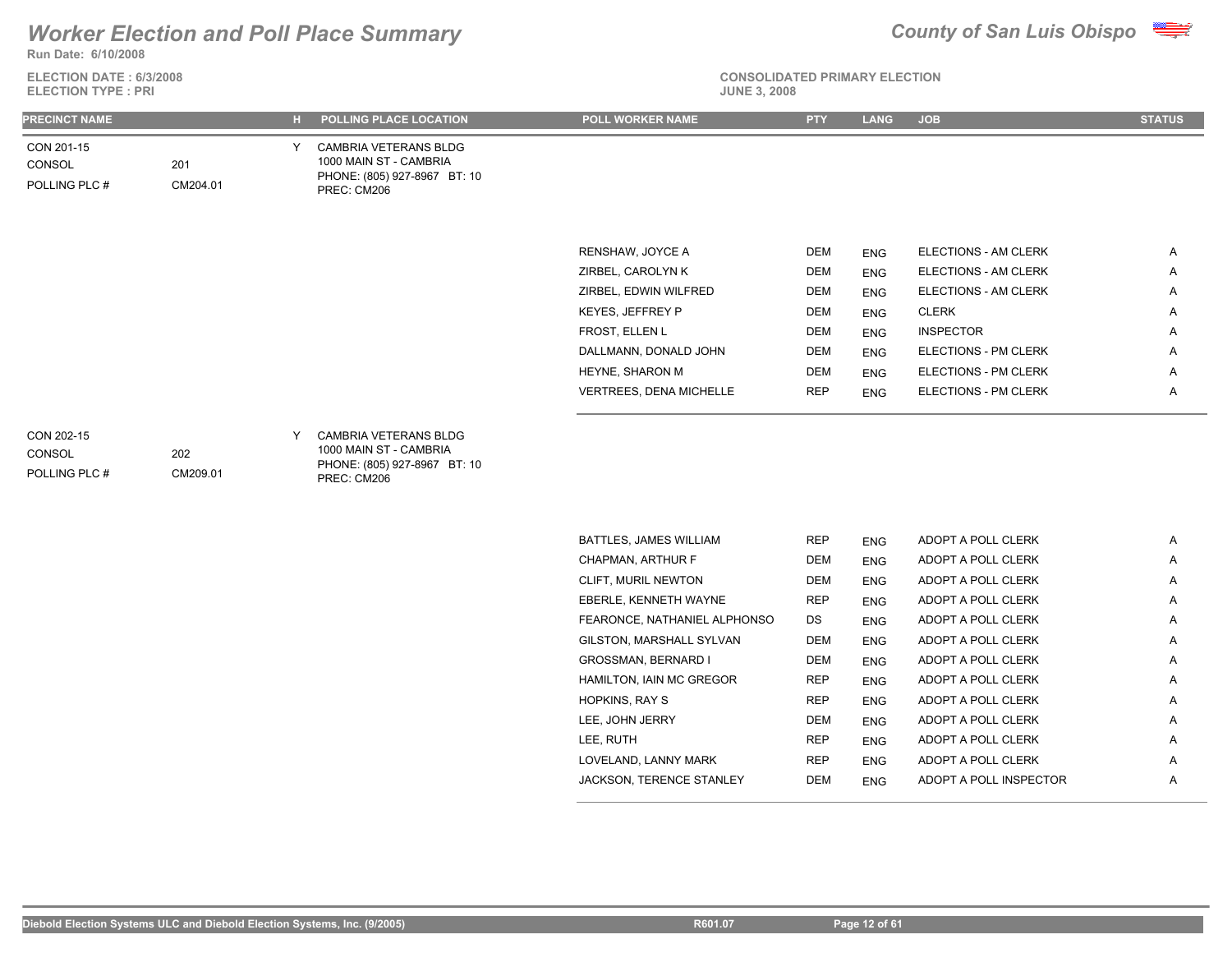

**ELECTION DATE : 6/3/2008 ELECTION TYPE : PRI** 



| <b>PRECINCT NAME</b>                   |                 |   | POLLING PLACE LOCATION                                                                                | POLL WORKER NAME           | <b>PTY</b>     | <b>LANG</b> | <b>JOB</b>                  | <b>STATUS</b> |
|----------------------------------------|-----------------|---|-------------------------------------------------------------------------------------------------------|----------------------------|----------------|-------------|-----------------------------|---------------|
| CON 203-15L<br>CONSOL<br>POLLING PLC # | 203<br>CM214.01 |   | CAMBRIA VETERANS BLDG<br>1000 MAIN ST - CAMBRIA<br>PHONE: (805) 927-8967 BT: 10<br>PREC: CM206        |                            |                |             |                             |               |
|                                        |                 |   |                                                                                                       | CHERONE, ANTHONY R         | DEM            | <b>ENG</b>  | ELECTIONS - AM CLERK        | A             |
|                                        |                 |   |                                                                                                       | CHERONE, JULIE             | <b>DEM</b>     | <b>ENG</b>  | ELECTIONS - AM CLERK        | Α             |
|                                        |                 |   |                                                                                                       | LINSTEDT, MARY L           | <b>DEM</b>     | <b>ENG</b>  | ELECTIONS - AM CLERK        | Α             |
|                                        |                 |   |                                                                                                       | MURRAY, THOMAS PAUL        | DEM            | <b>ENG</b>  | ELECTIONS - AM CLERK        | Α             |
|                                        |                 |   |                                                                                                       | STONE, NORMAN A            | <b>DEM</b>     | <b>ENG</b>  | <b>LEAD INSPECTOR</b>       | A             |
|                                        |                 |   |                                                                                                       | HEYNE, CRAIG RICHARD       | <b>DEM</b>     | <b>ENG</b>  | ELECTIONS - PM CLERK        | A             |
|                                        |                 |   |                                                                                                       | MASSENGILL, ERICA L        | <b>DEM</b>     | <b>ENG</b>  | ELECTIONS - PM CLERK        | Α             |
|                                        |                 |   |                                                                                                       | YOUNG, DIANE L             | DS             | <b>ENG</b>  | ELECTIONS - PM CLERK        | Α             |
|                                        |                 |   |                                                                                                       | EBERLE, BETTY LOU          | <b>REP</b>     | <b>ENG</b>  | VOTER ASSISTANCE SPECIALIST | A             |
| CON 204-16L<br>CONSOL<br>POLLING PLC # | 204<br>CM217.01 | Y | <b>CAMBRIA VETERANS BLDG</b><br>1000 MAIN ST - CAMBRIA<br>PHONE: (805) 927-8967 BT: 10<br>PREC: CM206 |                            |                |             |                             |               |
|                                        |                 |   |                                                                                                       | BERRY, RICHARD AUSTIN      | <b>REP</b>     | <b>ENG</b>  | ADOPT A POLL CLERK          | Α             |
|                                        |                 |   |                                                                                                       | BUCHANAN, BARBARA JEAN     | <b>REP</b>     | <b>ENG</b>  | ADOPT A POLL CLERK          | A             |
|                                        |                 |   |                                                                                                       | BUCKMASTER, WILSON DOUGLAS | DEM            | <b>ENG</b>  | ADOPT A POLL CLERK          | A             |
|                                        |                 |   |                                                                                                       | CHAFFEE, CAROLYN B         | <b>DEM</b>     | <b>ENG</b>  | ADOPT A POLL CLERK          | Α             |
|                                        |                 |   |                                                                                                       | <b>DAMPO IFAMILO</b>       | P <sub>1</sub> |             | 1000T10110T17               |               |

| BUCHANAN, BARBARA JEAN            | <b>REP</b> | <b>ENG</b> | ADOPT A POLL CLERK          | A |
|-----------------------------------|------------|------------|-----------------------------|---|
| <b>BUCKMASTER, WILSON DOUGLAS</b> | DEM        | <b>ENG</b> | ADOPT A POLL CLERK          | A |
| CHAFFEE, CAROLYN B                | <b>DEM</b> | <b>ENG</b> | ADOPT A POLL CLERK          | Α |
| DAWES, JEANNE S                   | DEM        | <b>ENG</b> | ADOPT A POLL CLERK          | A |
| DOYLE, DELORES ANN                | DEM        | <b>ENG</b> | ADOPT A POLL CLERK          | A |
| EISELEN, CHERYL A                 | <b>DEM</b> | <b>ENG</b> | ADOPT A POLL CLERK          | A |
| JACKSON, GEORGIANNE W             | <b>REP</b> | <b>ENG</b> | ADOPT A POLL CLERK          | A |
| KENNEDY, JACQUELINE J             | <b>DEM</b> | <b>ENG</b> | ADOPT A POLL CLERK          | A |
| LORD, TERI HELEN                  | DEM        | <b>ENG</b> | ADOPT A POLL CLERK          | Α |
| MAIN, KATHARYN S                  | <b>DEM</b> | <b>ENG</b> | ADOPT A POLL CLERK          | A |
| RUML, JOHN                        | DS         | <b>ENG</b> | ADOPT A POLL CLERK          | Α |
| SCHULKIN, MILDRED C               | <b>REP</b> | <b>ENG</b> | ADOPT A POLL CLERK          | A |
| SCHULKIN, PETER A                 | <b>REP</b> | <b>ENG</b> | ADOPT A POLL CLERK          | A |
| FARRELL, GERALDINE ELAINE         | <b>REP</b> | <b>ENG</b> | ADOPT A POLL LEAD INSPECTOR | Α |
|                                   |            |            |                             |   |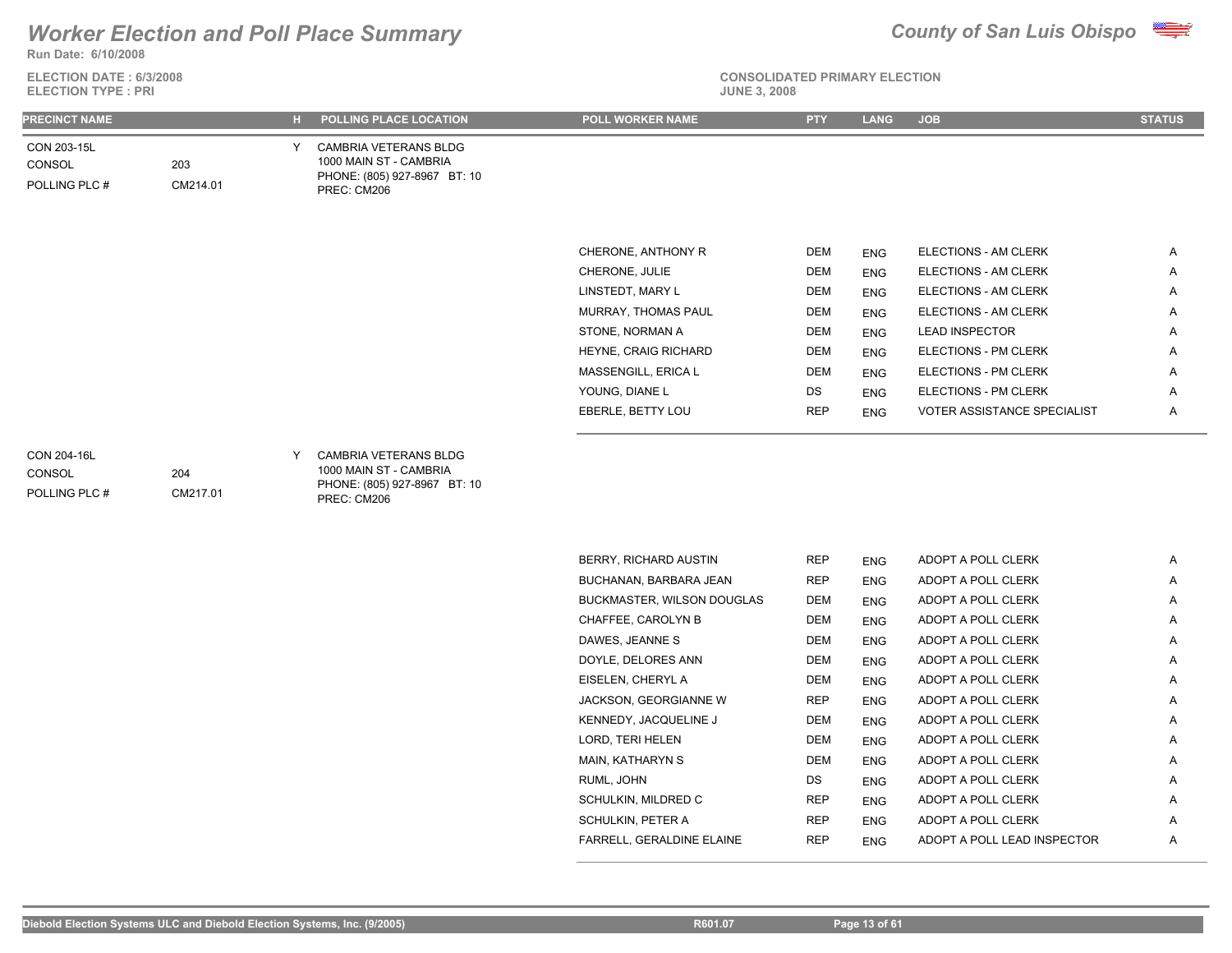

**ELECTION DATE : 6/3/2008**



**CONSOLIDATED PRIMARY ELECTION**

| <b>ELECTION TYPE: PRI</b>             |                 |   |                                                                                                       | <b>JUNE 3, 2008</b>          |            |             |                        |               |
|---------------------------------------|-----------------|---|-------------------------------------------------------------------------------------------------------|------------------------------|------------|-------------|------------------------|---------------|
| <b>PRECINCT NAME</b>                  |                 |   | H POLLING PLACE LOCATION                                                                              | <b>POLL WORKER NAME</b>      | <b>PTY</b> | <b>LANG</b> | <b>JOB</b>             | <b>STATUS</b> |
| CON 205-16<br>CONSOL<br>POLLING PLC # | 205<br>CM202.02 | Y | <b>CAMBRIA VETERANS BLDG</b><br>1000 MAIN ST - CAMBRIA<br>PHONE: (805) 927-8967 BT: 8<br>PREC: CM206  |                              |            |             |                        |               |
|                                       |                 |   |                                                                                                       |                              |            |             |                        |               |
|                                       |                 |   |                                                                                                       | BECWAR, MARY LEE             | <b>REP</b> | <b>ENG</b>  | ADOPT A POLL CLERK     | Α             |
|                                       |                 |   |                                                                                                       | BROWN, DAVID LEE             | <b>REP</b> | <b>ENG</b>  | ADOPT A POLL CLERK     | Α             |
|                                       |                 |   |                                                                                                       | BROWN, MARY K                | <b>REP</b> | <b>ENG</b>  | ADOPT A POLL CLERK     | Α             |
|                                       |                 |   |                                                                                                       | BURLEY, JUDITH ANN           | <b>DEM</b> | <b>ENG</b>  | ADOPT A POLL CLERK     | A             |
|                                       |                 |   |                                                                                                       | DEVINE, JAMES VINCENT        | <b>DEM</b> | <b>ENG</b>  | ADOPT A POLL CLERK     | A             |
|                                       |                 |   |                                                                                                       | EBERLE, KENNETH WAYNE        | <b>REP</b> | <b>ENG</b>  | ADOPT A POLL CLERK     | A             |
|                                       |                 |   |                                                                                                       | HEALD, GLENDA L              | <b>REP</b> | <b>ENG</b>  | ADOPT A POLL CLERK     | A             |
|                                       |                 |   |                                                                                                       | HEALD, ROBERT J              | <b>DEM</b> | <b>ENG</b>  | ADOPT A POLL CLERK     | Α             |
|                                       |                 |   |                                                                                                       | HOPKINS, RAY S               | <b>REP</b> | <b>ENG</b>  | ADOPT A POLL CLERK     | Α             |
|                                       |                 |   |                                                                                                       | HURRLE, KATHLEEN M           | <b>DEM</b> | <b>ENG</b>  | ADOPT A POLL CLERK     | Α             |
|                                       |                 |   |                                                                                                       | JOHNSON, PATRICIA A          | <b>REP</b> | <b>ENG</b>  | ADOPT A POLL CLERK     | Α             |
|                                       |                 |   |                                                                                                       | JOHNSON, WILLIAM L           | DS         | <b>ENG</b>  | ADOPT A POLL CLERK     | Α             |
|                                       |                 |   |                                                                                                       | KEHOE, BRANDT                | <b>DEM</b> | <b>ENG</b>  | ADOPT A POLL CLERK     | A             |
|                                       |                 |   |                                                                                                       | KEHOE, SANDRA K              | <b>DEM</b> | <b>ENG</b>  | ADOPT A POLL CLERK     | A             |
|                                       |                 |   |                                                                                                       | KILPATRICK, HUNTER HARRISON  | DS         | <b>ENG</b>  | ADOPT A POLL CLERK     | A             |
|                                       |                 |   |                                                                                                       | LEE, RICHARD ROX             | <b>DEM</b> | <b>ENG</b>  | ADOPT A POLL CLERK     | A             |
|                                       |                 |   |                                                                                                       | MARSHALL-ENSWORTH, SALLY RAE | <b>DEM</b> | <b>ENG</b>  | ADOPT A POLL CLERK     | A             |
|                                       |                 |   |                                                                                                       | PAULSON-LEE, SHIRLEY G       | <b>DEM</b> | <b>ENG</b>  | ADOPT A POLL CLERK     | Α             |
|                                       |                 |   |                                                                                                       | WARRICK, STUART CLAIR        | <b>REP</b> | <b>ENG</b>  | ADOPT A POLL CLERK     | A             |
|                                       |                 |   |                                                                                                       | GROSSMAN, ANN E              | <b>DEM</b> | <b>ENG</b>  | ADOPT A POLL INSPECTOR | A             |
|                                       |                 |   |                                                                                                       |                              |            |             |                        |               |
| CON 206-17<br>CONSOL<br>POLLING PLC # | 206<br>CS201.01 | Y | CAYUCOS VETERANS BLDG<br>C ST & N. OCEAN AVE - CAYUCOS<br>PHONE: (805) 995-3080 BT: 10<br>PREC: CS209 |                              |            |             |                        |               |

| BALZER, MARY ANN               | <b>DEM</b> | <b>ENG</b> | ADOPT A POLL CLERK | A |
|--------------------------------|------------|------------|--------------------|---|
| CARNES, ROBERTA JOAN           | <b>REP</b> | <b>ENG</b> | ADOPT A POLL CLERK | Α |
| COLE. ROBIN                    | <b>REP</b> | <b>ENG</b> | ADOPT A POLL CLERK | A |
| <b>GMELIN, CAROLINE ROBINS</b> | <b>DEM</b> | <b>ENG</b> | ADOPT A POLL CLERK | Α |
| SCHOENNAUER, LYNN              | DS.        | <b>ENG</b> | ADOPT A POLL CLERK | А |
| SMYTH. MARIE A                 | <b>DEM</b> | <b>ENG</b> | ADOPT A POLL CLERK | Α |

Diebold Election Systems ULC and Diebold Election Systems, Inc. (9/2005) **R601.07** R601.07 **R601.07** Page 14 of 61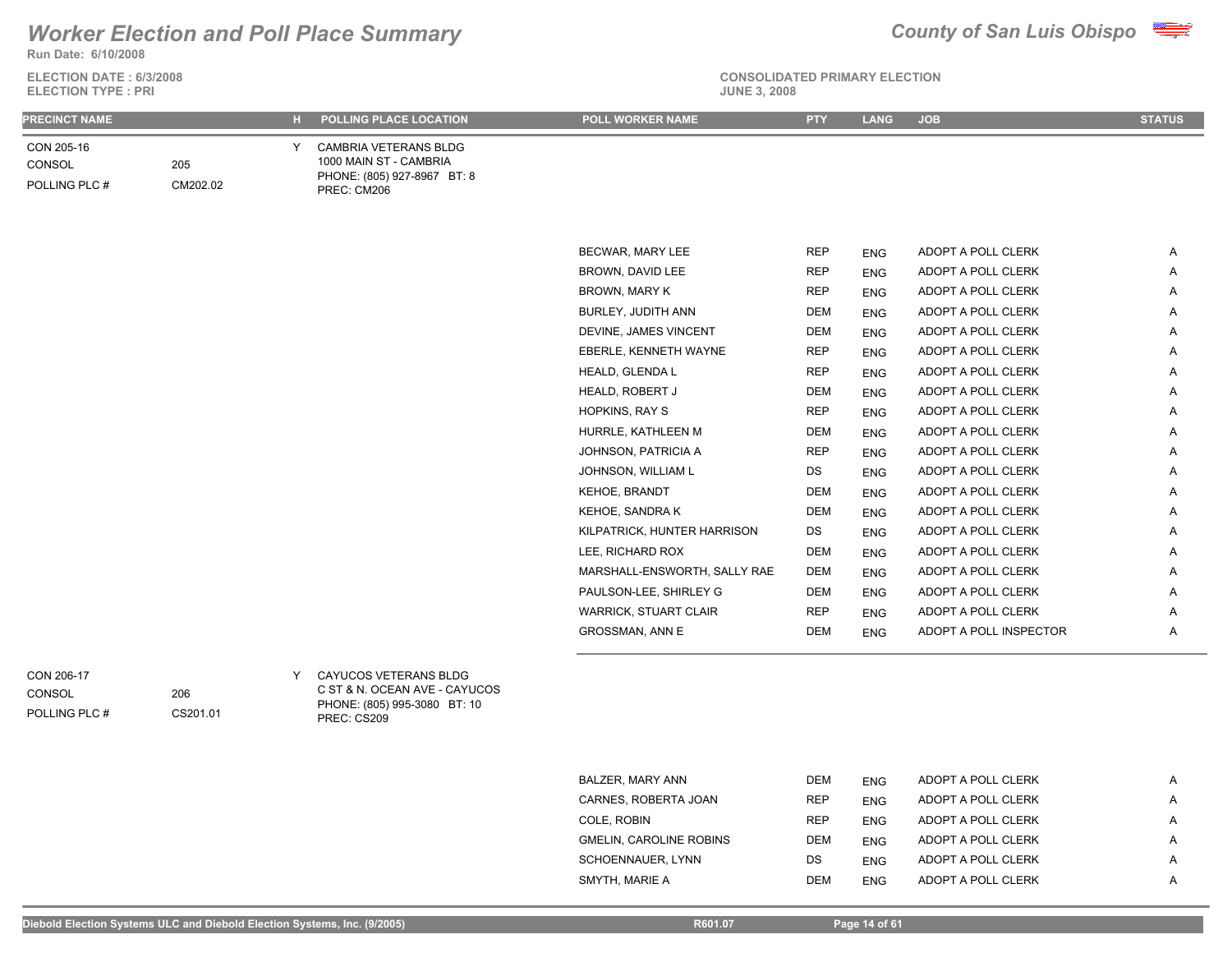**Run Date: 6/10/2008**

**ELECTION DATE : 6/3/2008 ELECTION TYPE : PRI** 



**CONSOLIDATED PRIMARY ELECTION**

|                                      |                 | н. | POLLING PLACE LOCATION                                                                               | <b>POLL WORKER NAME</b>  | <b>PTY</b> | <b>LANG</b> | <b>JOB</b>             | <b>STATUS</b> |
|--------------------------------------|-----------------|----|------------------------------------------------------------------------------------------------------|--------------------------|------------|-------------|------------------------|---------------|
|                                      |                 |    |                                                                                                      | THORNTON, TREVA A        | <b>REP</b> | <b>ENG</b>  | ADOPT A POLL CLERK     | A             |
|                                      |                 |    |                                                                                                      | ARNOLD, JANET LEE        | <b>REP</b> | <b>ENG</b>  | ADOPT A POLL INSPECTOR | Α             |
| CON 207-17<br>CONSOL<br>POLLING PLC# | 207<br>CS202.01 | Y  | CAYUCOS VETERANS BLDG<br>C ST & N. OCEAN AVE - CAYUCOS<br>PHONE: (805) 995-3080 BT: 8<br>PREC: CS209 |                          |            |             |                        |               |
|                                      |                 |    |                                                                                                      | ALEXANDER, CAROL         | <b>REP</b> | <b>ENG</b>  | ADOPT A POLL CLERK     | $\mathsf{A}$  |
|                                      |                 |    |                                                                                                      | BETTERTON, SANDRA LYNN   | <b>DEM</b> | <b>ENG</b>  | ADOPT A POLL CLERK     | Α             |
|                                      |                 |    |                                                                                                      | BETTERTON, TERRY LEE     | <b>DEM</b> | <b>ENG</b>  | ADOPT A POLL CLERK     | Α             |
|                                      |                 |    |                                                                                                      | KENNEDY, EVELYN FLORENCE | <b>REP</b> | <b>ENG</b>  | ADOPT A POLL CLERK     | A             |
|                                      |                 |    |                                                                                                      | LEBBAD, SHEILA K         | <b>REP</b> | <b>ENG</b>  | ADOPT A POLL CLERK     | A             |
|                                      |                 |    |                                                                                                      | MOLTZAN, JUDITH A        | DEM        | <b>ENG</b>  | ADOPT A POLL CLERK     | Α             |
|                                      |                 |    |                                                                                                      | RAMSEY, JAY A            | <b>REP</b> | <b>ENG</b>  | ADOPT A POLL CLERK     | Α             |
|                                      |                 |    |                                                                                                      | WARD, ROBERT B           | <b>REP</b> | <b>ENG</b>  | ADOPT A POLL CLERK     | A             |
|                                      |                 |    |                                                                                                      | RAMSEY, CLYTEE J         | <b>REP</b> | <b>ENG</b>  | ADOPT A POLL INSPECTOR | Α             |

PREC: CS209

| AWBREY, ROGER E          | <b>DEM</b> | <b>ENG</b> | ELECTIONS - AM CLERK               | A |
|--------------------------|------------|------------|------------------------------------|---|
| <b>HOLDEN, WILLIAM E</b> | <b>REP</b> | <b>ENG</b> | <b>CLERK</b>                       | A |
| RIESTER, JOANNE MARIE    | <b>DEM</b> | <b>ENG</b> | <b>CLERK</b>                       | A |
| <b>HOLDEN, MINERVA M</b> | <b>REP</b> | <b>ENG</b> | <b>LEAD INSPECTOR</b>              | A |
| SANDERS, JULIE ANN       | <b>DEM</b> | <b>ENG</b> | ELECTIONS - PM CLERK               | A |
| FORD, SANDI JO           | <b>DEM</b> | <b>ENG</b> | <b>VOTER ASSISTANCE SPECIALIST</b> | A |
| <b>BARDEEN, BETTE</b>    | <b>DEM</b> | <b>ENG</b> | <b>VOTING SYSTEM SPECIALIST</b>    | A |
|                          |            |            |                                    |   |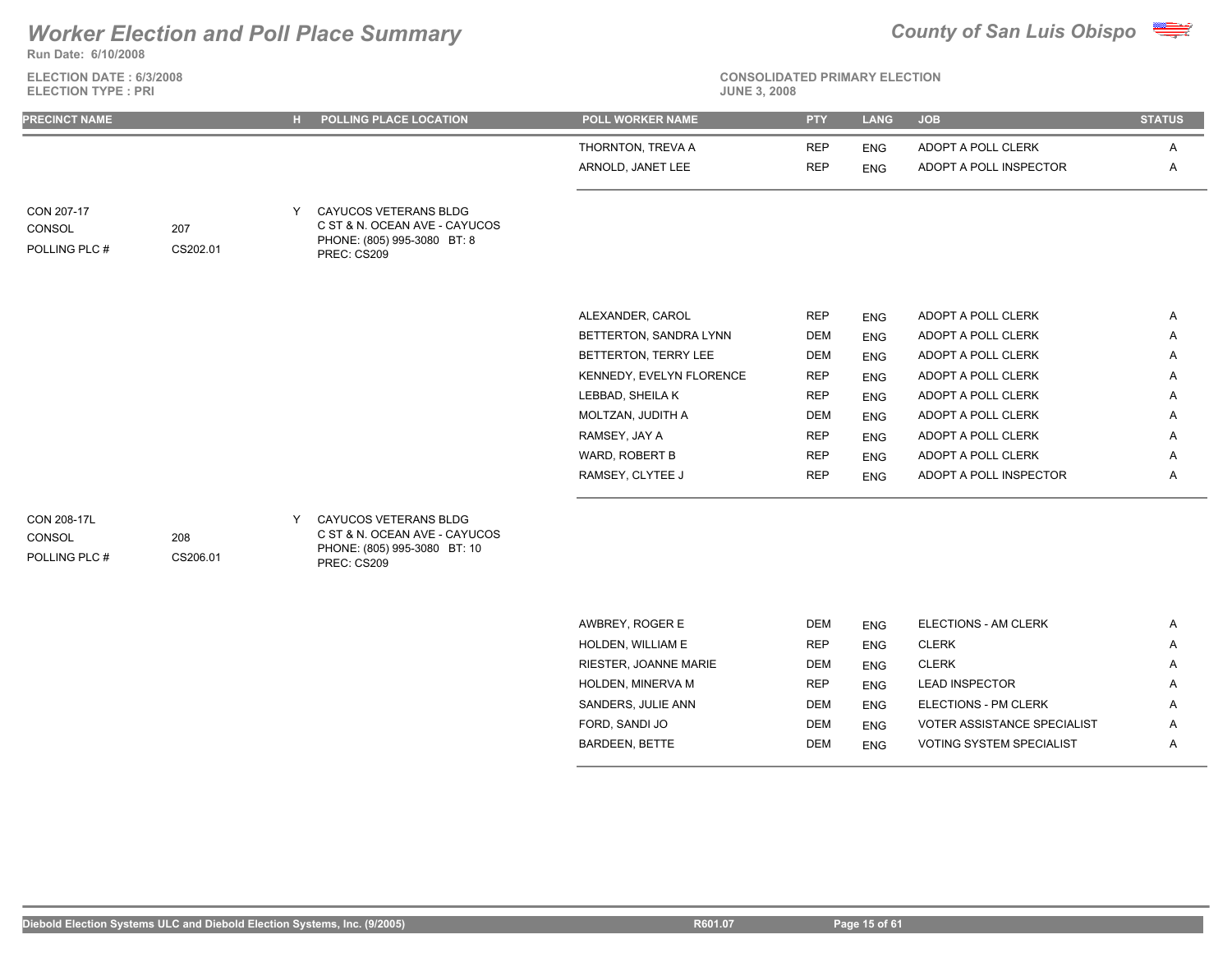

**Run Date: 6/10/2008**

| <b>ELECTION DATE: 6/3/2008</b> | <b>CONSOLIDATED PRIMARY ELECTI</b> |
|--------------------------------|------------------------------------|
| <b>ELECTION TYPE : PRI</b>     | <b>JUNE 3, 2008</b>                |



**CONSOLIDATED PRIMARY ELECTION**

| <b>PRECINCT NAME</b>                         |                 | . H . | POLLING PLACE LOCATION                                                                                | POLL WORKER NAME        | <b>PTY</b>   | <b>LANG</b> | <b>JOB</b>                  | <b>STATUS</b> |
|----------------------------------------------|-----------------|-------|-------------------------------------------------------------------------------------------------------|-------------------------|--------------|-------------|-----------------------------|---------------|
| CON 209-18L<br><b>CONSOL</b><br>POLLING PLC# | 209<br>MB001.01 |       | DEL MAR ELEMENTARY SCHOOL<br>501 SEQUOIA ST - MORRO BAY<br>PHONE: (805) 772-5764 BT: 7<br>PREC: MB007 |                         |              |             |                             |               |
|                                              |                 |       |                                                                                                       |                         |              |             |                             |               |
|                                              |                 |       |                                                                                                       | BEN-MURPHY, DAVID       | <b>REP</b>   | <b>ENG</b>  | ADOPT A POLL CLERK          | A             |
|                                              |                 |       |                                                                                                       | CARVER, CARLINDA JEWELL | <b>DEM</b>   | <b>ENG</b>  | ADOPT A POLL CLERK          | A             |
|                                              |                 |       |                                                                                                       | CARVER, LARRY ELMO      | <b>REP</b>   | <b>ENG</b>  | ADOPT A POLL CLERK          | Α             |
|                                              |                 |       |                                                                                                       | DAVIS, JAMES DONALD     | <b>REP</b>   | <b>ENG</b>  | ADOPT A POLL CLERK          | A             |
|                                              |                 |       |                                                                                                       | EVEY, MATTHEW A         | <b>NMB</b>   | <b>ENG</b>  | ADOPT A POLL CLERK          | Α             |
|                                              |                 |       |                                                                                                       | <b>GERBER, ROXANNE</b>  | Al           | <b>ENG</b>  | ADOPT A POLL CLERK          | Α             |
|                                              |                 |       |                                                                                                       | HAWKINS, AVERILL E      | <b>REP</b>   | <b>ENG</b>  | ADOPT A POLL CLERK          | A             |
|                                              |                 |       |                                                                                                       | HAWKINS, BARBARA S      | <b>REP</b>   | <b>ENG</b>  | ADOPT A POLL CLERK          | Α             |
|                                              |                 |       |                                                                                                       | MC VICKER, RICHARD N    | <b>REP</b>   | <b>ENG</b>  | ADOPT A POLL CLERK          | A             |
|                                              |                 |       |                                                                                                       | MC VICKER, SHARON RUTH  | <b>REP</b>   | <b>ENG</b>  | ADOPT A POLL CLERK          | Α             |
|                                              |                 |       |                                                                                                       | PERRY, SUZANNE E        | <b>REP</b>   | <b>ENG</b>  | ADOPT A POLL CLERK          | Α             |
|                                              |                 |       |                                                                                                       | EVEY, ROGER A           | <b>REP</b>   | <b>ENG</b>  | ADOPT A POLL LEAD INSPECTOR | Α             |
|                                              |                 |       |                                                                                                       | PERRY, JANELLE          | <b>NOPTY</b> | <b>ENG</b>  | STUDENT POLLWORKER          | Α             |

### POLLING PLC # CONSOL

501 SEQUOIA ST - MORRO BAY PHONE: (805) 772-5764 BT: 7

PREC: MB007

| <b>BURRUS, CHARLES FRANKLIN</b> | <b>REP</b> | <b>ENG</b> | ADOPT A POLL CLERK     | A |
|---------------------------------|------------|------------|------------------------|---|
| <b>BURRUS, PRISCILLA ANN</b>    | <b>REP</b> | <b>ENG</b> | ADOPT A POLL CLERK     | A |
| DAVIS, EILEEN BETTY             | <b>REP</b> | <b>ENG</b> | ADOPT A POLL CLERK     | A |
| EVEY, LYNN E                    | <b>REP</b> | <b>ENG</b> | ADOPT A POLL CLERK     | A |
| <b>GERBER, CHARLENE M</b>       | AI         | <b>ENG</b> | ADOPT A POLL CLERK     | A |
| KING, CINDY D                   | <b>REP</b> | <b>ENG</b> | ADOPT A POLL CLERK     | A |
| KING. EDWARD CHARLES            | <b>REP</b> | <b>ENG</b> | ADOPT A POLL CLERK     | A |
| MARTIN, DIANE M                 | <b>REP</b> | <b>ENG</b> | ADOPT A POLL CLERK     | A |
| MURPHY, ELIZABETH E             | AI         | <b>ENG</b> | ADOPT A POLL CLERK     | A |
| WEAVER, ANNA M                  | <b>DEM</b> | <b>ENG</b> | ADOPT A POLL CLERK     | A |
| DANIELS, TIMOTHY WARD           | <b>REP</b> | <b>ENG</b> | ADOPT A POLL INSPECTOR | A |
|                                 |            |            |                        |   |

210

MB005.01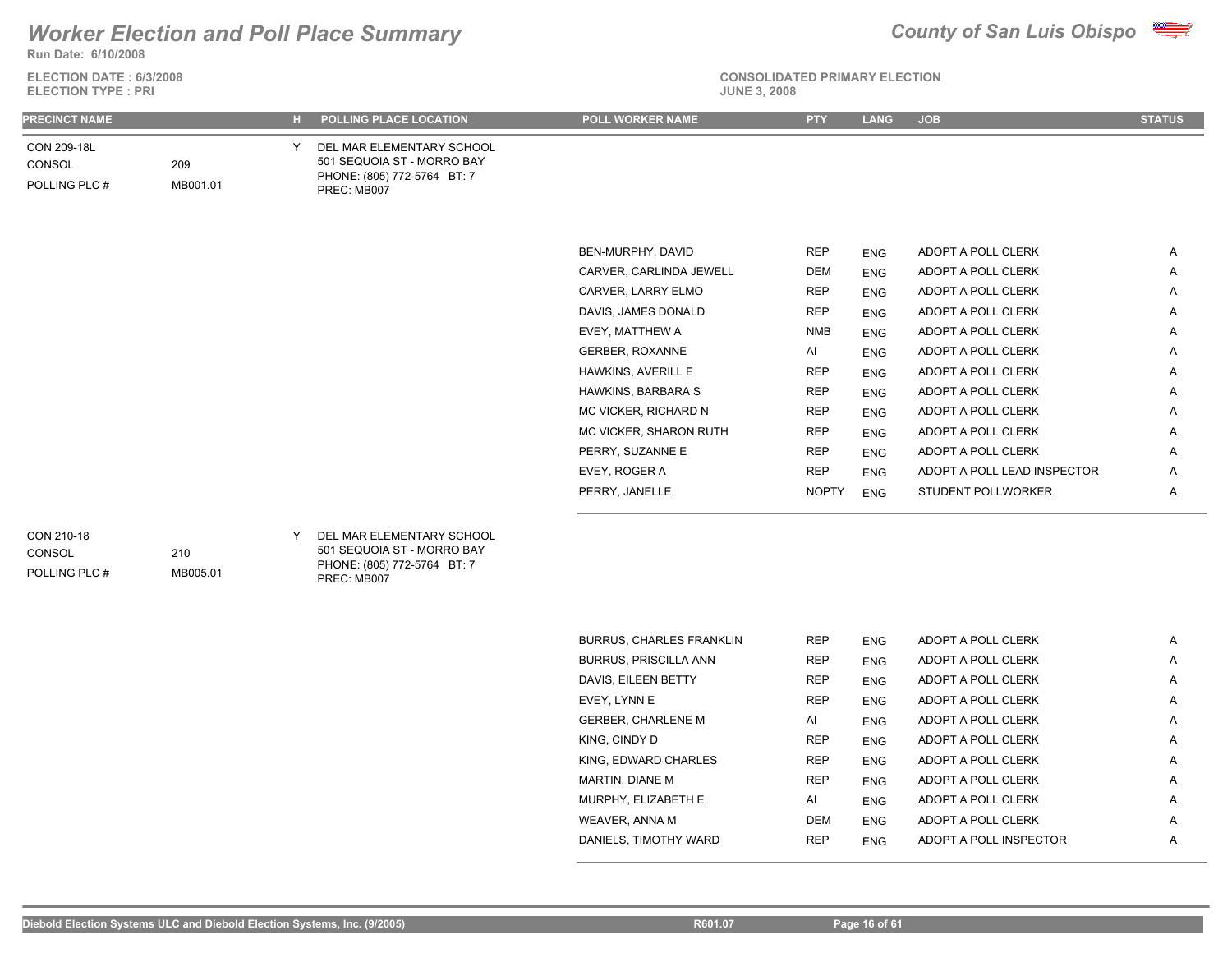

**ELECTION DATE : 6/3/2008 ELECTION TYPE : PRI** 



**CONSOLIDATED PRIMARY ELECTION**

| <b>PRECINCT NAME</b>                   |                 |   | H POLLING PLACE LOCATION                                                                              | POLL WORKER NAME             | <b>PTY</b> | <b>LANG</b> | <b>JOB</b>                  | <b>STATUS</b> |
|----------------------------------------|-----------------|---|-------------------------------------------------------------------------------------------------------|------------------------------|------------|-------------|-----------------------------|---------------|
| CON 211-19L<br>CONSOL<br>POLLING PLC # | 211<br>MB010.01 | Y | FIRST CHRISTIAN CHURCH<br>2050 IRONWOOD AVE - MORRO BAY<br>PHONE: (805) 772-2996 BT: 7<br>PREC: MB012 |                              |            |             |                             |               |
|                                        |                 |   |                                                                                                       |                              |            |             |                             |               |
|                                        |                 |   |                                                                                                       | BROWN, DIANE LOUISE          | <b>DEM</b> | <b>ENG</b>  | ADOPT A POLL CLERK          | Α             |
|                                        |                 |   |                                                                                                       | FROST, MARIANNA              | DS         | <b>ENG</b>  | ADOPT A POLL CLERK          | Α             |
|                                        |                 |   |                                                                                                       | NORBY, MARY LYNN             | <b>DEM</b> | <b>ENG</b>  | ADOPT A POLL CLERK          | Α             |
|                                        |                 |   |                                                                                                       | TURNER, BETTY JO             | <b>REP</b> | <b>ENG</b>  | ADOPT A POLL CLERK          | Α             |
|                                        |                 |   |                                                                                                       | VAUGHAN, NORMA L             | <b>DEM</b> | <b>ENG</b>  | ADOPT A POLL CLERK          | Α             |
|                                        |                 |   |                                                                                                       | VAUGHAN, WILLIAM W           | <b>REP</b> | <b>ENG</b>  | ADOPT A POLL CLERK          | Α             |
|                                        |                 |   |                                                                                                       | WALT, ELEANORE D             | <b>DEM</b> | <b>ENG</b>  | ADOPT A POLL CLERK          | Α             |
|                                        |                 |   |                                                                                                       | BROWN, RICHARD SHAW          | <b>DEM</b> | <b>ENG</b>  | ADOPT A POLL LEAD INSPECTOR | A             |
|                                        |                 |   |                                                                                                       |                              |            |             |                             |               |
| CON 212-20<br>CONSOL<br>POLLING PLC #  | 212<br>MB015.01 | Y | MORRO BAY VETERANS BLDG<br>209 SURF ST - MORRO BAY<br>PHONE: (805) 772-9399 BT: 7<br>PREC: NONE       |                              |            |             |                             |               |
|                                        |                 |   |                                                                                                       | BENNETT, CHARLOTTE DARLENE   | REP        | <b>ENG</b>  | <b>CLERK</b>                | A             |
|                                        |                 |   |                                                                                                       | BRADLEY, ARDETH ANN          | <b>DEM</b> | <b>ENG</b>  | <b>CLERK</b>                | Α             |
|                                        |                 |   |                                                                                                       | MERZOYAN, NATTALIA K         | <b>DEM</b> | <b>ENG</b>  | <b>CLERK</b>                | Α             |
|                                        |                 |   |                                                                                                       | MURRAY, PATRICIA JOY         | <b>DEM</b> | <b>ENG</b>  | <b>CLERK</b>                | Α             |
|                                        |                 |   |                                                                                                       | STANSBURY, G PAULINE         | DS         | <b>ENG</b>  | <b>INSPECTOR</b>            | Α             |
|                                        |                 |   |                                                                                                       |                              |            |             |                             |               |
| CON 213-20L<br>CONSOL<br>POLLING PLC # | 213<br>MB020.01 |   | MORRO BAY VETERANS BLDG<br>209 SURF ST - MORRO BAY<br>PHONE: (805) 772-9399 BT: 7<br>PREC: NONE       |                              |            |             |                             |               |
|                                        |                 |   |                                                                                                       |                              |            |             |                             |               |
|                                        |                 |   |                                                                                                       | BERG, JAMES DOUGLAS          | <b>REP</b> | ENG         | ADOPT A POLL CLERK          | A             |
|                                        |                 |   |                                                                                                       | <b>BERG, NANCY ANN</b>       | <b>REP</b> | <b>ENG</b>  | ADOPT A POLL CLERK          | Α             |
|                                        |                 |   |                                                                                                       | <b>BROCHTRUP, GAIL MARIE</b> | <b>REP</b> | <b>ENG</b>  | ADOPT A POLL CLERK          | A             |
|                                        |                 |   |                                                                                                       | JACKMAN, ROBERT BURTON       | <b>REP</b> | <b>ENG</b>  | ADOPT A POLL CLERK          | Α             |

MANN, PATRICIA CHARLEEN REP ENG ADOPT A POLL CLERK A ORBACK, GARY D REP ENG ADOPT A POLL CLERK A REP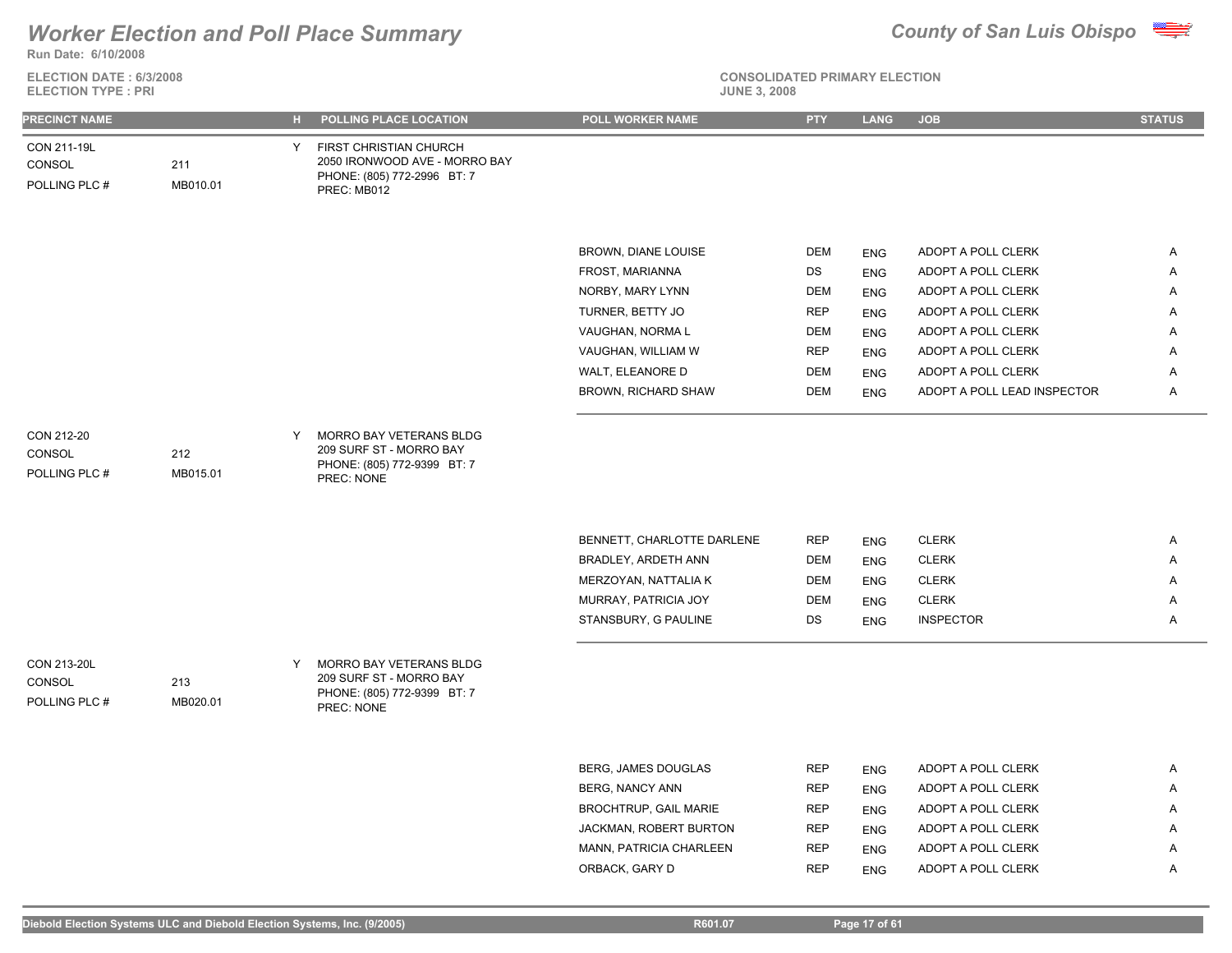**Run Date: 6/10/2008**

**ELECTION DATE : 6/3/2008 ELECTION TYPE : PRI** 





# **CONSOLIDATED PRIMARY ELECTION**

| <b>PRECINCT NAME</b> | <b>H</b> POLLING PLACE LOCATION | <b>POLL WORKER NAME</b> | <b>PTY</b> | <b>LANG</b> | <b>JOB</b>                  | <b>STATUS</b>         |
|----------------------|---------------------------------|-------------------------|------------|-------------|-----------------------------|-----------------------|
|                      |                                 | OUWERKERK, BRENDA W     | <b>REP</b> | <b>ENG</b>  | ADOPT A POLL CLERK          | $\mathbf{\mathsf{m}}$ |
|                      |                                 | ROCHA, NICOLA K         | <b>DEM</b> | <b>ENG</b>  | ADOPT A POLL CLERK          | $\mathsf{A}$          |
|                      |                                 | SYLVESTER, MARY ANN     | DS         | <b>ENG</b>  | ADOPT A POLL CLERK          | $\mathsf{A}$          |
|                      |                                 | WARKE, EARL W           | <b>REP</b> | <b>ENG</b>  | ADOPT A POLL CLERK          | $\mathbf{\mathsf{m}}$ |
|                      |                                 | WARKE, SALLY J          | <b>REP</b> | <b>ENG</b>  | ADOPT A POLL 2ND INSPECTOR  | $\overline{A}$        |
|                      |                                 | JACKMAN, SHARRON LEE    | <b>REP</b> | <b>ENG</b>  | ADOPT A POLL LEAD INSPECTOR | $\overline{A}$        |
|                      |                                 | BUNDY, ZELMA LEE        | <b>REP</b> | <b>ENG</b>  | VOTER ASSISTANCE SPECIALIST | $\mathsf{A}$          |
|                      |                                 |                         |            |             |                             |                       |

| CON 214-20    |          | MORRO BAY VETERANS BLDG                   |
|---------------|----------|-------------------------------------------|
| CONSOL        | 214      | 209 SURF ST - MORRO BAY                   |
| POLLING PLC # | MB025.01 | PHONE: (805) 772-9399 BT: 7<br>PREC: NONE |

| KESLER, SALLY ANN            | <b>REP</b> | <b>ENG</b> | ELECTIONS - AM CLERK        | A |
|------------------------------|------------|------------|-----------------------------|---|
| DECKER, JOAN M               | <b>DEM</b> | <b>ENG</b> | <b>CLERK</b>                | A |
| VALVO, ROSALIE               | DS.        | <b>ENG</b> | <b>CLERK</b>                | A |
| VAN HOY, KENNETH E           | <b>DEM</b> | <b>ENG</b> | <b>CLERK</b>                | A |
| <b>GOODRICH, BILLIE JEAN</b> | <b>DEM</b> | <b>ENG</b> | <b>INSPECTOR</b>            | Α |
| JANIAN-TARPIN, SONYA         | <b>DEM</b> | <b>ENG</b> | <b>ELECTIONS - PM CLERK</b> | A |
|                              |            |            |                             |   |

**CONSOL** 

POLLING PLC #

MORO GRANGE HALL CON 215-21L Y 1340 ATASCADERO RD - MORRO BAY BT: 8 PREC: MV202

| BRYANT, JANET MARIE           | <b>DEM</b> | <b>ENG</b> | ADOPT A POLL CLERK | A |
|-------------------------------|------------|------------|--------------------|---|
| <b>BURKE, NANCY BEARDLSEY</b> | <b>DEM</b> | <b>ENG</b> | ADOPT A POLL CLERK | A |
| FORSYTHE, SANDRA J            | DEM        | <b>ENG</b> | ADOPT A POLL CLERK | A |
| GOOD. BARBARA M               | <b>DEM</b> | <b>ENG</b> | ADOPT A POLL CLERK | A |
| <b>GROGAN, DARLENE L</b>      | <b>REP</b> | <b>ENG</b> | ADOPT A POLL CLERK | Α |
| HOFFMAN, ISOBEL S             | <b>DEM</b> | <b>ENG</b> | ADOPT A POLL CLERK | Α |
| LIPKING, SHARON B             | <b>REP</b> | <b>ENG</b> | ADOPT A POLL CLERK | A |
| MEYER, SHARON D               | <b>DEM</b> | <b>ENG</b> | ADOPT A POLL CLERK | A |
| OHLHAUSEN, MONICA A           | <b>REP</b> | <b>ENG</b> | ADOPT A POLL CLERK | A |
| POOL. ELLEN D                 | <b>REP</b> | <b>ENG</b> | ADOPT A POLL CLERK | Α |
| RANDALL, VIRGINIA M           | <b>REP</b> | <b>ENG</b> | ADOPT A POLL CLERK | Α |
| ROGERS, MARY JO               | <b>DEM</b> | <b>ENG</b> | ADOPT A POLL CLERK | A |
|                               |            |            |                    |   |

215

MV204.01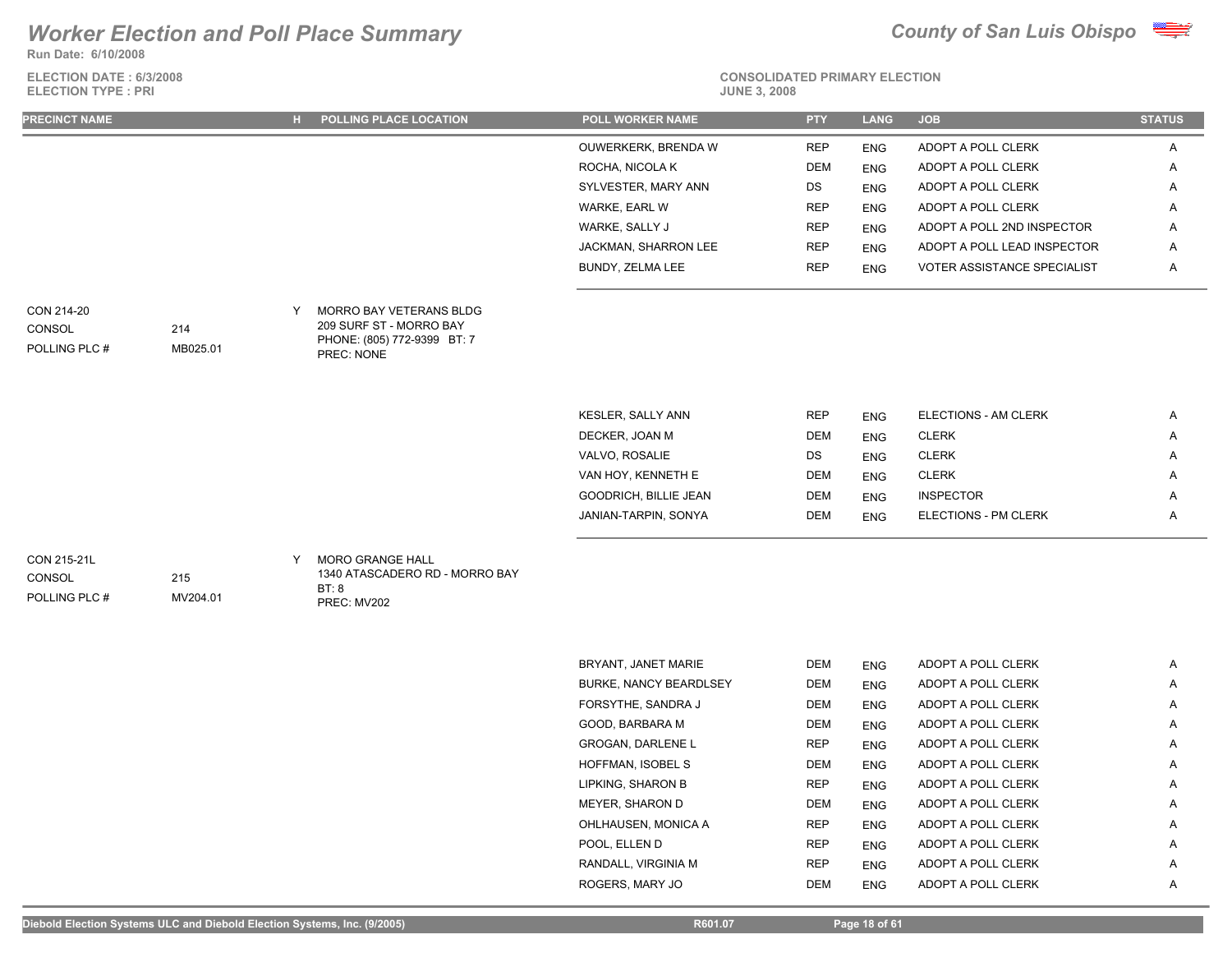**Run Date: 6/10/2008**



| <b>ELECTION DATE: 6/3/2008</b><br><b>ELECTION TYPE: PRI</b> |                 |   |                                                                                                                    | <b>CONSOLIDATED PRIMARY ELECTION</b><br><b>JUNE 3, 2008</b> |            |             |                             |               |  |  |
|-------------------------------------------------------------|-----------------|---|--------------------------------------------------------------------------------------------------------------------|-------------------------------------------------------------|------------|-------------|-----------------------------|---------------|--|--|
| <b>PRECINCT NAME</b>                                        |                 |   | H POLLING PLACE LOCATION                                                                                           | <b>POLL WORKER NAME</b>                                     | <b>PTY</b> | <b>LANG</b> | <b>JOB</b>                  | <b>STATUS</b> |  |  |
|                                                             |                 |   |                                                                                                                    | SESSA, BEVERLEY E                                           | <b>DEM</b> | <b>ENG</b>  | ADOPT A POLL CLERK          | A             |  |  |
|                                                             |                 |   |                                                                                                                    | WINHOLTZ, BETTY A                                           | DS         | <b>ENG</b>  | ADOPT A POLL CLERK          | Α             |  |  |
|                                                             |                 |   |                                                                                                                    | ZEUSCHNER, LINDA K                                          | <b>DEM</b> | <b>ENG</b>  | ADOPT A POLL CLERK          | Α             |  |  |
|                                                             |                 |   |                                                                                                                    | CLEMENT, DIANE MAUREEN                                      | DEM        | <b>ENG</b>  | ADOPT A POLL 2ND INSPECTOR  | A             |  |  |
|                                                             |                 |   |                                                                                                                    | HERSEY, LAURA H                                             | DEM        | <b>ENG</b>  | ADOPT A POLL LEAD INSPECTOR | Α             |  |  |
| CON 216-22L<br>CONSOL<br>POLLING PLC #                      | 216<br>BA205.01 | Y | EL MORRO CHURCH OF THE NAZARENE<br>1480 SANTA YSABEL AVE - LOS OSOS<br>PHONE: (805) 528-0391 BT: 10<br>PREC: BA206 |                                                             |            |             |                             |               |  |  |
|                                                             |                 |   |                                                                                                                    | CHRISTENSEN, MARY SUZANNE                                   | <b>REP</b> | <b>ENG</b>  | ADOPT A POLL CLERK          | Α             |  |  |
|                                                             |                 |   |                                                                                                                    | GOULART, JOHN                                               | DEM        | <b>ENG</b>  | ADOPT A POLL CLERK          | A             |  |  |
|                                                             |                 |   |                                                                                                                    | JORGE, ALBERT J                                             | <b>REP</b> | <b>ENG</b>  | ADOPT A POLL CLERK          | A             |  |  |
|                                                             |                 |   |                                                                                                                    | JORGE, DELORES M                                            | <b>REP</b> | <b>ENG</b>  | ADOPT A POLL CLERK          | Α             |  |  |
|                                                             |                 |   |                                                                                                                    | KANE, RICHARD LEMAR                                         | DEM        | <b>ENG</b>  | ADOPT A POLL CLERK          | Α             |  |  |
|                                                             |                 |   |                                                                                                                    | KEIL, WILLIAM M                                             | <b>REP</b> | <b>ENG</b>  | ADOPT A POLL CLERK          | Α             |  |  |
|                                                             |                 |   |                                                                                                                    | POE, JACK J                                                 | <b>REP</b> | <b>ENG</b>  | ADOPT A POLL CLERK          | A             |  |  |
|                                                             |                 |   |                                                                                                                    | POE, PHYLLIS E                                              | <b>REP</b> | <b>ENG</b>  | ADOPT A POLL CLERK          | Α             |  |  |
|                                                             |                 |   |                                                                                                                    | RILEY, EDWARD F                                             | $N-P$      | <b>ENG</b>  | ADOPT A POLL CLERK          | A             |  |  |
|                                                             |                 |   |                                                                                                                    | SANDERS, HARVEY A                                           | <b>REP</b> | <b>ENG</b>  | ADOPT A POLL CLERK          | Α             |  |  |
|                                                             |                 |   |                                                                                                                    | SANDT, WALTER                                               | <b>DEM</b> | <b>ENG</b>  | ADOPT A POLL CLERK          | A             |  |  |
|                                                             |                 |   |                                                                                                                    | SCOVILL, JOANNE E                                           | <b>DEM</b> | <b>ENG</b>  | ADOPT A POLL CLERK          | Α             |  |  |
|                                                             |                 |   |                                                                                                                    | SCOVILL, KENNETH W                                          | DEM        | <b>ENG</b>  | ADOPT A POLL CLERK          | A             |  |  |
|                                                             |                 |   |                                                                                                                    | SMITH, DONALD H                                             | <b>DEM</b> | <b>ENG</b>  | ADOPT A POLL CLERK          | Α             |  |  |
|                                                             |                 |   |                                                                                                                    | SOWELL, DELIA F                                             | <b>REP</b> | <b>ENG</b>  | ADOPT A POLL CLERK          | Α             |  |  |
|                                                             |                 |   |                                                                                                                    | SOWELL, WILBUR L                                            | <b>DEM</b> | <b>ENG</b>  | ADOPT A POLL CLERK          | Α             |  |  |
|                                                             |                 |   |                                                                                                                    | CHRISTENSEN, GARY LEON                                      | <b>REP</b> | <b>ENG</b>  | ADOPT A POLL LEAD INSPECTOR | A             |  |  |
| CON 217-23L<br><b>CONSOL</b><br>POLLING PLC #               | 217<br>BA210.01 | Y | BAYWOOD ELEMENTARY SCHOOL<br>1330 9TH ST. - LOS OSOS<br>BT: 10<br>PREC: BA210                                      |                                                             |            |             |                             |               |  |  |

Diebold Election Systems ULC and Diebold Election Systems, Inc. (9/2005) **Research Control Control Control Control** Research Page 19 of 61

BLACKMORE, LINDA LEE DEM ENG ADOPT A POLL CLERK A GACAD, LARRY J DEM ENG ADOPT A POLL CLERK A HAYES, WILLIAM H DEM ENG ADOPT A POLL CLERK A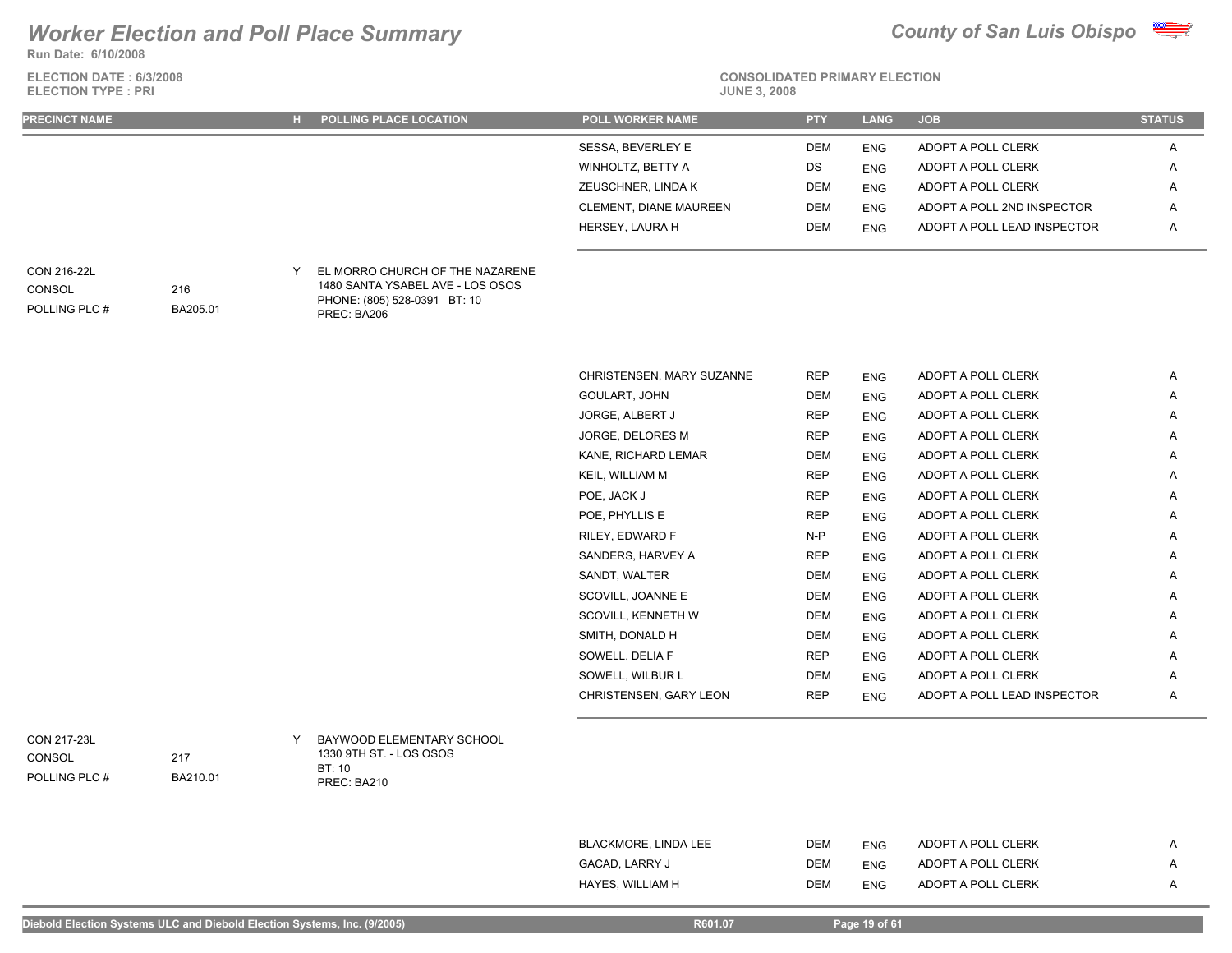**Run Date: 6/10/2008**

**ELECTION DATE : 6/3/2008 ELECTION TYPE : PRI** 



**CONSOLIDATED PRIMARY ELECTION**

| <b>PRECINCT NAME</b> | H. | <b>POLLING PLACE LOCATION</b> | <b>POLL WORKER NAME</b> | <b>PTY</b> | <b>LANG</b> | <b>JOB</b>                  | <b>STATUS</b> |
|----------------------|----|-------------------------------|-------------------------|------------|-------------|-----------------------------|---------------|
|                      |    |                               | MARBLE, CAROL C         | <b>DEM</b> | <b>ENG</b>  | ADOPT A POLL CLERK          | A             |
|                      |    |                               | MARBLE, JAMES MC HAB    | <b>DEM</b> | <b>ENG</b>  | ADOPT A POLL CLERK          | A             |
|                      |    |                               | NELSON, ELIZABETH L     | <b>REP</b> | <b>ENG</b>  | ADOPT A POLL CLERK          | $\mathsf{A}$  |
|                      |    |                               | SHIELDS, BARBARA C      | <b>REP</b> | <b>ENG</b>  | ADOPT A POLL CLERK          | $\mathsf{A}$  |
|                      |    |                               | SHIELDS, DONALD K       | <b>REP</b> | <b>ENG</b>  | ADOPT A POLL CLERK          | $\mathsf{A}$  |
|                      |    |                               | SOMERS, SALLY B         | <b>DEM</b> | <b>ENG</b>  | ADOPT A POLL CLERK          | $\mathsf{A}$  |
|                      |    |                               | WRIGHT, JUNE I          | DS         | <b>ENG</b>  | ADOPT A POLL CLERK          | A             |
|                      |    |                               | PELFREY, ROBERT H       | <b>DEM</b> | <b>ENG</b>  | ADOPT A POLL LEAD INSPECTOR | A             |
|                      |    |                               |                         |            |             |                             |               |

### CON 218-24L

POLLING PLC # **CONSOL** 

| LOS OSOS CHRISTIAN FELLOWSHIP |
|-------------------------------|
| 1335 7TH ST - LOS OSOS        |
| PHONE: (805) 528-1310 BT: 10  |

PREC: BA215 BA215.01

218

| <b>BALL, MARGARET ALISON</b> | <b>REP</b> | <b>ENG</b> | ADOPT A POLL CLERK          | A |
|------------------------------|------------|------------|-----------------------------|---|
| <b>BLAKELY, LORRAINE MAY</b> | DS.        | <b>ENG</b> | ADOPT A POLL CLERK          | A |
| CARTER, OTIS W               | DS         | <b>ENG</b> | ADOPT A POLL CLERK          | A |
| DIGNAN, LISA ANN             | <b>REP</b> | <b>ENG</b> | ADOPT A POLL CLERK          | A |
| FORD, EVELYN RUTH            | REP        | <b>ENG</b> | ADOPT A POLL CLERK          | A |
| <b>GRAVELLE, REXELLA P</b>   | <b>REP</b> | <b>ENG</b> | ADOPT A POLL CLERK          | A |
| KITZMAN, GLORIA J            | <b>REP</b> | <b>ENG</b> | ADOPT A POLL CLERK          | A |
| MC CLISH, DIANNE CAROLE      | <b>REP</b> | <b>ENG</b> | ADOPT A POLL CLERK          | A |
| NASH, JOSHUA R               | <b>REP</b> | <b>ENG</b> | ADOPT A POLL CLERK          | A |
| RUIZ, DEBBIE G               | AI         | <b>ENG</b> | ADOPT A POLL CLERK          | A |
| <b>TURPIN, ALICE LOUISE</b>  | REP        | <b>ENG</b> | ADOPT A POLL CLERK          | A |
| WOODWORTH, DIANNE M          | <b>REP</b> | <b>ENG</b> | ADOPT A POLL CLERK          | A |
| REMINGTON, NORMAN W          | <b>REP</b> | <b>ENG</b> | ADOPT A POLL 2ND INSPECTOR  | Α |
| MC CLISH, DONN C             | <b>REP</b> | <b>ENG</b> | ADOPT A POLL LEAD INSPECTOR | Α |

POLLING PLC # CONSOL

ST ELIZABETH ANN SETON PARISH CON 219-25L Y 2050 PALISADES AVE - LOS OSOS PHONE: (805) 528-5319 BT: 10 PREC: BA233

| ANGELL, DEBRA LOUISE  | REP | <b>FNG</b> | ADOPT A POLL CLERK |  |
|-----------------------|-----|------------|--------------------|--|
| CORCORAN. DIANE MARIE | DEM | <b>ENG</b> | ADOPT A POLL CLERK |  |
| GARCIA. LINDA LEE     | DS  | <b>ENG</b> | ADOPT A POLL CLERK |  |

219

BA219.01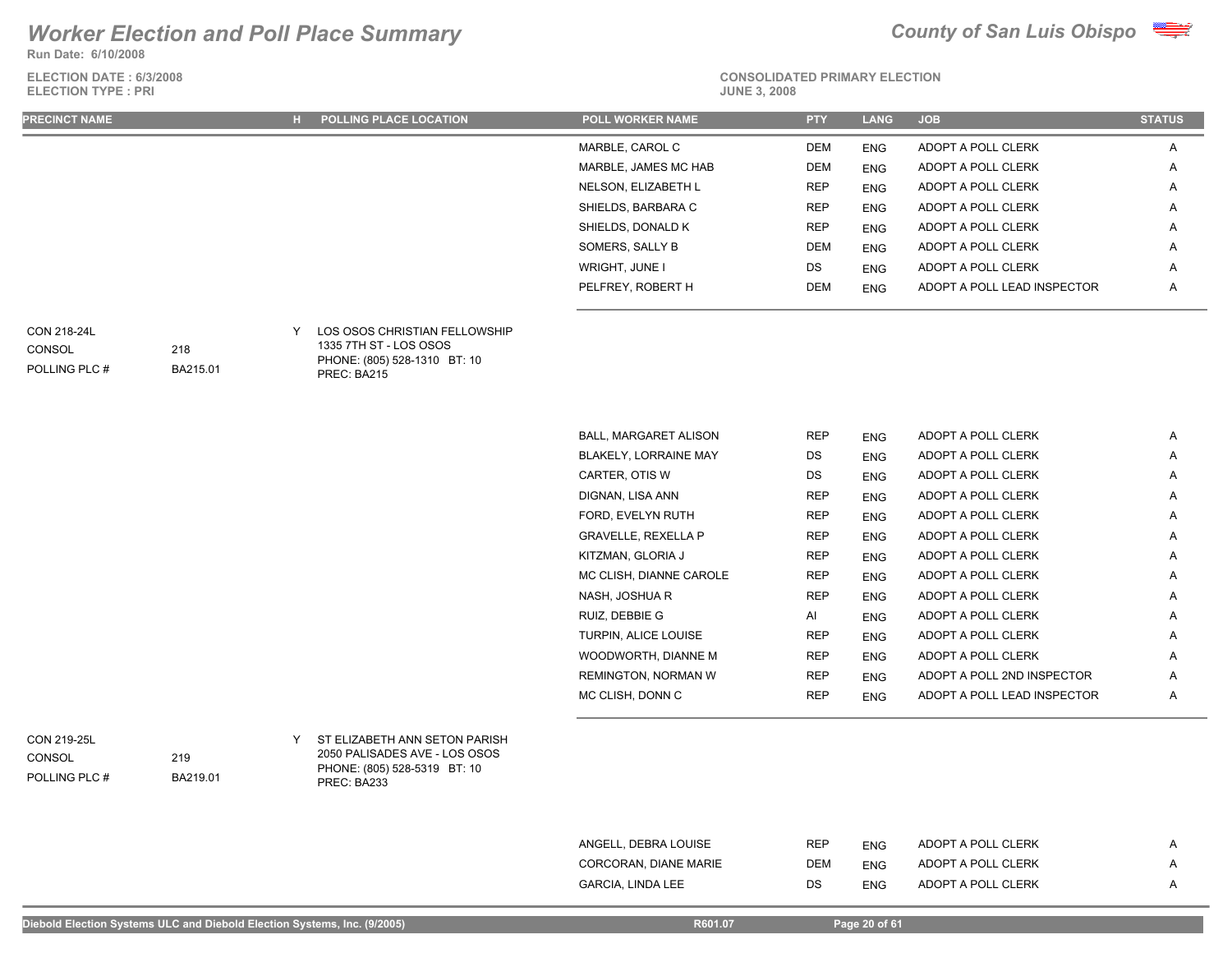**Run Date: 6/10/2008**

| <b>ELECTION DATE: 6/3/2008</b> |  |
|--------------------------------|--|
| <b>ELECTION TYPE: PRI</b>      |  |



### **CONSOLIDATED PRIMARY ELECTION**

| <b>ELECTION TYPE: PRI</b> |                 |   |                                                                                  | <b>JUNE 3, 2008</b>                             |                   |             |                                          |               |  |
|---------------------------|-----------------|---|----------------------------------------------------------------------------------|-------------------------------------------------|-------------------|-------------|------------------------------------------|---------------|--|
| <b>PRECINCT NAME</b>      |                 |   | H POLLING PLACE LOCATION                                                         | <b>POLL WORKER NAME</b>                         | <b>PTY</b>        | <b>LANG</b> | <b>JOB</b>                               | <b>STATUS</b> |  |
|                           |                 |   |                                                                                  | <b>GRIFFIN, MARJORIE A</b>                      | <b>REP</b>        | <b>ENG</b>  | ADOPT A POLL CLERK                       | A             |  |
|                           |                 |   |                                                                                  | KELTING, MARY BENNETT                           | DEM               | <b>ENG</b>  | ADOPT A POLL CLERK                       | A             |  |
|                           |                 |   |                                                                                  | METZLER, ROSA A                                 | DEM               | <b>ENG</b>  | ADOPT A POLL CLERK                       | Α             |  |
|                           |                 |   |                                                                                  | MUELLER, ANNIE L                                | <b>REP</b>        | <b>ENG</b>  | ADOPT A POLL CLERK                       | Α             |  |
|                           |                 |   |                                                                                  | RAPHAEL, STEPHANIE MICHAELA                     | DS                | <b>ENG</b>  | ADOPT A POLL CLERK                       | Α             |  |
|                           |                 |   |                                                                                  | RODDEN, DAWN M                                  | <b>REP</b>        | <b>ENG</b>  | ADOPT A POLL CLERK                       | Α             |  |
|                           |                 |   |                                                                                  | ZAK, GILA MICHELLE                              | DEM               | <b>ENG</b>  | ADOPT A POLL CLERK                       | Α             |  |
|                           |                 |   |                                                                                  | ZATT, PEGGY M                                   | DEM               | <b>ENG</b>  | ADOPT A POLL CLERK                       | Α             |  |
|                           |                 |   |                                                                                  | MC CULLY, PAMELA A                              | GRN               | <b>ENG</b>  | ADOPT A POLL 2ND INSPECTOR               | Α             |  |
|                           |                 |   |                                                                                  | SETTEVENDEMIE, LINDA                            | DEM               | <b>ENG</b>  | ADOPT A POLL LEAD INSPECTOR              | Α             |  |
| <b>CON 220-26L</b>        |                 | Y | FIRST BAPTIST CHURCH                                                             |                                                 |                   |             |                                          |               |  |
| <b>CONSOL</b>             | 220             |   | 1900 LOS OSOS VALLEY RD- LOS OSOS                                                |                                                 |                   |             |                                          |               |  |
| POLLING PLC #             | BA223.01        |   | PHONE: (805) 528-3066 BT: 10<br>PREC: LS201                                      |                                                 |                   |             |                                          |               |  |
|                           |                 |   |                                                                                  |                                                 |                   |             |                                          |               |  |
|                           |                 |   |                                                                                  |                                                 |                   |             |                                          |               |  |
|                           |                 |   |                                                                                  | BALL, ALYSSA VIVIANNE                           | DS                | <b>ENG</b>  | ELECTIONS - AM CLERK                     | Α             |  |
|                           |                 |   |                                                                                  | CAUDILL, LORI ANN                               | DEM               | <b>ENG</b>  | <b>CLERK</b>                             | Α             |  |
|                           |                 |   |                                                                                  | DRAEGER, ROSALIE K                              | <b>REP</b>        | <b>ENG</b>  | <b>CLERK</b>                             | A             |  |
|                           |                 |   |                                                                                  | FITZ GERALD, CLAIRE                             | DEM               | <b>ENG</b>  | <b>CLERK</b>                             | Α             |  |
|                           |                 |   |                                                                                  | HORNE, BOYD W                                   | DEM               | <b>ENG</b>  | <b>LEAD INSPECTOR</b>                    | Α             |  |
|                           |                 |   |                                                                                  | SELL, LINDA ANNE                                | DS                | <b>ENG</b>  | ELECTIONS - PM CLERK                     | Α             |  |
| CON 221-27                |                 | Y | TRINITY METHODIST CHURCH                                                         |                                                 |                   |             |                                          |               |  |
| CONSOL<br>POLLING PLC #   | 221<br>BA229.01 |   | 490 LOS OSOS VALLEY RD - LOS OSOS<br>PHONE: (805) 528-1649 BT: 10<br>PREC: BA237 |                                                 |                   |             |                                          |               |  |
|                           |                 |   |                                                                                  |                                                 |                   |             |                                          |               |  |
|                           |                 |   |                                                                                  |                                                 |                   |             |                                          |               |  |
|                           |                 |   |                                                                                  | FLASCHENRIEM, RUBY L<br>GIVENS, GLORIA ISABELLE | <b>REP</b><br>DEM | <b>ENG</b>  | ADOPT A POLL CLERK<br>ADOPT A POLL CLERK | Α             |  |
|                           |                 |   |                                                                                  |                                                 |                   | <b>ENG</b>  |                                          | Α             |  |
|                           |                 |   |                                                                                  | KANE, EVELYN P                                  | DEM<br><b>REP</b> | <b>ENG</b>  | ADOPT A POLL CLERK                       | Α             |  |
|                           |                 |   |                                                                                  | LEONARD, CARYL S                                |                   | <b>ENG</b>  | ADOPT A POLL CLERK                       | Α             |  |

MARCHAND, HARRY C DS ENG ADOPT A POLL CLERK A MARCHAND, SARA LEE REP ENG ADOPT A POLL CLERK A MC MURRY, JUANITA M REP ENG ADOPT A POLL CLERK A RAY, VIVIAN **REP** ENG ADOPT A POLL CLERK A RAYBURN, BARBARA ELLEN DEM ENG ADOPT A POLL CLERK A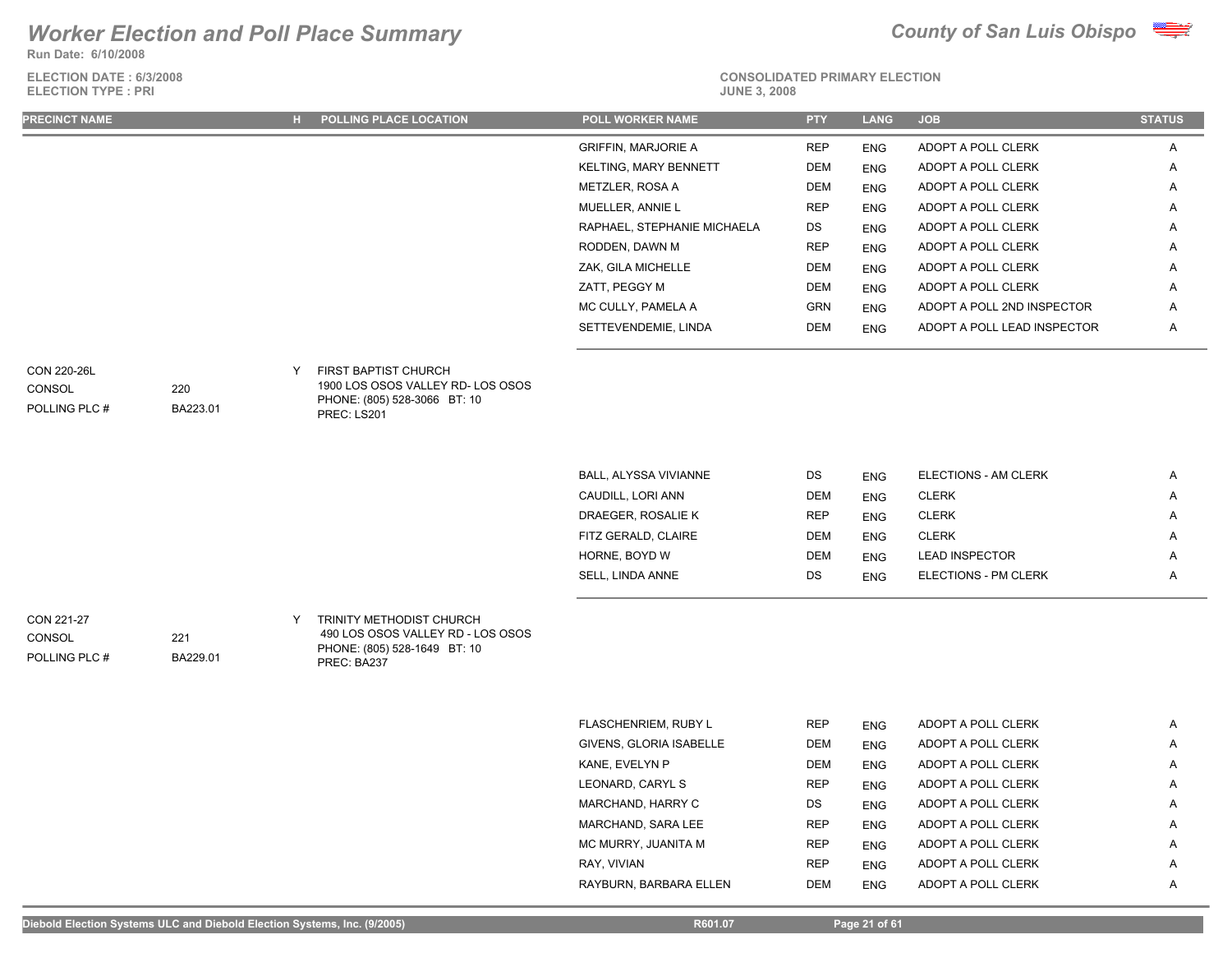**Run Date: 6/10/2008**

**ELECTION DATE : 6/3/2008 ELECTION TYPE : PRI** 



| <b>PRECINCT NAME</b>                          |                 |   | H POLLING PLACE LOCATION                                                                                     | <b>POLL WORKER NAME</b>                             | <b>PTY</b>  | <b>LANG</b>          | <b>JOB</b>                                | <b>STATUS</b> |
|-----------------------------------------------|-----------------|---|--------------------------------------------------------------------------------------------------------------|-----------------------------------------------------|-------------|----------------------|-------------------------------------------|---------------|
|                                               |                 |   |                                                                                                              | REYNOLDS, MARY BELLERUE                             | DEM         | <b>ENG</b>           | ADOPT A POLL CLERK                        | A             |
|                                               |                 |   |                                                                                                              | SCOVILL, JOANNE E                                   | DEM         | <b>ENG</b>           | ADOPT A POLL CLERK                        | Α             |
|                                               |                 |   |                                                                                                              | TOPP, MARY CATHERINE                                | <b>DEM</b>  | <b>ENG</b>           | ADOPT A POLL CLERK                        | Α             |
|                                               |                 |   |                                                                                                              | RUSSELL, ASTRID T                                   | DEM         | <b>ENG</b>           | ADOPT A POLL INSPECTOR                    | Α             |
| <b>CON 222-27L</b><br>CONSOL<br>POLLING PLC # | 222<br>BA234.01 | Y | TRINITY METHODIST CHURCH<br>490 LOS OSOS VALLEY RD - LOS OSOS<br>PHONE: (805) 528-1649 BT: 10<br>PREC: BA237 |                                                     |             |                      |                                           |               |
|                                               |                 |   |                                                                                                              | PACAOAN, RODOLFO A                                  | <b>REP</b>  | <b>ENG</b>           | ELECTIONS - AM CLERK                      | Α             |
|                                               |                 |   |                                                                                                              | YANES, AUDREY L                                     | <b>DEM</b>  | <b>ENG</b>           | ELECTIONS - AM CLERK                      | Α             |
|                                               |                 |   |                                                                                                              | KRAMER, JANET H                                     | <b>REP</b>  | <b>ENG</b>           | <b>CLERK</b>                              | Α             |
|                                               |                 |   |                                                                                                              | MC KEE, ANITA                                       | <b>REP</b>  | <b>ENG</b>           | <b>CLERK</b>                              | Α             |
|                                               |                 |   |                                                                                                              | CLARK, CHERYL ANN                                   | <b>DEM</b>  | <b>ENG</b>           | <b>LEAD INSPECTOR</b>                     | A             |
|                                               |                 |   |                                                                                                              | HOMAN, LORI LYN                                     | DEM         | <b>ENG</b>           | ELECTIONS - PM CLERK                      | A             |
|                                               |                 |   |                                                                                                              | DANFIELD, THOMAS LEE                                | DEM         | <b>ENG</b>           | VOTER ASSISTANCE SPECIALIST PM            | Α             |
| CON 223-28L<br>CONSOL<br>POLLING PLC #        | 223<br>BA240.01 | Y | MONARCH GROVE SCHOOL<br>348 LOS OSOS VALLEY RD - LOS OSOS<br>PHONE: (805) 549-1207 BT: 10<br>PREC: BA237     |                                                     |             |                      |                                           |               |
|                                               |                 |   |                                                                                                              |                                                     |             |                      |                                           |               |
|                                               |                 |   |                                                                                                              | ASIRE, DONNA HELEN                                  | <b>REP</b>  | ENG                  | ADOPT A POLL CLERK                        | Α             |
|                                               |                 |   |                                                                                                              | ASIRE, JOSEPH JUNIOR<br>DELIDMANINI IZIDOTENI MADIE | DEM<br>DEM. | <b>ENG</b><br>$-110$ | ADOPT A POLL CLERK<br>ADODE A DOLL OLEDIZ | Α             |

| <b>AVII \L, DVINNA I ILLLIN</b> | 1 N.L.I    | ENU        | ADUITATULE ULEINN           | $\sqrt{ }$ |
|---------------------------------|------------|------------|-----------------------------|------------|
| ASIRE, JOSEPH JUNIOR            | <b>DEM</b> | <b>ENG</b> | ADOPT A POLL CLERK          | A          |
| BEHRMANN, KIRSTEN MARIE         | <b>DEM</b> | <b>ENG</b> | ADOPT A POLL CLERK          | A          |
| COWLEY. LEAH JO                 | <b>DEM</b> | <b>ENG</b> | ADOPT A POLL CLERK          | A          |
| DELMORE, JAMES P                | <b>REP</b> | <b>ENG</b> | ADOPT A POLL CLERK          | A          |
| FLANAGAN, DEANNA RAYE           | DEM        | <b>ENG</b> | ADOPT A POLL CLERK          | Α          |
| JANEWAY, GEORGE EDWIN           | <b>REP</b> | <b>ENG</b> | ADOPT A POLL CLERK          | Α          |
| MAC DONALD, STUART A            | <b>DS</b>  | <b>ENG</b> | ADOPT A POLL CLERK          | A          |
| MYERS. LEONARD D                | <b>DEM</b> | <b>ENG</b> | ADOPT A POLL CLERK          | A          |
| NASH-KARNER, PANDORA NOEL       | <b>DS</b>  | <b>ENG</b> | ADOPT A POLL CLERK          | A          |
| STARLINGS, PETER K              | <b>REP</b> | <b>ENG</b> | ADOPT A POLL CLERK          | A          |
| STRUNK. ALAN E                  | <b>REP</b> | <b>ENG</b> | ADOPT A POLL CLERK          | A          |
| LOWE, BOYD R                    | <b>DEM</b> | <b>ENG</b> | ADOPT A POLL LEAD INSPECTOR | A          |
|                                 |            |            |                             |            |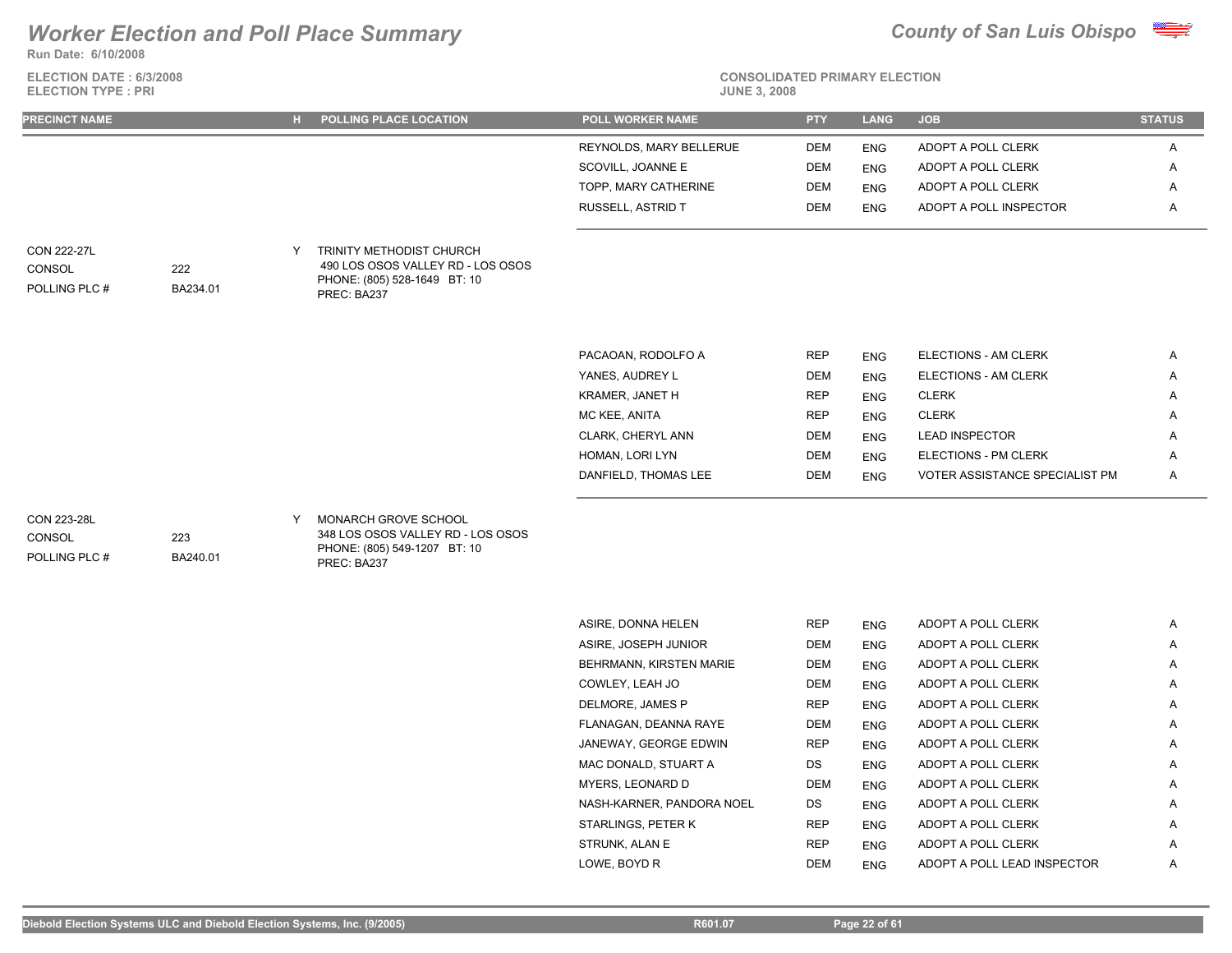

**Run Date: 6/10/2008**

**ELECTION DATE : 6/3/2008 ELECTION TYPE : PRI** 

# **CONSOLIDATED PRIMARY ELECTION**

|  |  | <b>JUNE 3, 200</b> |  |
|--|--|--------------------|--|
|  |  |                    |  |

| PRECINCT NAME                          |                 |   | POLLING PLACE LOCATION                                                                                       | <b>POLL WORKER NAME</b>    | <b>PTY</b> | <b>LANG</b> | <b>JOB</b>             | <b>STATUS</b> |
|----------------------------------------|-----------------|---|--------------------------------------------------------------------------------------------------------------|----------------------------|------------|-------------|------------------------|---------------|
|                                        |                 |   |                                                                                                              |                            |            |             |                        |               |
| CON 224-29<br>CONSOL<br>POLLING PLC #  | 224<br>SL201.01 | Y | NATIVITY OF OUR LADY CHURCH<br>221 DALY AVE - SAN LUIS OBISPO<br>PHONE: (805) 544-2357 BT: 10<br>PREC: SL203 |                            |            |             |                        |               |
|                                        |                 |   |                                                                                                              | ALDRIDGE, JEANNE MEREDITH  | <b>REP</b> | <b>ENG</b>  | ADOPT A POLL CLERK     | Α             |
|                                        |                 |   |                                                                                                              | MELCHERT, MARGUERITE M     | <b>REP</b> | <b>ENG</b>  | ADOPT A POLL CLERK     | A             |
|                                        |                 |   |                                                                                                              | MIERNICKI, GAIL F          | <b>REP</b> | <b>ENG</b>  | ADOPT A POLL CLERK     | Α             |
|                                        |                 |   |                                                                                                              | O DONNELL, BARBARA R       | DEM        | <b>ENG</b>  | ADOPT A POLL CLERK     | Α             |
|                                        |                 |   |                                                                                                              | SNYDER, AVIS M             | <b>REP</b> | <b>ENG</b>  | ADOPT A POLL CLERK     | Α             |
|                                        |                 |   |                                                                                                              | SPENCER, MICHELLE M        | DEM        | <b>ENG</b>  | ADOPT A POLL CLERK     | Α             |
|                                        |                 |   |                                                                                                              | VIAL, DEBORAH L            | <b>REP</b> | <b>ENG</b>  | ADOPT A POLL CLERK     | Α             |
|                                        |                 |   |                                                                                                              | O DONNELL, NORA A          | DEM        | <b>ENG</b>  | ADOPT A POLL INSPECTOR | Α             |
| CON 225-29L<br>CONSOL<br>POLLING PLC # | 225<br>SL206.01 | Y | NATIVITY OF OUR LADY CHURCH<br>221 DALY AVE - SAN LUIS OBISPO<br>PHONE: (805) 544-2357 BT: 10<br>PREC: SL203 |                            |            |             |                        |               |
|                                        |                 |   |                                                                                                              | BROWN, ANNE                | DEM        | <b>ENG</b>  | ADOPT A POLL CLERK     | A             |
|                                        |                 |   |                                                                                                              | CHRISTIAN, LOLITA H        | <b>REP</b> | <b>ENG</b>  | ADOPT A POLL CLERK     | Α             |
|                                        |                 |   |                                                                                                              | CHRISTIAN, ROBERT N        | <b>REP</b> | <b>ENG</b>  | ADOPT A POLL CLERK     | Α             |
|                                        |                 |   |                                                                                                              | DOCHERTY, H.GARY           | <b>REP</b> | <b>ENG</b>  | ADOPT A POLL CLERK     | Α             |
|                                        |                 |   |                                                                                                              | FILES, SANDRA J            | DEM        | <b>ENG</b>  | ADOPT A POLL CLERK     | Α             |
|                                        |                 |   |                                                                                                              | <b>GEORGE, JULIA B</b>     | DEM        | <b>ENG</b>  | ADOPT A POLL CLERK     | Α             |
|                                        |                 |   |                                                                                                              | GRAHAM, MARTHA ANNE        | <b>REP</b> | <b>ENG</b>  | ADOPT A POLL CLERK     | Α             |
|                                        |                 |   |                                                                                                              | <b>HILTON, JAMES HARRY</b> | <b>REP</b> | <b>ENG</b>  | ADOPT A POLL CLERK     | Α             |

JOHNSON, MARILYN R REP ENG ADOPT A POLL CLERK A MARLIER, JOYCE D DEM ENG ADOPT A POLL CLERK A MIKLAS, RAMUTIS KAZIMIERAS REP ENG ADOPT A POLL CLERK A ROBINSON, RITA J REP ENG ADOPT A POLL CLERK A A TAYLOR, EDNA M REP ENG ADOPT A POLL CLERK A TAYLOR, KENNETH L REP ENG ADOPT A POLL CLERK A KUNCIR, GUY FRANK **REP** ENG ADOPT A POLL LEAD INSPECTOR A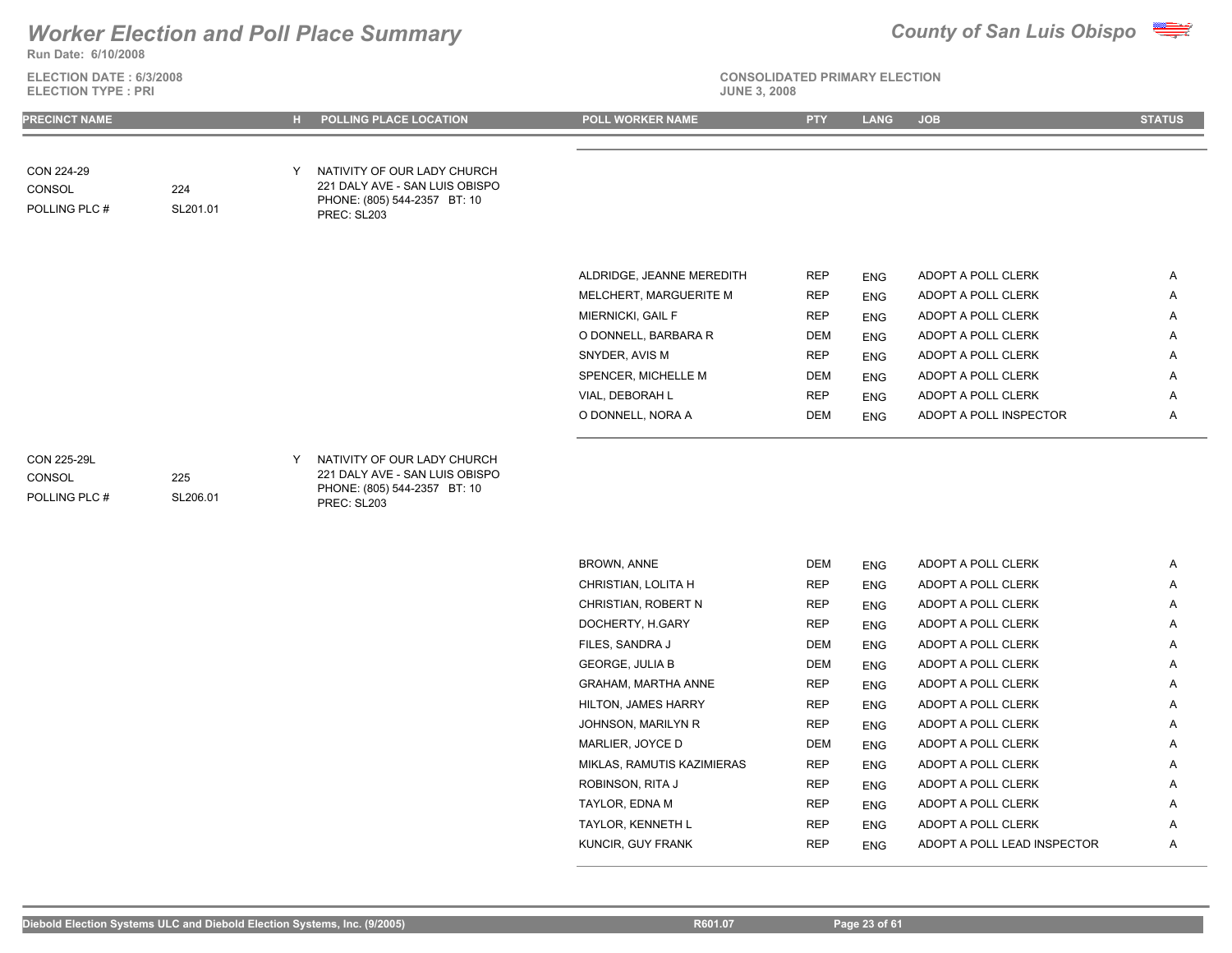

**Run Date: 6/10/2008**

**ELECTION DATE : 6/3/2008 ELECTION TYPE : PRI JUNE 3, 2008**

| <b>JUNE 3, 200</b> |  |  |
|--------------------|--|--|
|--------------------|--|--|

| <b>PRECINCT NAME</b>                   |                 |   | H POLLING PLACE LOCATION                                                                                           | <b>POLL WORKER NAME</b>      | <b>PTY</b> | <b>LANG</b> | <b>JOB</b>            | <b>STATUS</b> |
|----------------------------------------|-----------------|---|--------------------------------------------------------------------------------------------------------------------|------------------------------|------------|-------------|-----------------------|---------------|
| CON 226-30<br>CONSOL<br>POLLING PLC #  | 226<br>SL212.01 | Y | ZION LUTHERAN FELLOWSHIP HALL<br>1010 FOOTHILL BLVD - SAN LUIS OBIS<br>PHONE: (805) 543-8327 BT: 10<br>PREC: SL526 |                              |            |             |                       |               |
|                                        |                 |   |                                                                                                                    | HENDRIX, PETER ARTHER        | <b>DEM</b> | <b>ENG</b>  | ELECTIONS - AM CLERK  | A             |
|                                        |                 |   |                                                                                                                    | HESCH, DEBRA J               | <b>REP</b> | <b>ENG</b>  | ELECTIONS - AM CLERK  | Α             |
|                                        |                 |   |                                                                                                                    | CLIFFORD, IRENE HELEN        | <b>REP</b> | <b>ENG</b>  | <b>CLERK</b>          | A             |
|                                        |                 |   |                                                                                                                    | CLIFFORD, JOHN OLIVER        | <b>REP</b> | <b>ENG</b>  | <b>CLERK</b>          | Α             |
|                                        |                 |   |                                                                                                                    | WYSOCKI, FRANCES J           | DEM        | <b>ENG</b>  | <b>INSPECTOR</b>      | A             |
|                                        |                 |   |                                                                                                                    | WILLISON, NANCY E            | <b>DEM</b> | <b>ENG</b>  | ELECTIONS - PM CLERK  | A             |
|                                        |                 |   |                                                                                                                    | WILLISON, STEVEN C           | <b>DEM</b> | <b>ENG</b>  | ELECTIONS - PM CLERK  | A             |
|                                        |                 |   |                                                                                                                    | REHKUGLER, RACHEL ELIZABETH  | DS         | <b>ENG</b>  | STUDENT POLLWORKER AM | A             |
|                                        |                 |   |                                                                                                                    |                              |            |             |                       |               |
| CON 227-31L<br>CONSOL<br>POLLING PLC # | 227<br>SL217.01 | Y | C L SMITH SCHOOL<br>1375 BALBOA ST - SAN LUIS OBISPO<br>PHONE: (805) 596-4094 BT: 10<br>PREC: SL220                |                              |            |             |                       |               |
|                                        |                 |   |                                                                                                                    |                              |            |             |                       |               |
|                                        |                 |   |                                                                                                                    | URBAN, DEBORAH J             | <b>DEM</b> | <b>ENG</b>  | ELECTIONS - AM CLERK  | Α             |
|                                        |                 |   |                                                                                                                    | DENK, DONALD EUGENE          | <b>REP</b> | <b>ENG</b>  | <b>CLERK</b>          | A             |
|                                        |                 |   |                                                                                                                    | <b>KEANE, CHARLES</b>        | DS         | <b>ENG</b>  | <b>CLERK</b>          | Α             |
|                                        |                 |   |                                                                                                                    | VALAN, STANLEY G             | <b>DEM</b> | <b>ENG</b>  | <b>CLERK</b>          | Α             |
|                                        |                 |   |                                                                                                                    | BAKER, JANE ANN              | <b>DEM</b> | <b>ENG</b>  | <b>LEAD INSPECTOR</b> | Α             |
|                                        |                 |   |                                                                                                                    | WENGER, BETTY RAMSDEN        | <b>DEM</b> | <b>ENG</b>  | ELECTIONS - PM CLERK  | A             |
| CON 228-32                             |                 | Y | CONGREGATIONAL CHRCH OF CHRIST<br>11245 LOS OSOS VALLEY RD - SAN LUIS                                              |                              |            |             |                       |               |
| CONSOL<br>POLLING PLC #                | 228<br>SL223.01 |   | OBIS<br>PHONE: (805) 544-1373 BT: 10<br>PREC: SL223                                                                |                              |            |             |                       |               |
|                                        |                 |   |                                                                                                                    |                              |            |             |                       |               |
|                                        |                 |   |                                                                                                                    | COYLE, MATTHEW               | Al         | <b>ENG</b>  | ELECTIONS - AM CLERK  | Α             |
|                                        |                 |   |                                                                                                                    | DOH, CHUNGSAM                | <b>REP</b> | <b>ENG</b>  | ELECTIONS - AM CLERK  | A             |
|                                        |                 |   |                                                                                                                    | DE SIMONE, LA VETTA PATRICIA | DEM        | <b>ENG</b>  | <b>CLERK</b>          | A             |
|                                        |                 |   |                                                                                                                    | DRAKE, PATRICIA ANN          | <b>REP</b> | <b>ENG</b>  | <b>CLERK</b>          | A             |
|                                        |                 |   |                                                                                                                    | HENZGEN, ARTHUR C            | <b>REP</b> | <b>ENG</b>  | <b>CLERK</b>          | Α             |
|                                        |                 |   |                                                                                                                    |                              |            |             |                       |               |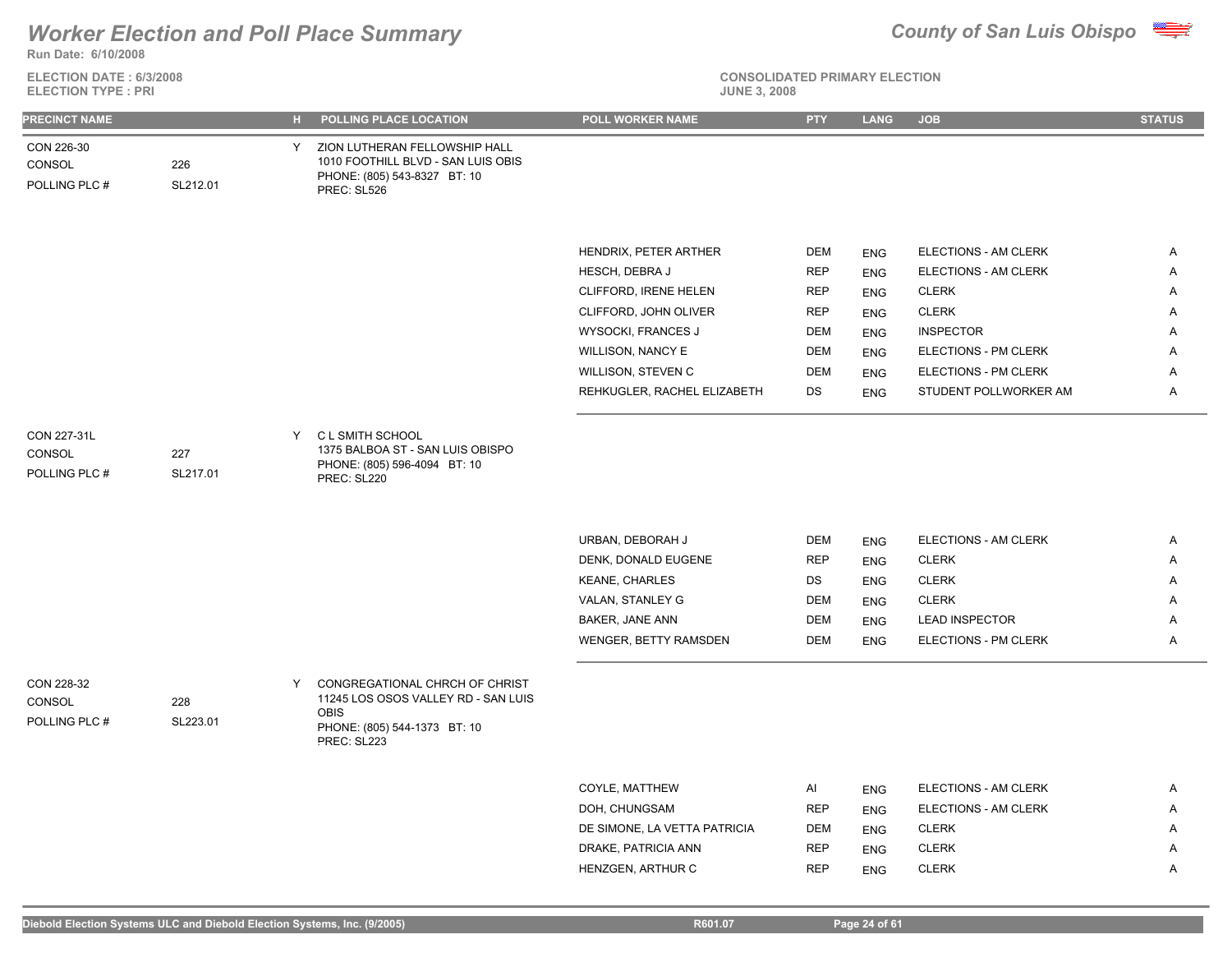**Run Date: 6/10/2008**

### **ELECTION DATE : 6/3/2008 ELECTION TYPE : PRI**



**CONSOLIDATED PRIMARY ELECTION**

| <b>PRECINCT NAME</b>                   |                 |   | H POLLING PLACE LOCATION                                                                                                     | <b>POLL WORKER NAME</b>      | <b>PTY</b> | <b>LANG</b> | <b>JOB</b>                  | <b>STATUS</b> |
|----------------------------------------|-----------------|---|------------------------------------------------------------------------------------------------------------------------------|------------------------------|------------|-------------|-----------------------------|---------------|
|                                        |                 |   |                                                                                                                              | GAY, LARRY WILLIAM           | <b>REP</b> | <b>ENG</b>  | <b>INSPECTOR</b>            | Α             |
|                                        |                 |   |                                                                                                                              | RYAL, DAVID LOWELL           | Al         | <b>ENG</b>  | <b>ELECTIONS - PM CLERK</b> | Α             |
|                                        |                 |   |                                                                                                                              |                              |            |             |                             |               |
| CON 229-32L<br>CONSOL<br>POLLING PLC # | 229<br>SL228.01 | Y | CONGREGATIONAL CHRCH OF CHRIST<br>11245 LOS OSOS VALLEY RD - SAN LUIS<br>OBIS<br>PHONE: (805) 544-1373 BT: 10<br>PREC: SL223 |                              |            |             |                             |               |
|                                        |                 |   |                                                                                                                              | <b>BISHOP, RAYMON L</b>      | <b>REP</b> | <b>ENG</b>  | <b>CLERK</b>                | A             |
|                                        |                 |   |                                                                                                                              | FREW, ALEXANDER GRAHAM       | <b>DEM</b> | <b>ENG</b>  | <b>CLERK</b>                | A             |
|                                        |                 |   |                                                                                                                              | RUTLEDGE, JAMES E            | <b>DEM</b> | <b>ENG</b>  | <b>CLERK</b>                | A             |
|                                        |                 |   |                                                                                                                              | RUTLEDGE, NANCY C            | <b>DEM</b> | <b>ENG</b>  | <b>CLERK</b>                | A             |
|                                        |                 |   |                                                                                                                              | ZANG, LISA ANN               | <b>DEM</b> | <b>ENG</b>  | <b>LEAD INSPECTOR</b>       | Α             |
| CON 301-33<br>CONSOL<br>POLLING PLC #  | 301<br>SL361.01 | Y | TOYOTA SAN LUIS OBISPO<br>12350 LOS OSOS VALLEY RD-SN LUIS<br><b>OBISPO</b><br>PHONE: (805) 543-7001 BT: 5<br>PREC: SL306    |                              |            |             |                             |               |
|                                        |                 |   |                                                                                                                              | CARLETON, SUSAN P            | <b>DEM</b> | <b>ENG</b>  | ADOPT A POLL CLERK          | A             |
|                                        |                 |   |                                                                                                                              | CHAVEZ-CLEGG, CATHERINE RITA | <b>REP</b> | <b>ENG</b>  | ADOPT A POLL CLERK          | A             |
|                                        |                 |   |                                                                                                                              | MULDER, MARIA J              | <b>DEM</b> | <b>ENG</b>  | ADOPT A POLL CLERK          | A             |
|                                        |                 |   |                                                                                                                              | MUNOZ, HERMELINDA            | <b>REP</b> | <b>ENG</b>  | ADOPT A POLL CLERK          | Α             |
|                                        |                 |   |                                                                                                                              | NUNGARAY, GERTRUDE G         | <b>DEM</b> | <b>ENG</b>  | ADOPT A POLL CLERK          | A             |
|                                        |                 |   |                                                                                                                              | PAGE, NANCY L                | <b>DEM</b> | <b>ENG</b>  | ADOPT A POLL CLERK          | Α             |
|                                        |                 |   |                                                                                                                              | WESNOUSKY, MARY E            | <b>DEM</b> | <b>ENG</b>  | ADOPT A POLL CLERK          | A             |
|                                        |                 |   |                                                                                                                              | WHITCHER, ALEXANDRA K        | <b>DEM</b> | <b>ENG</b>  | ADOPT A POLL CLERK          | A             |
|                                        |                 |   |                                                                                                                              | WILSON, D PAUL               | <b>REP</b> | <b>ENG</b>  | ADOPT A POLL CLERK          | Α             |
|                                        |                 |   |                                                                                                                              | <b>WILSON, MARIE A</b>       | <b>REP</b> | <b>ENG</b>  | ADOPT A POLL CLERK          | A             |

AMARAL, ROSE MACHADO REP ENG ADOPT A POLL INSPECTOR A LAW, NORENE W **REP** ENG ADOPT A POLL 2ND INSPECTOR A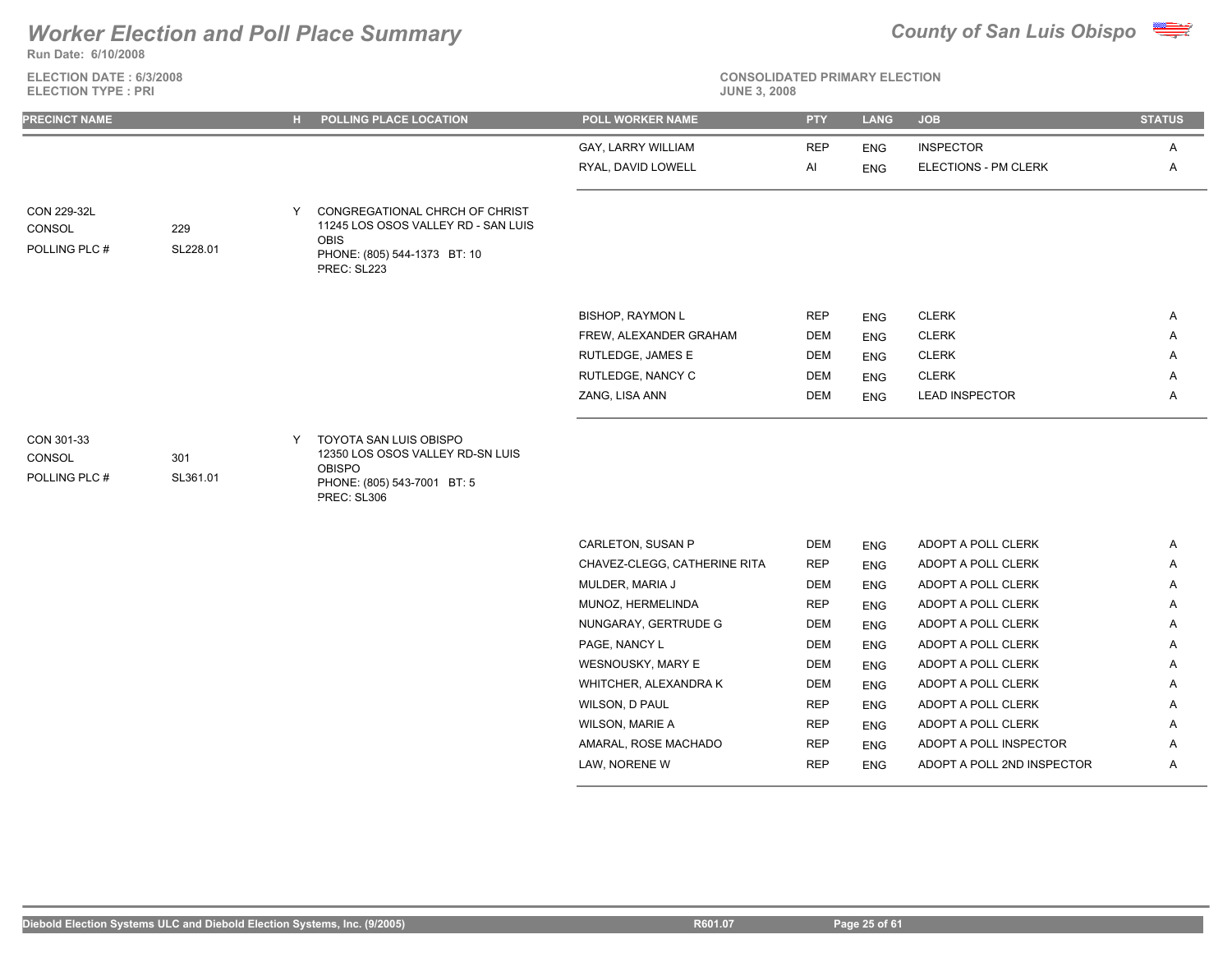

**Run Date: 6/10/2008**

**ELECTION DATE : 6/3/2008 ELECTION TYPE : PRI** 

|--|--|--|

| <b>PRECINCT NAME</b>                   |                 | <b>POLLING PLACE LOCATION</b>                                                                                             | <b>POLL WORKER NAME</b>      | <b>PTY</b> | <b>LANG</b> | <b>JOB</b>                  | <b>STATUS</b> |
|----------------------------------------|-----------------|---------------------------------------------------------------------------------------------------------------------------|------------------------------|------------|-------------|-----------------------------|---------------|
| CON 302-33L<br>CONSOL<br>POLLING PLC # | 302<br>SL304.01 | TOYOTA SAN LUIS OBISPO<br>12350 LOS OSOS VALLEY RD-SN LUIS<br><b>OBISPO</b><br>PHONE: (805) 543-7001 BT: 5<br>PREC: SL306 |                              |            |             |                             |               |
|                                        |                 |                                                                                                                           | CARROLL, LEANA JOY           | DEM        | <b>ENG</b>  | <b>ELECTIONS - AM CLERK</b> | Α             |
|                                        |                 |                                                                                                                           | MARTIN, DENNIS J             | DS         | <b>ENG</b>  | ELECTIONS - AM CLERK        | Α             |
|                                        |                 |                                                                                                                           | LINDQUIST, JOHN T            | <b>REP</b> | <b>ENG</b>  | <b>CLERK</b>                | Α             |
|                                        |                 |                                                                                                                           | HORNE, SARA                  | <b>DEM</b> | <b>ENG</b>  | <b>LEAD INSPECTOR</b>       | Α             |
|                                        |                 |                                                                                                                           | DORON, RAANAN                | DS         | <b>ENG</b>  | ELECTIONS - PM CLERK        | Α             |
|                                        |                 |                                                                                                                           | JUDD, CAROL S                | <b>REP</b> | <b>ENG</b>  | ELECTIONS - PM CLERK        | Α             |
|                                        |                 |                                                                                                                           | MARCUS, SALLY JEAN           | <b>DEM</b> | <b>ENG</b>  | ELECTIONS - PM CLERK        | Α             |
|                                        |                 |                                                                                                                           | LATSON, ANNE CHRISTINE       | DS         | <b>ENG</b>  | STUDENT POLLWORKER AM       | Α             |
| CON 303-34L<br>CONSOL<br>POLLING PLC # | 303<br>SL309.01 | CREEKSIDE MH COMMUNITY ROOM<br>3960 S HIGUERA-SAN LUIS OBISPO<br>PHONE: (805) 543-7113 BT: 5<br>PREC: SL308               |                              |            |             |                             |               |
|                                        |                 |                                                                                                                           |                              |            |             |                             |               |
|                                        |                 |                                                                                                                           | ASHBAUGH, JOHN BARTON        | <b>DEM</b> | <b>ENG</b>  | ADOPT A POLL CLERK          | Α             |
|                                        |                 |                                                                                                                           | <b>CLICK, STEVEN MICHAEL</b> | DS         | <b>ENG</b>  | ADOPT A POLL CLERK          | Α             |
|                                        |                 |                                                                                                                           | DRAKE, CONNIE JEAN           | <b>DEM</b> | <b>ENG</b>  | ADOPT A POLL CLERK          | A             |

| <b>CLICK. STEVEN MICHAEL</b>  | DS.        | <b>ENG</b> | ADOPT A POLL CLERK          | A |
|-------------------------------|------------|------------|-----------------------------|---|
| DRAKE, CONNIE JEAN            | <b>DEM</b> | <b>ENG</b> | ADOPT A POLL CLERK          | A |
| DRAKE, FRANCIS E              | DEM        | <b>ENG</b> | ADOPT A POLL CLERK          | A |
| FITZPATRICK, SHANNON ODONEGAL | <b>REP</b> | <b>ENG</b> | ADOPT A POLL CLERK          | A |
| KONAN. PHILIP PETER           | DEM        | <b>ENG</b> | ADOPT A POLL CLERK          | A |
| <b>KRUEGER, LISA ANNE</b>     | <b>DEM</b> | <b>ENG</b> | ADOPT A POLL CLERK          | A |
| RYE. STEPHEN C                | <b>DEM</b> | <b>ENG</b> | ADOPT A POLL CLERK          | A |
| SCHUETZE, SUSAN JANE          | <b>DEM</b> | <b>ENG</b> | ADOPT A POLL CLERK          | A |
| WISENER, HUBERT E             | <b>REP</b> | <b>ENG</b> | ADOPT A POLL CLERK          | A |
| RYE, NANCY B                  | <b>DEM</b> | <b>ENG</b> | ADOPT A POLL LEAD INSPECTOR | A |
|                               |            |            |                             |   |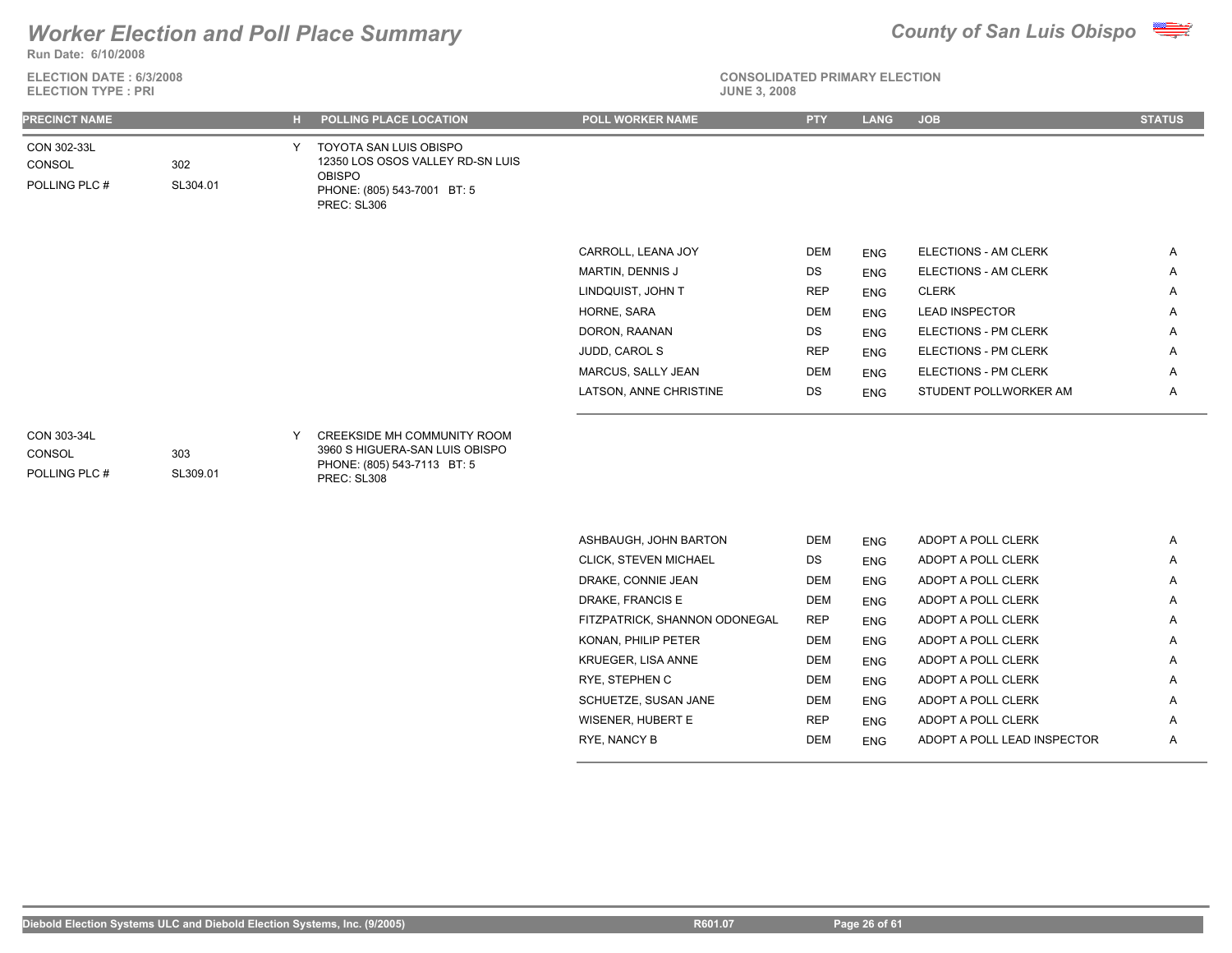

**ELECTION DATE : 6/3/2008 ELECTION TYPE : PRI** 



| PRECINCT NAME                          |                 |   | H POLLING PLACE LOCATION                                                                                        | <b>POLL WORKER NAME</b> | <b>PTY</b> | <b>LANG</b> | <b>JOB</b>            | <b>STATUS</b> |
|----------------------------------------|-----------------|---|-----------------------------------------------------------------------------------------------------------------|-------------------------|------------|-------------|-----------------------|---------------|
| CON 304-35L<br>CONSOL<br>POLLING PLC # | 304<br>SL313.01 | Y | CHUMASH VILLAGE MHP REC ROOM<br>3057 S HIGUERA ST- SAN LUIS OBISPO<br>PHONE: (805) 543-4272 BT: 5<br>PREC: NONE |                         |            |             |                       |               |
|                                        |                 |   |                                                                                                                 | DUNN, SAMANTHA RACHAEL  | DS         | <b>ENG</b>  | <b>CLERK</b>          | Α             |
|                                        |                 |   |                                                                                                                 | HATCHARD, BETH A        | DS         | ENG         | <b>CLERK</b>          | Α             |
|                                        |                 |   |                                                                                                                 | HOARD, CLAUDIA DENISE   | <b>REP</b> | ENG         | <b>CLERK</b>          | A             |
|                                        |                 |   |                                                                                                                 | MEROLA, MARY J          | <b>REP</b> | ENG         | <b>CLERK</b>          | Α             |
|                                        |                 |   |                                                                                                                 | LENTZ, SUE N            | <b>REP</b> | <b>ENG</b>  | <b>LEAD INSPECTOR</b> | Α             |
| CON 305-36L<br>CONSOL<br>POLLING PLC # | 305<br>SL317.01 | Y | SAN LUIS OBISPO GRANGE HALL<br>2880 BROAD ST-SAN LUIS OBISPO<br>PHONE: (805) 543-9672 BT: 5<br>PREC: SL337      |                         |            |             |                       |               |

| ARMSTRONG, PATRICIA A            | <b>DEM</b> | <b>ENG</b> | ADOPT A POLL CLERK          | A |
|----------------------------------|------------|------------|-----------------------------|---|
| <b>CLENDENEN, HARRIET MARION</b> | DEM        | <b>ENG</b> | ADOPT A POLL CLERK          | A |
| DAILY, BARBARA HULL              | DEM        | <b>ENG</b> | ADOPT A POLL CLERK          | A |
| DOVER, CAROL LYNN                | DEM        | <b>ENG</b> | ADOPT A POLL CLERK          | A |
| <b>GREEN, MARY ALICE</b>         | <b>REP</b> | <b>ENG</b> | ADOPT A POLL CLERK          | A |
| JOHNSON, FRANCES H               | DEM        | <b>ENG</b> | ADOPT A POLL CLERK          | A |
| JOHNSON, ROCHELLE TANDY          | DS         | <b>ENG</b> | ADOPT A POLL CLERK          | Α |
| KEANE, CARIDAD A                 | DEM        | <b>ENG</b> | ADOPT A POLL CLERK          | A |
| UPDEGROVE, SUSAN L               | DEM        | <b>ENG</b> | ADOPT A POLL CLERK          | Α |
| WHEELER, CAROLE A                | DEM        | <b>ENG</b> | ADOPT A POLL CLERK          | Α |
| WHITAKER, MEREDITH               | DEM        | <b>ENG</b> | ADOPT A POLL CLERK          | A |
| <b>WILES, KAREN JEANNE</b>       | <b>REP</b> | <b>ENG</b> | ADOPT A POLL CLERK          | A |
| SEARS, GAIL E                    | DEM        | <b>ENG</b> | ADOPT A POLL 2ND INSPECTOR  | A |
| SOLL, DOLORES M                  | DEM        | <b>ENG</b> | ADOPT A POLL LEAD INSPECTOR | A |
|                                  |            |            |                             |   |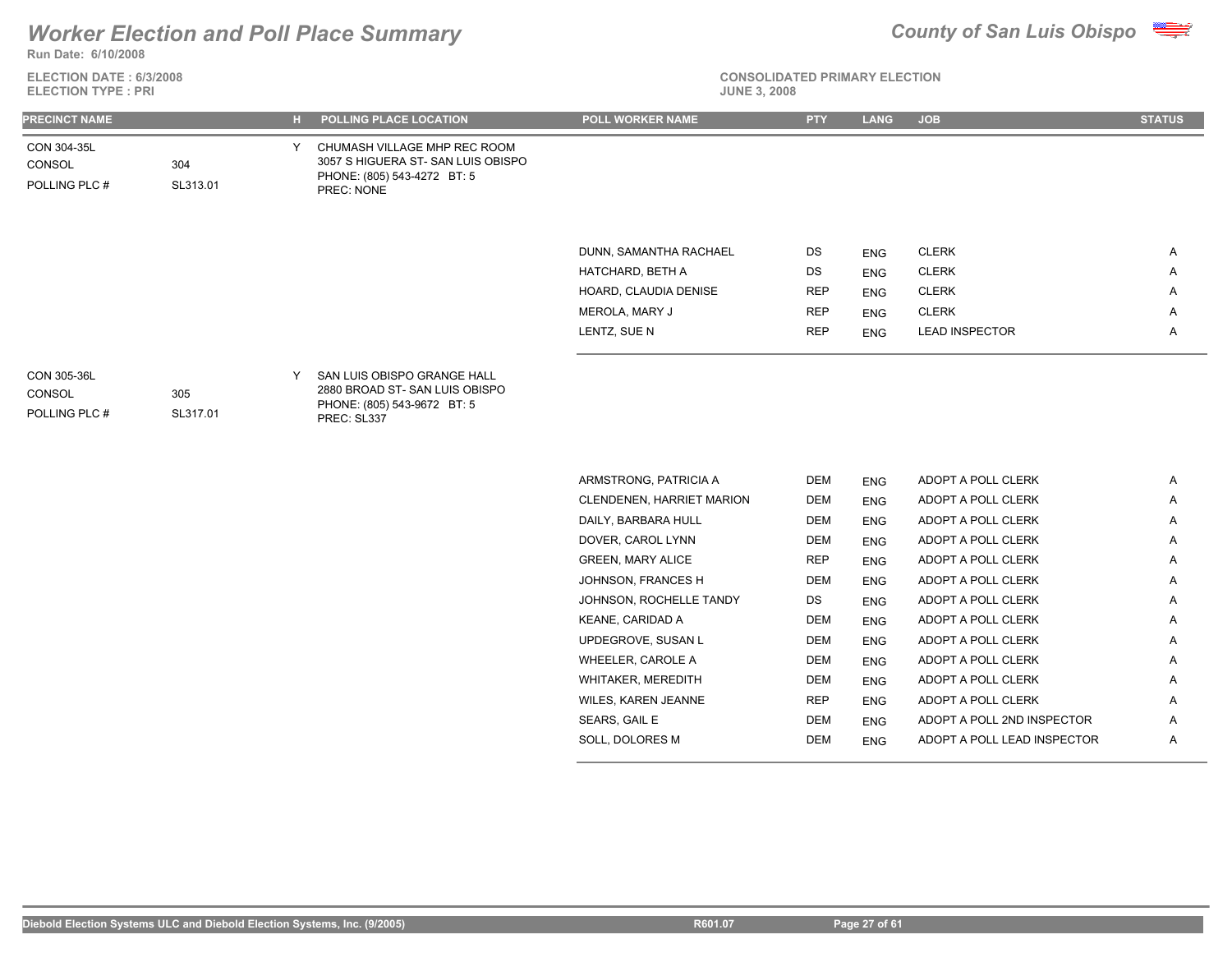

**Run Date: 6/10/2008**

**ELECTION DATE : 6/3/2008 ELECTION TYPE : PRI** 

# **CONSOLIDATED PRIMARY ELECTION**

| <b>PRECINCT NAME</b>                   |                 |   | H POLLING PLACE LOCATION                                                                                                  | POLL WORKER NAME                     | <b>PTY</b>        | <b>LANG</b> | <b>JOB</b>                   | <b>STATUS</b> |
|----------------------------------------|-----------------|---|---------------------------------------------------------------------------------------------------------------------------|--------------------------------------|-------------------|-------------|------------------------------|---------------|
| CON 306-37L<br>CONSOL<br>POLLING PLC # | 306<br>SL319.01 | Y | <b>MERCY CHURCH</b><br>710 AEROVISTA PL, SAN LUIS OBISPO<br>BT:5<br>PREC: SL322                                           |                                      |                   |             |                              |               |
|                                        |                 |   |                                                                                                                           |                                      |                   |             |                              |               |
|                                        |                 |   |                                                                                                                           | REARDON, AGATHA                      | DEM               | <b>ENG</b>  | ELECTIONS - AM CLERK         | $\mathsf{A}$  |
|                                        |                 |   |                                                                                                                           | SIEBERT, PATRICIA A                  | DEM               | <b>ENG</b>  | ELECTIONS - AM CLERK         | A             |
|                                        |                 |   |                                                                                                                           | RIPPNER, SHARON A                    | <b>DEM</b>        | <b>ENG</b>  | <b>CLERK</b>                 | Α             |
|                                        |                 |   |                                                                                                                           | DANKO, ANN MARION                    | <b>DEM</b>        | <b>ENG</b>  | <b>LEAD INSPECTOR</b>        | A             |
|                                        |                 |   |                                                                                                                           | BRUNO, JOHN JOSEPH                   | <b>DEM</b>        | <b>ENG</b>  | ELECTIONS - PM CLERK         | Α             |
|                                        |                 |   |                                                                                                                           | MA, PETER                            | DS                | <b>ENG</b>  | STUDENT POLLWORKER           | A             |
| CON 307-38<br>CONSOL<br>POLLING PLC #  | 307<br>SL323.01 | Y | UNITY CHURCH OF SAN LUIS OBISPO<br>1490 SOUTHWOOD DR- SAN LUIS OBISPO<br>BT:5<br>PREC: SL330                              |                                      |                   |             |                              |               |
|                                        |                 |   |                                                                                                                           |                                      |                   |             |                              |               |
|                                        |                 |   |                                                                                                                           | ARMSTRONG, JOHN T                    | <b>REP</b>        | <b>ENG</b>  | ADOPT A POLL CLERK           | $\mathsf{A}$  |
|                                        |                 |   |                                                                                                                           | BURDETT, JOHN WAYNE                  | DEM               | <b>ENG</b>  | ADOPT A POLL CLERK           | A             |
|                                        |                 |   |                                                                                                                           | ISON, SHAWN LYNN                     | <b>DEM</b>        | <b>ENG</b>  | ADOPT A POLL CLERK           | Α             |
|                                        |                 |   |                                                                                                                           | PIERCE, EUNICE E                     | <b>DEM</b>        | <b>ENG</b>  | ADOPT A POLL CLERK           | A             |
|                                        |                 |   |                                                                                                                           | POTTER, WALTER E                     | <b>REP</b>        | <b>ENG</b>  | ADOPT A POLL CLERK           | Α             |
|                                        |                 |   |                                                                                                                           | SCRUGGS, DAWN ELLENE                 | DS                | <b>ENG</b>  | ADOPT A POLL CLERK           | Α             |
|                                        |                 |   |                                                                                                                           | CHRISTENSON, ROBERT WARNHOFF SIGEDS  |                   | <b>ENG</b>  | ADOPT A POLL INSPECTOR       | Α             |
| CON 308-39L<br>CONSOL<br>POLLING PLC # | 308<br>SL327.01 | Y | NAZARENE CHURCH- SAN LUIS OBISPO<br>3396 JOHNSON AVE-ENTER OFF<br>SOUTHWOOD<br>PHONE: (805) 543-3192 BT: 5<br>PREC: SL329 |                                      |                   |             |                              |               |
|                                        |                 |   |                                                                                                                           |                                      |                   |             |                              |               |
|                                        |                 |   |                                                                                                                           | GREEN, JOAN MARIE                    | <b>DEM</b>        | <b>ENG</b>  | <b>CLERK</b>                 | Α             |
|                                        |                 |   |                                                                                                                           | ROGERS, JOHN M<br>ROGERS, PATRICIA J | REP<br><b>REP</b> | ENG         | <b>CLERK</b><br><b>CLERK</b> | Α             |
|                                        |                 |   |                                                                                                                           | <b>GREEN, DONALD TRUMAN</b>          | <b>DEM</b>        | <b>ENG</b>  | <b>LEAD INSPECTOR</b>        | A<br>A        |
|                                        |                 |   |                                                                                                                           |                                      |                   | <b>ENG</b>  |                              |               |

KADIN, DOR BAILEY **DEM** ENG STUDENT POLLWORKER A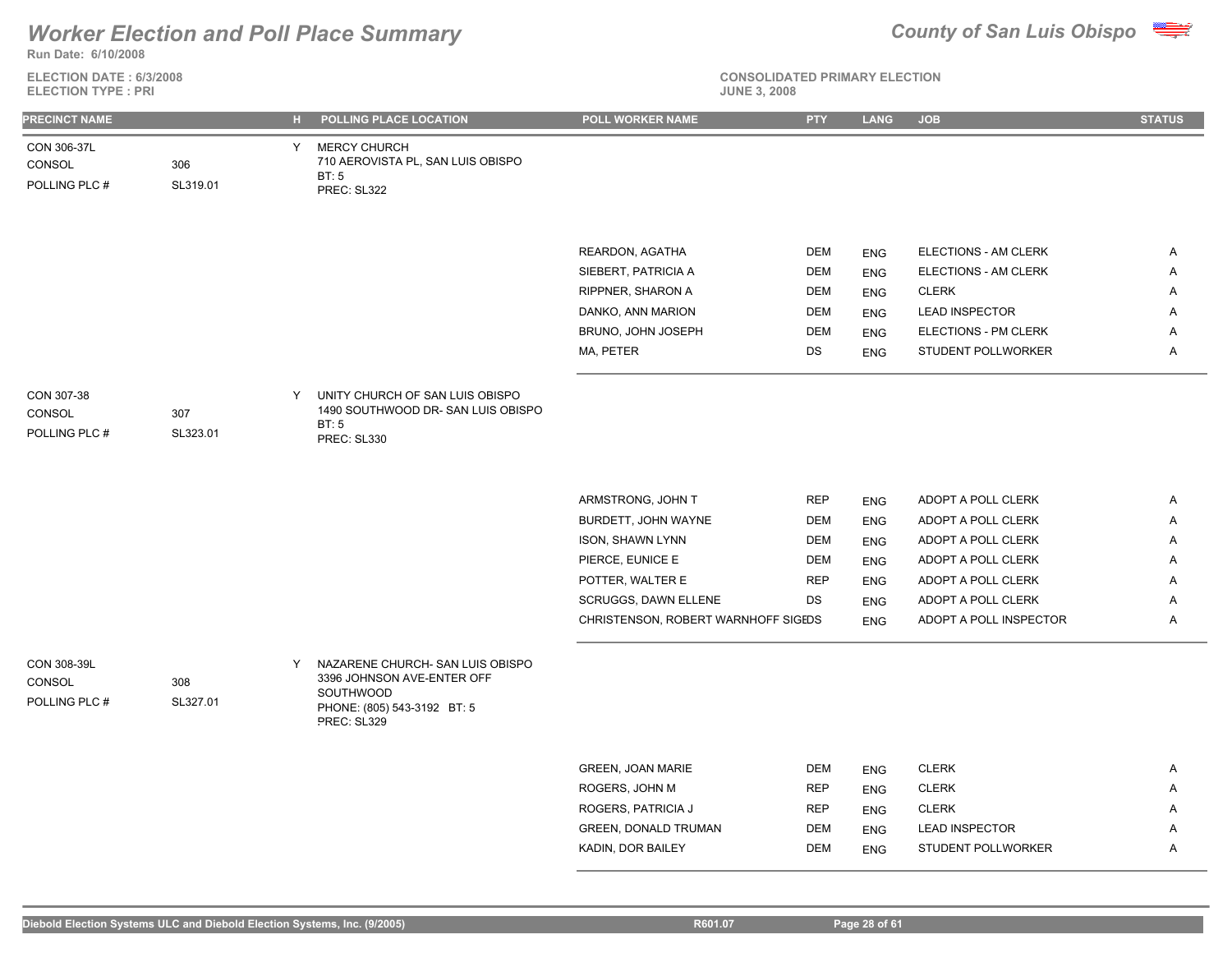### **Run Date: 6/10/2008** *Worker Election and Poll Place Summary County of San Luis Obispo*



**ELECTION DATE : 6/3/2008**<br>**ELECTION TYPE : PPI** 

### **CONSOLIDATED PRIMARY ELECTION**

| <b>ELECTION TYPE: PRI</b>              |                 |    |                                                                                              | <b>JUNE 3, 2008</b>       |            |             |                             |               |
|----------------------------------------|-----------------|----|----------------------------------------------------------------------------------------------|---------------------------|------------|-------------|-----------------------------|---------------|
| <b>PRECINCT NAME</b>                   |                 | H. | POLLING PLACE LOCATION                                                                       | POLL WORKER NAME          | <b>PTY</b> | <b>LANG</b> | <b>JOB</b>                  | <b>STATUS</b> |
| CON 309-38L<br>CONSOL<br>POLLING PLC # | 309<br>SL332.01 | Y  | UNITY CHURCH OF SAN LUIS OBISPO<br>1490 SOUTHWOOD DR- SAN LUIS OBISPO<br>BT:5<br>PREC: SL330 |                           |            |             |                             |               |
|                                        |                 |    |                                                                                              | BATES, LYNN ELIZABETH     | Al         | <b>ENG</b>  | ADOPT A POLL CLERK          | Α             |
|                                        |                 |    |                                                                                              | EVANS, LEONA              | DS         | <b>ENG</b>  | ADOPT A POLL CLERK          | Α             |
|                                        |                 |    |                                                                                              | GILLAN, MILLICENT J       | <b>DEM</b> | <b>ENG</b>  | ADOPT A POLL CLERK          | Α             |
|                                        |                 |    |                                                                                              | HOWARD, LYLLYAN ODDETTE   | <b>DEM</b> | <b>ENG</b>  | ADOPT A POLL CLERK          | Α             |
|                                        |                 |    |                                                                                              | JUCK, EDNA M              | <b>DEM</b> | <b>ENG</b>  | ADOPT A POLL CLERK          | Α             |
|                                        |                 |    |                                                                                              | PERKINS, LINDA ANN        | <b>DEM</b> | <b>ENG</b>  | ADOPT A POLL CLERK          | Α             |
|                                        |                 |    |                                                                                              | RIDGE, DIXIE L            | <b>REP</b> | <b>ENG</b>  | ADOPT A POLL CLERK          | Α             |
|                                        |                 |    |                                                                                              | SILVA, GEORGINA L         | <b>DEM</b> | <b>ENG</b>  | ADOPT A POLL CLERK          | Α             |
|                                        |                 |    |                                                                                              | SILVA, KATHRYN M          | <b>DEM</b> | <b>ENG</b>  | ADOPT A POLL CLERK          | Α             |
|                                        |                 |    |                                                                                              | SILVA, LOUIS L            | <b>DEM</b> | <b>ENG</b>  | ADOPT A POLL CLERK          | Α             |
|                                        |                 |    |                                                                                              | SLEM, ALEXA A             | <b>DEM</b> | <b>ENG</b>  | ADOPT A POLL CLERK          | Α             |
|                                        |                 |    |                                                                                              | TULLIS, BETH ELAINE       | <b>DEM</b> | <b>ENG</b>  | ADOPT A POLL CLERK          | Α             |
|                                        |                 |    |                                                                                              | WOODARD, NANCY L          | <b>REP</b> | <b>ENG</b>  | ADOPT A POLL 2ND INSPECTOR  | Α             |
|                                        |                 |    |                                                                                              | HAMILTON, ARTHUR KEITH    | <b>REP</b> | <b>ENG</b>  | ADOPT A POLL LEAD INSPECTOR | Α             |
| CON 310-40L<br>CONSOL<br>POLLING PLC # | 310<br>SL339.01 | Y  | CHURCH OF CHRIST<br>2201 LAWTON ST - SAN LUIS OBISPO<br><b>BT: 5</b><br>PREC: SL337          |                           |            |             |                             |               |
|                                        |                 |    |                                                                                              |                           |            |             |                             |               |
|                                        |                 |    |                                                                                              | ALDERMAN, ROBERT FRANK    | <b>REP</b> | <b>ENG</b>  | ADOPT A POLL CLERK          | Α             |
|                                        |                 |    |                                                                                              | CARSEL, JOHN MAYNARD      | DEM        | <b>ENG</b>  | ADOPT A POLL CLERK          | A             |
|                                        |                 |    |                                                                                              | FITZPATRICK, SEAN PATRICK | <b>REP</b> | <b>ENG</b>  | ADOPT A POLL CLERK          | Α             |
|                                        |                 |    |                                                                                              | HINZ, DAN H               | <b>REP</b> | <b>ENG</b>  | ADOPT A POLL CLERK          | Α             |
|                                        |                 |    |                                                                                              | <b>KEPHART, KEVIN LEE</b> | <b>REP</b> | <b>ENG</b>  | ADOPT A POLL CLERK          | Α             |

KEPHART, LISA L **REP** ENG ADOPT A POLL CLERK A NORTON, RHONDA L DEM ENG ADOPT A POLL CLERK A RIBLE, HENRY WILBUR **REP** ENG ADOPT A POLL CLERK A VANDERLINDEN, JUSTIN R DEM ENG ADOPT A POLL CLERK A CARROLL, DOUG WYATT REP ENG ADOPT A POLL 2ND INSPECTOR A A CORELL, CATHLEEN RENEE REP ENG ADOPT A POLL LEAD INSPECTOR A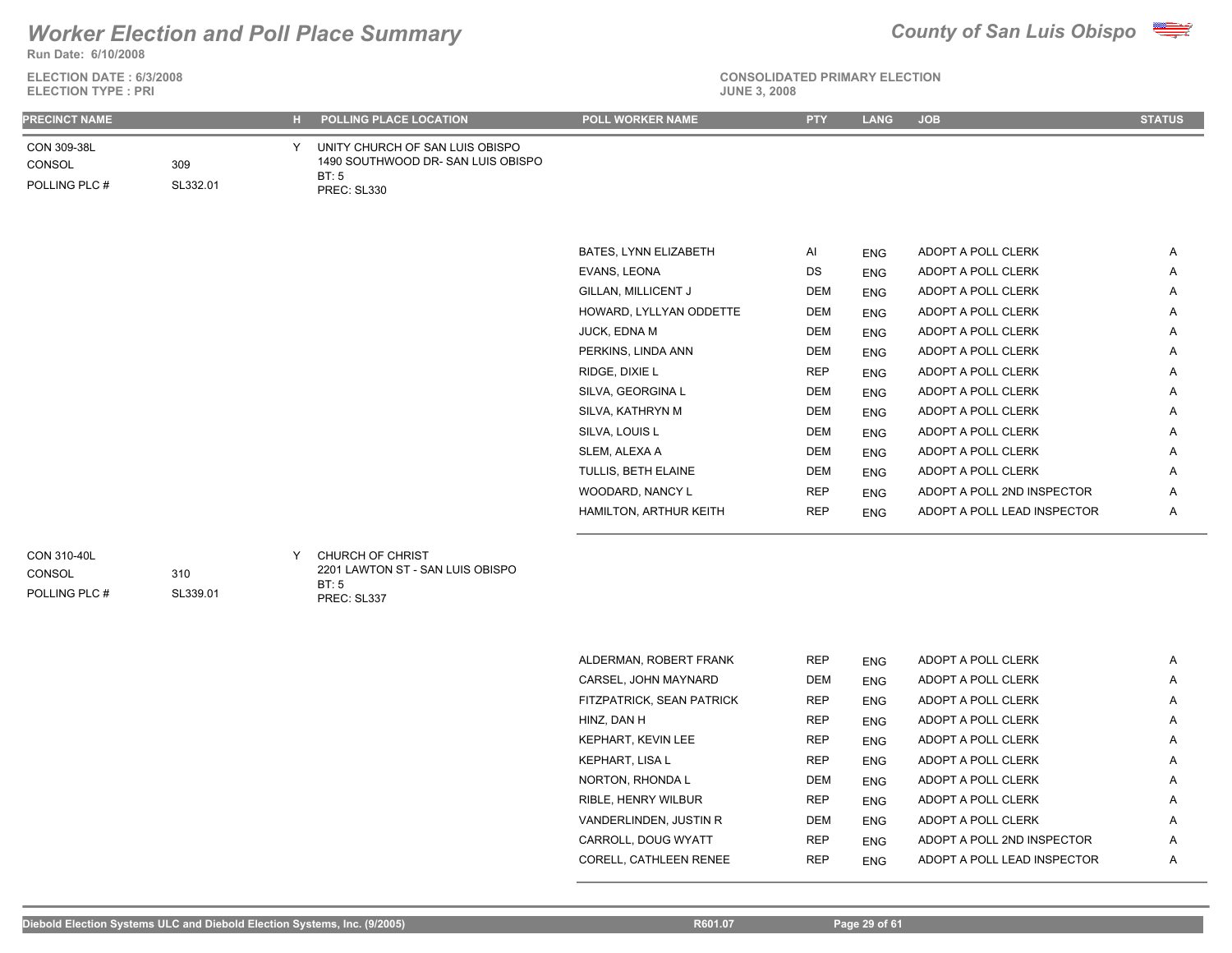### **Run Date: 6/10/2008** *Worker Election and Poll Place Summary County of San Luis Obispo*



**ELECTION DATE : 6/3/2008**

| <b>ELECTION TYPE: PRI</b>              |                 |   |                                                                                                          | <b>JUNE 3, 2008</b>       |            |            |                        |               |  |
|----------------------------------------|-----------------|---|----------------------------------------------------------------------------------------------------------|---------------------------|------------|------------|------------------------|---------------|--|
| <b>PRECINCT NAME</b>                   |                 |   | H POLLING PLACE LOCATION                                                                                 | POLL WORKER NAME          | <b>PTY</b> | LANG       | <b>JOB</b>             | <b>STATUS</b> |  |
| CON 311-40<br>CONSOL<br>POLLING PLC #  | 311<br>SL346.01 | Y | CHURCH OF CHRIST<br>2201 LAWTON ST - SAN LUIS OBISPO<br>BT:5<br>PREC: SL337                              |                           |            |            |                        |               |  |
|                                        |                 |   |                                                                                                          | AHERNE, ALAN B            | <b>REP</b> | <b>ENG</b> | ADOPT A POLL CLERK     | A             |  |
|                                        |                 |   |                                                                                                          | ALVARADO, MELINDA MARIE   | <b>DEM</b> | <b>ENG</b> | ADOPT A POLL CLERK     | A             |  |
|                                        |                 |   |                                                                                                          | BAKER, CATHERINE MARIE    | DS         | ENG        | ADOPT A POLL CLERK     | A             |  |
|                                        |                 |   |                                                                                                          | <b>BAKULA, MARCELLE L</b> | DS         | <b>ENG</b> | ADOPT A POLL CLERK     | A             |  |
|                                        |                 |   |                                                                                                          | <b>BUCKHEIM, DEBBIE</b>   | <b>DEM</b> | <b>ENG</b> | ADOPT A POLL CLERK     | A             |  |
|                                        |                 |   |                                                                                                          | CORMIER, ELAINE J         | <b>DEM</b> | <b>ENG</b> | ADOPT A POLL CLERK     | A             |  |
|                                        |                 |   |                                                                                                          | CORMIER, JAY JOHN         | DS         | <b>ENG</b> | ADOPT A POLL CLERK     | A             |  |
|                                        |                 |   |                                                                                                          | CROCKETT, MARGARET R      | <b>DEM</b> | <b>ENG</b> | ADOPT A POLL CLERK     | A             |  |
|                                        |                 |   |                                                                                                          | ELLIS, VIRGINIA FRANCES   | DEM        | <b>ENG</b> | ADOPT A POLL CLERK     | A             |  |
|                                        |                 |   |                                                                                                          | KUNTZE, JEAN H            | <b>DEM</b> | <b>ENG</b> | ADOPT A POLL CLERK     | A             |  |
|                                        |                 |   |                                                                                                          | LAMBERT, LLOYD M          | <b>REP</b> | ENG        | ADOPT A POLL CLERK     | A             |  |
|                                        |                 |   |                                                                                                          | <b>SCOTT, PATRICIA A</b>  | DS         | <b>ENG</b> | ADOPT A POLL CLERK     | A             |  |
|                                        |                 |   |                                                                                                          | SEMMES, BJ BREEN          | <b>DEM</b> | <b>ENG</b> | ADOPT A POLL CLERK     | A             |  |
|                                        |                 |   |                                                                                                          | SHEFFER, ELLEN J          | DEM        | <b>ENG</b> | ADOPT A POLL CLERK     | A             |  |
|                                        |                 |   |                                                                                                          | SULLIVAN, MARY F          | <b>DEM</b> | <b>ENG</b> | ADOPT A POLL CLERK     | A             |  |
|                                        |                 |   |                                                                                                          | SUTLIFF, SHARON A         | <b>DEM</b> | <b>ENG</b> | ADOPT A POLL CLERK     | A             |  |
|                                        |                 |   |                                                                                                          | KLINZMAN, DAVID R         | <b>DEM</b> | <b>ENG</b> | ADOPT A POLL INSPECTOR | A             |  |
| CON 312-41L<br>CONSOL<br>POLLING PLC # | 312<br>SL351.01 | Y | <b>GRACE CHURCH</b><br>1036 PISMO STREET - SAN LUIS OBISPO<br>PHONE: (805) 543-2358 BT: 5<br>PREC: SL353 |                           |            |            |                        |               |  |

| LUCAS, MARY E           | <b>DEM</b> | <b>ENG</b> | <b>ELECTIONS - AM CLERK</b> | A |
|-------------------------|------------|------------|-----------------------------|---|
| CARACCI, ANITA EVAMARIE | <b>DEM</b> | <b>ENG</b> | <b>CLERK</b>                | A |
| PERKOVICH, MARIA ANN    | <b>REP</b> | <b>ENG</b> | <b>CLERK</b>                | A |
| POLING. KAREN ANNETTE   | <b>DEM</b> | <b>ENG</b> | <b>CLERK</b>                | Α |
| JAMES, M SIGNE          | <b>DEM</b> | <b>ENG</b> | <b>LEAD INSPECTOR</b>       | Α |
| TOWERY, HOSIA M         | <b>DEM</b> | <b>ENG</b> | <b>ELECTIONS - PM CLERK</b> | Α |
|                         |            |            |                             |   |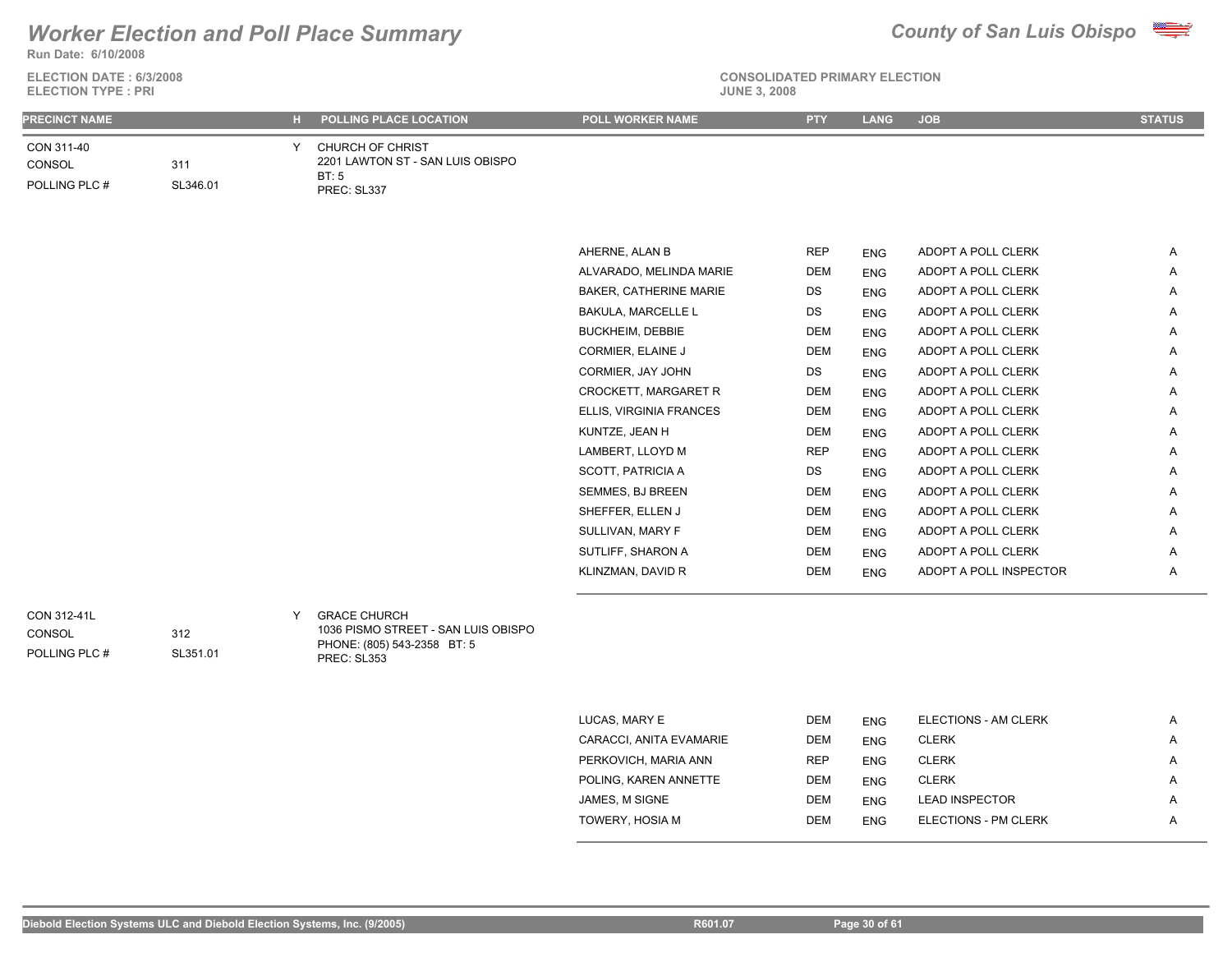

**ELECTION DATE : 6/3/2008**



### **CONSOLIDATED PRIMARY ELECTION ELECTION TYPE : PRI JUNE 3, 2008**

|  |  |  | <b>JUNE 3, 20</b> |
|--|--|--|-------------------|
|  |  |  |                   |

| <b>PRECINCT NAME</b>                   |                 | н. | POLLING PLACE LOCATION                                                                                                           | POLL WORKER NAME             | <b>PTY</b> | <b>LANG</b> | <b>JOB</b>            | <b>STATUS</b> |
|----------------------------------------|-----------------|----|----------------------------------------------------------------------------------------------------------------------------------|------------------------------|------------|-------------|-----------------------|---------------|
| CON 313-42<br>CONSOL<br>POLLING PLC #  | 313<br>SL360.01 | Y. | SAN LUIS OBISPO VETERANS BLDG<br>801 GRAND AVE - SAN LUIS OBISPO<br>PHONE: (805) 543-9907 BT: 5<br>PREC: SL502                   |                              |            |             |                       |               |
|                                        |                 |    |                                                                                                                                  | DALY, WENDY GREEN            | <b>DEM</b> | <b>ENG</b>  | ELECTIONS - AM CLERK  | A             |
|                                        |                 |    |                                                                                                                                  | OSWALD, ROBIN ANN            | <b>DEM</b> | <b>ENG</b>  | ELECTIONS - AM CLERK  | Α             |
|                                        |                 |    |                                                                                                                                  | HALL, ERINA K                | <b>DEM</b> | <b>ENG</b>  | <b>CLERK</b>          | Α             |
|                                        |                 |    |                                                                                                                                  | MEEDS, PAMELA                | <b>DEM</b> | <b>ENG</b>  | <b>CLERK</b>          | Α             |
|                                        |                 |    |                                                                                                                                  | MC KELVEY, BRYSON            | DS         | <b>ENG</b>  | <b>INSPECTOR</b>      | Α             |
|                                        |                 |    |                                                                                                                                  | FINCH, JANINE Y              | <b>DEM</b> | <b>ENG</b>  | ELECTIONS - PM CLERK  | Α             |
|                                        |                 |    |                                                                                                                                  | WINNINGHOFF, PAUL VINCENT    | DS         | <b>ENG</b>  | STUDENT POLLWORKER PM | Α             |
| CON 314-43L<br>CONSOL<br>POLLING PLC # | 314<br>RH001.01 |    | Y LOS RANCHOS ELEMENTARY SCHOOL<br>5785 LOS RANCHOS RD - SAN LUIS<br><b>OBISPO</b><br>PHONE: (805) 543-0884 BT: 3<br>PREC: CD303 |                              |            |             |                       |               |
|                                        |                 |    |                                                                                                                                  | CHIRPICH, SHARON C           | <b>DEM</b> | <b>ENG</b>  | ELECTIONS - AM CLERK  | A             |
|                                        |                 |    |                                                                                                                                  | DAVIS, JAMES RUSSELL         | <b>REP</b> | <b>ENG</b>  | <b>CLERK</b>          | Α             |
|                                        |                 |    |                                                                                                                                  | EHRENBERG, COLLEEN ANN       | <b>DEM</b> | <b>ENG</b>  | <b>CLERK</b>          | Α             |
|                                        |                 |    |                                                                                                                                  | SEIBERT, JUDITH ANNE         | DS         | <b>ENG</b>  | <b>CLERK</b>          | Α             |
|                                        |                 |    |                                                                                                                                  | MC DOLE, KATHLEEN            | <b>DEM</b> | <b>ENG</b>  | <b>INSPECTOR</b>      | Α             |
| CON 315-44L<br>CONSOL<br>POLLING PLC # | 315<br>AV001.01 | Y  | AVILA BEACH COMMUNITY BLDG<br>191 SAN MIGUEL ST - AVILA BEACH<br>PHONE: (805) 595-2013 BT: 5<br>PREC: AV001                      |                              |            |             |                       |               |
|                                        |                 |    |                                                                                                                                  |                              |            |             |                       |               |
|                                        |                 |    |                                                                                                                                  | <b>VORIE, RICHARD KENT</b>   | <b>DEM</b> | <b>ENG</b>  | ELECTIONS - AM CLERK  | Α             |
|                                        |                 |    |                                                                                                                                  | BUTLER, MARY JANE            | <b>DEM</b> | <b>ENG</b>  | <b>CLERK</b>          | Α             |
|                                        |                 |    |                                                                                                                                  | MC PHERSON, SANDRA ELIZABETH | DEM        | <b>ENG</b>  | <b>CLERK</b>          | Α             |
|                                        |                 |    |                                                                                                                                  | LOVE, RUTH CHARLENE          | <b>DEM</b> | <b>ENG</b>  | <b>LEAD INSPECTOR</b> | Α             |
|                                        |                 |    |                                                                                                                                  | MAC LEOD, BEVERLY A          | <b>REP</b> | <b>ENG</b>  | ELECTIONS - PM CLERK  | Α             |

MAC LEOD, RODERICK D REP ENG ELECTIONS - PM CLERK A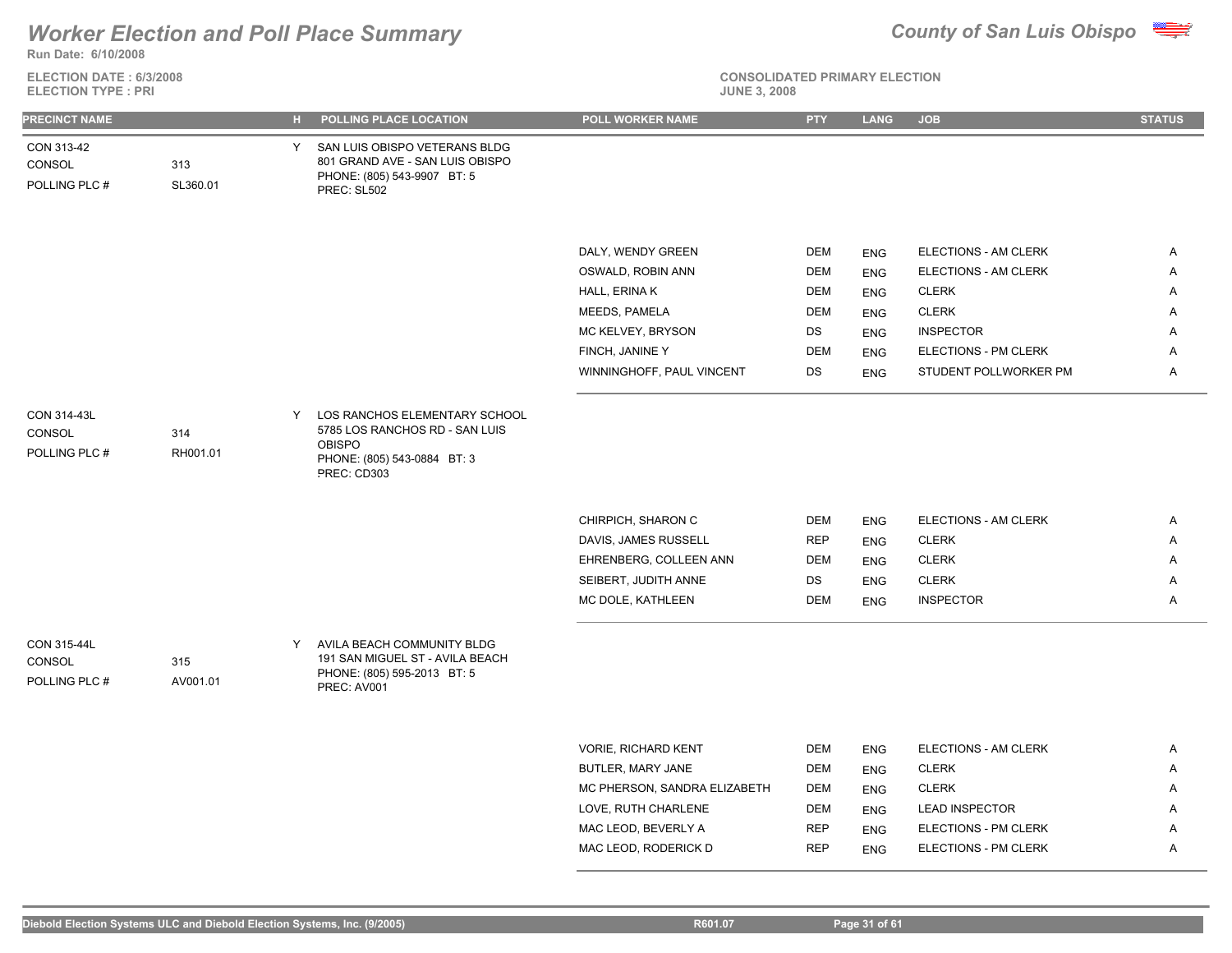

**ELECTION DATE : 6/3/2008 Run Date: 6/10/2008**

**ELECTION TYPE : PRI** 

## **CONSOLIDATED PRIMARY ELECTION**

| <b>PRECINCT NAME</b>                   |                 |   | H POLLING PLACE LOCATION                                                                                | <b>POLL WORKER NAME</b>      | <b>PTY</b> | <b>LANG</b> | <b>JOB</b>               | <b>STATUS</b> |
|----------------------------------------|-----------------|---|---------------------------------------------------------------------------------------------------------|------------------------------|------------|-------------|--------------------------|---------------|
| CON 316-45<br>CONSOL<br>POLLING PLC #  | 316<br>PS001.01 | Y | SHELL BEACH VETERANS BLDG<br>230 LEEWARD AVE- SHELL BEACH<br>PHONE: (805) 773-1349 BT: 1<br>PREC: PS009 |                              |            |             |                          |               |
|                                        |                 |   |                                                                                                         | BRUNNER, PAUL H              | <b>DEM</b> | <b>ENG</b>  | ELECTIONS - AM CLERK     | Α             |
|                                        |                 |   |                                                                                                         | PONOMAROFF, PHYLLIS          | <b>REP</b> | <b>ENG</b>  | ELECTIONS - AM CLERK     | A             |
|                                        |                 |   |                                                                                                         | SMITH, ANNETTE               | DS         | <b>ENG</b>  | ELECTIONS - AM CLERK     | Α             |
|                                        |                 |   |                                                                                                         | FRIES, PENNY T               | <b>REP</b> | <b>ENG</b>  | <b>CLERK</b>             | Α             |
|                                        |                 |   |                                                                                                         | MAC DONALD, LACHLAN P        | <b>DEM</b> | <b>ENG</b>  | <b>INSPECTOR</b>         | A             |
|                                        |                 |   |                                                                                                         | DANIELS, MARVIN L            | <b>REP</b> | <b>ENG</b>  | ELECTIONS - PM CLERK     | Α             |
|                                        |                 |   |                                                                                                         | DANIELS, PETRONELLA MARGARET | <b>REP</b> | <b>ENG</b>  | ELECTIONS - PM CLERK     | Α             |
|                                        |                 |   |                                                                                                         | ORLETT, BERNARD JOSEPH       | DEM        | <b>ENG</b>  | ELECTIONS - PM CLERK     | Α             |
|                                        |                 |   |                                                                                                         | WILLIAMS, ROBERT LEWIS       | <b>REP</b> | <b>ENG</b>  | VOTING SYSTEM SPECIALIST | Α             |
| CON 317-45L<br>CONSOL<br>POLLING PLC # | 317<br>PS006.01 | Y | SHELL BEACH VETERANS BLDG<br>230 LEEWARD AVE- SHELL BEACH<br>PHONE: (805) 773-1349 BT: 1<br>PREC: PS009 |                              |            |             |                          |               |
|                                        |                 |   |                                                                                                         | ADER, BRIAN MICHAEL          | <b>REP</b> | <b>ENG</b>  | ADOPT A POLL CLERK       | Α             |
|                                        |                 |   |                                                                                                         | ESTES, MICHELLE ELIZABETH    | DEM        | <b>ENG</b>  | ADOPT A POLL CLERK       | Α             |
|                                        |                 |   |                                                                                                         | FOWLER, DARLENE MAE          | <b>REP</b> | <b>ENG</b>  | ADOPT A POLL CLERK       | Α             |
|                                        |                 |   |                                                                                                         | FOWLER, KENNETH WAYNE        | <b>REP</b> | <b>ENG</b>  | ADOPT A POLL CLERK       | Α             |
|                                        |                 |   |                                                                                                         | <b>GRUNOW, MARCELLA F</b>    | <b>REF</b> | <b>ENG</b>  | ADOPT A POLL CLERK       | A             |
|                                        |                 |   |                                                                                                         | HUTCHISON, J WILLIAM         | <b>DEM</b> | <b>ENG</b>  | ADOPT A POLL CLERK       | Α             |
|                                        |                 |   |                                                                                                         | STETTLER, JOHN O             | DEM        | <b>ENG</b>  | ADOPT A POLL CLERK       | Α             |
|                                        |                 |   |                                                                                                         | STINEBAUGH, DAVID A          | <b>REP</b> | <b>ENG</b>  | ADOPT A POLL CLERK       | Α             |
|                                        |                 |   |                                                                                                         | THOMPSON, BEVERLY L          | <b>REP</b> | <b>ENG</b>  | ADOPT A POLL CLERK       | Α             |

ADER, KAREN JAN DEM ENG ADOPT A POLL 2ND INSPECTOR A A HUTCHISON, CAROL A REP ENG ADOPT A POLL LEAD INSPECTOR A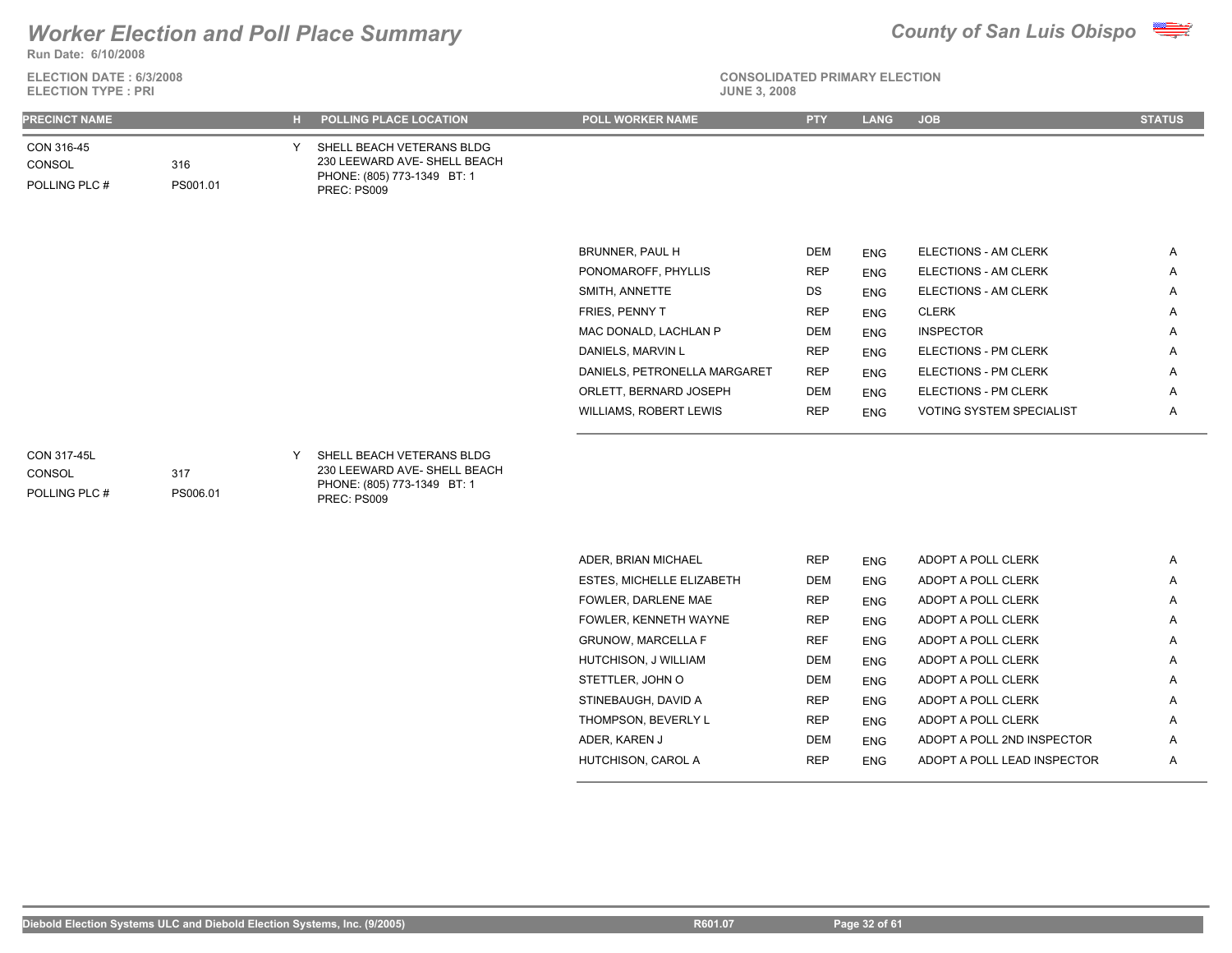

**ELECTION DATE : 6/3/2008 ELECTION TYPE : PRI** 



**CONSOLIDATED PRIMARY ELECTION**

| PRECINCT NAME                                 |                 |   | H POLLING PLACE LOCATION                                                                           | POLL WORKER NAME          | <b>PTY</b> | <b>LANG</b>              | <b>JOB</b>                 | <b>STATUS</b> |
|-----------------------------------------------|-----------------|---|----------------------------------------------------------------------------------------------------|---------------------------|------------|--------------------------|----------------------------|---------------|
| CON 318-46<br>CONSOL<br>POLLING PLC #         | 318<br>PS012.01 | Y | NAZARENE CHURCH - GYM<br>990 JAMES WAY - PISMO BEACH<br>PHONE: (805) 489-3254 BT: 1<br>PREC: PS028 |                           |            |                          |                            |               |
|                                               |                 |   |                                                                                                    | GOODMAN, STEVEN BRYAN     | DEM        |                          | ELECTIONS - AM CLERK       | Α             |
|                                               |                 |   |                                                                                                    | SMITH, FRED JAMES         | <b>REP</b> | <b>ENG</b><br><b>ENG</b> | ELECTIONS - AM CLERK       | Α             |
|                                               |                 |   |                                                                                                    | LORENT, KATIA ROSE        | Al         |                          | <b>CLERK</b>               | Α             |
|                                               |                 |   |                                                                                                    | STILWELL, JOHN E          | <b>DEM</b> | <b>ENG</b><br><b>ENG</b> | <b>CLERK</b>               | Α             |
|                                               |                 |   |                                                                                                    | <b>BLAKE, SHEILA</b>      | DS         | <b>ENG</b>               | <b>INSPECTOR</b>           | Α             |
|                                               |                 |   |                                                                                                    | <b>GULDEMAN, PHILIP E</b> | <b>DEM</b> | <b>ENG</b>               | ELECTIONS - PM CLERK       | Α             |
| <b>CON 319-46L</b><br>CONSOL<br>POLLING PLC # | 319<br>PS018.01 | Y | NAZARENE CHURCH - GYM<br>990 JAMES WAY - PISMO BEACH<br>PHONE: (805) 489-3254 BT: 1<br>PREC: PS028 |                           |            |                          |                            |               |
|                                               |                 |   |                                                                                                    | ADRIANSE, MARY FRANCES    | <b>REP</b> |                          | ADOPT A POLL CLERK         | Α             |
|                                               |                 |   |                                                                                                    | COLEMAN, ELDA HITE        | <b>REP</b> | <b>ENG</b><br><b>ENG</b> | ADOPT A POLL CLERK         | Α             |
|                                               |                 |   |                                                                                                    | <b>GARRETT, JANET E B</b> | <b>REP</b> | <b>ENG</b>               | ADOPT A POLL CLERK         | Α             |
|                                               |                 |   |                                                                                                    | HURD, JOHN D              | <b>REP</b> | <b>ENG</b>               | ADOPT A POLL CLERK         | Α             |
|                                               |                 |   |                                                                                                    | HURD, PAMELA K            | <b>DEM</b> | <b>ENG</b>               | ADOPT A POLL CLERK         | Α             |
|                                               |                 |   |                                                                                                    | JOSEPH, PHILLIP           | <b>REP</b> | <b>ENG</b>               | ADOPT A POLL CLERK         | Α             |
|                                               |                 |   |                                                                                                    | JOSEPH, SUZANNE B         | <b>REP</b> | <b>ENG</b>               | ADOPT A POLL CLERK         | A             |
|                                               |                 |   |                                                                                                    | KANE, JACQUELYN A         | <b>REP</b> | <b>ENG</b>               | ADOPT A POLL CLERK         | A             |
|                                               |                 |   |                                                                                                    | KANE, PAUL K              | <b>REP</b> | <b>ENG</b>               | ADOPT A POLL CLERK         | Α             |
|                                               |                 |   |                                                                                                    | KIMBER, DONNA J           | DS         | <b>ENG</b>               | ADOPT A POLL CLERK         | Α             |
|                                               |                 |   |                                                                                                    | MC LAUGHLIN, JANET K      | <b>REP</b> | <b>ENG</b>               | ADOPT A POLL CLERK         | Α             |
|                                               |                 |   |                                                                                                    | NELSON, JOHN PHILIP       | DS         | <b>ENG</b>               | ADOPT A POLL CLERK         | Α             |
|                                               |                 |   |                                                                                                    | PATTON, CLARICE J         | <b>REP</b> | ENG                      | ADOPT A POLL CLERK         | A             |
|                                               |                 |   |                                                                                                    | ROBERTS, ANNETTE F        | <b>REP</b> | <b>ENG</b>               | ADOPT A POLL CLERK         |               |
|                                               |                 |   |                                                                                                    | FRYER, ELIZABETH R        | <b>REP</b> | <b>ENG</b>               | ADOPT A POLL 2ND INSPECTOR | A             |

FRYER, RICHARD E REP ENG ADOPT A POLL 2ND INSPECTOR A PATTON, DONALD G **REP** ENG ADOPT A POLL LEAD INSPECTOR A JESSUP, VIRGINIA HART **REP** ENG VOTER ASSISTANCE SPECIALIST A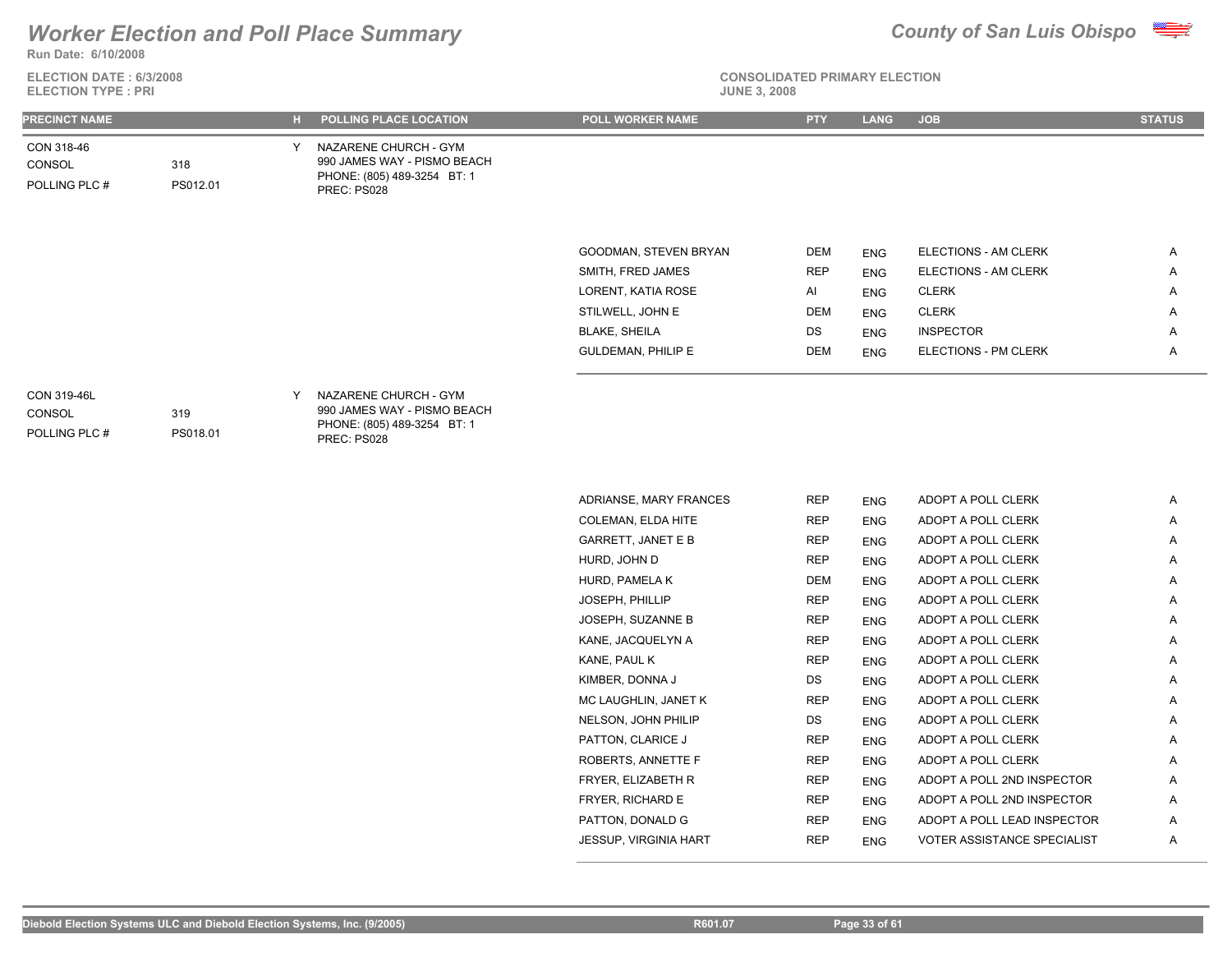**Run Date: 6/10/2008**

### **ELECTION DATE : 6/3/2008 ELECTION TYPE : PRI**





| <b>PRECINCT NAME</b><br>POLLING PLACE LOCATION<br>н.                                                                                                                      | POLL WORKER NAME              | <b>PTY</b> | <b>LANG</b> | <b>JOB</b>                  | <b>STATUS</b> |
|---------------------------------------------------------------------------------------------------------------------------------------------------------------------------|-------------------------------|------------|-------------|-----------------------------|---------------|
| CON 320-46<br>NAZARENE CHURCH - GYM<br>Y<br>990 JAMES WAY - PISMO BEACH<br>320<br>CONSOL<br>PHONE: (805) 489-3254 BT: 1<br>POLLING PLC #<br>PS023.01<br>PREC: PS028       |                               |            |             |                             |               |
|                                                                                                                                                                           |                               |            |             |                             |               |
|                                                                                                                                                                           | CLOVER, ELIZABETH JEANNE      | <b>DEM</b> | <b>ENG</b>  | ADOPT A POLL CLERK          | $\mathsf{A}$  |
|                                                                                                                                                                           | <b>CLOVER, ROBERT CHARLES</b> | <b>DEM</b> | <b>ENG</b>  | ADOPT A POLL CLERK          | A             |
|                                                                                                                                                                           | MC KIM, CONNIE LAINE          | DS         | <b>ENG</b>  | ADOPT A POLL CLERK          | Α             |
|                                                                                                                                                                           | POHL, CARLA D                 | <b>REP</b> | <b>ENG</b>  | ADOPT A POLL CLERK          | A             |
|                                                                                                                                                                           | WILSON, KATHLEEN ELIZABETH    | <b>DEM</b> | <b>ENG</b>  | ADOPT A POLL CLERK          | Α             |
|                                                                                                                                                                           | MILLER, MICHAEL W             | <b>REP</b> | <b>ENG</b>  | ADOPT A POLL INSPECTOR      | Α             |
|                                                                                                                                                                           | HUNT, LYDIA M                 | <b>REP</b> | <b>ENG</b>  | ADOPT A POLL 2ND INSPECTOR  | A             |
| CON 321-46L<br>NAZARENE CHURCH - GYM<br>Y<br>990 JAMES WAY - PISMO BEACH<br>CONSOL<br>321<br>PHONE: (805) 489-3254 BT: 1<br>POLLING PLC #<br>PS027.01<br>PREC: PS028      |                               |            |             |                             |               |
|                                                                                                                                                                           |                               |            |             |                             |               |
|                                                                                                                                                                           | GUARD, JOHN DAVID             | <b>DEM</b> | <b>ENG</b>  | ELECTIONS - AM CLERK        | A             |
|                                                                                                                                                                           | KRAJSA, DIANE E               | DEM        | <b>ENG</b>  | ELECTIONS - AM CLERK        | Α             |
|                                                                                                                                                                           | WINQUIST, MARILYN J           | <b>REP</b> | <b>ENG</b>  | ELECTIONS - AM CLERK        | A             |
|                                                                                                                                                                           | O DONOGHUE, TOMMIE JUNE       | <b>REP</b> | <b>ENG</b>  | <b>CLERK</b>                | Α             |
|                                                                                                                                                                           | VELEZ, GAYLE L                | <b>REP</b> | <b>ENG</b>  | <b>LEAD INSPECTOR</b>       | Α             |
|                                                                                                                                                                           | JONES, JOY C                  | <b>REP</b> | <b>ENG</b>  | ELECTIONS - PM CLERK        | Α             |
|                                                                                                                                                                           | <b>WALKER, TERPSIE</b>        | <b>REP</b> | <b>ENG</b>  | ELECTIONS - PM CLERK        | Α             |
|                                                                                                                                                                           | WATSON, NANCY ANN             | REP        | <b>ENG</b>  | ELECTIONS - PM CLERK        | Α             |
|                                                                                                                                                                           | BOYD, ROGER PAUL              | <b>DEM</b> | <b>ENG</b>  | VOTER ASSISTANCE SPECIALIST | A             |
|                                                                                                                                                                           | JONES, PAUL E                 | <b>REP</b> | <b>ENG</b>  | VOTING SYSTEM SPECIALIST    | Α             |
| CON 322-47<br>RAMONA GARDEN PARK CENTER<br>Y<br>993 RAMONA AVE - GROVER BEACH<br>CONSOL<br>322<br>PHONE: (805) 473-4567 BT: 5<br>POLLING PLC #<br>GC001.01<br>PREC: GC007 |                               |            |             |                             |               |
|                                                                                                                                                                           |                               |            |             |                             |               |
|                                                                                                                                                                           | BRYANT, SANDRA YVONNE         | DS         | <b>ENG</b>  | ELECTIONS - AM CLERK        | A             |
|                                                                                                                                                                           | AKIN, JOHN RAYMOND            | <b>REP</b> | <b>ENG</b>  | <b>CLERK</b>                | A             |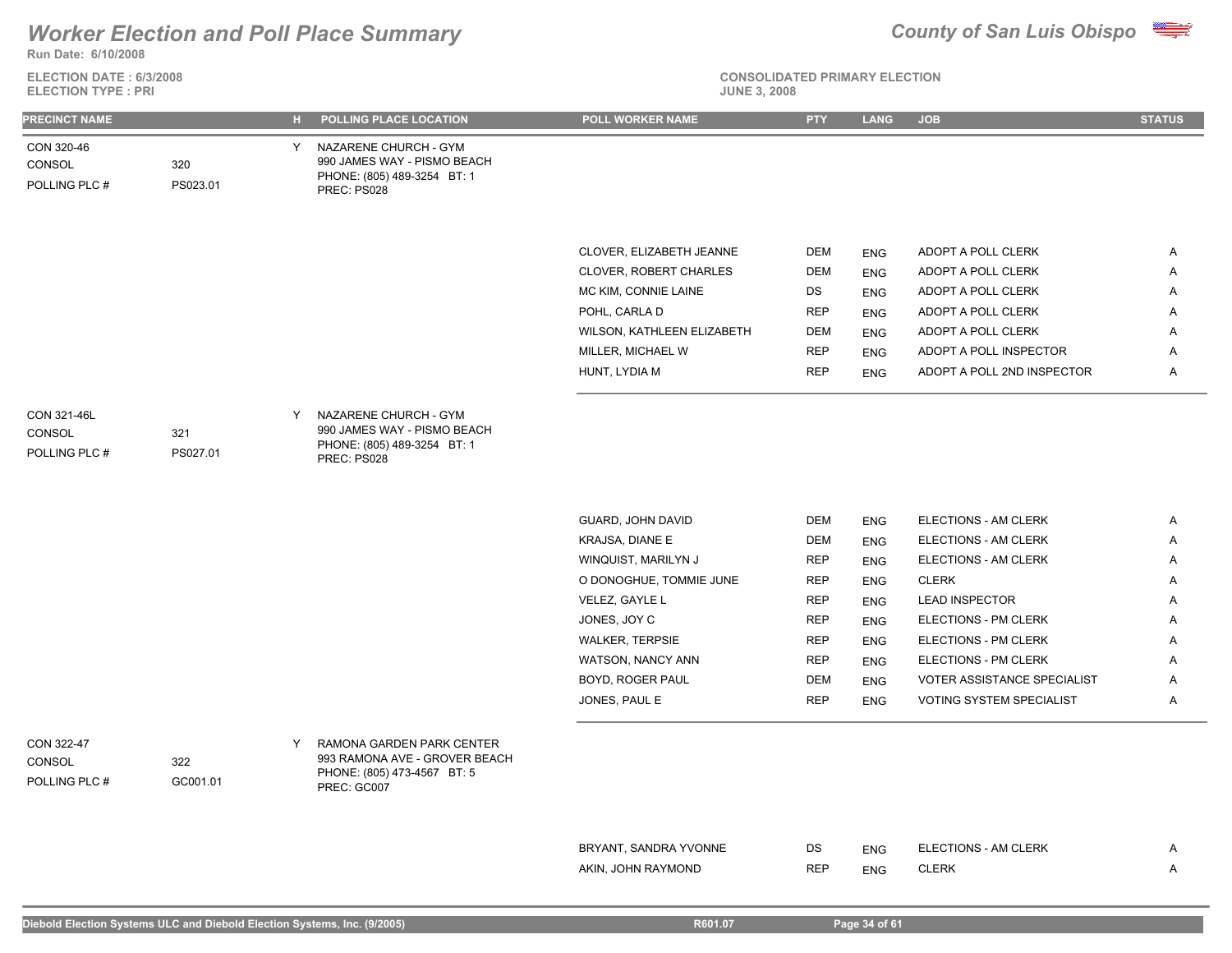**Run Date: 6/10/2008**

**ELECTION DATE : 6/3/2008 ELECTION TYPE : PRI** 



# **CONSOLIDATED PRIMARY ELECTION**

| <b>PRECINCT NAME</b>                   |                 |   | H POLLING PLACE LOCATION                                                                                      | <b>POLL WORKER NAME</b> | <b>PTY</b> | <b>LANG</b> | <b>JOB</b>                  | <b>STATUS</b> |
|----------------------------------------|-----------------|---|---------------------------------------------------------------------------------------------------------------|-------------------------|------------|-------------|-----------------------------|---------------|
|                                        |                 |   |                                                                                                               | FLORES HITTLE, MARY LOU | <b>DEM</b> | <b>ENG</b>  | <b>CLERK</b>                | Α             |
|                                        |                 |   |                                                                                                               | LONG, BETTY J           | <b>DEM</b> | <b>ENG</b>  | <b>CLERK</b>                | Α             |
|                                        |                 |   |                                                                                                               | BAUGHMAN, LAWRENCE ALAN | <b>DEM</b> | <b>ENG</b>  | <b>INSPECTOR</b>            | Α             |
|                                        |                 |   |                                                                                                               | MIRES, ROBERT C         | <b>REP</b> | <b>ENG</b>  | <b>ELECTIONS - PM CLERK</b> | Α             |
| CON 323-47L<br>CONSOL<br>POLLING PLC # | 323<br>GC006.01 | Y | RAMONA GARDEN PARK CENTER<br>993 RAMONA AVE - GROVER BEACH<br>PHONE: (805) 473-4567 BT: 5<br>PREC: GC007      |                         |            |             |                             |               |
|                                        |                 |   |                                                                                                               |                         |            |             |                             |               |
|                                        |                 |   |                                                                                                               | <b>BLONSLEY, GILL</b>   | <b>DEM</b> | <b>ENG</b>  | ELECTIONS - AM CLERK        | A             |
|                                        |                 |   |                                                                                                               | DOUGLAS, LYNNDA ANNE    | DS         | <b>ENG</b>  | ELECTIONS - AM CLERK        | Α             |
|                                        |                 |   |                                                                                                               | FESLER, VICKI LYN       | <b>REP</b> | <b>ENG</b>  | <b>CLERK</b>                | Α             |
|                                        |                 |   |                                                                                                               | FOSTER, RICHARD OVERTON | <b>REP</b> | <b>ENG</b>  | <b>CLERK</b>                | Α             |
|                                        |                 |   |                                                                                                               | LAFERRIERE, JOHN ROGER  | <b>REP</b> | <b>ENG</b>  | <b>LEAD INSPECTOR</b>       | Α             |
|                                        |                 |   |                                                                                                               | MC MAHON, BROOK J       | <b>REP</b> | <b>ENG</b>  | <b>ELECTIONS - PM CLERK</b> | Α             |
|                                        |                 |   |                                                                                                               | MC MAHON, DONNA L       | <b>REP</b> | <b>ENG</b>  | ELECTIONS - PM CLERK        | Α             |
| CON 324-48L<br>CONSOL<br>POLLING PLC # | 324<br>GC010.01 | Y | OAK PARK CHRISTIAN CHURCH<br>386 N OAK PARK BLVD - GROVER BEACH<br>PHONE: (805) 481-7091 BT: 5<br>PREC: GC010 |                         |            |             |                             |               |
|                                        |                 |   |                                                                                                               |                         |            |             |                             |               |
|                                        |                 |   |                                                                                                               | BROWN, CONSTANCE L      | <b>REP</b> | <b>ENG</b>  | ADOPT A POLL CLERK          | A             |
|                                        |                 |   |                                                                                                               | COX, EDWARD RICHARD     | <b>REP</b> | <b>ENG</b>  | ADOPT A POLL CLERK          | Α             |
|                                        |                 |   |                                                                                                               | COX, JOY D              | <b>DEM</b> | <b>ENG</b>  | ADOPT A POLL CLERK          | Α             |
|                                        |                 |   |                                                                                                               | <b>GOBLE, AUDREY M</b>  | <b>REP</b> | <b>ENG</b>  | ADOPT A POLL CLERK          | Α             |
|                                        |                 |   |                                                                                                               | LYNN, THEAOLA           | <b>DEM</b> | <b>ENG</b>  | ADOPT A POLL CLERK          | Α             |
|                                        |                 |   |                                                                                                               | MARSHALL, JOANE         | <b>REP</b> | <b>ENG</b>  | ADOPT A POLL CLERK          | A             |

MOLLER, BARBARA F **REP** ENG ADOPT A POLL CLERK A PINKLEY, NORMA J REP ENG ADOPT A POLL CLERK A A STURTEVANT, BARBARA J REP ENG ADOPT A POLL CLERK A WHITE, DENNIS R **REP** ENG ADOPT A POLL CLERK A WHITE, JO ANN H **REP** ENG ADOPT A POLL CLERK A GOLDSMITH, NANCY **REP** ENG ADOPT A POLL LEAD INSPECTOR A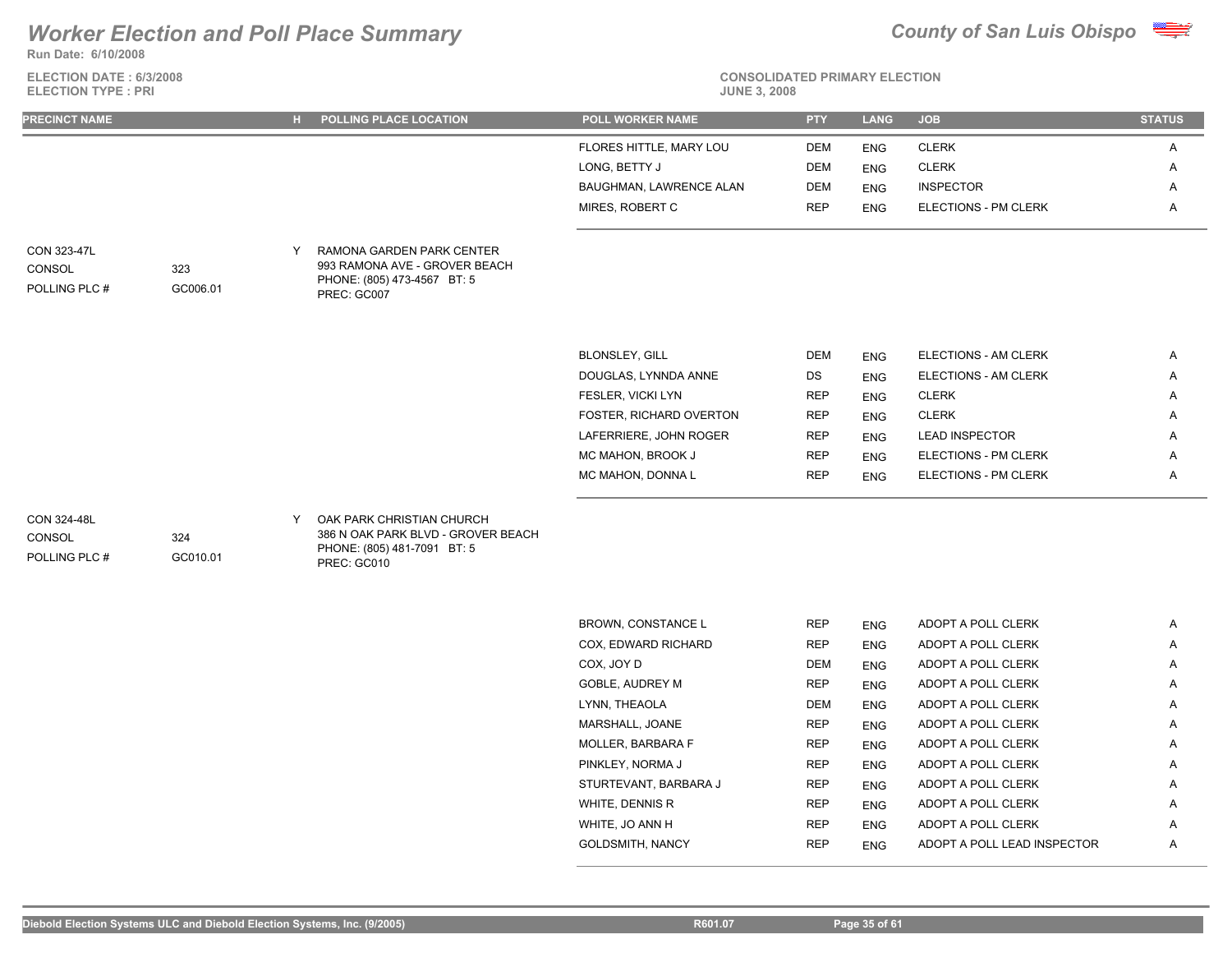

**Run Date: 6/10/2008**

| ELECTION DATE: 6/3/2008 |
|-------------------------|
| FI FCTION TYPF · PRI    |

### **CONSOLIDATED PRIMARY ELECTION**

| <b>ELECTION TYPE: PRI</b>              |                 |  |                                                                                                           |                         |            |             | <b>JUNE 3, 2008</b> |               |  |  |  |
|----------------------------------------|-----------------|--|-----------------------------------------------------------------------------------------------------------|-------------------------|------------|-------------|---------------------|---------------|--|--|--|
| <b>PRECINCT NAME</b>                   |                 |  | H POLLING PLACE LOCATION                                                                                  | <b>POLL WORKER NAME</b> | <b>PTY</b> | <b>LANG</b> | <b>JOB</b>          | <b>STATUS</b> |  |  |  |
| CON 325-49L<br>CONSOL<br>POLLING PLC # | 325<br>GC013.01 |  | CENTRAL COAST BAPTIST CHURCH<br>153 S 9TH ST - GROVER BEACH<br>PHONE: (805) 489-2150 BT: 5<br>PREC: GC014 |                         |            |             |                     |               |  |  |  |
|                                        |                 |  |                                                                                                           | BATSON, BEVERLY JEAN    | <b>REP</b> | <b>ENG</b>  | ADOPT A POLL CLERK  | Α             |  |  |  |
|                                        |                 |  |                                                                                                           | BIERY, MARGARET HELEN   | <b>REP</b> | <b>ENG</b>  | ADOPT A POLL CLERK  | A             |  |  |  |
|                                        |                 |  |                                                                                                           | BIERY, PAUL LOUIS       | <b>REP</b> | <b>ENG</b>  | ADOPT A POLL CLERK  | A             |  |  |  |
|                                        |                 |  |                                                                                                           | CALDON, IRIS M          | DS         | <b>ENG</b>  | ADOPT A POLL CLERK  | Α             |  |  |  |

| KAUFMAN, CHRISTINA G        | <b>DEM</b> | <b>ENG</b> | ADOPT A POLL CLERK          | A |
|-----------------------------|------------|------------|-----------------------------|---|
| LOKEY, MARY I               | <b>DEM</b> | <b>ENG</b> | ADOPT A POLL CLERK          | A |
| LYNN, THEAOLA               | <b>DEM</b> | <b>ENG</b> | ADOPT A POLL CLERK          | A |
| PATTERSON, MARY C           | <b>DEM</b> | <b>ENG</b> | ADOPT A POLL CLERK          | A |
| PELTER, RUTH                | <b>REP</b> | <b>ENG</b> | ADOPT A POLL CLERK          | A |
| RICKER, MARY C              | <b>DEM</b> | <b>ENG</b> | ADOPT A POLL CLERK          | A |
| SCHWARM, JUDY ANN           | <b>DEM</b> | <b>ENG</b> | ADOPT A POLL CLERK          | A |
| VASQUEZ. BARBARA J          | DEM        | <b>ENG</b> | ADOPT A POLL CLERK          | A |
| <b>WEAVER, BEVERLY JEAN</b> | <b>DEM</b> | <b>ENG</b> | ADOPT A POLL CLERK          | A |
| HANNA, CAROL L              | <b>REP</b> | <b>ENG</b> | ADOPT A POLL LEAD INSPECTOR | A |
|                             |            |            |                             |   |

GARRISON, MARTHA P DEM ENG ADOPT A POLL CLERK A JOHANKNECHT, GEORGE PHILIP REP ENG ADOPT A POLL CLERK A

**CONSOL** 

326

GC017.01

POLLING PLC #

### GROVER BEACH COMMUNITY CENTER CON 326-50L Y 1230 TROUVILLE AVE- GROVER BEACH PHONE: (805) 473-4584 BT: 5 PREC: GC015

| ANDERSON. MATTHEW ALAN         | <b>DEM</b> | <b>ENG</b> | ADOPT A POLL CLERK | A |
|--------------------------------|------------|------------|--------------------|---|
| <b>GASKELL, JUDY F</b>         | <b>DEM</b> | <b>ENG</b> | ADOPT A POLL CLERK | A |
| <b>GRIFFIN. TIMOTHY D</b>      | DS.        | <b>ENG</b> | ADOPT A POLL CLERK | A |
| HARTNELL, TRISHA LYNN          | <b>DEM</b> | <b>ENG</b> | ADOPT A POLL CLERK | A |
| KLEINSASSER. SUZANNE CATHERINE | <b>DEM</b> | <b>ENG</b> | ADOPT A POLL CLERK | A |
| PHILLIPS, MICHAEL J            | <b>DEM</b> | <b>ENG</b> | ADOPT A POLL CLERK | A |
| SCHAEFER, GIOVANNA T           | <b>REP</b> | <b>ENG</b> | ADOPT A POLL CLERK | A |
| SCHULZ, LYNNE                  | <b>REP</b> | <b>ENG</b> | ADOPT A POLL CLERK | A |
| STAFFORD. SUSAN MARIE          | DS.        | <b>ENG</b> | ADOPT A POLL CLERK | A |
| THOMPSON. DARLENE KAY          | <b>DEM</b> | <b>ENG</b> | ADOPT A POLL CLERK | A |
|                                |            |            |                    |   |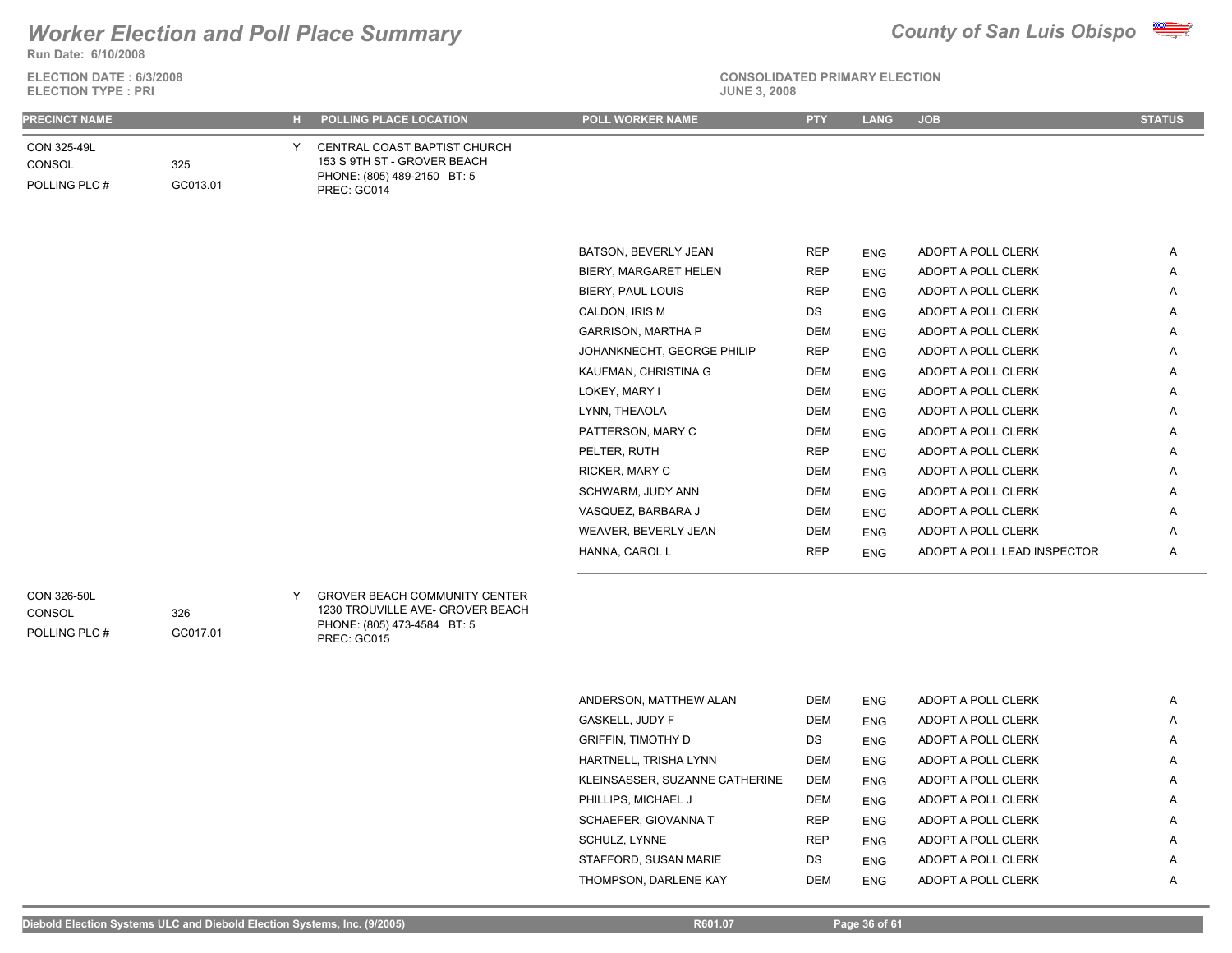**Run Date: 6/10/2008**

### **ELECTION DATE : 6/3/2008 ELECTION TYPE : PRI**



**CONSOLIDATED PRIMARY ELECTION**

| <b>PRECINCT NAME</b>                 |                 | H POLLING PLACE LOCATION                                                                                      | <b>POLL WORKER NAME</b>   | <b>PTY</b> | <b>LANG</b> | <b>JOB</b>                  | <b>STATUS</b> |
|--------------------------------------|-----------------|---------------------------------------------------------------------------------------------------------------|---------------------------|------------|-------------|-----------------------------|---------------|
|                                      |                 |                                                                                                               | YORK, TESSA HILDA         | <b>DEM</b> | <b>ENG</b>  | ADOPT A POLL CLERK          | A             |
|                                      |                 |                                                                                                               | PHILLIPS, DONNA R         | <b>DEM</b> | <b>ENG</b>  | ADOPT A POLL LEAD INSPECTOR | $\mathsf{A}$  |
| CON 327-51<br>CONSOL<br>POLLING PLC# | 327<br>OP301.01 | SOUTH COUNTY REGIONAL CENTER<br>800 W BRANCH ST - ARROYO GRANDE<br>PHONE: (805) 489-1488 BT: 3<br>PREC: AG004 |                           |            |             |                             |               |
|                                      |                 |                                                                                                               | ANDERSON, GRACE ELEANOR   | <b>REP</b> | <b>ENG</b>  | ADOPT A POLL CLERK          | A             |
|                                      |                 |                                                                                                               | CASH, JUDITH C            | <b>DEM</b> | <b>ENG</b>  | ADOPT A POLL CLERK          | Α             |
|                                      |                 |                                                                                                               | CROUCH, ROBERT ANDREW     | DEM        | <b>ENG</b>  | ADOPT A POLL CLERK          | Α             |
|                                      |                 |                                                                                                               | DEARWENT, SHELLEY ANDREA  | DS         | <b>ENG</b>  | ADOPT A POLL CLERK          | A             |
|                                      |                 |                                                                                                               | JOHNSON, ANN T            | <b>IND</b> | <b>ENG</b>  | ADOPT A POLL CLERK          | A             |
|                                      |                 |                                                                                                               | JOHNSON, GEORGE BRYAN     | DS         | <b>ENG</b>  | ADOPT A POLL CLERK          | A             |
|                                      |                 |                                                                                                               | MADISON, WILLIAM C        | <b>GRN</b> | <b>ENG</b>  | ADOPT A POLL CLERK          | Α             |
|                                      |                 |                                                                                                               | MARTIN, DONALD C          | <b>DEM</b> | <b>ENG</b>  | ADOPT A POLL CLERK          | A             |
|                                      |                 |                                                                                                               | MC KEOWN, DENNIS M        | <b>DEM</b> | <b>ENG</b>  | ADOPT A POLL CLERK          | A             |
|                                      |                 |                                                                                                               | RICHERSON, LOIS CALLAGHAN | <b>GRN</b> | <b>ENG</b>  | ADOPT A POLL CLERK          | A             |
|                                      |                 |                                                                                                               | SPERLING, THOMAS A        | <b>DEM</b> | <b>ENG</b>  | ADOPT A POLL CLERK          | Α             |
|                                      |                 |                                                                                                               | MC KEOWN, TAMMY R         | <b>REP</b> | <b>ENG</b>  | ADOPT A POLL INSPECTOR      | Α             |

CONSOL

POLLING PLC #

401 SL401.01 710 AEROVISTA PL, SAN LUIS OBISPO BT: 11 PREC: SL322

| HUEHN, RUTH E           | DS         | <b>ENG</b> | ELECTIONS - AM CLERK  | A |
|-------------------------|------------|------------|-----------------------|---|
| <b>REYES, ROSEMARY</b>  | <b>DEM</b> | <b>ENG</b> | <b>CLERK</b>          | A |
| SULLIVAN, DONNA L       | <b>DEM</b> | <b>ENG</b> | <b>CLERK</b>          | A |
| TIMMONS, JOSEPH C       | <b>REP</b> | <b>ENG</b> | <b>CLERK</b>          | A |
| JAMES, MILLICENT M      | <b>REP</b> | <b>ENG</b> | <b>INSPECTOR</b>      | A |
| <b>HOWARD, CAROL S</b>  | <b>REP</b> | <b>ENG</b> | ELECTIONS - PM CLERK  | A |
| CRAIG. CHARLOTTE ELAINE | <b>DEM</b> | <b>ENG</b> | STUDENT POLLWORKER PM | A |
|                         |            |            |                       |   |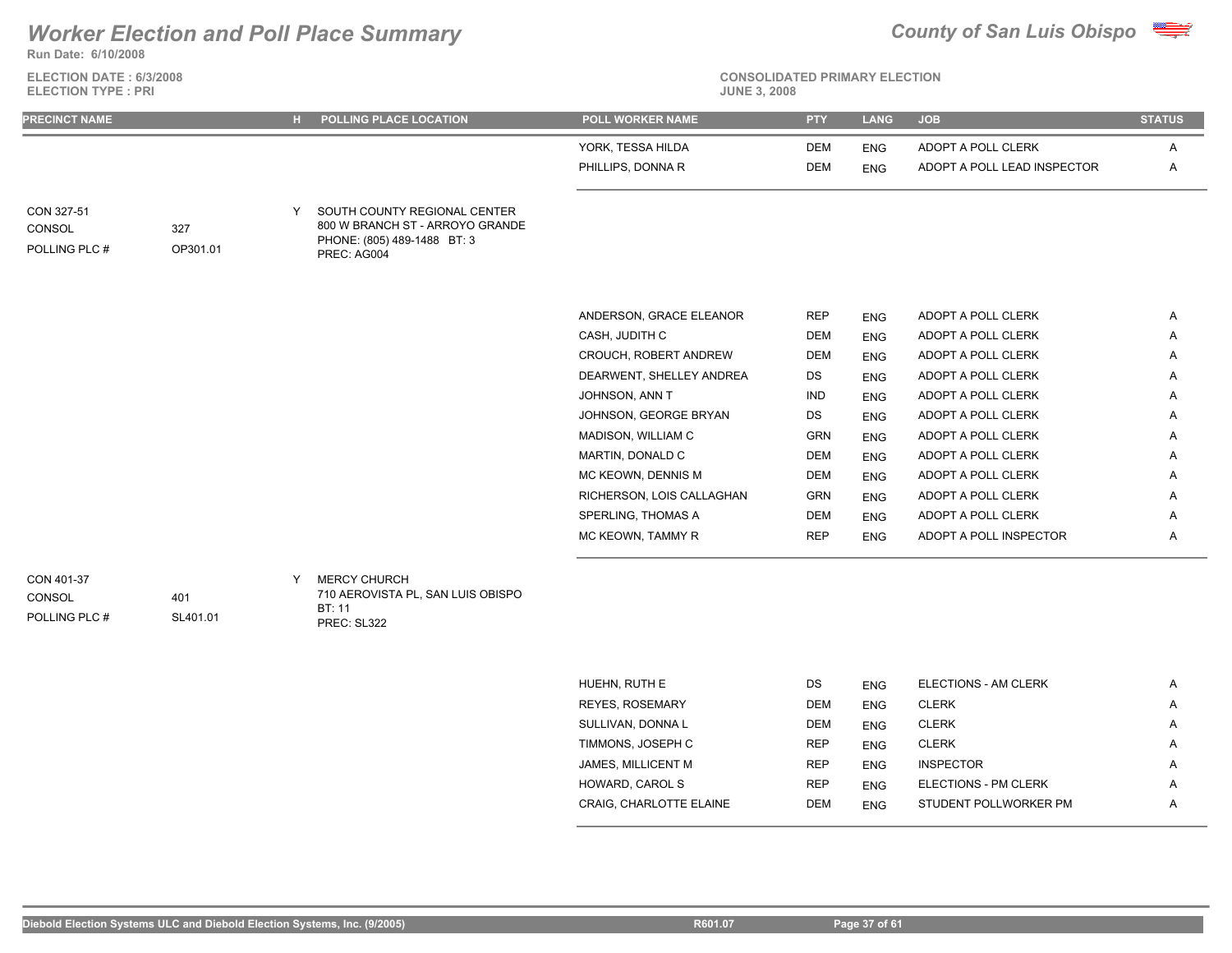### **Run Date: 6/10/2008** *Worker Election and Poll Place Summary County of San Luis Obispo*

**ELECTION DATE : 6/3/2008**



| <b>ELECTION TYPE: PRI</b>              |                 |    |                                                                                                                                | <b>JUNE 3, 2008</b>     |            |            |                             |               |
|----------------------------------------|-----------------|----|--------------------------------------------------------------------------------------------------------------------------------|-------------------------|------------|------------|-----------------------------|---------------|
| PRECINCT NAME                          |                 | н. | POLLING PLACE LOCATION                                                                                                         | POLL WORKER NAME        | <b>PTY</b> | LANG       | <b>JOB</b>                  | <b>STATUS</b> |
| CON 402-43<br>CONSOL<br>POLLING PLC #  | 402<br>CD401.01 | Y  | LOS RANCHOS ELEMENTARY SCHOOL<br>5785 LOS RANCHOS RD - SAN LUIS<br><b>OBISPO</b><br>PHONE: (805) 543-0884 BT: 9<br>PREC: CD303 |                         |            |            |                             |               |
|                                        |                 |    |                                                                                                                                | BUCCOLA, SALLY LOUISE   | DEM        | <b>ENG</b> | ADOPT A POLL CLERK          | A             |
|                                        |                 |    |                                                                                                                                | DOLE, BETTY JO          | <b>DEM</b> | <b>ENG</b> | ADOPT A POLL CLERK          | Α             |
|                                        |                 |    |                                                                                                                                | DOLE, RICHARD EUGENE    | <b>DEM</b> | <b>ENG</b> | ADOPT A POLL CLERK          | A             |
|                                        |                 |    |                                                                                                                                | JONES, CALVIN MAURICE   | <b>REP</b> | <b>ENG</b> | ADOPT A POLL CLERK          | Α             |
|                                        |                 |    |                                                                                                                                | JONES, JACQUELYN ROGERS | <b>REP</b> | <b>ENG</b> | ADOPT A POLL CLERK          | Α             |
|                                        |                 |    |                                                                                                                                | ROSS, CONNIE J          | <b>REP</b> | <b>ENG</b> | ADOPT A POLL CLERK          | Α             |
|                                        |                 |    |                                                                                                                                | SCULLY, ELAINE T        | <b>REP</b> | <b>ENG</b> | ADOPT A POLL CLERK          | Α             |
|                                        |                 |    |                                                                                                                                | TRIPP, LAURA M          | <b>REP</b> | <b>ENG</b> | ADOPT A POLL CLERK          | A             |
|                                        |                 |    |                                                                                                                                | WALKER, STACY L         | DS         | <b>ENG</b> | ADOPT A POLL CLERK          | Α             |
|                                        |                 |    |                                                                                                                                | LONG, DONNA MARIE       | <b>REP</b> | <b>ENG</b> | ADOPT A POLL INSPECTOR      | Α             |
|                                        |                 |    |                                                                                                                                | LONG, WILLIAM E         | <b>REP</b> | <b>ENG</b> | ADOPT A POLL 2ND INSPECTOR  | A             |
| CON 403-51L<br>CONSOL<br>POLLING PLC # | 403<br>AG001.01 | Y  | SOUTH COUNTY REGIONAL CENTER<br>800 W BRANCH ST - ARROYO GRANDE<br>PHONE: (805) 489-1488 BT: 9<br>PREC: AG004                  |                         |            |            |                             |               |
|                                        |                 |    |                                                                                                                                | KOBLISKA, JERALD F      | DS         | <b>ENG</b> | <b>CLERK</b>                | A             |
|                                        |                 |    |                                                                                                                                | KOBLISKA, RITA E        | <b>REP</b> | <b>ENG</b> | <b>CLERK</b>                | A             |
|                                        |                 |    |                                                                                                                                | MUNRO, MARY JEAN        | <b>REP</b> | <b>ENG</b> | <b>CLERK</b>                | Α             |
|                                        |                 |    |                                                                                                                                | NITSOS, ELEANOR M       | <b>REP</b> | <b>ENG</b> | <b>CLERK</b>                | Α             |
|                                        |                 |    |                                                                                                                                | MIURA, HOWARD HARUO     | DS         | <b>ENG</b> | <b>LEAD INSPECTOR</b>       | Α             |
|                                        |                 |    |                                                                                                                                | MOSS, EDWARD EARL       | LIB        | <b>ENG</b> | VOTER ASSISTANCE SPECIALIST | A             |
| CON 404-53L<br>CONSOL<br>POLLING PLC # | 404<br>AG003.01 | Y  | ARROYO GRANDE COMMUNITY CENTER<br>211 VERNON AVE., ARROYO GRANDE CA<br>93420<br>PHONE: (805) 473-5482 BT: 9<br>PREC: AG005     |                         |            |            |                             |               |
|                                        |                 |    |                                                                                                                                |                         |            |            |                             |               |
|                                        |                 |    |                                                                                                                                | ADRIANSE, MARY FRANCES  | <b>REP</b> | ENG        | ADOPT A POLL CLERK          | $\mathsf{A}$  |
|                                        |                 |    |                                                                                                                                | AINSWORTH, FRANCES KATE | DS         | <b>ENG</b> | ADOPT A POLL CLERK          | Α             |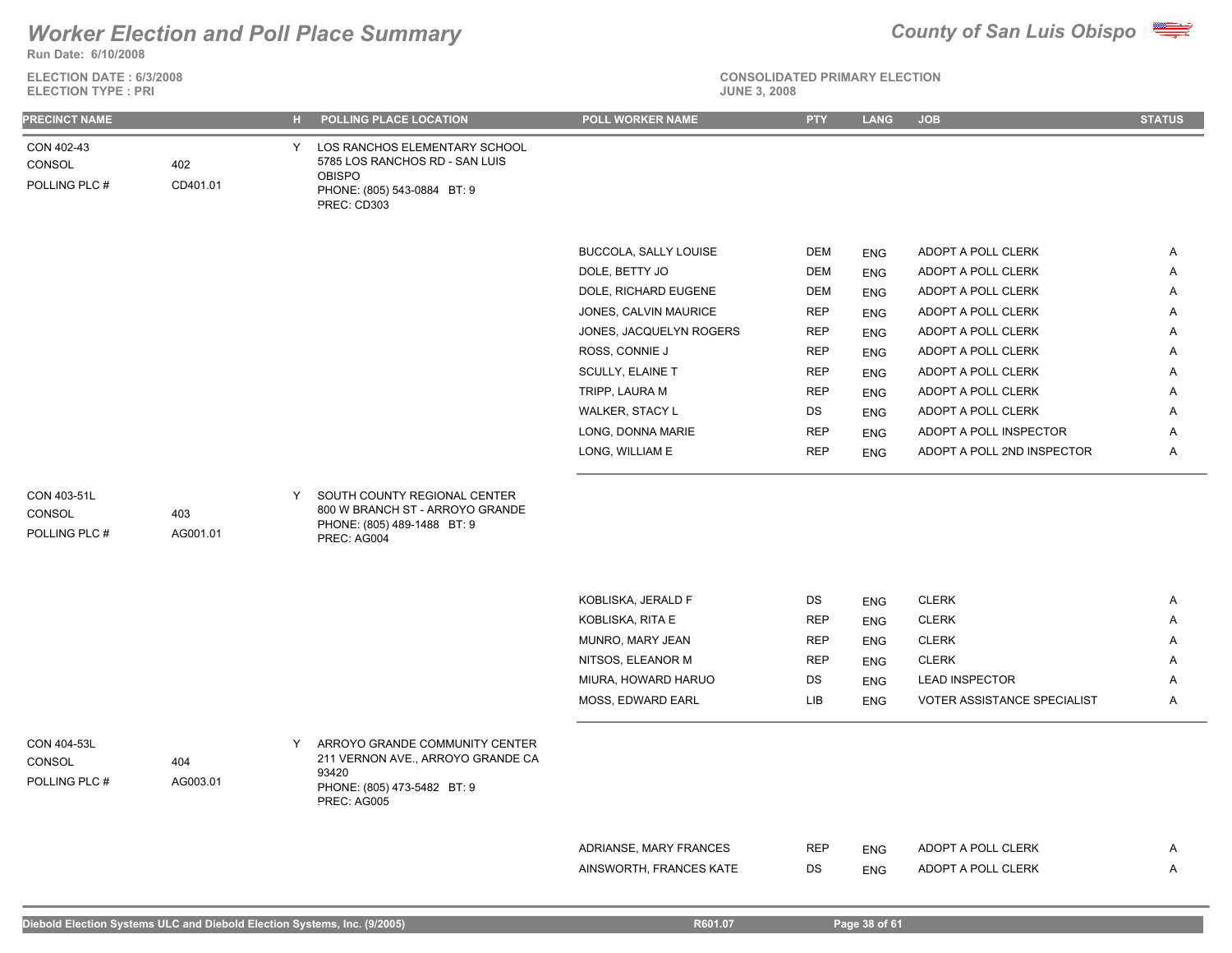**Run Date: 6/10/2008**

**ELECTION DATE : 6/3/2008 ELECTION TYPE : PRI** 



| <b>PRECINCT NAME</b>                   |                 |   | H POLLING PLACE LOCATION                                                                                      | <b>POLL WORKER NAME</b>      | <b>PTY</b> | <b>LANG</b> | <b>JOB</b>                  | <b>STATUS</b> |
|----------------------------------------|-----------------|---|---------------------------------------------------------------------------------------------------------------|------------------------------|------------|-------------|-----------------------------|---------------|
|                                        |                 |   |                                                                                                               | ALEXANDER, E CARLENE         | <b>DEM</b> | <b>ENG</b>  | ADOPT A POLL CLERK          | Α             |
|                                        |                 |   |                                                                                                               | CARSON, MARY CAROLYN         | <b>REP</b> | <b>ENG</b>  | ADOPT A POLL CLERK          | Α             |
|                                        |                 |   |                                                                                                               | EHRING, PATRICIA J           | <b>REP</b> | <b>ENG</b>  | ADOPT A POLL CLERK          | Α             |
|                                        |                 |   |                                                                                                               | <b>GATES, ELIZABETH B</b>    | N-P        | <b>ENG</b>  | ADOPT A POLL CLERK          | Α             |
|                                        |                 |   |                                                                                                               | GLENWRIGHT, ULA S            | <b>REP</b> | <b>ENG</b>  | ADOPT A POLL CLERK          | Α             |
|                                        |                 |   |                                                                                                               | HANDLEY, BEVERLEE G          | <b>REP</b> | <b>ENG</b>  | ADOPT A POLL CLERK          | A             |
|                                        |                 |   |                                                                                                               | LA PLANTE, BETTY J           | DS         | <b>ENG</b>  | ADOPT A POLL CLERK          | Α             |
|                                        |                 |   |                                                                                                               | MC CLURE, EVA J              | <b>DEM</b> | <b>ENG</b>  | ADOPT A POLL CLERK          | Α             |
|                                        |                 |   |                                                                                                               | NEWMAN, WINIFRED IRENE       | <b>REP</b> | <b>ENG</b>  | ADOPT A POLL CLERK          | Α             |
|                                        |                 |   |                                                                                                               | SORENSEN, MARY               | <b>REP</b> | <b>ENG</b>  | ADOPT A POLL CLERK          | Α             |
|                                        |                 |   |                                                                                                               | WEAVER, BEVERLY JEAN         | <b>DEM</b> | <b>ENG</b>  | ADOPT A POLL CLERK          | Α             |
|                                        |                 |   |                                                                                                               | NEWMAN, LORETTA JEAN         | <b>REP</b> | <b>ENG</b>  | ADOPT A POLL 2ND INSPECTOR  | Α             |
|                                        |                 |   |                                                                                                               | ANDERSON, SUZY LAVON         | <b>DEM</b> | <b>ENG</b>  | ADOPT A POLL LEAD INSPECTOR | A             |
| <b>CONSOL</b><br>POLLING PLC #         | 405<br>AG005.01 |   | 211 VERNON AVE., ARROYO GRANDE CA<br>93420<br>PHONE: (805) 473-5482 BT: 9<br>PREC: AG005                      |                              |            |             |                             |               |
|                                        |                 |   |                                                                                                               | ANDERSON, ROBIN RENEE        | <b>REP</b> | <b>ENG</b>  | ADOPT A POLL CLERK          | Α             |
|                                        |                 |   |                                                                                                               | AST, CHRISTINA S             | <b>REP</b> | <b>ENG</b>  | ADOPT A POLL CLERK          | Α             |
|                                        |                 |   |                                                                                                               | BERRIER, CINDY L             | <b>REP</b> | <b>ENG</b>  | ADOPT A POLL CLERK          | Α             |
|                                        |                 |   |                                                                                                               | <b>BERRIER, GAVIN AUSTIN</b> | <b>REP</b> | <b>ENG</b>  | ADOPT A POLL CLERK          | Α             |
|                                        |                 |   |                                                                                                               | <b>BERRIER, RAY GLEN</b>     | <b>REP</b> | <b>ENG</b>  | ADOPT A POLL CLERK          | Α             |
|                                        |                 |   |                                                                                                               | GREGG, SHANNA L              | <b>REP</b> | <b>ENG</b>  | ADOPT A POLL CLERK          | A             |
|                                        |                 |   |                                                                                                               | GREGG, SHERAMY DIANE         | <b>REP</b> | <b>ENG</b>  | ADOPT A POLL CLERK          | Α             |
|                                        |                 |   |                                                                                                               | RODRIGUEZ, MALIHEH S         | <b>REP</b> | <b>ENG</b>  | ADOPT A POLL CLERK          | Α             |
|                                        |                 |   |                                                                                                               | GIESMANN, SHELLY DEANNE      | <b>REP</b> | <b>ENG</b>  | ADOPT A POLL INSPECTOR      | A             |
| CON 406-55L<br>CONSOL<br>POLLING PLC # | 406<br>AG009.01 | Y | ST PATRICKS CHURCH PARISH HALL<br>501 FAIR OAKS - ARROYO GRANDE<br>PHONE: (805) 489-2680 BT: 9<br>PREC: AG016 |                              |            |             |                             |               |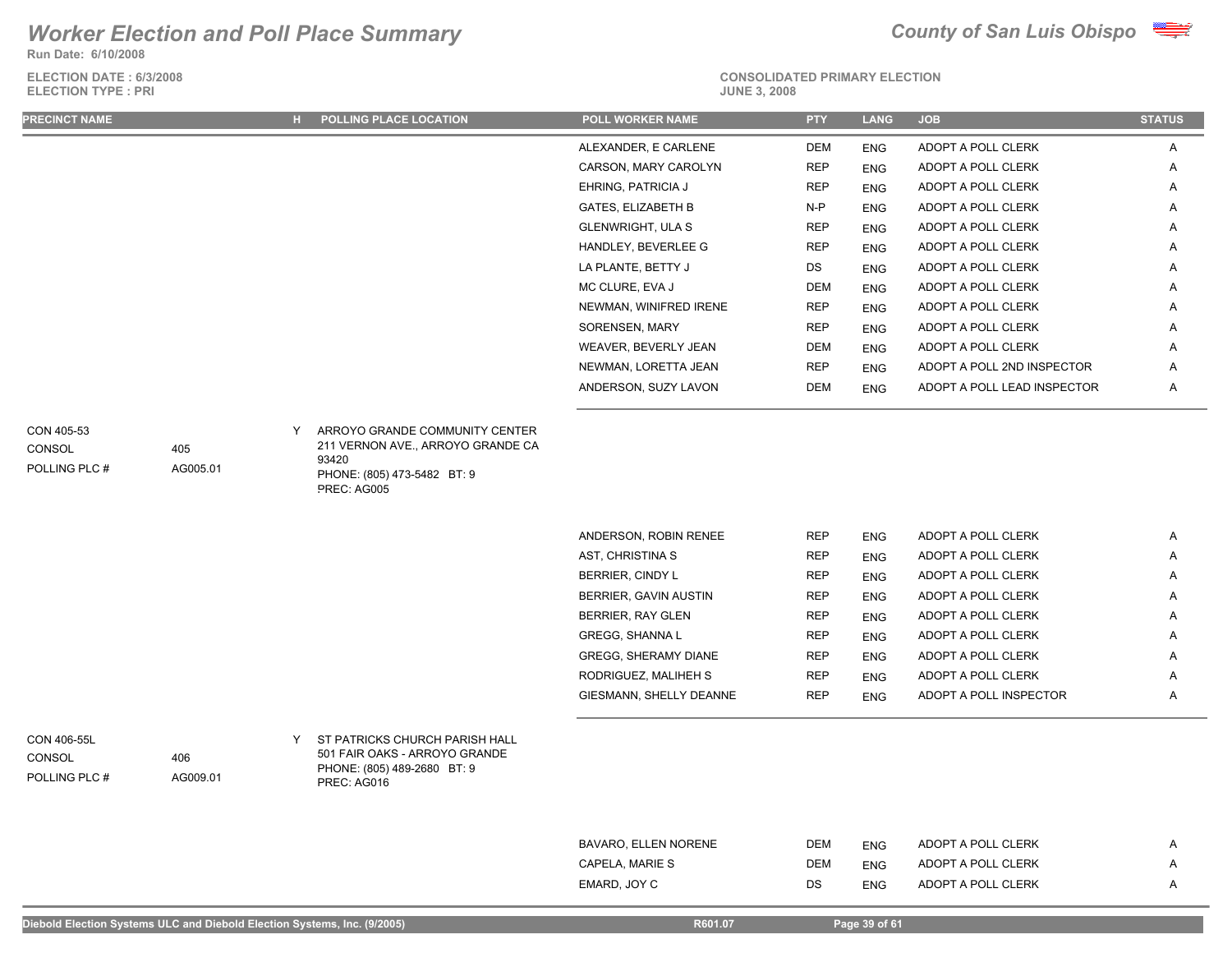**Run Date: 6/10/2008**

**ELECTION DATE : 6/3/2008 ELECTION TYPE : PRI** 



# **CONSOLIDATED PRIMARY ELECTION**

| <b>PRECINCT NAME</b> | H POLLING PLACE LOCATION | <b>POLL WORKER NAME</b>     | <b>PTY</b> | <b>LANG</b> | <b>JOB</b>                  | <b>STATUS</b> |
|----------------------|--------------------------|-----------------------------|------------|-------------|-----------------------------|---------------|
|                      |                          | LENHARD, DOLORES ANN        | <b>REP</b> | <b>ENG</b>  | ADOPT A POLL CLERK          | A             |
|                      |                          | LOMBARDINI, PATRICIA M      | DEM        | ENG         | ADOPT A POLL CLERK          | Α             |
|                      |                          | PRUIM, ROSEMARY A           | DS         | ENG         | ADOPT A POLL CLERK          | Α             |
|                      |                          | QUAIN, GAYLE P              | <b>DEM</b> | <b>ENG</b>  | ADOPT A POLL CLERK          | Α             |
|                      |                          | QUAIN, RICHARD E            | DEM        | ENG         | ADOPT A POLL CLERK          | Α             |
|                      |                          | RECCHIA, MARY ISABEL        | <b>REP</b> | ENG         | ADOPT A POLL CLERK          | Α             |
|                      |                          | SILVA, LENA H               | DS         | <b>ENG</b>  | ADOPT A POLL CLERK          | A             |
|                      |                          | <b>SLAVIN, FRANCES MARY</b> | DEM        | ENG         | ADOPT A POLL CLERK          | Α             |
|                      |                          | SLAVIN, JOSEPH PHILIP       | DEM        | ENG         | ADOPT A POLL CLERK          | A             |
|                      |                          | VAN BLARICOM, JOANNA C      | DEM        | ENG         | ADOPT A POLL CLERK          | Α             |
|                      |                          | WAGNER, SONIA H             | <b>REP</b> | ENG         | ADOPT A POLL CLERK          | Α             |
|                      |                          | WAIS, DORIS C               | <b>REP</b> | <b>ENG</b>  | ADOPT A POLL CLERK          | Α             |
|                      |                          | PINOLI, MARY S              | <b>REP</b> | ENG         | ADOPT A POLL 2ND INSPECTOR  | A             |
|                      |                          | COX, OTHEL LEE              | <b>REP</b> | <b>ENG</b>  | ADOPT A POLL LEAD INSPECTOR | Α             |
|                      |                          |                             |            |             |                             |               |

CONSOL

407

AG018.01

POLLING PLC #

AMERICAN LEGION HALL CON 407-54L Y

417 ORCHARD ST - ARROYO GRANDE PHONE: (805) 489-9927 BT: 9 PREC: AG015

| CECKA, RACHEL ANN          | <b>REP</b> | <b>ENG</b> | ADOPT A POLL CLERK          | A |
|----------------------------|------------|------------|-----------------------------|---|
| COCHRAN, BERNEDA C         | <b>DEM</b> | <b>ENG</b> | ADOPT A POLL CLERK          | A |
| COCHRAN, MICHELE RUBASH    | <b>DEM</b> | <b>ENG</b> | ADOPT A POLL CLERK          | A |
| FAIRBAIRN, KAY J           | <b>REP</b> | <b>ENG</b> | ADOPT A POLL CLERK          | A |
| <b>FESLER, GERALDINE I</b> | <b>REP</b> | <b>ENG</b> | ADOPT A POLL CLERK          | A |
| <b>GUTHRIE, BETTY J</b>    | <b>DEM</b> | <b>ENG</b> | ADOPT A POLL CLERK          | A |
| KINDIG, MARYA B            | <b>DEM</b> | <b>ENG</b> | ADOPT A POLL CLERK          | A |
| KRAATZ, VIRGINIA E         | <b>REP</b> | <b>ENG</b> | ADOPT A POLL CLERK          | A |
| NYLUND, JANICE M           | <b>REP</b> | <b>ENG</b> | ADOPT A POLL CLERK          | Α |
| SHIPSTEAD, ANNE B          | <b>REP</b> | <b>ENG</b> | ADOPT A POLL CLERK          | A |
| SHIPSTEAD, OLAF G          | <b>REP</b> | <b>ENG</b> | ADOPT A POLL CLERK          | A |
| TITUS, MARILYN L           | <b>REP</b> | <b>ENG</b> | ADOPT A POLL CLERK          | A |
| MC CANN, PAULETTE RAE      | <b>REP</b> | <b>ENG</b> | ADOPT A POLL LEAD INSPECTOR | A |
|                            |            |            |                             |   |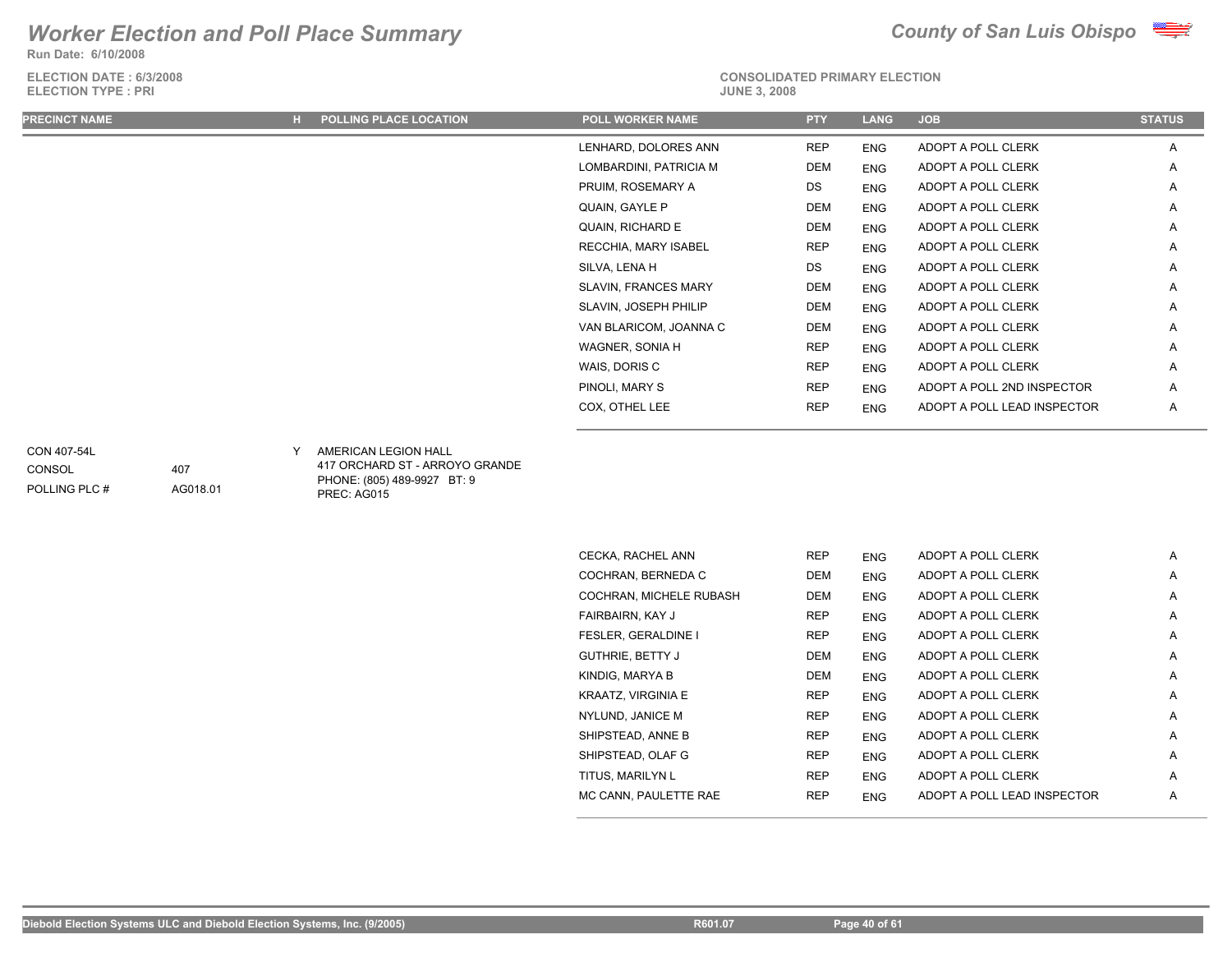

**ELECTION DATE : 6/3/2008 ELECTION TYPE : PRI** 



| <b>PRECINCT NAME</b>                   |                 |   | H POLLING PLACE LOCATION                                                                                                 | POLL WORKER NAME                           | <b>PTY</b>               | <b>LANG</b>              | <b>JOB</b>                               | <b>STATUS</b> |
|----------------------------------------|-----------------|---|--------------------------------------------------------------------------------------------------------------------------|--------------------------------------------|--------------------------|--------------------------|------------------------------------------|---------------|
| CON 408-55<br>CONSOL<br>POLLING PLC #  | 408<br>AG020.01 | Y | ST PATRICKS CHURCH PARISH HALL<br>501 FAIR OAKS - ARROYO GRANDE<br>PHONE: (805) 489-2680 BT: 9<br>PREC: AG016            |                                            |                          |                          |                                          |               |
|                                        |                 |   |                                                                                                                          | CARGILL, MARILYN JEAN                      | <b>REP</b>               | <b>ENG</b>               | ELECTIONS - AM CLERK                     | Α             |
|                                        |                 |   |                                                                                                                          | KILTON, MICHAEL S                          | <b>REP</b>               | <b>ENG</b>               | ELECTIONS - AM CLERK                     | Α             |
|                                        |                 |   |                                                                                                                          | BAYCROFT, ANNETTE                          | DS                       | <b>ENG</b>               | <b>CLERK</b>                             | Α             |
|                                        |                 |   |                                                                                                                          | NEIL, ARNOLD L                             | <b>REP</b>               | <b>ENG</b>               | <b>CLERK</b>                             | Α             |
|                                        |                 |   |                                                                                                                          | HYMAN, MARILEE B                           | <b>DEM</b>               | <b>ENG</b>               | <b>INSPECTOR</b>                         | Α             |
|                                        |                 |   |                                                                                                                          | DAHLKE-SMITH, BEVERLY KAYE                 | DS                       | <b>ENG</b>               | ELECTIONS - PM CLERK                     | A             |
|                                        |                 |   |                                                                                                                          | INSALACO, COSMO C                          | <b>REP</b>               | <b>ENG</b>               | ELECTIONS - PM CLERK                     | Α             |
|                                        |                 |   |                                                                                                                          |                                            |                          |                          |                                          |               |
| CON 409-52<br>CONSOL<br>POLLING PLC #  | 409<br>AG026.01 | Y | SOUTH COUNTY REGIONAL CENTER<br>800 W BRANCH ST - ARROYO GRANDE<br>PHONE: (805) 489-1488 BT: 9<br>PREC: AG004            |                                            |                          |                          |                                          |               |
|                                        |                 |   |                                                                                                                          |                                            |                          |                          |                                          |               |
|                                        |                 |   |                                                                                                                          | CROFT, JACK ROGER                          | <b>REP</b>               | <b>ENG</b>               | ELECTIONS - AM CLERK                     | Α             |
|                                        |                 |   |                                                                                                                          | <b>EVANS, KATHERINE R</b>                  | Al                       | <b>ENG</b>               | ELECTIONS - AM CLERK                     | Α             |
|                                        |                 |   |                                                                                                                          | RACKERBY, AILEEN I                         | <b>DEM</b>               | <b>ENG</b>               | ELECTIONS - AM CLERK                     | Α             |
|                                        |                 |   |                                                                                                                          | DUFFIN, BENADENE LEONE                     | <b>DEM</b>               | <b>ENG</b>               | <b>INSPECTOR</b>                         | Α             |
|                                        |                 |   |                                                                                                                          | BENEDICT, GLORIA KAY                       | <b>REP</b>               | <b>ENG</b>               | ELECTIONS - PM CLERK                     | Α             |
|                                        |                 |   |                                                                                                                          | <b>GUSTAFSON, EARL F</b>                   | <b>DEM</b>               | <b>ENG</b>               | ELECTIONS - PM CLERK                     | Α             |
|                                        |                 |   |                                                                                                                          | SUMPTER, FRIEDA C                          | <b>DEM</b>               | <b>ENG</b>               | ELECTIONS - PM CLERK                     | Α             |
| CON 410-56L<br>CONSOL<br>POLLING PLC # | 410<br>AG031.01 | Y | LANDMARK MISSIONARY BAPTIST<br>1220 FARROLL AVE, ARROYO GRANDE,CA<br>93420<br>PHONE: (805) 489-7572 BT: 9<br>PREC: AG037 |                                            |                          |                          |                                          |               |
|                                        |                 |   |                                                                                                                          |                                            |                          |                          |                                          |               |
|                                        |                 |   |                                                                                                                          | <b>BARNETT, VIOLA G</b>                    | <b>REP</b>               | <b>ENG</b>               | ADOPT A POLL CLERK                       | A             |
|                                        |                 |   |                                                                                                                          | COOK, BEVERLY SUE                          | DEM                      | <b>ENG</b>               | ADOPT A POLL CLERK                       | Α             |
|                                        |                 |   |                                                                                                                          | COWART, CRYSTAL LYNN<br>EDSALL, JOYCE LYNN | <b>REP</b><br><b>REP</b> | <b>ENG</b>               | ADOPT A POLL CLERK<br>ADOPT A POLL CLERK | Α<br>Α        |
|                                        |                 |   |                                                                                                                          | <b>EDSALL, TONY REUEL</b>                  | <b>REP</b>               | <b>ENG</b><br><b>ENG</b> | ADOPT A POLL CLERK                       | Α             |
|                                        |                 |   |                                                                                                                          |                                            |                          |                          |                                          |               |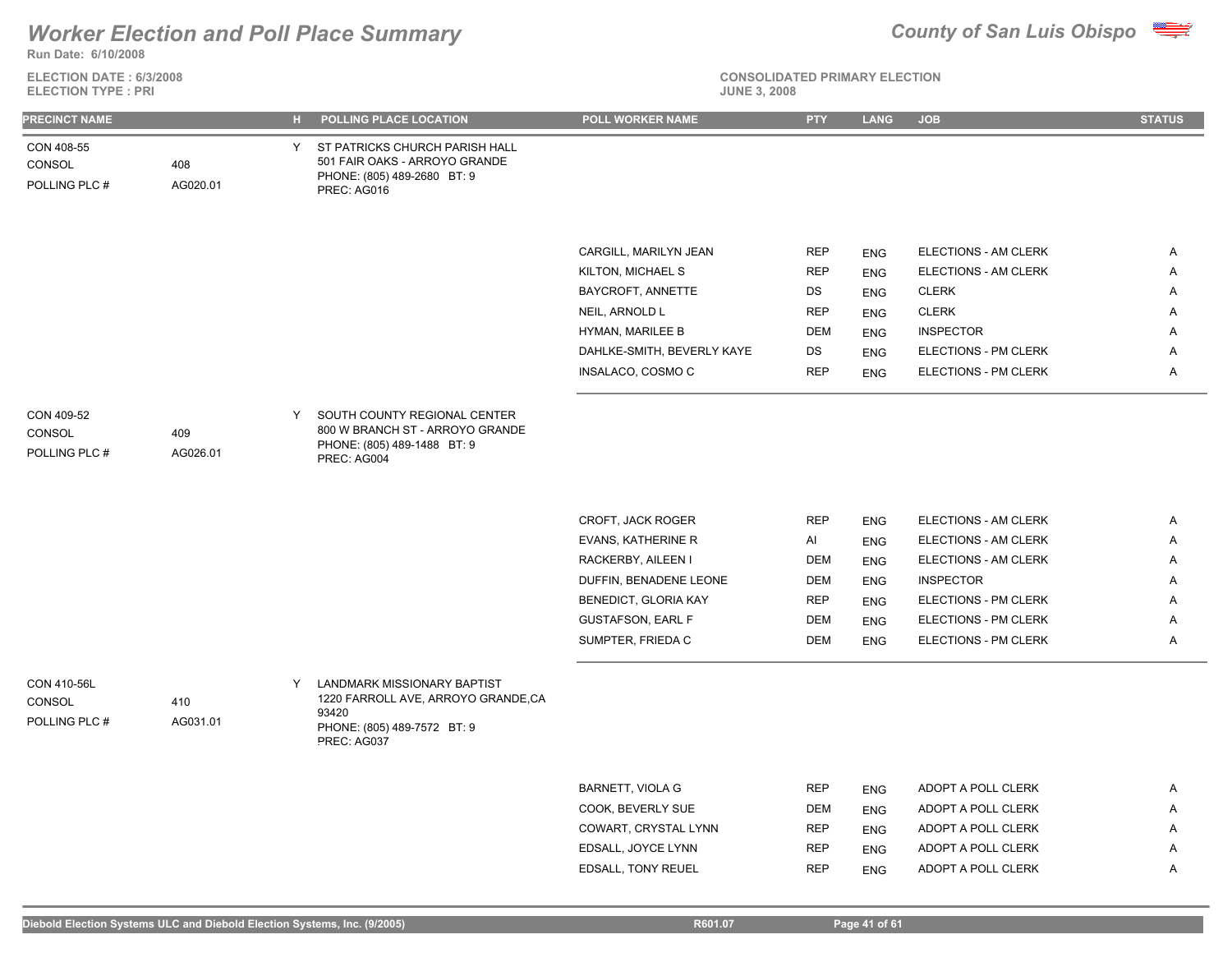**Run Date: 6/10/2008**

**ELECTION DATE : 6/3/2008**



### **CONSOLIDATED PRIMARY ELECTION**

| <b>ELECTION TYPE: PRI</b>              |                 |   |                                                                                                                                 | <b>JUNE 3, 2008</b>                              |                          |                          |                                          |               |
|----------------------------------------|-----------------|---|---------------------------------------------------------------------------------------------------------------------------------|--------------------------------------------------|--------------------------|--------------------------|------------------------------------------|---------------|
| <b>PRECINCT NAME</b>                   |                 |   | H POLLING PLACE LOCATION                                                                                                        | POLL WORKER NAME                                 | <b>PTY</b>               | <b>LANG</b>              | <b>JOB</b>                               | <b>STATUS</b> |
|                                        |                 |   |                                                                                                                                 | JACKSON, INA MAE                                 | <b>REP</b>               | <b>ENG</b>               | ADOPT A POLL CLERK                       | A             |
|                                        |                 |   |                                                                                                                                 | JACKSON, ONEL C                                  | <b>DEM</b>               | <b>ENG</b>               | ADOPT A POLL CLERK                       | A             |
|                                        |                 |   |                                                                                                                                 | KELLEY, CATHERINE M                              | <b>REP</b>               | <b>ENG</b>               | ADOPT A POLL CLERK                       | Α             |
|                                        |                 |   |                                                                                                                                 | LUNDIEN, HELGA E                                 | <b>REP</b>               | <b>ENG</b>               | ADOPT A POLL CLERK                       | A             |
|                                        |                 |   |                                                                                                                                 | PATTERSON, KIMBERLIE G                           | <b>REP</b>               | <b>ENG</b>               | ADOPT A POLL CLERK                       | A             |
|                                        |                 |   |                                                                                                                                 | PATTERSON, PHILIP R                              | <b>REP</b>               | <b>ENG</b>               | ADOPT A POLL CLERK                       | Α             |
|                                        |                 |   |                                                                                                                                 | ROBINSON, AUBREY D                               | <b>REP</b>               | <b>ENG</b>               | ADOPT A POLL CLERK                       | Α             |
|                                        |                 |   |                                                                                                                                 | ROBINSON, MARION ESTHER                          | <b>REP</b>               | <b>ENG</b>               | ADOPT A POLL CLERK                       | A             |
|                                        |                 |   |                                                                                                                                 | KELLEY, VANCE E                                  | <b>REP</b>               | <b>ENG</b>               | ADOPT A POLL LEAD INSPECTOR              | Α             |
| CON 411-56<br>CONSOL<br>POLLING PLC #  | 411<br>AG034.01 | Y | <b>LANDMARK MISSIONARY BAPTIST</b><br>1220 FARROLL AVE, ARROYO GRANDE,CA<br>93420<br>PHONE: (805) 489-7572 BT: 9<br>PREC: AG037 |                                                  |                          |                          |                                          |               |
|                                        |                 |   |                                                                                                                                 |                                                  |                          |                          |                                          |               |
|                                        |                 |   |                                                                                                                                 | ABBEY, MELISSA PAIGE                             | <b>REP</b>               | <b>ENG</b>               | ADOPT A POLL CLERK                       | $\mathsf{A}$  |
|                                        |                 |   |                                                                                                                                 | AST, MIKAYLA SUZANNE                             | <b>REP</b>               | <b>ENG</b>               | ADOPT A POLL CLERK                       | Α             |
|                                        |                 |   |                                                                                                                                 | BERKELEY, TERRY LEE<br>HURLEY, KIMBERLY ROCHELLE | <b>REP</b><br><b>REP</b> | <b>ENG</b>               | ADOPT A POLL CLERK<br>ADOPT A POLL CLERK | Α             |
|                                        |                 |   |                                                                                                                                 | SKARDA, JASON P                                  | <b>REP</b>               | <b>ENG</b>               | ADOPT A POLL CLERK                       | A<br>A        |
|                                        |                 |   |                                                                                                                                 | SKARDA, KAREN L                                  | <b>REP</b>               | <b>ENG</b><br><b>ENG</b> | ADOPT A POLL CLERK                       | Α             |
|                                        |                 |   |                                                                                                                                 | PERRETTE, ANTHONY R                              | <b>REP</b>               | <b>ENG</b>               | ADOPT A POLL INSPECTOR                   | A             |
| CON 412-52L<br>CONSOL<br>POLLING PLC # | 412<br>AG040.01 | Y | SOUTH COUNTY REGIONAL CENTER<br>800 W BRANCH ST - ARROYO GRANDE<br>PHONE: (805) 489-1488 BT: 9<br>PREC: AG004                   |                                                  |                          |                          |                                          |               |
|                                        |                 |   |                                                                                                                                 |                                                  |                          |                          |                                          |               |
|                                        |                 |   |                                                                                                                                 | HARLAN, MARGARET A                               | <b>REP</b>               | <b>ENG</b>               | <b>CLERK</b>                             | A             |
|                                        |                 |   |                                                                                                                                 | REED, SHARON M                                   | <b>REP</b>               | <b>ENG</b>               | <b>CLERK</b>                             | A             |
|                                        |                 |   |                                                                                                                                 | SMITH, LORENE F                                  | <b>DEM</b>               | <b>ENG</b>               | <b>CLERK</b>                             | A             |

LENGER, JEANETTE F FOR THE REP ENG LEAD INSPECTOR A A STEPHENS, GLORIA ANTEZANA DEM ENG ELECTIONS - PM CLERK A VAUGHN, ROBERT LETTER AND REP ENG VOTER ASSISTANCE SPECIALIST A A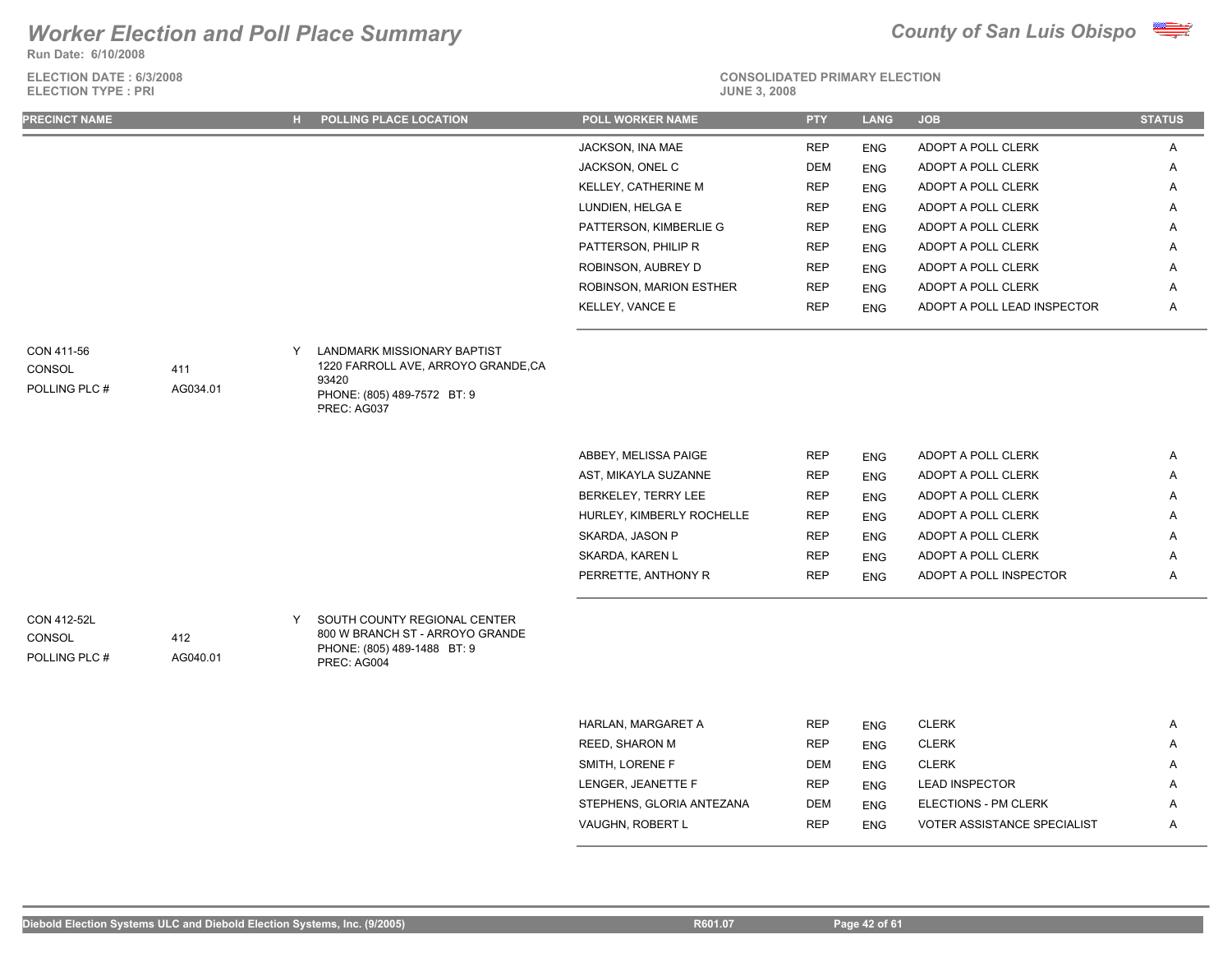### **Run Date: 6/10/2008** *Worker Election and Poll Place Summary County of San Luis Obispo*

**ELECTION DATE : 6/3/2008**



| <b>ELECTION TYPE: PRI</b>             |                 |    |                                                                                                               | <b>JUNE 3, 2008</b>          |            |             |                            |               |
|---------------------------------------|-----------------|----|---------------------------------------------------------------------------------------------------------------|------------------------------|------------|-------------|----------------------------|---------------|
| <b>PRECINCT NAME</b>                  |                 | н. | POLLING PLACE LOCATION                                                                                        | POLL WORKER NAME             | <b>PTY</b> | <b>LANG</b> | <b>JOB</b>                 | <b>STATUS</b> |
| CON 413-51<br>CONSOL<br>POLLING PLC # | 413<br>BR401.01 | Y  | SOUTH COUNTY REGIONAL CENTER<br>800 W BRANCH ST - ARROYO GRANDE<br>PHONE: (805) 489-1488 BT: 9<br>PREC: AG004 |                              |            |             |                            |               |
|                                       |                 |    |                                                                                                               | AUDET, DEBRA ANN             | <b>REP</b> | <b>ENG</b>  | ADOPT A POLL CLERK         | Α             |
|                                       |                 |    |                                                                                                               | COREY, MARILYN JEAN          | <b>REP</b> | <b>ENG</b>  | ADOPT A POLL CLERK         | Α             |
|                                       |                 |    |                                                                                                               | DIGGLES, SUE S               | <b>REP</b> | <b>ENG</b>  | ADOPT A POLL CLERK         | Α             |
|                                       |                 |    |                                                                                                               | KASTAMA, PATRICIA TODD       | <b>REP</b> | <b>ENG</b>  | ADOPT A POLL CLERK         | A             |
|                                       |                 |    |                                                                                                               | KOONTZ, MADELYN L            | <b>REP</b> | <b>ENG</b>  | ADOPT A POLL CLERK         | Α             |
|                                       |                 |    |                                                                                                               | LIDBERG, LINDA S             | <b>DEM</b> | <b>ENG</b>  | ADOPT A POLL CLERK         | Α             |
|                                       |                 |    |                                                                                                               | LOWE, IMELDA                 | $N-P$      | <b>ENG</b>  | ADOPT A POLL CLERK         | Α             |
|                                       |                 |    |                                                                                                               | MELSHEIMER, PATRICIA R A     | <b>DEM</b> | <b>ENG</b>  | ADOPT A POLL CLERK         | Α             |
|                                       |                 |    |                                                                                                               | MUHLETHALER, PATRICIA DALTON | <b>REP</b> | <b>ENG</b>  | ADOPT A POLL CLERK         | Α             |
|                                       |                 |    |                                                                                                               | PELTZMAN, GAYE M             | <b>DEM</b> | <b>ENG</b>  | ADOPT A POLL CLERK         | Α             |
|                                       |                 |    |                                                                                                               | SMITH, JAYNE M               | <b>REP</b> | <b>ENG</b>  | ADOPT A POLL CLERK         | Α             |
|                                       |                 |    |                                                                                                               | STEINER, ROSE A              | <b>REP</b> | <b>ENG</b>  | ADOPT A POLL CLERK         | Α             |
|                                       |                 |    |                                                                                                               | WHIPPLE, LEE                 | <b>DEM</b> | <b>ENG</b>  | ADOPT A POLL CLERK         | Α             |
|                                       |                 |    |                                                                                                               | ZARETZKA, JUDITH E           | <b>REP</b> | <b>ENG</b>  | ADOPT A POLL INSPECTOR     | A             |
|                                       |                 |    |                                                                                                               | COHON, KATHLEEN MARIE        | DEM        | <b>ENG</b>  | ADOPT A POLL 2ND INSPECTOR | A             |
| CON 414-58<br>CONSOL<br>POLLING PLC # | 414<br>LB401.01 | Y  | <b>CYPRESS RIDGE COMMUNITY BLDG</b><br>1050 CYPRESS RIDGE PKWAY - ARROYO<br>GRANDE<br>BT:9<br>PREC: LB401     |                              |            |             |                            |               |
|                                       |                 |    |                                                                                                               | ELAM, COLLEEN M              | DEM        | <b>ENG</b>  | <b>CLERK</b>               | Α             |
|                                       |                 |    |                                                                                                               | HILLERY, JERI A              | <b>REP</b> | <b>ENG</b>  | <b>CLERK</b>               | Α             |
|                                       |                 |    |                                                                                                               | HILLERY, RICHARD B           | <b>REP</b> | <b>ENG</b>  | <b>CLERK</b>               | A             |
|                                       |                 |    |                                                                                                               | TALLEY, JAMES E              | <b>REP</b> | <b>ENG</b>  | <b>CLERK</b>               | Α             |
|                                       |                 |    |                                                                                                               | INSALACO, CARA MIA           | <b>DEM</b> | <b>ENG</b>  | <b>INSPECTOR</b>           | A             |
|                                       |                 |    |                                                                                                               |                              |            |             |                            |               |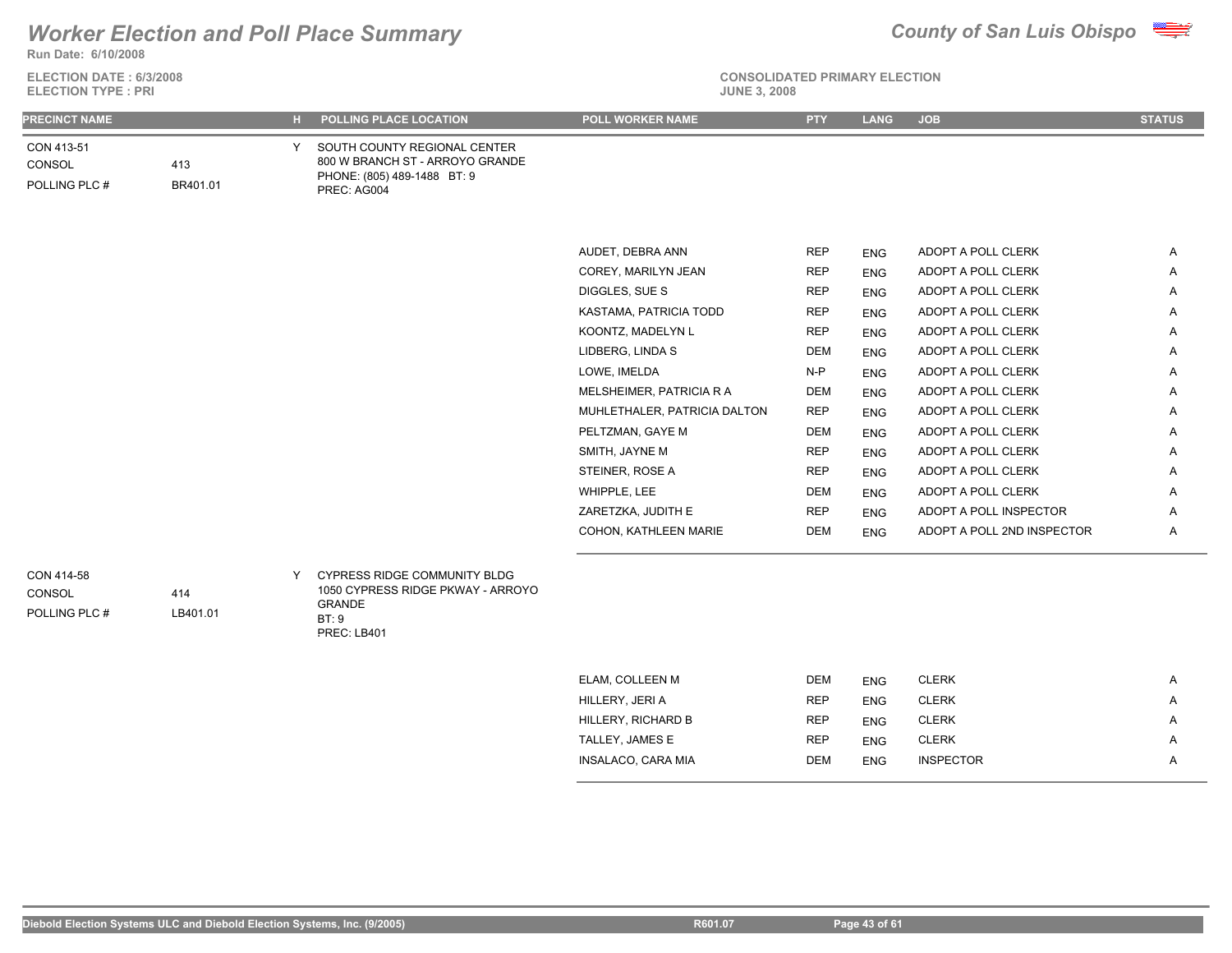

**Run Date: 6/10/2008**

**ELECTION DATE : 6/3/2008 ELECTION TYPE : PRI JUNE 3, 2008**

### **CONSOLIDATED PRIMARY ELECTION**

| <b>JUNE 3, 2008</b> |  |  |  |
|---------------------|--|--|--|
|---------------------|--|--|--|

| Y CYPRESS RIDGE COMMUNITY BLDG<br>1050 CYPRESS RIDGE PKWAY - ARROYO<br>415<br><b>GRANDE</b><br>LB403.01<br>BT: 11<br>PREC: LB401<br>ELECTIONS - AM CLERK<br>CARL, ROSEMARY ST JOHN<br>DS<br>Α<br><b>ENG</b><br>GRN<br>HANSEN, KARL RICHARD<br><b>CLERK</b><br><b>ENG</b><br>A<br><b>CLERK</b><br>MUNOZ, LORRAINE P<br><b>GRN</b><br><b>ENG</b><br>Α<br>ROBINSON, CAROL SUE<br>DS<br><b>LEAD INSPECTOR</b><br>Α<br><b>ENG</b><br>BERGER, CAROL SUE<br>DEM<br>ELECTIONS - PM CLERK<br>A<br><b>ENG</b><br>LEE, DONALD H<br><b>REP</b><br><b>VOTER ASSISTANCE SPECIALIST</b><br>Α<br><b>ENG</b><br>STAFFORD, LA VERNE HILLARY<br><b>VOTING SYSTEM SPECIALIST</b><br>DS<br>Α<br><b>ENG</b><br><b>CYPRESS RIDGE COMMUNITY BLDG</b><br>Y<br>1050 CYPRESS RIDGE PKWAY - ARROYO<br>416<br><b>GRANDE</b><br>LB407.01<br>BT: 11<br>PREC: LB401 |  |  | CON 415-58L<br>CONSOL<br>POLLING PLC # |
|-------------------------------------------------------------------------------------------------------------------------------------------------------------------------------------------------------------------------------------------------------------------------------------------------------------------------------------------------------------------------------------------------------------------------------------------------------------------------------------------------------------------------------------------------------------------------------------------------------------------------------------------------------------------------------------------------------------------------------------------------------------------------------------------------------------------------------------|--|--|----------------------------------------|
|                                                                                                                                                                                                                                                                                                                                                                                                                                                                                                                                                                                                                                                                                                                                                                                                                                     |  |  |                                        |
|                                                                                                                                                                                                                                                                                                                                                                                                                                                                                                                                                                                                                                                                                                                                                                                                                                     |  |  |                                        |
|                                                                                                                                                                                                                                                                                                                                                                                                                                                                                                                                                                                                                                                                                                                                                                                                                                     |  |  |                                        |
|                                                                                                                                                                                                                                                                                                                                                                                                                                                                                                                                                                                                                                                                                                                                                                                                                                     |  |  |                                        |
|                                                                                                                                                                                                                                                                                                                                                                                                                                                                                                                                                                                                                                                                                                                                                                                                                                     |  |  |                                        |
|                                                                                                                                                                                                                                                                                                                                                                                                                                                                                                                                                                                                                                                                                                                                                                                                                                     |  |  |                                        |
|                                                                                                                                                                                                                                                                                                                                                                                                                                                                                                                                                                                                                                                                                                                                                                                                                                     |  |  |                                        |
|                                                                                                                                                                                                                                                                                                                                                                                                                                                                                                                                                                                                                                                                                                                                                                                                                                     |  |  |                                        |
|                                                                                                                                                                                                                                                                                                                                                                                                                                                                                                                                                                                                                                                                                                                                                                                                                                     |  |  |                                        |
|                                                                                                                                                                                                                                                                                                                                                                                                                                                                                                                                                                                                                                                                                                                                                                                                                                     |  |  | CON 416-58<br>CONSOL<br>POLLING PLC #  |
|                                                                                                                                                                                                                                                                                                                                                                                                                                                                                                                                                                                                                                                                                                                                                                                                                                     |  |  |                                        |
| <b>BONDS, SUSAN R</b><br><b>REP</b><br>ADOPT A POLL CLERK<br>Α<br><b>ENG</b>                                                                                                                                                                                                                                                                                                                                                                                                                                                                                                                                                                                                                                                                                                                                                        |  |  |                                        |
| BONDS, TE<br>ADOPT A POLL CLERK<br>DEM<br><b>ENG</b><br>A                                                                                                                                                                                                                                                                                                                                                                                                                                                                                                                                                                                                                                                                                                                                                                           |  |  |                                        |
| BRADBURY, JOSEPH J<br>DEM<br>ADOPT A POLL CLERK<br><b>ENG</b><br>A                                                                                                                                                                                                                                                                                                                                                                                                                                                                                                                                                                                                                                                                                                                                                                  |  |  |                                        |
| CARR, ROBERT WARREN<br>ADOPT A POLL CLERK<br>DEM<br>A<br><b>ENG</b>                                                                                                                                                                                                                                                                                                                                                                                                                                                                                                                                                                                                                                                                                                                                                                 |  |  |                                        |
| COCKSHOTT, WILLIAM EDWARD<br><b>REP</b><br>ADOPT A POLL CLERK<br>A<br><b>ENG</b>                                                                                                                                                                                                                                                                                                                                                                                                                                                                                                                                                                                                                                                                                                                                                    |  |  |                                        |
| DORMAN, LES HAROLD<br><b>REP</b><br>ADOPT A POLL CLERK<br><b>ENG</b><br>A                                                                                                                                                                                                                                                                                                                                                                                                                                                                                                                                                                                                                                                                                                                                                           |  |  |                                        |
| FREITAS, FRANK LOUIS<br><b>DEM</b><br>ADOPT A POLL CLERK<br>Α<br><b>ENG</b>                                                                                                                                                                                                                                                                                                                                                                                                                                                                                                                                                                                                                                                                                                                                                         |  |  |                                        |
| GATZ, PAMELA<br>ADOPT A POLL CLERK<br>DS<br>Α<br><b>ENG</b>                                                                                                                                                                                                                                                                                                                                                                                                                                                                                                                                                                                                                                                                                                                                                                         |  |  |                                        |
| GATZ, ROY JACKSON<br><b>REP</b><br>ADOPT A POLL CLERK<br><b>ENG</b><br>Α<br>LEVINE, GABRIELE Z                                                                                                                                                                                                                                                                                                                                                                                                                                                                                                                                                                                                                                                                                                                                      |  |  |                                        |
| DEM<br>ADOPT A POLL CLERK<br>Α<br><b>ENG</b>                                                                                                                                                                                                                                                                                                                                                                                                                                                                                                                                                                                                                                                                                                                                                                                        |  |  |                                        |
| LEVINE, KENNETH R<br>DEM<br>ADOPT A POLL CLERK<br>Α<br><b>ENG</b><br>MURRAY, JOHN JOSEPH<br>DEM<br>ADOPT A POLL CLERK<br>Α                                                                                                                                                                                                                                                                                                                                                                                                                                                                                                                                                                                                                                                                                                          |  |  |                                        |
| <b>ENG</b><br>PIERSON, WILLIAM R<br><b>REP</b><br>ADOPT A POLL CLERK<br>Α<br><b>ENG</b>                                                                                                                                                                                                                                                                                                                                                                                                                                                                                                                                                                                                                                                                                                                                             |  |  |                                        |
| SHARPE, STANLEY C<br><b>REP</b><br>ADOPT A POLL CLERK<br><b>ENG</b><br>A                                                                                                                                                                                                                                                                                                                                                                                                                                                                                                                                                                                                                                                                                                                                                            |  |  |                                        |
| STEWART, GEORGE L<br><b>REP</b><br>ADOPT A POLL CLERK<br><b>ENG</b>                                                                                                                                                                                                                                                                                                                                                                                                                                                                                                                                                                                                                                                                                                                                                                 |  |  |                                        |
| WALKER, DANIEL F<br><b>REP</b><br>ADOPT A POLL CLERK<br>A<br><b>ENG</b>                                                                                                                                                                                                                                                                                                                                                                                                                                                                                                                                                                                                                                                                                                                                                             |  |  |                                        |

ORTON, TERENCE KIM **REP** ENG ADOPT A POLL INSPECTOR A MC INERNEY, JOHN MICHAEL REF ENG ADOPT A POLL 2ND INSPECTOR A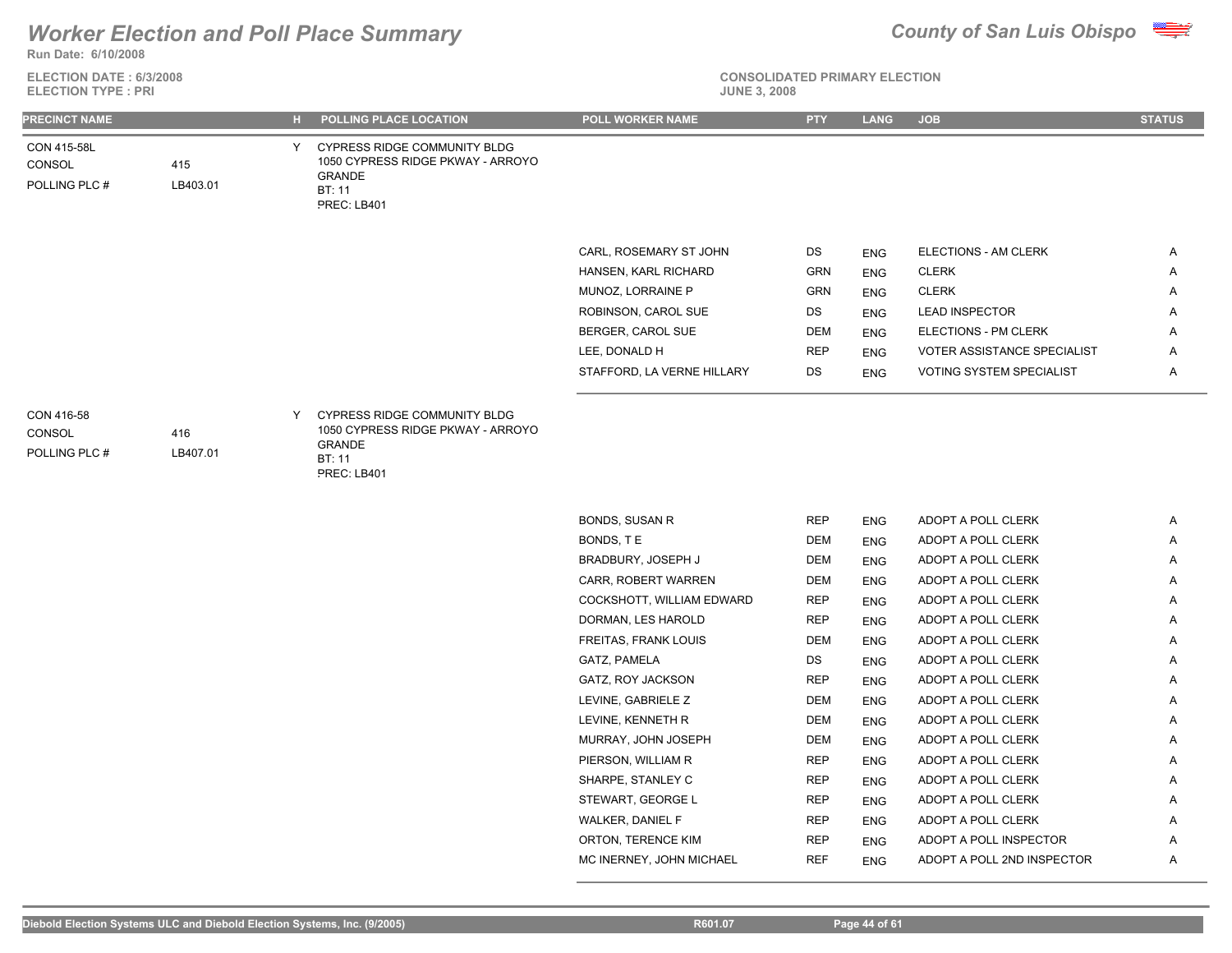

**ELECTION DATE : 6/3/2008 ELECTION TYPE : PRI** 



**CONSOLIDATED PRIMARY ELECTION**

| <b>PRECINCT NAME</b>                   |                 |   | H POLLING PLACE LOCATION                                                                                    | POLL WORKER NAME        | <b>PTY</b> | LANG       | <b>JOB</b>                  | <b>STATUS</b> |
|----------------------------------------|-----------------|---|-------------------------------------------------------------------------------------------------------------|-------------------------|------------|------------|-----------------------------|---------------|
| CON 417-57L<br>CONSOL<br>POLLING PLC # | 417<br>HL402.01 |   | Y ST. JOHN'S LUTHERAN CHURCH<br>959 VALLEY RD - ARROYO GRANDE<br>PHONE: (805) 489-1259 BT: 9<br>PREC: AG018 |                         |            |            |                             |               |
|                                        |                 |   |                                                                                                             |                         |            |            |                             |               |
|                                        |                 |   |                                                                                                             | HART, MONA LISA         | <b>REP</b> | <b>ENG</b> | ADOPT A POLL CLERK          | Α             |
|                                        |                 |   |                                                                                                             | MAYFIELD, BARBARA K     | <b>REP</b> | <b>ENG</b> | ADOPT A POLL CLERK          | Α             |
|                                        |                 |   |                                                                                                             | ROBERTS, PATSY J        | <b>REP</b> | <b>ENG</b> | ADOPT A POLL CLERK          | Α             |
|                                        |                 |   |                                                                                                             | ROBERTS, STANLEY E      | <b>REP</b> | <b>ENG</b> | ADOPT A POLL CLERK          | Α             |
|                                        |                 |   |                                                                                                             | TUGGEY, SHARLINE        | DS         | <b>ENG</b> | ADOPT A POLL CLERK          | Α             |
|                                        |                 |   |                                                                                                             | WILSON, JEAN            | <b>REP</b> | <b>ENG</b> | ADOPT A POLL CLERK          | Α             |
|                                        |                 |   |                                                                                                             | <b>WILSON, MERLIN E</b> | <b>REP</b> | <b>ENG</b> | ADOPT A POLL CLERK          | Α             |
|                                        |                 |   |                                                                                                             | MILLER, EMANDA BOB      | <b>REP</b> | <b>ENG</b> | ADOPT A POLL LEAD INSPECTOR | Α             |
| CON 418-57<br>CONSOL<br>POLLING PLC #  | 418<br>HL401.01 | Y | ST. JOHN'S LUTHERAN CHURCH<br>959 VALLEY RD - ARROYO GRANDE<br>PHONE: (805) 489-1259 BT: 11<br>PREC: AG018  |                         |            |            |                             |               |
|                                        |                 |   |                                                                                                             | SOMMERFIELD, REBECCA R  | <b>REP</b> | <b>ENG</b> | ELECTIONS - AM CLERK        | Α             |
|                                        |                 |   |                                                                                                             | DENNEEN, CAROL L        | <b>DEM</b> | <b>ENG</b> | <b>CLERK</b>                | A             |
|                                        |                 |   |                                                                                                             | SCARLETTA, HEIDI K      | <b>REP</b> | <b>ENG</b> | <b>CLERK</b>                | Α             |
|                                        |                 |   |                                                                                                             | SMITH, CLEOPATRA G      | DS         | <b>ENG</b> | <b>INSPECTOR</b>            | Α             |
|                                        |                 |   |                                                                                                             | CLARE, PAMELA ANN       | <b>REP</b> | <b>ENG</b> | ELECTIONS - PM CLERK        | Α             |
| CON 419-59L<br>CONSOL<br>POLLING PLC # | 419<br>NP401.01 | Y | NIPOMO SENIOR HIGH SCHOOL<br>525 N THOMPSON AVE - NIPOMO<br>PHONE: (805) 474-3300 BT: 9<br>PREC: NP402      |                         |            |            |                             |               |
|                                        |                 |   |                                                                                                             |                         |            |            |                             |               |
|                                        |                 |   |                                                                                                             | DENNERLEIN, JEANEVA     | <b>DEM</b> | <b>ENG</b> | <b>CLERK</b>                | Α             |
|                                        |                 |   |                                                                                                             | KLIESCH, HOWARD C       | <b>REP</b> | <b>ENG</b> | <b>CLERK</b>                | Α             |
|                                        |                 |   |                                                                                                             | ROGERS, JOANNE          | <b>DEM</b> | <b>ENG</b> | <b>CLERK</b>                | A             |

JOHNSON, BRUCE ALLEN REP ENG LEAD INSPECTOR A KLIESCH, IRENE **ENG ELECTIONS - PM CLERK A** JOHNSON, PATRICIA M DEM ENG VOTING SYSTEM SPECIALIST A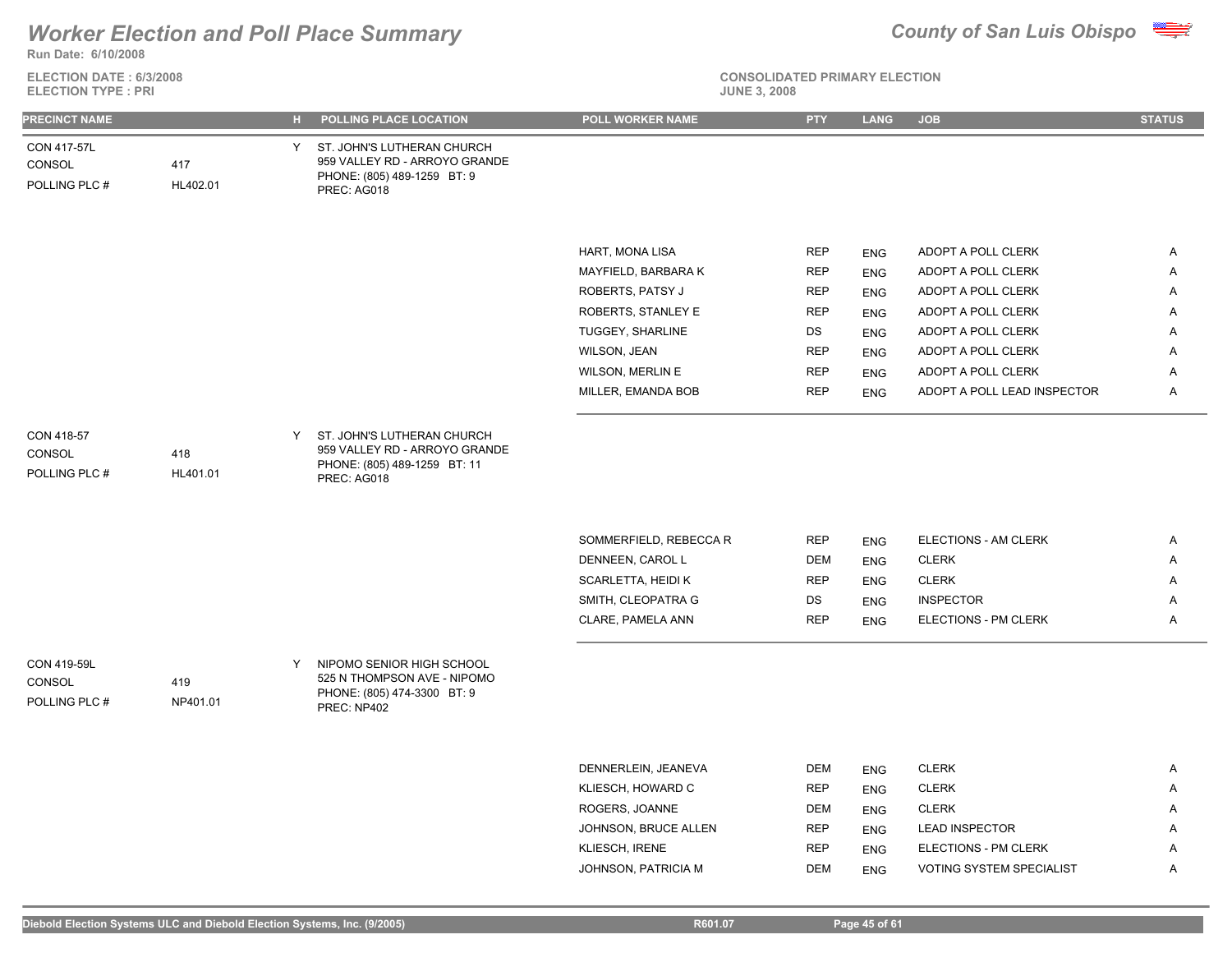

**Run Date: 6/10/2008**

**ELECTION DATE : 6/3/2008 ELECTION TYPE : PRI** 

# **CONSOLIDATED PRIMARY ELECTION**

| <b>PRECINCT NAME</b>                   |                 |   | H POLLING PLACE LOCATION                                                                                | <b>POLL WORKER NAME</b>                                  | <b>PTY</b>               | <b>LANG</b>              | <b>JOB</b>                                   | <b>STATUS</b> |
|----------------------------------------|-----------------|---|---------------------------------------------------------------------------------------------------------|----------------------------------------------------------|--------------------------|--------------------------|----------------------------------------------|---------------|
|                                        |                 |   |                                                                                                         |                                                          |                          |                          |                                              |               |
| CON 420-59<br>CONSOL<br>POLLING PLC #  | 420<br>NP404.01 | Y | NIPOMO SENIOR HIGH SCHOOL<br>525 N THOMPSON AVE - NIPOMO<br>PHONE: (805) 474-3300 BT: 11<br>PREC: NP402 |                                                          |                          |                          |                                              |               |
|                                        |                 |   |                                                                                                         |                                                          |                          |                          |                                              |               |
|                                        |                 |   |                                                                                                         | BETZ, EVA M                                              | <b>REP</b>               | <b>ENG</b>               | ADOPT A POLL CLERK                           | Α             |
|                                        |                 |   |                                                                                                         | BUCKWALTER, BERNITA EVALYNE                              | <b>REP</b>               | <b>ENG</b>               | ADOPT A POLL CLERK                           | Α             |
|                                        |                 |   |                                                                                                         | PHILLIPS, REGINA R                                       | <b>DEM</b><br><b>REP</b> | <b>ENG</b>               | ADOPT A POLL CLERK                           | Α<br>Α        |
|                                        |                 |   |                                                                                                         | STEELE, MARILYN K                                        |                          | <b>ENG</b>               | ADOPT A POLL CLERK                           |               |
|                                        |                 |   |                                                                                                         | <b>TYRRELL, PATRICIA L</b><br>VON GORTLER, CHARLEEN DALE | <b>DEM</b><br><b>DEM</b> | <b>ENG</b><br><b>ENG</b> | ADOPT A POLL CLERK<br>ADOPT A POLL INSPECTOR | Α<br>Α        |
|                                        |                 |   |                                                                                                         |                                                          |                          |                          |                                              |               |
| CON 421-60L<br>CONSOL<br>POLLING PLC # | 421<br>NP407.01 | Y | NIPOMO SENIOR CENTER<br>200 E DANA ST - NIPOMO<br>PHONE: (805) 929-1615 BT: 11<br>PREC: NP405           |                                                          |                          |                          |                                              |               |
|                                        |                 |   |                                                                                                         |                                                          |                          |                          |                                              |               |
|                                        |                 |   |                                                                                                         | ARCHIBALD, CHARLES WENTWORTH                             | <b>DEM</b>               | <b>ENG</b>               | ADOPT A POLL CLERK                           | Α             |
|                                        |                 |   |                                                                                                         | CLAYPOOL, KATHERINE E                                    | <b>DEM</b>               | <b>ENG</b>               | ADOPT A POLL CLERK                           | Α             |
|                                        |                 |   |                                                                                                         | FREDERICK, DOLORES L                                     | <b>DEM</b>               | <b>ENG</b>               | ADOPT A POLL CLERK                           | Α             |
|                                        |                 |   |                                                                                                         | JEYS, EVELYN SPOTTSWOOD                                  | <b>DEM</b>               | <b>ENG</b>               | ADOPT A POLL CLERK                           | Α             |
|                                        |                 |   |                                                                                                         | SEYBERT, HELEN L                                         | <b>REP</b>               | <b>ENG</b>               | ADOPT A POLL CLERK                           | Α             |
|                                        |                 |   |                                                                                                         | SILVERFARB, ANNETTE K                                    | <b>DEM</b>               | <b>ENG</b>               | ADOPT A POLL CLERK                           | Α             |
|                                        |                 |   |                                                                                                         | STEVENSON, ANNA E                                        | <b>DEM</b>               | <b>ENG</b>               | ADOPT A POLL CLERK                           | Α             |
|                                        |                 |   |                                                                                                         | LORENZ, BETTY B                                          | <b>REP</b>               | <b>ENG</b>               | ADOPT A POLL LEAD INSPECTOR                  | A             |
| CON 422-61<br>CONSOL<br>POLLING PLC #  | 422<br>NP410.01 | Y | NIPOMO CSD OFFICE<br>148 S WILSON ST - NIPOMO<br>PHONE: (805) 929-1133 BT: 11<br>PREC: NP407            |                                                          |                          |                          |                                              |               |
|                                        |                 |   |                                                                                                         |                                                          |                          |                          |                                              |               |
|                                        |                 |   |                                                                                                         | ACKERMAN, MARSHA MAXINE                                  | <b>REP</b>               | <b>ENG</b>               | ADOPT A POLL CLERK                           | Α             |
|                                        |                 |   |                                                                                                         | ACKERMAN, MERLE J                                        | <b>REP</b>               | <b>ENG</b>               | ADOPT A POLL CLERK                           | Α             |
|                                        |                 |   |                                                                                                         | <b>BURDICK, NORMAN RICHARD</b>                           | <b>REP</b>               | <b>ENG</b>               | ADOPT A POLL CLERK                           | Α             |

CROOKES, WALTER CHESTER DS ENG ADOPT A POLL CLERK A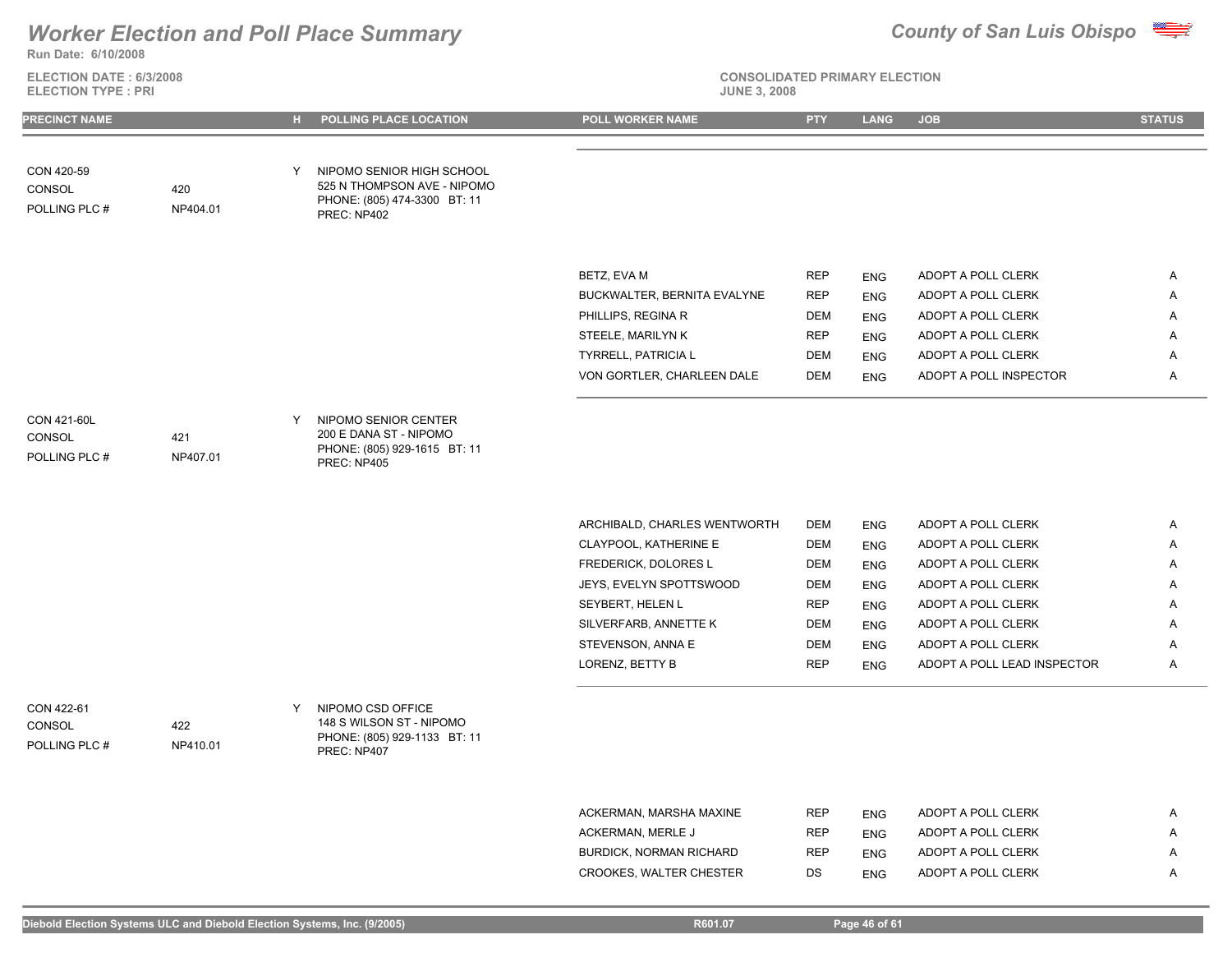**Run Date: 6/10/2008**

**ELECTION DATE : 6/3/2008 ELECTION TYPE : PRI** 





| FLEMING, NANCY ELLEN<br>ADOPT A POLL CLERK<br>DEM<br><b>ENG</b><br>HALL, DONOHO SIEBER<br>ADOPT A POLL CLERK<br><b>REP</b><br><b>ENG</b><br>MC GILL, ROBERT L<br><b>REP</b><br>ADOPT A POLL CLERK<br><b>ENG</b><br>VAUGHAN, SANDRA K<br>ADOPT A POLL CLERK<br>DEM<br><b>ENG</b><br><b>WESTFALL, MARK A</b><br>ADOPT A POLL CLERK<br><b>DEM</b><br><b>ENG</b><br>FARMER, DENISE<br><b>REP</b><br>ADOPT A POLL INSPECTOR<br>ENG<br>NIPOMO CSD OFFICE<br>CON 423-61L<br>Y<br>148 S WILSON ST - NIPOMO<br>CONSOL<br>423<br>PHONE: (805) 929-1133 BT: 11<br>POLLING PLC #<br>NP411.01<br>PREC: NP407<br>LOPEZ, MARTHA ALICIA<br>ELECTIONS - AM CLERK<br>DEM<br><b>ENG</b><br>BATISTIC, STEPHEN J<br><b>CLERK</b><br><b>REP</b><br>ENG<br>WOODSON, MARY L<br><b>REP</b><br><b>CLERK</b><br>ENG<br>MC CARTHY, MARCIA J<br><b>LEAD INSPECTOR</b><br>DS<br><b>ENG</b><br>ELECTIONS - PM CLERK<br>HESSELLUND, MARYLOU<br>DS<br><b>ENG</b><br>LEWOTSKY, FRANK<br><b>REP</b><br>VOTING SYSTEM SPECIALIST<br><b>ENG</b><br>CON 424-62<br>LIGHTHOUSE CHRISTIAN CENTER<br>Y<br>726 W TEFFT ST-NIPOMO<br>424<br>CONSOL<br>PHONE: (805) 929-4475 BT: 11<br>POLLING PLC #<br>NP418.01 | <b>PRECINCT NAME</b> |  | POLLING PLACE LOCATION | <b>POLL WORKER NAME</b> | <b>PTY</b> | <b>LANG</b> | <b>JOB</b> | <b>STATUS</b> |
|---------------------------------------------------------------------------------------------------------------------------------------------------------------------------------------------------------------------------------------------------------------------------------------------------------------------------------------------------------------------------------------------------------------------------------------------------------------------------------------------------------------------------------------------------------------------------------------------------------------------------------------------------------------------------------------------------------------------------------------------------------------------------------------------------------------------------------------------------------------------------------------------------------------------------------------------------------------------------------------------------------------------------------------------------------------------------------------------------------------------------------------------------------------------|----------------------|--|------------------------|-------------------------|------------|-------------|------------|---------------|
|                                                                                                                                                                                                                                                                                                                                                                                                                                                                                                                                                                                                                                                                                                                                                                                                                                                                                                                                                                                                                                                                                                                                                                     |                      |  |                        |                         |            |             |            | Α             |
|                                                                                                                                                                                                                                                                                                                                                                                                                                                                                                                                                                                                                                                                                                                                                                                                                                                                                                                                                                                                                                                                                                                                                                     |                      |  |                        |                         |            |             |            | A             |
|                                                                                                                                                                                                                                                                                                                                                                                                                                                                                                                                                                                                                                                                                                                                                                                                                                                                                                                                                                                                                                                                                                                                                                     |                      |  |                        |                         |            |             |            | Α             |
|                                                                                                                                                                                                                                                                                                                                                                                                                                                                                                                                                                                                                                                                                                                                                                                                                                                                                                                                                                                                                                                                                                                                                                     |                      |  |                        |                         |            |             |            | A             |
|                                                                                                                                                                                                                                                                                                                                                                                                                                                                                                                                                                                                                                                                                                                                                                                                                                                                                                                                                                                                                                                                                                                                                                     |                      |  |                        |                         |            |             |            | A             |
|                                                                                                                                                                                                                                                                                                                                                                                                                                                                                                                                                                                                                                                                                                                                                                                                                                                                                                                                                                                                                                                                                                                                                                     |                      |  |                        |                         |            |             |            | Α             |
|                                                                                                                                                                                                                                                                                                                                                                                                                                                                                                                                                                                                                                                                                                                                                                                                                                                                                                                                                                                                                                                                                                                                                                     |                      |  |                        |                         |            |             |            |               |
|                                                                                                                                                                                                                                                                                                                                                                                                                                                                                                                                                                                                                                                                                                                                                                                                                                                                                                                                                                                                                                                                                                                                                                     |                      |  |                        |                         |            |             |            |               |
|                                                                                                                                                                                                                                                                                                                                                                                                                                                                                                                                                                                                                                                                                                                                                                                                                                                                                                                                                                                                                                                                                                                                                                     |                      |  |                        |                         |            |             |            | Α             |
|                                                                                                                                                                                                                                                                                                                                                                                                                                                                                                                                                                                                                                                                                                                                                                                                                                                                                                                                                                                                                                                                                                                                                                     |                      |  |                        |                         |            |             |            | A             |
|                                                                                                                                                                                                                                                                                                                                                                                                                                                                                                                                                                                                                                                                                                                                                                                                                                                                                                                                                                                                                                                                                                                                                                     |                      |  |                        |                         |            |             |            | A             |
|                                                                                                                                                                                                                                                                                                                                                                                                                                                                                                                                                                                                                                                                                                                                                                                                                                                                                                                                                                                                                                                                                                                                                                     |                      |  |                        |                         |            |             |            | A             |
|                                                                                                                                                                                                                                                                                                                                                                                                                                                                                                                                                                                                                                                                                                                                                                                                                                                                                                                                                                                                                                                                                                                                                                     |                      |  |                        |                         |            |             |            | Α             |
|                                                                                                                                                                                                                                                                                                                                                                                                                                                                                                                                                                                                                                                                                                                                                                                                                                                                                                                                                                                                                                                                                                                                                                     |                      |  |                        |                         |            |             |            | Α             |
|                                                                                                                                                                                                                                                                                                                                                                                                                                                                                                                                                                                                                                                                                                                                                                                                                                                                                                                                                                                                                                                                                                                                                                     |                      |  | PREC: NP409            |                         |            |             |            |               |
| CALL ALIANE CHICANI IEANI<br>$D T M$ $= \frac{1}{2}$<br>ADODE A DOLL OLEDIZ                                                                                                                                                                                                                                                                                                                                                                                                                                                                                                                                                                                                                                                                                                                                                                                                                                                                                                                                                                                                                                                                                         |                      |  |                        |                         |            |             |            |               |

| CALLAHAN, SUSAN JEAN | <b>DEM</b> | <b>ENG</b> | ADOPT A POLL CLERK     | A |
|----------------------|------------|------------|------------------------|---|
| HARPER. META M       | <b>DEM</b> | <b>ENG</b> | ADOPT A POLL CLERK     | A |
| LACEY, GLORIA        | <b>DEM</b> | <b>ENG</b> | ADOPT A POLL CLERK     | A |
| NIX. JEANNIE A       | <b>REP</b> | <b>ENG</b> | ADOPT A POLL CLERK     | A |
| SCHEYTT, ZETHA R     | <b>DEM</b> | <b>ENG</b> | ADOPT A POLL CLERK     | Α |
| WAAGE. EDWARD V      | <b>REP</b> | <b>ENG</b> | ADOPT A POLL INSPECTOR | Α |
|                      |            |            |                        |   |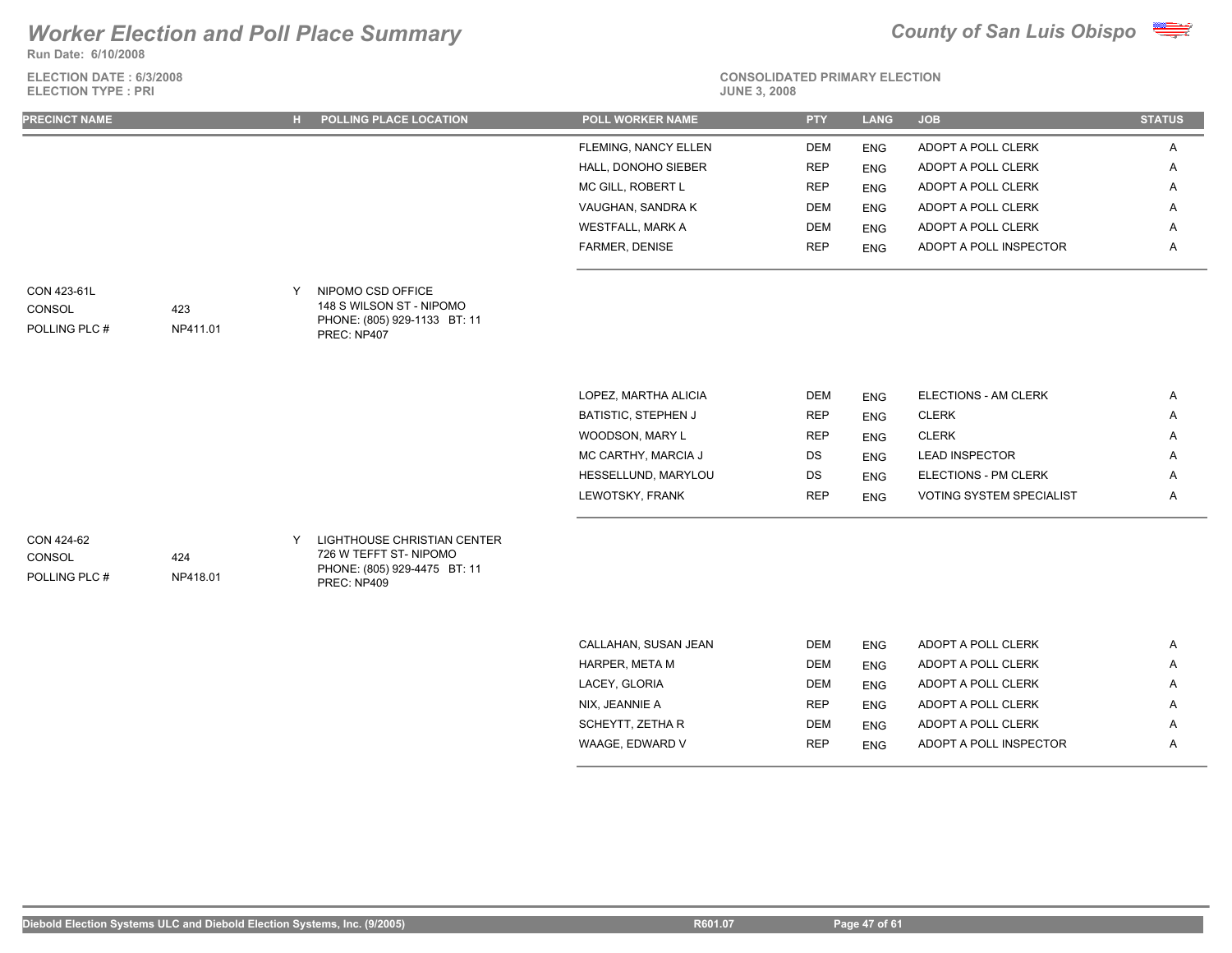**Run Date: 6/10/2008**

**ELECTION DATE : 6/3/2008 ELECTION TYPE : PRI** 



| CON 425-63L<br>NIPOMO BRANCH LIBRARY<br>Y<br>918 W TEFFT ST - NIPOMO<br>425<br>CONSOL<br>BT: 11<br>POLLING PLC #<br>NP422.01<br>PREC: NP423<br>GADDIS, BETTY JO<br>DS<br><b>CLERK</b><br>A<br><b>ENG</b><br>GADDIS, DAN ALLEN<br><b>REP</b><br><b>CLERK</b><br>Α<br><b>ENG</b><br>GRUNWALD, GERHARD JOSEPH<br><b>REP</b><br><b>CLERK</b><br>Α<br><b>ENG</b><br>HANSEN, JACK D<br><b>REP</b><br><b>LEAD INSPECTOR</b><br>Α<br><b>ENG</b><br>NIPOMO BRANCH LIBRARY<br>CON 426-63<br>Y<br>918 W TEFFT ST - NIPOMO<br>CONSOL<br>426<br>BT:9<br>POLLING PLC #<br>NP426.01<br>PREC: NP423<br>HANES, MARGARET A<br>ELECTIONS - AM CLERK<br><b>REP</b><br>A<br><b>ENG</b><br>FAULDS, WILLIAM F<br><b>REP</b><br><b>CLERK</b><br>Α<br><b>ENG</b><br>HANDLEY, DOROTHY V<br><b>REP</b><br><b>CLERK</b><br>A<br><b>ENG</b><br>FAULDS, ETHEL J<br><b>REP</b><br><b>INSPECTOR</b><br>Α<br><b>ENG</b><br>CON 427-62L<br>LIGHTHOUSE CHRISTIAN CENTER<br>Y<br>726 W TEFFT ST-NIPOMO<br>CONSOL<br>427<br>PHONE: (805) 929-4475 BT: 11<br>POLLING PLC #<br>NP430.01<br>PREC: NP409<br>CANALES, EDWARD J<br><b>DEM</b><br>ELECTIONS - AM CLERK<br>Α<br><b>ENG</b><br>CANALES, HELEN<br><b>DEM</b><br>ELECTIONS - AM CLERK<br>Α<br><b>ENG</b><br>VAUGHN, JANICE K<br><b>CLERK</b><br>DEM<br>Α<br><b>ENG</b><br>WYCKOFF, CARMEN ANN<br>DS<br><b>CLERK</b><br>Α<br><b>ENG</b><br>ROBINSON, HUGH M<br><b>REP</b><br><b>LEAD INSPECTOR</b><br>Α<br><b>ENG</b><br>KISTER, SHARON ROSE<br><b>DEM</b><br>ELECTIONS - PM CLERK<br>Α<br><b>ENG</b><br>LAZO, FELICITY ANN<br><b>DEM</b><br>ELECTIONS - PM CLERK<br><b>ENG</b><br>Α<br>MORGAN, MICHAEL J<br><b>REP</b><br>VOTING SYSTEM SPECIALIST<br>Α<br><b>ENG</b> | PRECINCT NAME |  | H POLLING PLACE LOCATION | POLL WORKER NAME | <b>PTY</b> | <b>LANG</b> | <b>JOB</b> | <b>STATUS</b> |
|---------------------------------------------------------------------------------------------------------------------------------------------------------------------------------------------------------------------------------------------------------------------------------------------------------------------------------------------------------------------------------------------------------------------------------------------------------------------------------------------------------------------------------------------------------------------------------------------------------------------------------------------------------------------------------------------------------------------------------------------------------------------------------------------------------------------------------------------------------------------------------------------------------------------------------------------------------------------------------------------------------------------------------------------------------------------------------------------------------------------------------------------------------------------------------------------------------------------------------------------------------------------------------------------------------------------------------------------------------------------------------------------------------------------------------------------------------------------------------------------------------------------------------------------------------------------------------------------------------------------------------------------------------------------------------------|---------------|--|--------------------------|------------------|------------|-------------|------------|---------------|
|                                                                                                                                                                                                                                                                                                                                                                                                                                                                                                                                                                                                                                                                                                                                                                                                                                                                                                                                                                                                                                                                                                                                                                                                                                                                                                                                                                                                                                                                                                                                                                                                                                                                                       |               |  |                          |                  |            |             |            |               |
|                                                                                                                                                                                                                                                                                                                                                                                                                                                                                                                                                                                                                                                                                                                                                                                                                                                                                                                                                                                                                                                                                                                                                                                                                                                                                                                                                                                                                                                                                                                                                                                                                                                                                       |               |  |                          |                  |            |             |            |               |
|                                                                                                                                                                                                                                                                                                                                                                                                                                                                                                                                                                                                                                                                                                                                                                                                                                                                                                                                                                                                                                                                                                                                                                                                                                                                                                                                                                                                                                                                                                                                                                                                                                                                                       |               |  |                          |                  |            |             |            |               |
|                                                                                                                                                                                                                                                                                                                                                                                                                                                                                                                                                                                                                                                                                                                                                                                                                                                                                                                                                                                                                                                                                                                                                                                                                                                                                                                                                                                                                                                                                                                                                                                                                                                                                       |               |  |                          |                  |            |             |            |               |
|                                                                                                                                                                                                                                                                                                                                                                                                                                                                                                                                                                                                                                                                                                                                                                                                                                                                                                                                                                                                                                                                                                                                                                                                                                                                                                                                                                                                                                                                                                                                                                                                                                                                                       |               |  |                          |                  |            |             |            |               |
|                                                                                                                                                                                                                                                                                                                                                                                                                                                                                                                                                                                                                                                                                                                                                                                                                                                                                                                                                                                                                                                                                                                                                                                                                                                                                                                                                                                                                                                                                                                                                                                                                                                                                       |               |  |                          |                  |            |             |            |               |
|                                                                                                                                                                                                                                                                                                                                                                                                                                                                                                                                                                                                                                                                                                                                                                                                                                                                                                                                                                                                                                                                                                                                                                                                                                                                                                                                                                                                                                                                                                                                                                                                                                                                                       |               |  |                          |                  |            |             |            |               |
|                                                                                                                                                                                                                                                                                                                                                                                                                                                                                                                                                                                                                                                                                                                                                                                                                                                                                                                                                                                                                                                                                                                                                                                                                                                                                                                                                                                                                                                                                                                                                                                                                                                                                       |               |  |                          |                  |            |             |            |               |
|                                                                                                                                                                                                                                                                                                                                                                                                                                                                                                                                                                                                                                                                                                                                                                                                                                                                                                                                                                                                                                                                                                                                                                                                                                                                                                                                                                                                                                                                                                                                                                                                                                                                                       |               |  |                          |                  |            |             |            |               |
|                                                                                                                                                                                                                                                                                                                                                                                                                                                                                                                                                                                                                                                                                                                                                                                                                                                                                                                                                                                                                                                                                                                                                                                                                                                                                                                                                                                                                                                                                                                                                                                                                                                                                       |               |  |                          |                  |            |             |            |               |
|                                                                                                                                                                                                                                                                                                                                                                                                                                                                                                                                                                                                                                                                                                                                                                                                                                                                                                                                                                                                                                                                                                                                                                                                                                                                                                                                                                                                                                                                                                                                                                                                                                                                                       |               |  |                          |                  |            |             |            |               |
|                                                                                                                                                                                                                                                                                                                                                                                                                                                                                                                                                                                                                                                                                                                                                                                                                                                                                                                                                                                                                                                                                                                                                                                                                                                                                                                                                                                                                                                                                                                                                                                                                                                                                       |               |  |                          |                  |            |             |            |               |
|                                                                                                                                                                                                                                                                                                                                                                                                                                                                                                                                                                                                                                                                                                                                                                                                                                                                                                                                                                                                                                                                                                                                                                                                                                                                                                                                                                                                                                                                                                                                                                                                                                                                                       |               |  |                          |                  |            |             |            |               |
|                                                                                                                                                                                                                                                                                                                                                                                                                                                                                                                                                                                                                                                                                                                                                                                                                                                                                                                                                                                                                                                                                                                                                                                                                                                                                                                                                                                                                                                                                                                                                                                                                                                                                       |               |  |                          |                  |            |             |            |               |
|                                                                                                                                                                                                                                                                                                                                                                                                                                                                                                                                                                                                                                                                                                                                                                                                                                                                                                                                                                                                                                                                                                                                                                                                                                                                                                                                                                                                                                                                                                                                                                                                                                                                                       |               |  |                          |                  |            |             |            |               |
|                                                                                                                                                                                                                                                                                                                                                                                                                                                                                                                                                                                                                                                                                                                                                                                                                                                                                                                                                                                                                                                                                                                                                                                                                                                                                                                                                                                                                                                                                                                                                                                                                                                                                       |               |  |                          |                  |            |             |            |               |
|                                                                                                                                                                                                                                                                                                                                                                                                                                                                                                                                                                                                                                                                                                                                                                                                                                                                                                                                                                                                                                                                                                                                                                                                                                                                                                                                                                                                                                                                                                                                                                                                                                                                                       |               |  |                          |                  |            |             |            |               |
|                                                                                                                                                                                                                                                                                                                                                                                                                                                                                                                                                                                                                                                                                                                                                                                                                                                                                                                                                                                                                                                                                                                                                                                                                                                                                                                                                                                                                                                                                                                                                                                                                                                                                       |               |  |                          |                  |            |             |            |               |
|                                                                                                                                                                                                                                                                                                                                                                                                                                                                                                                                                                                                                                                                                                                                                                                                                                                                                                                                                                                                                                                                                                                                                                                                                                                                                                                                                                                                                                                                                                                                                                                                                                                                                       |               |  |                          |                  |            |             |            |               |
|                                                                                                                                                                                                                                                                                                                                                                                                                                                                                                                                                                                                                                                                                                                                                                                                                                                                                                                                                                                                                                                                                                                                                                                                                                                                                                                                                                                                                                                                                                                                                                                                                                                                                       |               |  |                          |                  |            |             |            |               |
|                                                                                                                                                                                                                                                                                                                                                                                                                                                                                                                                                                                                                                                                                                                                                                                                                                                                                                                                                                                                                                                                                                                                                                                                                                                                                                                                                                                                                                                                                                                                                                                                                                                                                       |               |  |                          |                  |            |             |            |               |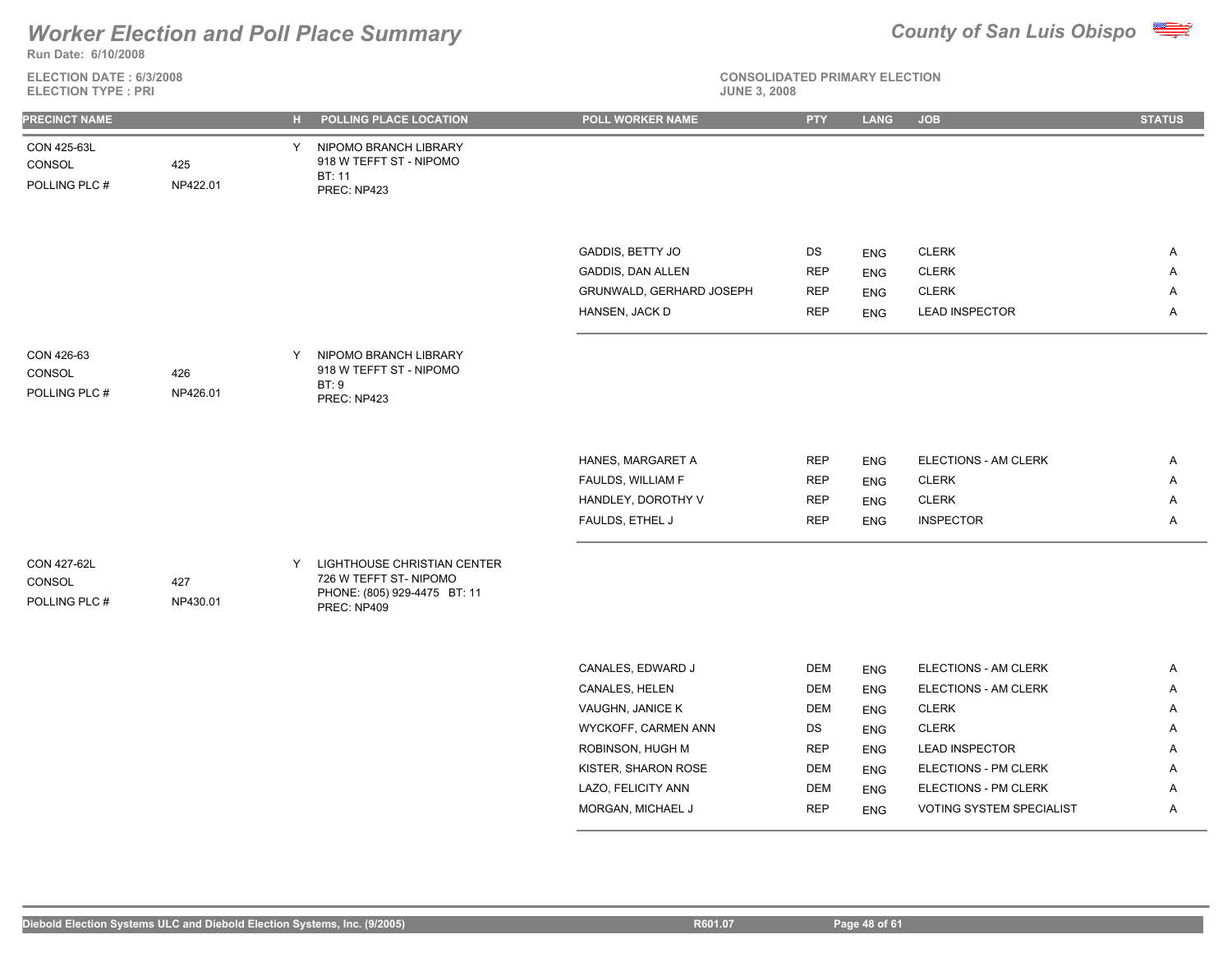**Run Date: 6/10/2008**

### **ELECTION DATE : 6/3/2008 ELECTION TYPE : PRI**



**CONSOLIDATED PRIMARY ELECTION**

| PRECINCT NAME                          |                 | н. | <b>POLLING PLACE LOCATION</b>                                                                           | <b>POLL WORKER NAME</b>                       | <b>PTY</b>               | <b>LANG</b>              | <b>JOB</b>                               | <b>STATUS</b> |
|----------------------------------------|-----------------|----|---------------------------------------------------------------------------------------------------------|-----------------------------------------------|--------------------------|--------------------------|------------------------------------------|---------------|
| CON 428-64<br>CONSOL<br>POLLING PLC #  | 428<br>OC001.01 | Y. | OCEANO CSD OFFICE<br>1655 FRONT ST - OCEANO<br>PHONE: (805) 481-6730 BT: 11<br>PREC: OC002              |                                               |                          |                          |                                          |               |
|                                        |                 |    |                                                                                                         | BERNARDO, GEORGE WILLIAM                      | DEM                      | <b>ENG</b>               | <b>CLERK</b>                             | A             |
|                                        |                 |    |                                                                                                         | BERNARDO, VERNITA A                           | <b>DEM</b>               | <b>ENG</b>               | <b>CLERK</b>                             | Α             |
|                                        |                 |    |                                                                                                         | MILLAR, ETHEL K                               | <b>REP</b>               | <b>ENG</b>               | <b>CLERK</b>                             | A             |
|                                        |                 |    |                                                                                                         | WILLIAMS, MARY V                              | <b>REP</b>               | <b>ENG</b>               | <b>CLERK</b>                             | Α             |
|                                        |                 |    |                                                                                                         | MC LEAN, COLLEEN C                            | <b>DEM</b>               | <b>ENG</b>               | <b>INSPECTOR</b>                         | Α             |
| CON 429-64L                            |                 | Y  | OCEANO CSD OFFICE                                                                                       |                                               |                          |                          |                                          |               |
| CONSOL<br>POLLING PLC #                | 429<br>OC005.01 |    | 1655 FRONT ST - OCEANO<br>PHONE: (805) 481-6730 BT: 11<br>PREC: OC002                                   |                                               |                          |                          |                                          |               |
|                                        |                 |    |                                                                                                         |                                               |                          |                          |                                          |               |
|                                        |                 |    |                                                                                                         | CARSON, EDWARD E                              | <b>REP</b>               | <b>ENG</b>               | ELECTIONS - AM CLERK                     | Α             |
|                                        |                 |    |                                                                                                         | PAULDING, JOHN KENNETH                        | <b>DEM</b>               | <b>ENG</b>               | ELECTIONS - AM CLERK                     | Α             |
|                                        |                 |    |                                                                                                         | WRIGHT, BARBARA ANN                           | DS                       | <b>ENG</b>               | ELECTIONS - AM CLERK                     | A             |
|                                        |                 |    |                                                                                                         | CERVANTES, ANGELA VEGA                        | <b>DEM</b>               | <b>ENG</b>               | <b>LEAD INSPECTOR</b>                    | Α             |
|                                        |                 |    |                                                                                                         | HOWE, SUSAN H                                 | <b>GRN</b>               | <b>ENG</b>               | ELECTIONS - PM CLERK                     | A             |
|                                        |                 |    |                                                                                                         | PROVOST, DIANE M                              | <b>REP</b>               | <b>ENG</b>               | ELECTIONS - PM CLERK                     | Α             |
|                                        |                 |    |                                                                                                         | SULLIVAN, PATRICIA A                          | DEM                      | <b>ENG</b>               | ELECTIONS - PM CLERK                     | A             |
| CON 501-65L<br>CONSOL<br>POLLING PLC # | 501<br>AT001.01 | Y  | ST. LUKE'S EPISCOPAL CHURCH<br>5318 PALMA AVE- ATASCADERO<br>PHONE: (805) 466-0379 BT: 4<br>PREC: AT048 |                                               |                          |                          |                                          |               |
|                                        |                 |    |                                                                                                         |                                               |                          |                          |                                          |               |
|                                        |                 |    |                                                                                                         |                                               |                          |                          |                                          |               |
|                                        |                 |    |                                                                                                         | BAKER-TABER, ALICE M                          | DEM                      | ENG                      | ADOPT A POLL CLERK                       | Α             |
|                                        |                 |    |                                                                                                         | BURKHARDT, CHARLES JOSEPH                     | DS                       | <b>ENG</b>               | ADOPT A POLL CLERK                       | Α             |
|                                        |                 |    |                                                                                                         | FERREE, SALLY KEMP<br>GUNN, BARBARA ELIZABETH | <b>REP</b><br><b>REP</b> | <b>ENG</b>               | ADOPT A POLL CLERK<br>ADOPT A POLL CLERK | Α<br>Α        |
|                                        |                 |    |                                                                                                         | HANSEN, KATHRYN C                             | <b>REP</b>               | <b>ENG</b>               | ADOPT A POLL CLERK                       | A             |
|                                        |                 |    |                                                                                                         | HICKOK, JANICE D                              | <b>DEM</b>               | <b>ENG</b><br><b>ENG</b> | ADOPT A POLL CLERK                       | A             |
|                                        |                 |    |                                                                                                         |                                               |                          |                          |                                          |               |

KRAUSE, JAMES G DEM ENG ADOPT A POLL CLERK A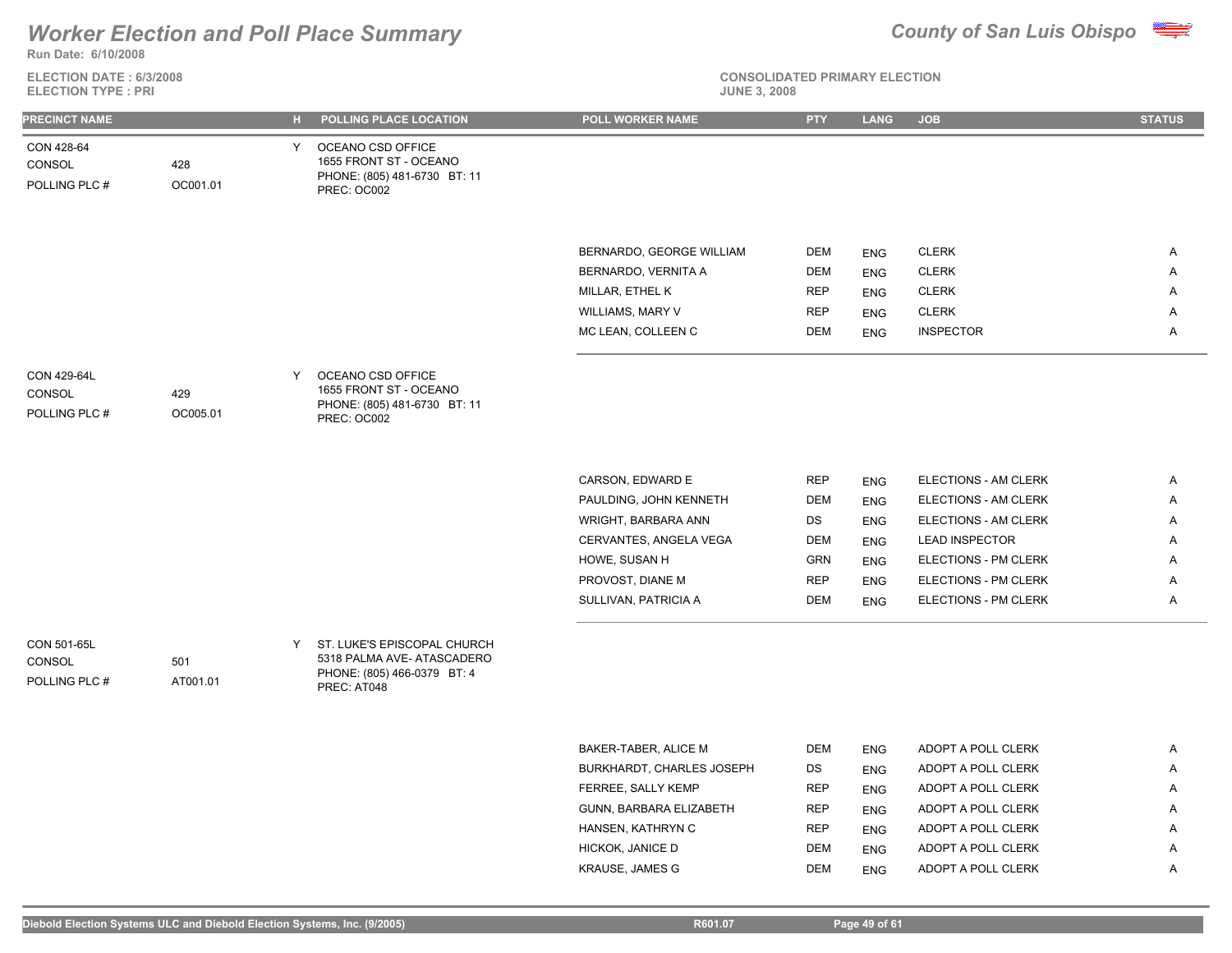**Run Date: 6/10/2008**

**ELECTION DATE : 6/3/2008 ELECTION TYPE : PRI** 





| PRECINCT NAME                                             | H POLLING PLACE LOCATION                                                                                          | POLL WORKER NAME           | <b>PTY</b> | <b>LANG</b>              | <b>JOB</b>                      | <b>STATUS</b> |
|-----------------------------------------------------------|-------------------------------------------------------------------------------------------------------------------|----------------------------|------------|--------------------------|---------------------------------|---------------|
|                                                           |                                                                                                                   | MEASURES, BROOKS A         | <b>DEM</b> | <b>ENG</b>               | ADOPT A POLL CLERK              | A             |
|                                                           |                                                                                                                   | MILLER, BARBARA RUTH       | <b>DEM</b> | <b>ENG</b>               | ADOPT A POLL CLERK              | Α             |
|                                                           |                                                                                                                   | PHELPS, PHYLLIS A          | <b>REP</b> | <b>ENG</b>               | ADOPT A POLL CLERK              | Α             |
|                                                           |                                                                                                                   | WATSON, SARAH R            | <b>DEM</b> | <b>ENG</b>               | ADOPT A POLL CLERK              | A             |
|                                                           |                                                                                                                   | WOOD, CYNTHIA R            | DEM        | <b>ENG</b>               | ADOPT A POLL CLERK              | A             |
|                                                           |                                                                                                                   | CONRAD, MATTHEW M          | DEM        | <b>ENG</b>               | ADOPT A POLL LEAD INSPECTOR     | Α             |
|                                                           |                                                                                                                   | MEASURES, MICHAEL D        | <b>DEM</b> | <b>ENG</b>               | ADOPT A POLL VOTING SYSTEM SPEC | A             |
| CON 502-66L<br>CONSOL<br>502<br>POLLING PLC #<br>AT006.01 | THE FATHERS HOUSE<br>Y<br>2100 RAMONA RD - ATASCADERO<br>PHONE: (805) 466-3191 BT: 4<br>PREC: AT011               |                            |            |                          |                                 |               |
|                                                           |                                                                                                                   | BIEBER, VIRGINIA M         | <b>REP</b> | <b>ENG</b>               | <b>CLERK</b>                    | A             |
|                                                           |                                                                                                                   | <b>BURRITT, VIRGINIA F</b> | <b>REP</b> | <b>ENG</b>               | <b>CLERK</b>                    | Α             |
|                                                           |                                                                                                                   | DEERING, ROMAINE Y         | <b>DEM</b> | <b>ENG</b>               | <b>CLERK</b>                    | A             |
|                                                           |                                                                                                                   | WATSON, GLORIA A           | <b>REP</b> | <b>ENG</b>               | <b>CLERK</b>                    | Α             |
|                                                           |                                                                                                                   | RUCCI, MARGARET M          | DS         | <b>ENG</b>               | <b>LEAD INSPECTOR</b>           | A             |
| CON 503-66<br>CONSOL<br>503<br>POLLING PLC #<br>AT010.01  | THE FATHERS HOUSE<br>Y<br>2100 RAMONA RD - ATASCADERO<br>PHONE: (805) 466-3191 BT: 4<br>PREC: AT011               |                            |            |                          |                                 |               |
|                                                           |                                                                                                                   | MC KENZIE, WILLIAM H       | <b>REP</b> |                          | <b>CLERK</b>                    | A             |
|                                                           |                                                                                                                   | SELISKAR, MATEJA           | <b>REP</b> | <b>ENG</b><br><b>ENG</b> | <b>CLERK</b>                    | Α             |
|                                                           |                                                                                                                   | SHYAVITZ, GEORGE E         | <b>REP</b> | <b>ENG</b>               | <b>CLERK</b>                    | Α             |
|                                                           |                                                                                                                   | GRUMMITT, JANET LOU        | <b>REP</b> | <b>ENG</b>               | <b>INSPECTOR</b>                | Α             |
| CON 504-67L<br>CONSOL<br>504<br>POLLING PLC #<br>AT014.01 | ATASCADERO PAVILION ON THE LAKE<br>Y<br>9315 PISMO AVE - ATASCADERO<br>PHONE: (805) 461-5005 BT: 4<br>PREC: AT023 |                            |            |                          |                                 |               |
|                                                           |                                                                                                                   |                            |            |                          |                                 |               |
|                                                           |                                                                                                                   | BOOTH, NORMAN LAWRENCE     | <b>REP</b> | <b>ENG</b>               | ADOPT A POLL CLERK              | A             |
|                                                           |                                                                                                                   | BRYANT, LARRY KEITH        | <b>DEM</b> | <b>ENG</b>               | ADOPT A POLL CLERK              | Α             |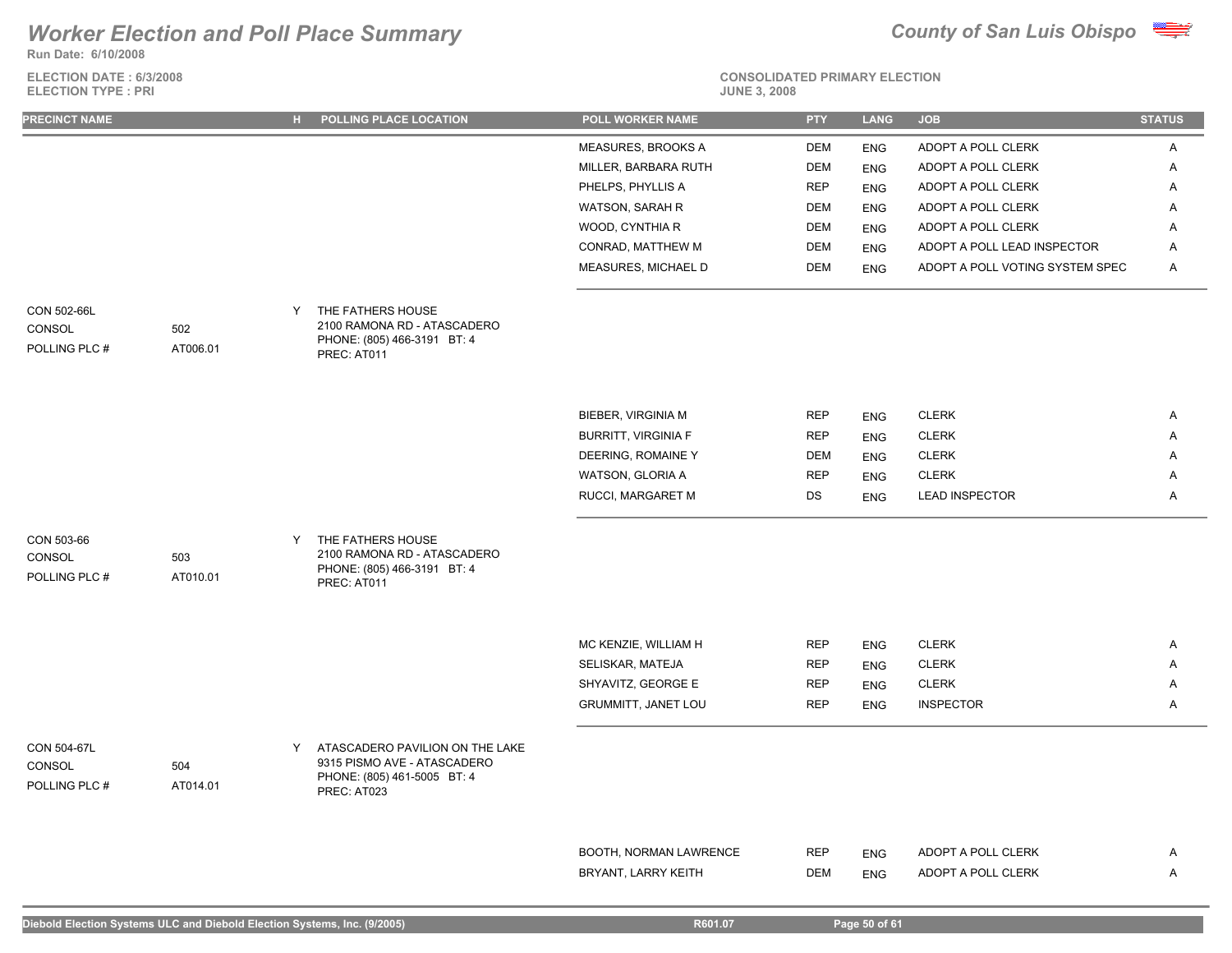**Run Date: 6/10/2008**

**ELECTION DATE : 6/3/2008 ELECTION TYPE : PRI** 



# **CONSOLIDATED PRIMARY ELECTION**

| <b>PRECINCT NAME</b> | <b>H</b> POLLING PLACE LOCATION | <b>POLL WORKER NAME</b>    | <b>PTY</b> | <b>LANG</b> | <b>JOB</b>                         | <b>STATUS</b> |
|----------------------|---------------------------------|----------------------------|------------|-------------|------------------------------------|---------------|
|                      |                                 | CARRUBBA, ROBERT E         | <b>REP</b> | <b>ENG</b>  | ADOPT A POLL CLERK                 | A             |
|                      |                                 | CARRUBBA, ROBERT E         | <b>REP</b> | <b>ENG</b>  | ADOPT A POLL CLERK                 | A             |
|                      |                                 | CARRUBBA, ROBERT E         | <b>REP</b> | <b>ENG</b>  | ADOPT A POLL CLERK                 | A             |
|                      |                                 | CARRUBBA, ROBERT E         | <b>REP</b> | <b>ENG</b>  | ADOPT A POLL CLERK                 | A             |
|                      |                                 | CHAMBERS, RICKI MAYNARD    | <b>REP</b> | <b>ENG</b>  | ADOPT A POLL CLERK                 | A             |
|                      |                                 | SHERWIN, STANLEY           | <b>REP</b> | <b>ENG</b>  | ADOPT A POLL CLERK                 | A             |
|                      |                                 | STEMPSON, ROBERT MERRILL   | <b>REP</b> | <b>ENG</b>  | ADOPT A POLL CLERK                 | A             |
|                      |                                 | KNUCKLES, WILLIAM B        | <b>REP</b> | <b>ENG</b>  | ADOPT A POLL LEAD INSPECTOR        | A             |
|                      |                                 | <b>BURGARD, EMIL LEWIS</b> | <b>DEM</b> | <b>ENG</b>  | <b>VOTER ASSISTANCE SPECIALIST</b> | A             |
|                      |                                 |                            |            |             |                                    |               |

# **CONSOL**

POLLING PLC # AT015.01

505

506

AT019.01

ATASCADERO PAVILION ON THE LAKE CON 505-67 Y 9315 PISMO AVE - ATASCADERO PHONE: (805) 461-5005 BT: 4 PREC: AT023

| DI PAULO, KAY D               | <b>DEM</b> | <b>ENG</b> | ADOPT A POLL CLERK     | Α |
|-------------------------------|------------|------------|------------------------|---|
| DI PAULO, SALVATORE JOSEPH    | <b>DEM</b> | <b>ENG</b> | ADOPT A POLL CLERK     | A |
| DU BOIS, JAMES MICHAEL        | <b>DEM</b> | <b>ENG</b> | ADOPT A POLL CLERK     | A |
| <b>JACK. ELIZABETH T</b>      | <b>REP</b> | <b>ENG</b> | ADOPT A POLL CLERK     | A |
| KANZ, DANIELA                 | <b>DEM</b> | <b>ENG</b> | ADOPT A POLL CLERK     | A |
| MC GEE. THOMAS W              | <b>REP</b> | <b>ENG</b> | ADOPT A POLL CLERK     | A |
| SCHIBER, ELIZABETH A          | <b>REP</b> | <b>ENG</b> | ADOPT A POLL CLERK     | A |
| <b>SCHIBER, MICHAEL G</b>     | <b>REP</b> | <b>ENG</b> | ADOPT A POLL CLERK     | A |
| TANIMOTO. JERRY H             | <b>DEM</b> | <b>ENG</b> | ADOPT A POLL CLERK     | A |
| TUSON, PAMELA KAY             | <b>DEM</b> | <b>ENG</b> | ADOPT A POLL CLERK     | A |
| <b>JACK. WILLIAM SAUNDERS</b> | <b>REP</b> | <b>ENG</b> | ADOPT A POLL INSPECTOR | A |

## POLLING PLC # **CONSOL**

ATASCADERO PAVILION ON THE LAKE CON 506-67 Y 9315 PISMO AVE - ATASCADERO PHONE: (805) 461-5005 BT: 4 PREC: AT023

| ANDERTON, FRED ANTHONY      | <b>DEM</b> | <b>ENG</b> | <b>CLERK</b>     | A |
|-----------------------------|------------|------------|------------------|---|
| BRYSON, SHIRLEY RAYE        | <b>REP</b> | <b>ENG</b> | <b>CLERK</b>     | A |
| MORROW COLLIE, REBECCA ANNE | <b>DEM</b> | <b>ENG</b> | <b>CLERK</b>     | A |
| PIETSCH, B HELEN            | <b>REP</b> | <b>ENG</b> | <b>CLERK</b>     | A |
| PENROSE, CHARLES B          | <b>REP</b> | <b>ENG</b> | <b>INSPECTOR</b> | A |
|                             |            |            |                  |   |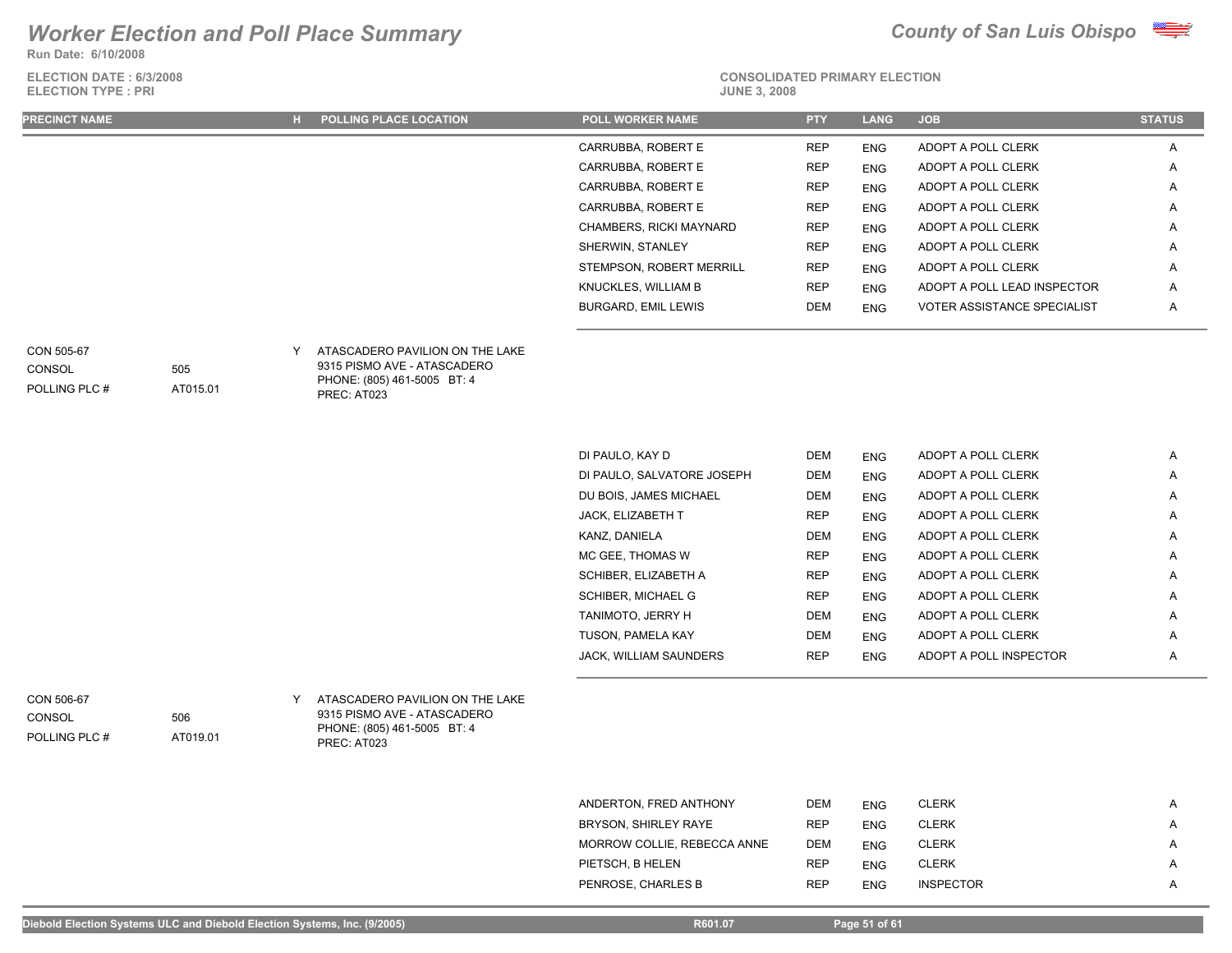### **Run Date: 6/10/2008** *Worker Election and Poll Place Summary County of San Luis Obispo*



| <b>ELECTION DATE: 6/3/2008</b><br><b>ELECTION TYPE: PRI</b> |                 |   |                                                                                                              | <b>CONSOLIDATED PRIMARY ELECTION</b><br><b>JUNE 3, 2008</b> |            |             |                             |               |  |
|-------------------------------------------------------------|-----------------|---|--------------------------------------------------------------------------------------------------------------|-------------------------------------------------------------|------------|-------------|-----------------------------|---------------|--|
| <b>PRECINCT NAME</b>                                        |                 |   | H POLLING PLACE LOCATION                                                                                     | <b>POLL WORKER NAME</b>                                     | <b>PTY</b> | <b>LANG</b> | <b>JOB</b>                  | <b>STATUS</b> |  |
| CON 507-67<br>CONSOL<br>POLLING PLC #                       | 507<br>AT023.01 | Y | ATASCADERO PAVILION ON THE LAKE<br>9315 PISMO AVE - ATASCADERO<br>PHONE: (805) 461-5005 BT: 4<br>PREC: AT023 |                                                             |            |             |                             |               |  |
|                                                             |                 |   |                                                                                                              |                                                             |            |             |                             |               |  |
|                                                             |                 |   |                                                                                                              | FLOOD, BRENDA JEANETTE                                      | DS         | <b>ENG</b>  | ADOPT A POLL CLERK          | A             |  |
|                                                             |                 |   |                                                                                                              | HELMER, SUZANNE                                             | DS         | <b>ENG</b>  | ADOPT A POLL CLERK          | A             |  |
|                                                             |                 |   |                                                                                                              | HOLLAND, VICTORIA L                                         | DEM        | <b>ENG</b>  | ADOPT A POLL CLERK          | Α             |  |
|                                                             |                 |   |                                                                                                              | JERNIGAN, HELEN M                                           | <b>DEM</b> | <b>ENG</b>  | ADOPT A POLL CLERK          | Α             |  |
|                                                             |                 |   |                                                                                                              | JUDGE, JUDITH A                                             | <b>REP</b> | <b>ENG</b>  | ADOPT A POLL CLERK          | Α             |  |
|                                                             |                 |   |                                                                                                              | LITTLE, ANN L                                               | <b>REP</b> | <b>ENG</b>  | ADOPT A POLL CLERK          | Α             |  |
|                                                             |                 |   |                                                                                                              | LORD, WALTER V                                              | <b>REP</b> | <b>ENG</b>  | ADOPT A POLL CLERK          | Α             |  |
|                                                             |                 |   |                                                                                                              | MEACHAM, BETTY J                                            | DEM        | <b>ENG</b>  | ADOPT A POLL CLERK          | Α             |  |
|                                                             |                 |   |                                                                                                              | RUMOHR, ESTHER MAE                                          | <b>REP</b> | <b>ENG</b>  | ADOPT A POLL CLERK          | Α             |  |
|                                                             |                 |   |                                                                                                              | SALYER, SYLVIA RUTH                                         | <b>REP</b> | <b>ENG</b>  | ADOPT A POLL CLERK          | Α             |  |
|                                                             |                 |   |                                                                                                              | SMITH, GLORIA A                                             | DEM        | <b>ENG</b>  | ADOPT A POLL CLERK          | Α             |  |
|                                                             |                 |   |                                                                                                              | LORD, JANET W                                               | <b>REP</b> | <b>ENG</b>  | ADOPT A POLL INSPECTOR      | A             |  |
| CON 508-68L<br>CONSOL<br>POLLING PLC #                      | 508<br>AT028.01 | Y | ATASCADERO GOSPEL CHAPEL<br>8205 CURBARIL- ATASCADERO<br>PHONE: (805) 461-0467 BT: 4<br>PREC: AT029          |                                                             |            |             |                             |               |  |
|                                                             |                 |   |                                                                                                              | ASDEL, KATHLEEN ANN                                         | DEM        | <b>ENG</b>  | ADOPT A POLL CLERK          | Α             |  |
|                                                             |                 |   |                                                                                                              | <b>BATES, ELISE L</b>                                       | DEM        | <b>ENG</b>  | ADOPT A POLL CLERK          | A             |  |
|                                                             |                 |   |                                                                                                              | BENNETT, DOROTHY A                                          | <b>DEM</b> | <b>ENG</b>  | ADOPT A POLL CLERK          | Α             |  |
|                                                             |                 |   |                                                                                                              | CEASER, BARBETTA ANN                                        | <b>IND</b> | <b>ENG</b>  | ADOPT A POLL CLERK          | Α             |  |
|                                                             |                 |   |                                                                                                              | HAMANN, ASTA M                                              | <b>REP</b> | <b>ENG</b>  | ADOPT A POLL CLERK          | A             |  |
|                                                             |                 |   |                                                                                                              | HELGREN, JOAN D                                             | <b>REP</b> | <b>ENG</b>  | ADOPT A POLL CLERK          | Α             |  |
|                                                             |                 |   |                                                                                                              | HUNTLEY, SUSAN D                                            | <b>REP</b> | <b>ENG</b>  | ADOPT A POLL CLERK          | A             |  |
|                                                             |                 |   |                                                                                                              | LEECE, JOHN W                                               | REP        | <b>ENG</b>  | ADOPT A POLL CLERK          | A             |  |
|                                                             |                 |   |                                                                                                              | LEECE, PATRIEVA G                                           | REP        | <b>ENG</b>  | ADOPT A POLL CLERK          | Α             |  |
|                                                             |                 |   |                                                                                                              | HAMANN, DUANE METZLER                                       | <b>REP</b> | <b>ENG</b>  | ADOPT A POLL LEAD INSPECTOR | A             |  |
|                                                             |                 |   |                                                                                                              |                                                             |            |             |                             |               |  |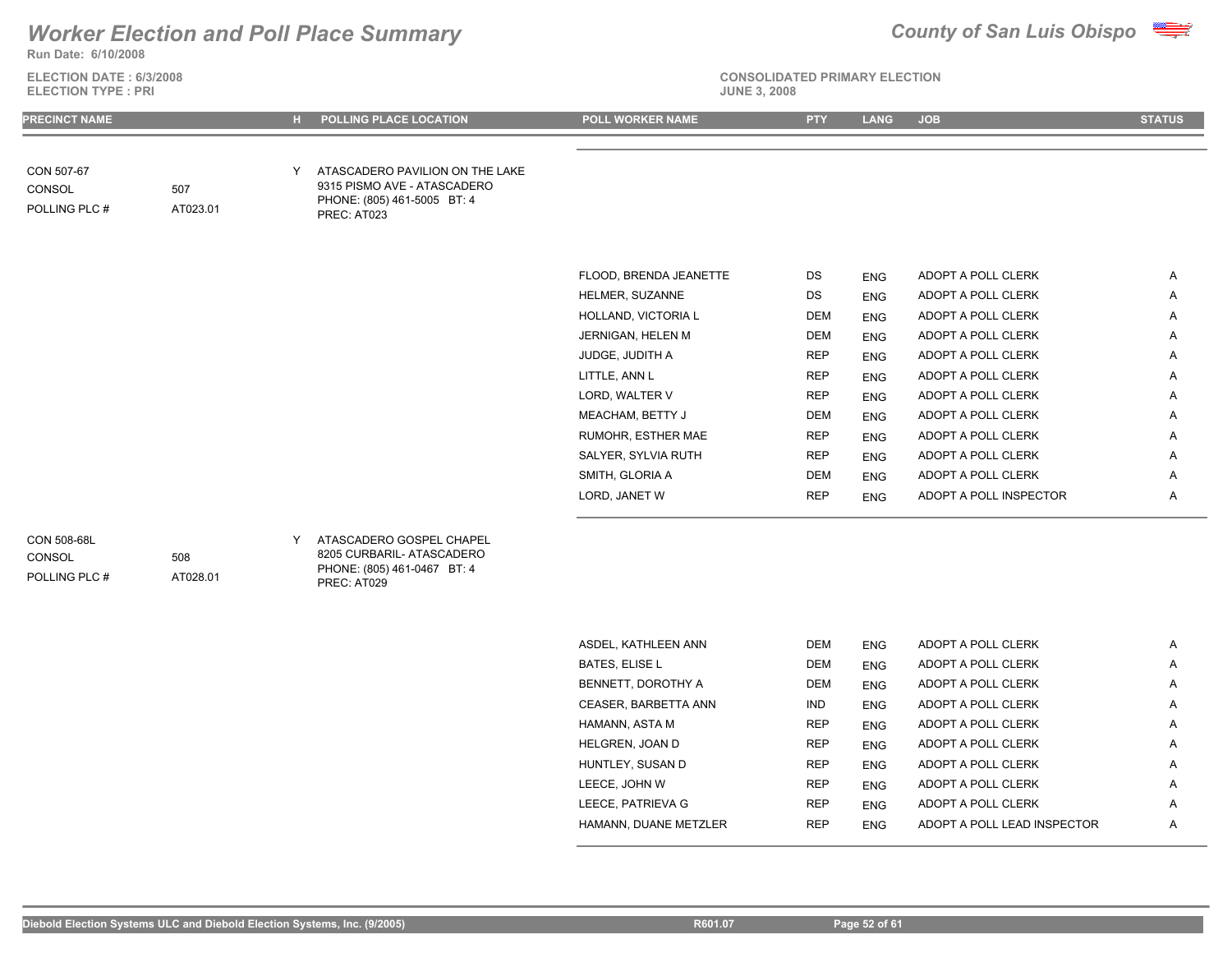

**ELECTION DATE : 6/3/2008**





| <b>PRECINCT NAME</b>                          |                 | н. | POLLING PLACE LOCATION                                                                                        | POLL WORKER NAME             | <b>PTY</b> | <b>LANG</b> | <b>JOB</b>             | <b>STATUS</b> |
|-----------------------------------------------|-----------------|----|---------------------------------------------------------------------------------------------------------------|------------------------------|------------|-------------|------------------------|---------------|
| CON 509-68<br>CONSOL<br>POLLING PLC #         | 509<br>AT036.01 | Y  | ATASCADERO GOSPEL CHAPEL<br>8205 CURBARIL- ATASCADERO<br>PHONE: (805) 461-0467 BT: 4<br>PREC: AT029           |                              |            |             |                        |               |
|                                               |                 |    |                                                                                                               |                              |            |             |                        |               |
|                                               |                 |    |                                                                                                               | ARNESON, ANN M               | DS         | <b>ENG</b>  | ADOPT A POLL CLERK     | Α             |
|                                               |                 |    |                                                                                                               | <b>BLACK, DAVID LAWRENCE</b> | DEM        | <b>ENG</b>  | ADOPT A POLL CLERK     | Α             |
|                                               |                 |    |                                                                                                               | CONGER, ROBERTA              | DEM        | <b>ENG</b>  | ADOPT A POLL CLERK     | Α             |
|                                               |                 |    |                                                                                                               | DODSON, WALTER JEROLD        | <b>REP</b> | <b>ENG</b>  | ADOPT A POLL CLERK     | Α             |
|                                               |                 |    |                                                                                                               | FERTSCHNEIDER, FRANK W       | DEM        | <b>ENG</b>  | ADOPT A POLL CLERK     | Α             |
|                                               |                 |    |                                                                                                               | JOHNSTON, DORIS JEAN         | <b>REP</b> | <b>ENG</b>  | ADOPT A POLL CLERK     | Α             |
|                                               |                 |    |                                                                                                               | LAPP, ROYCE EMERSON          | DEM        | <b>ENG</b>  | ADOPT A POLL CLERK     | Α             |
|                                               |                 |    |                                                                                                               | LUEBBERS, MAUREEN            | DEM        | <b>ENG</b>  | ADOPT A POLL CLERK     | Α             |
|                                               |                 |    |                                                                                                               | MC GAHEY, JUNE               | DS         | <b>ENG</b>  | ADOPT A POLL CLERK     | Α             |
|                                               |                 |    |                                                                                                               | PECCI, GEORGE                | <b>REP</b> | <b>ENG</b>  | ADOPT A POLL CLERK     | Α             |
|                                               |                 |    |                                                                                                               | TRUJILLO, DANIEL             | DEM        | <b>ENG</b>  | ADOPT A POLL CLERK     | Α             |
|                                               |                 |    |                                                                                                               | TRUJILLO, EVA J              | DEM        | <b>ENG</b>  | ADOPT A POLL CLERK     | Α             |
|                                               |                 |    |                                                                                                               | JEFFRIES, MARTHA R           | DEM        | <b>ENG</b>  | ADOPT A POLL INSPECTOR | A             |
| CON 510-70<br>CONSOL<br>POLLING PLC #         | 510<br>AT038.01 | Y  | COMMUNITY CHURCH OF ATASCADERO<br>5850 ROSARIO AVE - ATASCADERO<br>PHONE: (805) 466-9108 BT: 4<br>PREC: AT048 |                              |            |             |                        |               |
|                                               |                 |    |                                                                                                               | BEBOUT, GEORGIA GAIL         | <b>REP</b> | <b>ENG</b>  | <b>CLERK</b>           | Α             |
|                                               |                 |    |                                                                                                               | BEBOUT, WARREN ALEXANDER     | <b>REP</b> | <b>ENG</b>  | <b>CLERK</b>           | Α             |
|                                               |                 |    |                                                                                                               | SHORT, SANDRA K              | DEM        | <b>ENG</b>  | <b>CLERK</b>           | A             |
|                                               |                 |    |                                                                                                               | VARGUES, WILLIAM J           | <b>REP</b> | <b>ENG</b>  | <b>INSPECTOR</b>       | A             |
|                                               |                 |    |                                                                                                               | PARKHURST, JERISSA A         | DS         | <b>ENG</b>  | ELECTIONS - PM CLERK   | Α             |
|                                               |                 |    |                                                                                                               |                              |            |             |                        |               |
| CON 511-70L<br><b>CONSOL</b><br>POLLING PLC # | 511<br>AT044.01 | Y  | COMMUNITY CHURCH OF ATASCADERO<br>5850 ROSARIO AVE - ATASCADERO<br>PHONE: (805) 466-9108 BT: 4<br>PREC: AT048 |                              |            |             |                        |               |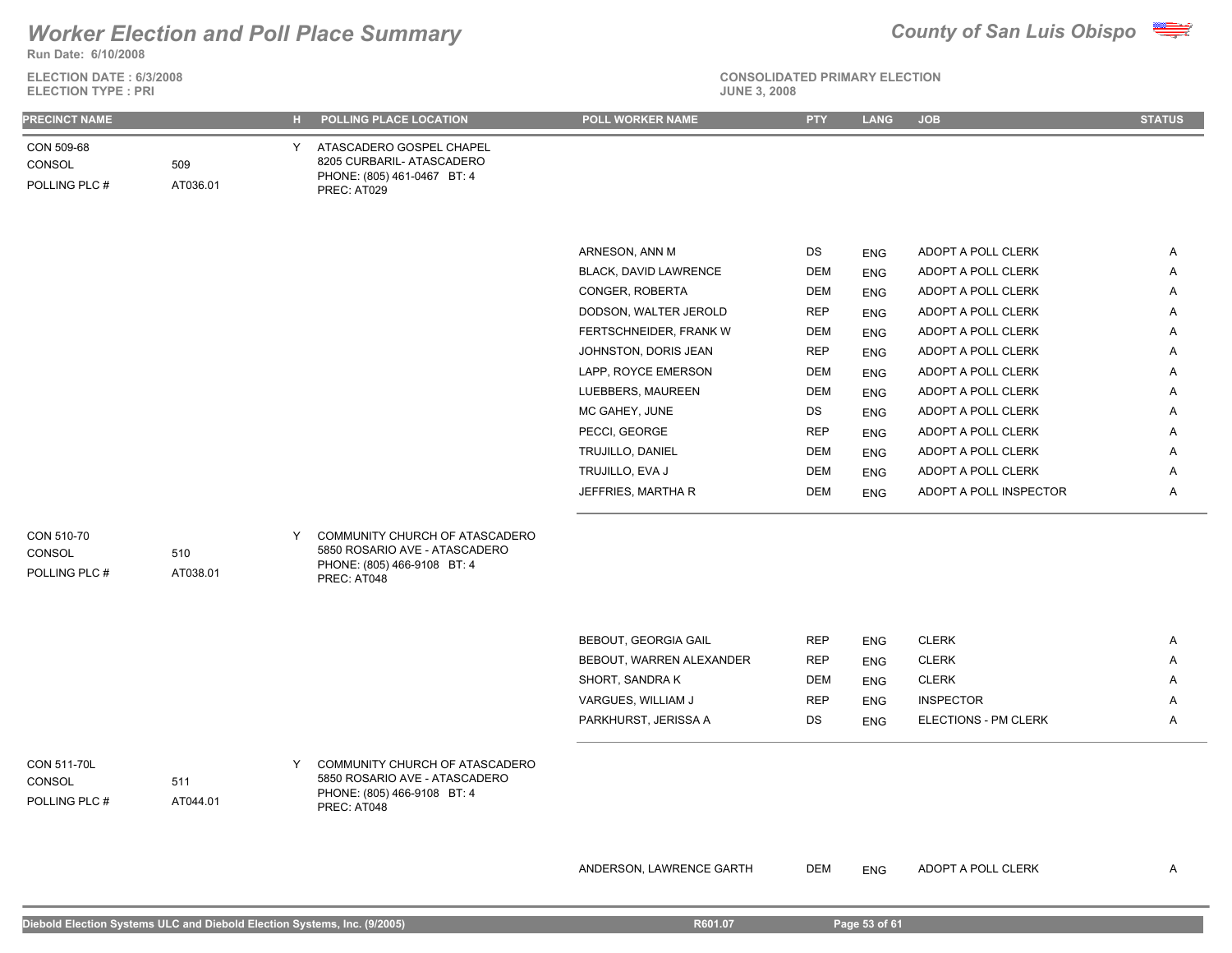**Run Date: 6/10/2008**

**ELECTION DATE : 6/3/2008 ELECTION TYPE : PRI** 



**CONSOLIDATED PRIMARY ELECTION**

| <b>PRECINCT NAME</b> | <b>H</b> POLLING PLACE LOCATION | <b>POLL WORKER NAME</b>       | <b>PTY</b> | <b>LANG</b> | <b>JOB</b>                         | <b>STATUS</b>  |
|----------------------|---------------------------------|-------------------------------|------------|-------------|------------------------------------|----------------|
|                      |                                 | <b>CURRY, HEATHER ALLISON</b> | DEM        | <b>ENG</b>  | ADOPT A POLL CLERK                 | $\mathsf{A}$   |
|                      |                                 | JANSEN, RAYMOND K             | DEM        | <b>ENG</b>  | ADOPT A POLL CLERK                 | $\mathsf{A}$   |
|                      |                                 | MITCHELL, PAUL L              | DEM        | <b>ENG</b>  | ADOPT A POLL CLERK                 | A              |
|                      |                                 | RAMONT, RICHARD L             | <b>REP</b> | <b>ENG</b>  | ADOPT A POLL CLERK                 | $\mathsf{A}$   |
|                      |                                 | SHINODA, MUTSUO               | DS         | <b>ENG</b>  | ADOPT A POLL CLERK                 | $\overline{A}$ |
|                      |                                 | TREVISANO, JOHN S             | <b>DEM</b> | <b>ENG</b>  | ADOPT A POLL CLERK                 | $\overline{A}$ |
|                      |                                 | RICH, JOAN M                  | DEM        | <b>ENG</b>  | ADOPT A POLL LEAD INSPECTOR        | A              |
|                      |                                 | <b>GAERTNER, KENNETH P</b>    | <b>REP</b> | <b>ENG</b>  | <b>VOTER ASSISTANCE SPECIALIST</b> | $\mathsf{A}$   |
|                      |                                 |                               |            |             |                                    |                |

**CONSOL** 

| CON 512-65    |          | Y ST. LUKE'S EPISCOPAL CHURCH |  |
|---------------|----------|-------------------------------|--|
| CONSOL        | 512      | 5318 PALMA AVE- ATASCADERO    |  |
|               |          | PHONE: (805) 466-0379 BT: 4   |  |
| POLLING PLC # | AT049.01 | PREC: AT048                   |  |

| ARNOLD, GEORGETTE A  | <b>DEM</b> | <b>ENG</b> | ADOPT A POLL CLERK         | A |
|----------------------|------------|------------|----------------------------|---|
| CASEY, NANCY PAHL    | DEM        | <b>ENG</b> | ADOPT A POLL CLERK         | A |
| CHISUM, PATRICIA ANN | <b>REP</b> | <b>ENG</b> | ADOPT A POLL CLERK         | Α |
| COLLIER, CLAUDIA E   | <b>DEM</b> | <b>ENG</b> | ADOPT A POLL CLERK         | Α |
| FRY, ELLEN MOFFAT    | <b>REP</b> | <b>ENG</b> | ADOPT A POLL CLERK         | Α |
| MC CAREY, KATHLEEN A | <b>REP</b> | <b>ENG</b> | ADOPT A POLL CLERK         | A |
| MOODY, JULIE CAROL   | <b>DEM</b> | <b>ENG</b> | ADOPT A POLL CLERK         | A |
| REW, ALICE C         | <b>DEM</b> | <b>ENG</b> | ADOPT A POLL CLERK         | A |
| SCHROEDER, PAULA J   | <b>DEM</b> | <b>ENG</b> | ADOPT A POLL CLERK         | A |
| SEDAM, ROYLE D       | <b>REP</b> | <b>ENG</b> | ADOPT A POLL CLERK         | A |
| SELISKAR, ALLEAH S   | <b>DEM</b> | <b>ENG</b> | ADOPT A POLL CLERK         | A |
| TOPLEY, PAULA J      | <b>DEM</b> | <b>ENG</b> | ADOPT A POLL CLERK         | Α |
| PRICE, JANET B       | <b>DEM</b> | <b>ENG</b> | ADOPT A POLL INSPECTOR     | Α |
| COOPER, DIANA MARIE  | <b>REP</b> | <b>ENG</b> | ADOPT A POLL 2ND INSPECTOR | A |

POLLING PLC # CONSOL

ATASCADERO GOSPEL CHAPEL CON 513-69L Y 8205 CURBARIL- ATASCADERO PHONE: (805) 461-0467 BT: 4 PREC: AT029

> KOZNEK, JANET LAND FOR SAMING HER REP ENG ELECTIONS - AM CLERK A AM A PETERSON, KAREN MARIE **REP** ENG ELECTIONS - AM CLERK A BURGGRAF, VIOLET A DS ENG CLERK A A

513

AT053.01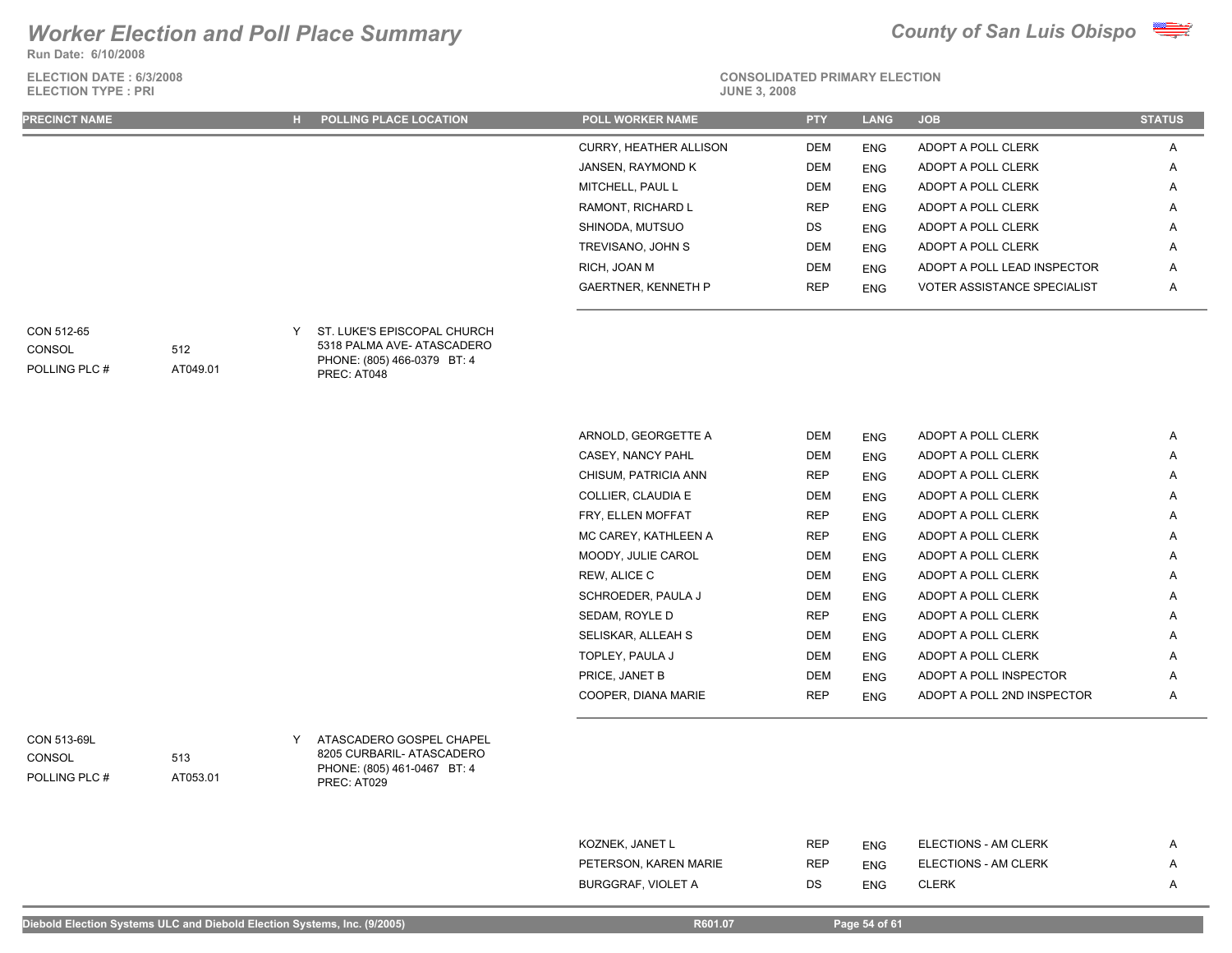**Run Date: 6/10/2008**

**ELECTION DATE : 6/3/2008 ELECTION TYPE : PRI** 





## **CONSOLIDATED PRIMARY ELECTION**

| <b>PRECINCT NAME</b>                   |                 |   | H POLLING PLACE LOCATION                                                                            | <b>POLL WORKER NAME</b>       | <b>PTY</b> | <b>LANG</b> | <b>JOB</b>                         | <b>STATUS</b> |
|----------------------------------------|-----------------|---|-----------------------------------------------------------------------------------------------------|-------------------------------|------------|-------------|------------------------------------|---------------|
|                                        |                 |   |                                                                                                     | SULLIVAN, DANIEL EVERT        | <b>REP</b> | <b>ENG</b>  | <b>CLERK</b>                       | Α             |
|                                        |                 |   |                                                                                                     | JOHNSON, HELEN A              | <b>REP</b> | <b>ENG</b>  | <b>LEAD INSPECTOR</b>              | Α             |
|                                        |                 |   |                                                                                                     | <b>BROWN, RUTH CELIA</b>      | <b>DEM</b> | <b>ENG</b>  | ELECTIONS - PM CLERK               | Α             |
|                                        |                 |   |                                                                                                     | SEABERG, MARY ANNE            | <b>REP</b> | <b>ENG</b>  | ELECTIONS - PM CLERK               | Α             |
|                                        |                 |   |                                                                                                     | WILSON, CAROL J               | <b>REP</b> | <b>ENG</b>  | <b>VOTER ASSISTANCE SPECIALIST</b> | Α             |
|                                        |                 |   |                                                                                                     | <b>WILKINS, PATRICIA GAIL</b> | <b>REP</b> | <b>ENG</b>  | VOTING SYSTEM SPECIALIST           | Α             |
| CON 514-69<br>CONSOL<br>POLLING PLC #  | 514<br>AT058.01 | Y | ATASCADERO GOSPEL CHAPEL<br>8205 CURBARIL- ATASCADERO<br>PHONE: (805) 461-0467 BT: 4<br>PREC: AT029 |                               |            |             |                                    |               |
|                                        |                 |   |                                                                                                     |                               |            |             |                                    |               |
|                                        |                 |   |                                                                                                     | AMAN, MARY L                  | <b>DEM</b> | <b>ENG</b>  | ADOPT A POLL CLERK                 | Α             |
|                                        |                 |   |                                                                                                     | LORDEN, DEBRA ANN             | <b>DEM</b> | <b>ENG</b>  | ADOPT A POLL CLERK                 | Α             |
|                                        |                 |   |                                                                                                     | MARTIN, DIXIE DEE             | <b>DEM</b> | <b>ENG</b>  | ADOPT A POLL CLERK                 | Α             |
|                                        |                 |   |                                                                                                     | PENDLETON, MARGUERITE E       | <b>REP</b> | <b>ENG</b>  | ADOPT A POLL CLERK                 | Α             |
|                                        |                 |   |                                                                                                     | PENDLETON, ROBIN A            | <b>REP</b> | <b>ENG</b>  | ADOPT A POLL CLERK                 | Α             |
|                                        |                 |   |                                                                                                     | STEVENSON, VIRGINIA C         | <b>REP</b> | <b>ENG</b>  | ADOPT A POLL CLERK                 | Α             |
|                                        |                 |   |                                                                                                     | THOMPSON, EMIL S              | <b>REP</b> | <b>ENG</b>  | ADOPT A POLL CLERK                 | Α             |
|                                        |                 |   |                                                                                                     | <b>VELEY, CATHERINE R</b>     | <b>REP</b> | <b>ENG</b>  | ADOPT A POLL INSPECTOR             | Α             |
| CON 515-71L<br>CONSOL<br>POLLING PLC # | 515<br>AT064.01 | Y | BEREAN BIBLE CHURCH<br>9325 EL BORDO AVE - ATASCADERO<br>PHONE: (805) 466-3362 BT: 4<br>PREC: AT059 |                               |            |             |                                    |               |
|                                        |                 |   |                                                                                                     |                               |            |             |                                    |               |
|                                        |                 |   |                                                                                                     | APPELL, SYBLE MARIE           | <b>REP</b> | <b>ENG</b>  | ADOPT A POLL CLERK                 | Α             |
|                                        |                 |   |                                                                                                     | <b>BARTON, SHERYL SUE</b>     | <b>REP</b> | <b>ENG</b>  | ADOPT A POLL CLERK                 | Α             |
|                                        |                 |   |                                                                                                     | <b>BILLINGS, GEORGE W</b>     | <b>REP</b> | <b>ENG</b>  | ADOPT A POLL CLERK                 | Α             |
|                                        |                 |   |                                                                                                     | <b>BILLINGS, RITA</b>         | <b>REP</b> | <b>ENG</b>  | ADOPT A POLL CLERK                 | Α             |
|                                        |                 |   |                                                                                                     | CASEY, JANYCE DIANE           | <b>REP</b> | <b>ENG</b>  | ADOPT A POLL CLERK                 | А             |
|                                        |                 |   |                                                                                                     | CHUNN, ARDITH E               | <b>REP</b> | <b>ENG</b>  | ADOPT A POLL CLERK                 | Α             |

DEARDORFF, PEGGY LEE REP ENG ADOPT A POLL CLERK A EMERSON, FORREST ALLAN REP ENG ADOPT A POLL CLERK A KNIFTON, VALERIE M **REP** ENG ADOPT A POLL CLERK A SCHWEICH, PAUL A **REP** ENG ADOPT A POLL CLERK A A STITZER, SANDRA R REP ENG ADOPT A POLL CLERK A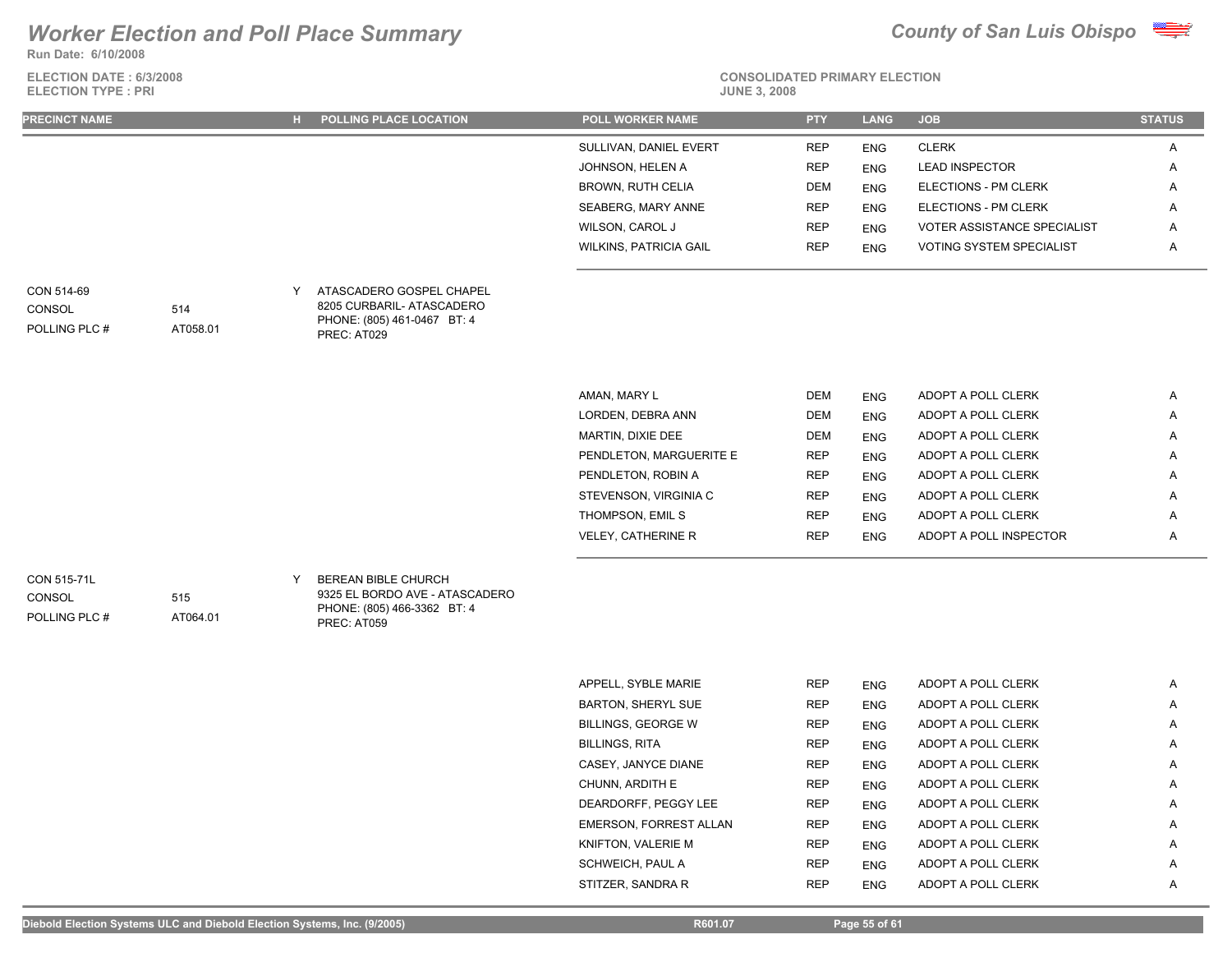**Run Date: 6/10/2008**

**ELECTION DATE : 6/3/2008 ELECTION TYPE : PRI** 



# **CONSOLIDATED PRIMARY ELECTION**

| <b>PRECINCT NAME</b>                   |                 |        | H POLLING PLACE LOCATION                                                                            | <b>POLL WORKER NAME</b>    | <b>PTY</b> | <b>LANG</b> | <b>JOB</b>                  | <b>STATUS</b> |
|----------------------------------------|-----------------|--------|-----------------------------------------------------------------------------------------------------|----------------------------|------------|-------------|-----------------------------|---------------|
|                                        |                 |        |                                                                                                     | WHITELEY, JOHN T           | <b>REP</b> | <b>ENG</b>  | ADOPT A POLL CLERK          | Α             |
|                                        |                 |        |                                                                                                     | ZALDIVAR, MARJORIE L       | <b>REP</b> | <b>ENG</b>  | ADOPT A POLL CLERK          | Α             |
|                                        |                 |        |                                                                                                     | WHITELEY, MELISSA M        | <b>REP</b> | <b>ENG</b>  | ADOPT A POLL LEAD INSPECTOR | Α             |
| CON 516-72L<br>CONSOL<br>POLLING PLC # | 516<br>EC001.01 | $\vee$ | NAZARENE CHURCH<br>9333 SANTA BARBARA RD - ATASCADERO<br>PHONE: (805) 466-9505 BT: 4<br>PREC: AT065 |                            |            |             |                             |               |
|                                        |                 |        |                                                                                                     | BENSON, JOHN PAUL          | <b>REP</b> | <b>ENG</b>  | ADOPT A POLL CLERK          | Α             |
|                                        |                 |        |                                                                                                     | <b>BENSON, MARY JOSEPH</b> | <b>DEM</b> | <b>ENG</b>  | ADOPT A POLL CLERK          | Α             |
|                                        |                 |        |                                                                                                     | <b>GASCH, ARLENE J</b>     | <b>REP</b> | <b>ENG</b>  | ADOPT A POLL CLERK          | Α             |
|                                        |                 |        |                                                                                                     | HERBERT, ANNE T            | DEM        | <b>ENG</b>  | ADOPT A POLL CLERK          | Α             |
|                                        |                 |        |                                                                                                     | MOLFINO, GEORGE E          | <b>REP</b> | <b>ENG</b>  | ADOPT A POLL CLERK          | A             |
|                                        |                 |        |                                                                                                     | <b>MORROW, ARTHUR L</b>    | <b>REP</b> | <b>ENG</b>  | ADOPT A POLL CLERK          | Α             |
|                                        |                 |        |                                                                                                     | PAULI, LINDA L             | <b>REP</b> | <b>ENG</b>  | ADOPT A POLL CLERK          | Α             |
|                                        |                 |        |                                                                                                     | SALTER, ALVIN J            | <b>DEM</b> | <b>ENG</b>  | ADOPT A POLL CLERK          | Α             |
|                                        |                 |        |                                                                                                     | SALTER, BETTINA H          | <b>DEM</b> | <b>ENG</b>  | ADOPT A POLL CLERK          | Α             |
|                                        |                 |        |                                                                                                     | SHEPHERD, TERESA ANN       | <b>REP</b> | <b>ENG</b>  | ADOPT A POLL CLERK          | Α             |
|                                        |                 |        |                                                                                                     | THARP, JOYCE H             | <b>DEM</b> | <b>ENG</b>  | ADOPT A POLL CLERK          | Α             |
|                                        |                 |        |                                                                                                     | THARP, STANLEY K           | DEM        | <b>ENG</b>  | ADOPT A POLL CLERK          | Α             |
|                                        |                 |        |                                                                                                     | MARKS-MOLFINO, DEBBIE LYNN | <b>REP</b> | <b>ENG</b>  | ADOPT A POLL LEAD INSPECTOR | Α             |

POLLING PLC # **CONSOL** 

5110 SWAYZE ST - CRESTON PHONE: (805) 238-7861 BT: 4 PREC: HH001

| ANTENUCCI, DIANA               | <b>DEM</b> | <b>ENG</b> | CLERK                 | Α |
|--------------------------------|------------|------------|-----------------------|---|
| DE CHADENEDES, KATHLEEN O HARE | DS         | <b>ENG</b> | CLERK                 | A |
| HICKS, ALVAH MILTON            | <b>DEM</b> | <b>ENG</b> | CLERK                 | Α |
| RYAN, CARIN D                  | <b>REP</b> | <b>ENG</b> | <b>LEAD INSPECTOR</b> | A |
|                                |            |            |                       |   |

517

CR502.01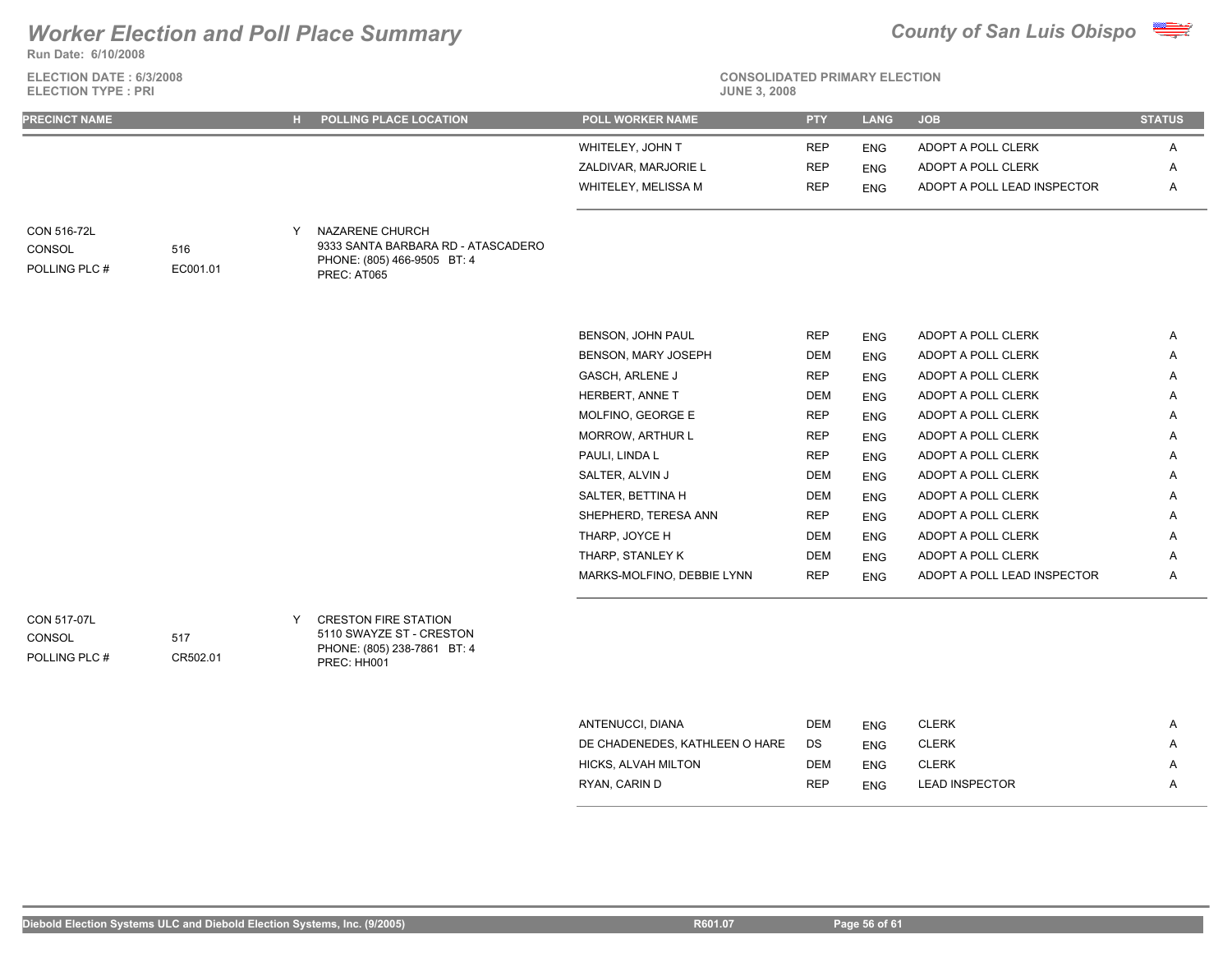### **Run Date: 6/10/2008** *Worker Election and Poll Place Summary County of San Luis Obispo*



| <b>ELECTION DATE: 6/3/2008</b><br><b>ELECTION TYPE: PRI</b> |                 |    |                                                                                                                                | <b>CONSOLIDATED PRIMARY ELECTION</b><br><b>JUNE 3, 2008</b> |            |             |                       |               |  |
|-------------------------------------------------------------|-----------------|----|--------------------------------------------------------------------------------------------------------------------------------|-------------------------------------------------------------|------------|-------------|-----------------------|---------------|--|
| <b>PRECINCT NAME</b>                                        |                 | H. | POLLING PLACE LOCATION                                                                                                         | POLL WORKER NAME                                            | <b>PTY</b> | <b>LANG</b> | <b>JOB</b>            | <b>STATUS</b> |  |
| CON 518-73<br>CONSOL<br>POLLING PLC #                       | 518<br>SM002.01 | Y  | SANTA MARGARITA COMMUNITY HALL<br>9610 MURPHY STREET - SANTA<br><b>MARGARITA</b><br>PHONE: (805) 438-9981 BT: 4<br>PREC: SM004 |                                                             |            |             |                       |               |  |
|                                                             |                 |    |                                                                                                                                | O KEEFE, JOAN M                                             | DEM        | <b>ENG</b>  | ELECTIONS - AM CLERK  | Α             |  |
|                                                             |                 |    |                                                                                                                                | ENGELKING, SAMUEL CARLYLE                                   | <b>REP</b> | <b>ENG</b>  | <b>CLERK</b>          | A             |  |
|                                                             |                 |    |                                                                                                                                | JOHNSON, LORI L                                             | <b>DEM</b> | <b>ENG</b>  | <b>CLERK</b>          | A             |  |
|                                                             |                 |    |                                                                                                                                | LIMON, CAROL A                                              | <b>DEM</b> | <b>ENG</b>  | <b>CLERK</b>          | A             |  |
|                                                             |                 |    |                                                                                                                                | BOCHE, CAROL FRANCES                                        | DS         | <b>ENG</b>  | <b>INSPECTOR</b>      | Α             |  |
|                                                             |                 |    |                                                                                                                                | PINNEY, JAMES M                                             | DS         | <b>ENG</b>  | ELECTIONS - PM CLERK  | A             |  |
| CON 519-73L<br>CONSOL<br>POLLING PLC #                      | 519<br>SM001.02 | Y  | SANTA MARGARITA COMMUNITY HALL<br>9610 MURPHY STREET - SANTA<br><b>MARGARITA</b><br>PHONE: (805) 438-9981 BT: 4<br>PREC: SM004 |                                                             |            |             |                       |               |  |
|                                                             |                 |    |                                                                                                                                | TOGSTAD, VICKI J                                            | <b>DEM</b> | <b>ENG</b>  | ELECTIONS - AM CLERK  | $\mathsf{A}$  |  |
|                                                             |                 |    |                                                                                                                                | HALL, THERESA H                                             | <b>REP</b> | <b>ENG</b>  | <b>CLERK</b>          | A             |  |
|                                                             |                 |    |                                                                                                                                | SOTELO, DAVID MICHAEL                                       | <b>REP</b> | <b>ENG</b>  | <b>CLERK</b>          | Α             |  |
|                                                             |                 |    |                                                                                                                                | THORNE, ROSEMARY E                                          | <b>DEM</b> | <b>ENG</b>  | <b>CLERK</b>          | Α             |  |
|                                                             |                 |    |                                                                                                                                | TOMASINI, MARIE F                                           | $N-P$      | <b>ENG</b>  | <b>LEAD INSPECTOR</b> | Α             |  |
|                                                             |                 |    |                                                                                                                                | MILBURN, PEGGY B                                            | <b>REP</b> | <b>ENG</b>  | ELECTIONS - PM CLERK  | A             |  |
| <b>CON 520-42L</b><br>CONSOL<br>POLLING PLC #               | 520<br>SL501.01 | Y  | SAN LUIS OBISPO VETERANS BLDG<br>801 GRAND AVE - SAN LUIS OBISPO<br>PHONE: (805) 543-9907 BT: 6<br>PREC: SL502                 |                                                             |            |             |                       |               |  |
|                                                             |                 |    |                                                                                                                                |                                                             |            |             |                       |               |  |
|                                                             |                 |    |                                                                                                                                | DETTLOFF, ERLAND G                                          | <b>REP</b> | <b>ENG</b>  | <b>CLERK</b>          | $\mathsf{A}$  |  |
|                                                             |                 |    |                                                                                                                                | LONG, JOHN R                                                | <b>REP</b> | <b>ENG</b>  | <b>CLERK</b>          | A             |  |
|                                                             |                 |    |                                                                                                                                | LONG, KATHERINE C                                           | <b>REP</b> | <b>ENG</b>  | <b>CLERK</b>          | A             |  |
|                                                             |                 |    |                                                                                                                                | RENO, CLARENCE F                                            | <b>REP</b> | <b>ENG</b>  | <b>CLERK</b>          | A             |  |
|                                                             |                 |    |                                                                                                                                | <b>GUNKEL, MICHAEL M</b>                                    | <b>REP</b> | <b>ENG</b>  | <b>LEAD INSPECTOR</b> | A             |  |

RALL, RICHARD MAURICE **REP** ENG VOTING SYSTEM SPECIALIST A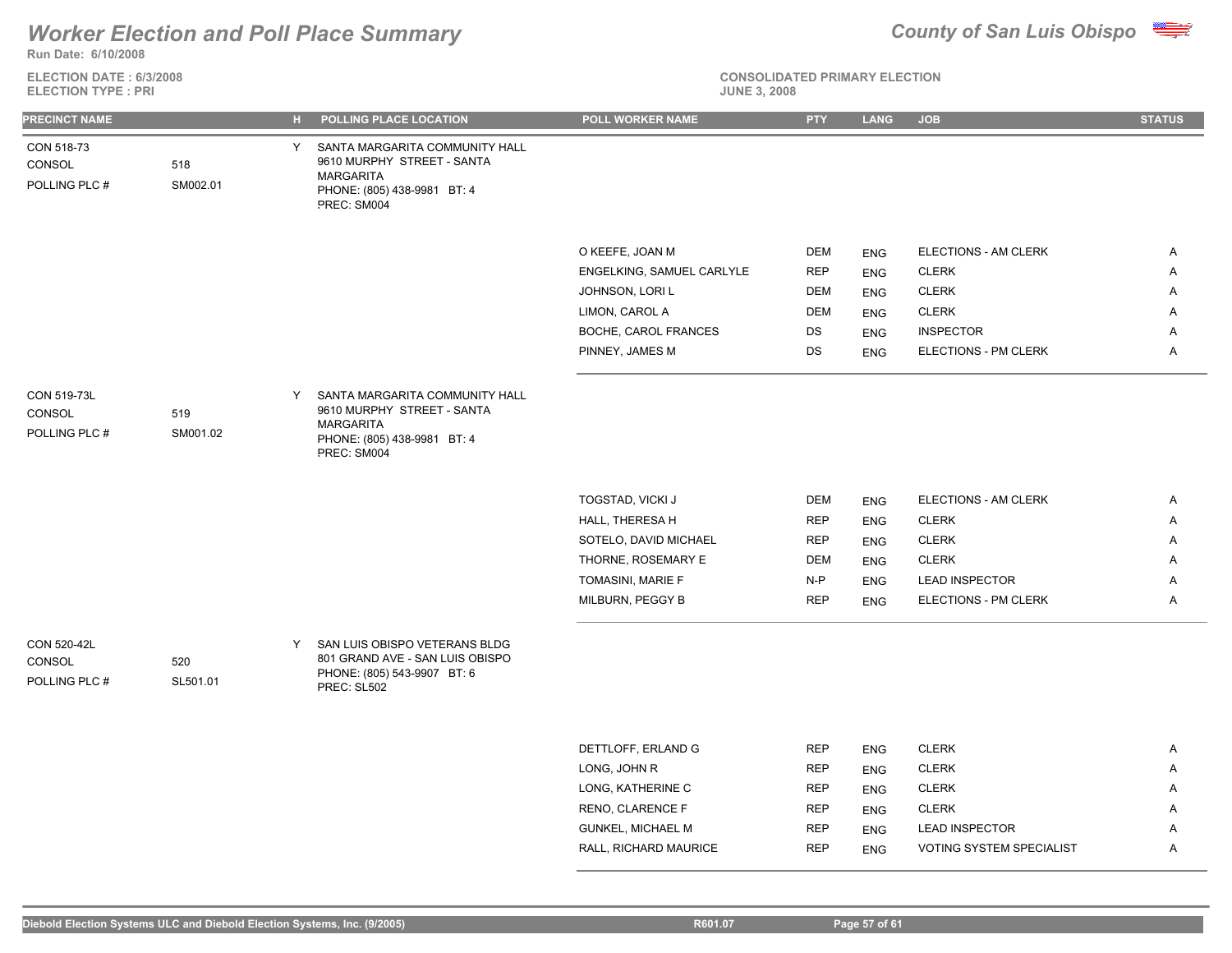

**Run Date: 6/10/2008**

**ELECTION DATE : 6/3/2008 ELECTION TYPE : PRI** 

|  |  | JNE 3.7 |  | о |
|--|--|---------|--|---|
|  |  |         |  |   |

| <b>PRECINCT NAME</b>                          |                 |   | H POLLING PLACE LOCATION                                                                                          | POLL WORKER NAME                        | <b>PTY</b>       | <b>LANG</b>              | <b>JOB</b>                           | <b>STATUS</b> |
|-----------------------------------------------|-----------------|---|-------------------------------------------------------------------------------------------------------------------|-----------------------------------------|------------------|--------------------------|--------------------------------------|---------------|
| CON 521-74L<br>CONSOL<br>POLLING PLC #        | 521<br>SL507.01 |   | Y LUDWICK COMMUNITY CENTER<br>864 SANTA ROSA ST - OFF MILL ST - SLO<br>PHONE: (805) 781-7405 BT: 6<br>PREC: NONE  |                                         |                  |                          |                                      |               |
|                                               |                 |   |                                                                                                                   | ANDERSON, CAROL MARIE                   | <b>REP</b>       |                          | ADOPT A POLL CLERK                   | A             |
|                                               |                 |   |                                                                                                                   | FARMER, WILLIAM B                       | <b>REP</b>       | ENG<br>ENG               | ADOPT A POLL CLERK                   | Α             |
|                                               |                 |   |                                                                                                                   | <b>GOULD, JANICE MARIE</b>              | <b>REP</b>       | <b>ENG</b>               | ADOPT A POLL CLERK                   | Α             |
|                                               |                 |   |                                                                                                                   | HUBBARD, COLLEEN R                      | <b>REP</b>       | <b>ENG</b>               | ADOPT A POLL CLERK                   | Α             |
|                                               |                 |   |                                                                                                                   | MALONE, EVA LORETTA                     | <b>REP</b>       | <b>ENG</b>               | ADOPT A POLL CLERK                   | A             |
|                                               |                 |   |                                                                                                                   | STEIL, CATHARINE C                      | <b>DEM</b>       | <b>ENG</b>               | ADOPT A POLL CLERK                   | A             |
|                                               |                 |   |                                                                                                                   | WORTHY, BARBARA                         | <b>DEM</b>       | <b>ENG</b>               | ADOPT A POLL CLERK                   | Α             |
|                                               |                 |   |                                                                                                                   | CURTIS, SUZANNE E                       | DEM              | <b>ENG</b>               | ADOPT A POLL LEAD INSPECTOR          | Α             |
| <b>CON 522-75L</b><br>CONSOL<br>POLLING PLC # | 522<br>SL513.01 | Y | SAN LUIS OBISPO CITY HALL<br>990 PALM STREET- SAN LUIS OBISPO<br>PHONE: (805) 781-7102 BT: 6<br>PREC: SL511       |                                         |                  |                          |                                      |               |
|                                               |                 |   |                                                                                                                   |                                         |                  |                          |                                      |               |
|                                               |                 |   |                                                                                                                   | HOPKINS, TERRY J                        | <b>DEM</b>       | <b>ENG</b>               | ELECTIONS - AM CLERK                 | Α             |
|                                               |                 |   |                                                                                                                   | MACEBO, LORRAINE S<br>VERMEER, DONALD E | DEM              | <b>ENG</b>               | ELECTIONS - AM CLERK<br><b>CLERK</b> | Α             |
|                                               |                 |   |                                                                                                                   | SHLAUDEMAN, HARRY W                     | DS<br><b>REP</b> | <b>ENG</b><br><b>ENG</b> | <b>LEAD INSPECTOR</b>                | Α<br>Α        |
|                                               |                 |   |                                                                                                                   | HOPKINS, R ALLEN                        | <b>DEM</b>       | <b>ENG</b>               | ELECTIONS - PM CLERK                 | A             |
|                                               |                 |   |                                                                                                                   | STOFER, TWILA R                         | <b>DEM</b>       | <b>ENG</b>               | ELECTIONS - PM CLERK                 | A             |
|                                               |                 |   |                                                                                                                   | INGRAM, LEAH LORENZ                     | DS               | <b>ENG</b>               | STUDENT POLLWORKER                   | A             |
| CON 523-30<br>CONSOL<br>POLLING PLC #         | 523<br>SL519.01 | Y | ZION LUTHERAN FELLOWSHIP HALL<br>1010 FOOTHILL BLVD - SAN LUIS OBIS<br>PHONE: (805) 543-8327 BT: 6<br>PREC: SL526 |                                         |                  |                          |                                      |               |
|                                               |                 |   |                                                                                                                   |                                         |                  |                          |                                      |               |
|                                               |                 |   |                                                                                                                   | JAQUA, MARIE L                          | DEM              | <b>ENG</b>               | ELECTIONS - AM CLERK                 | Α             |
|                                               |                 |   |                                                                                                                   | KULCZYK, EUGENE                         | <b>DEM</b>       | <b>ENG</b>               | ELECTIONS - AM CLERK                 | A             |
|                                               |                 |   |                                                                                                                   | RICHFORD, BEVERLY JENSEN                | DEM              | <b>ENG</b>               | <b>CLERK</b>                         | Α             |
|                                               |                 |   |                                                                                                                   | SCHMITT, DEBORAH L                      | <b>DEM</b>       | <b>ENG</b>               | <b>CLERK</b>                         | Α             |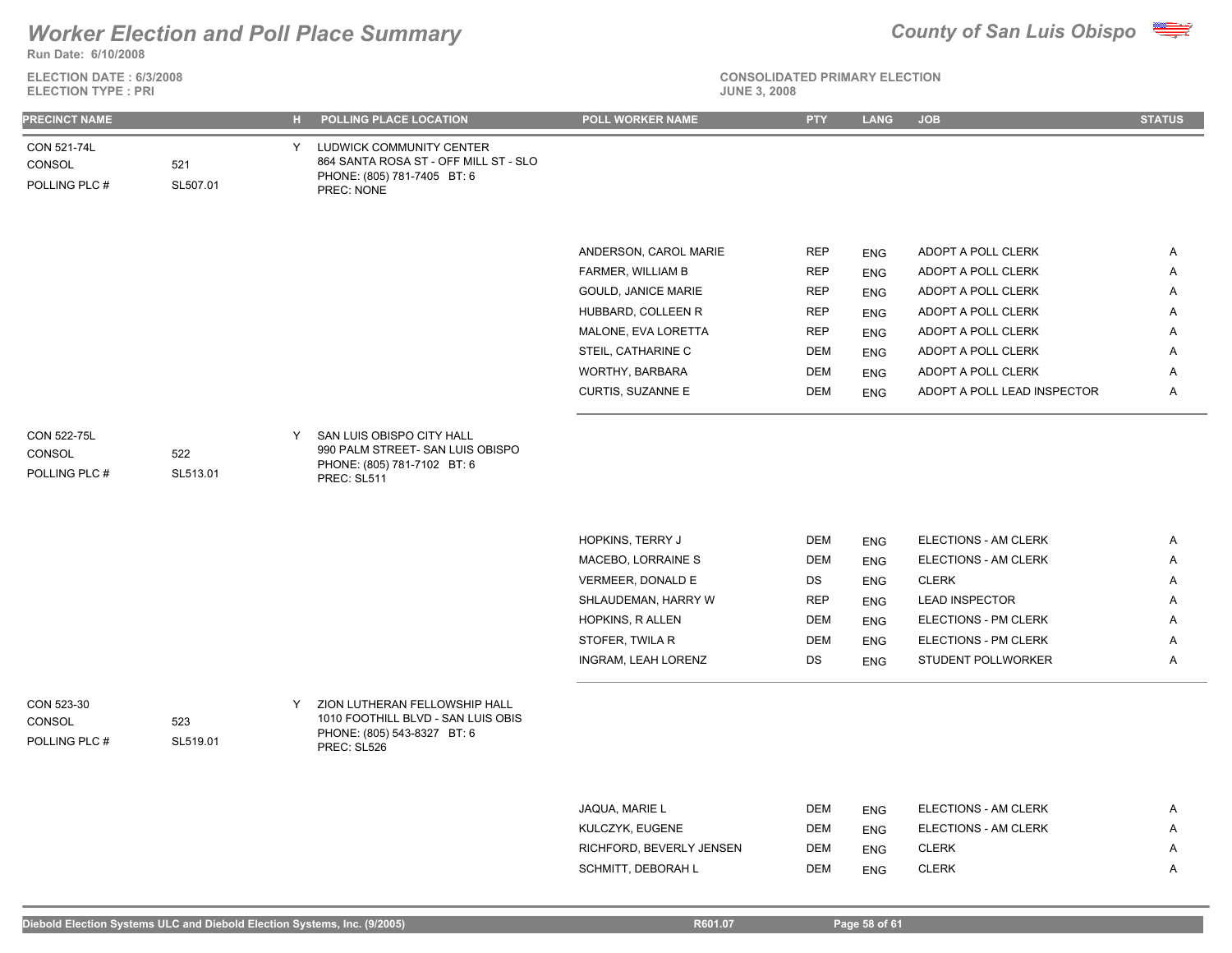**Run Date: 6/10/2008**

**ELECTION DATE : 6/3/2008 ELECTION TYPE : PRI** 



**CONSOLIDATED PRIMARY ELECTION**

| <b>PRECINCT NAME</b>                                 |                 |   | <b>H</b> POLLING PLACE LOCATION                                                                                   | <b>POLL WORKER NAME</b>        | <b>PTY</b> | <b>LANG</b> | <b>JOB</b>                  | <b>STATUS</b> |
|------------------------------------------------------|-----------------|---|-------------------------------------------------------------------------------------------------------------------|--------------------------------|------------|-------------|-----------------------------|---------------|
|                                                      |                 |   |                                                                                                                   | STEVESON, JAMES H              | <b>DEM</b> | <b>ENG</b>  | <b>INSPECTOR</b>            | Α             |
|                                                      |                 |   |                                                                                                                   | <b>CUTSHAW, CHARLES DENNIS</b> | <b>DEM</b> | <b>ENG</b>  | ELECTIONS - PM CLERK        | A             |
|                                                      |                 |   |                                                                                                                   | <b>GANSCHOW, KAREN L</b>       | <b>REP</b> | <b>ENG</b>  | ELECTIONS - PM CLERK        | A             |
| <b>CON 524-30L</b><br><b>CONSOL</b><br>POLLING PLC # | 524<br>SL525.01 |   | ZION LUTHERAN FELLOWSHIP HALL<br>1010 FOOTHILL BLVD - SAN LUIS OBIS<br>PHONE: (805) 543-8327 BT: 6<br>PREC: SL526 |                                |            |             |                             |               |
|                                                      |                 |   |                                                                                                                   | ABRECHT, DAVID JAMES           | <b>DEM</b> | <b>ENG</b>  | ADOPT A POLL CLERK          | A             |
|                                                      |                 |   |                                                                                                                   | ABRECHT, DEBORAH LYNNE         | <b>DEM</b> | <b>ENG</b>  | ADOPT A POLL CLERK          | A             |
|                                                      |                 |   |                                                                                                                   | ALTMAN, JOHN EDWARD            | DS         | <b>ENG</b>  | ADOPT A POLL CLERK          | Α             |
|                                                      |                 |   |                                                                                                                   | ANDERSON, JEAN ELIZABETH       | <b>DEM</b> | <b>ENG</b>  | ADOPT A POLL CLERK          | Α             |
|                                                      |                 |   |                                                                                                                   | <b>BERRY, JESSICA RENEE</b>    | <b>DEM</b> | <b>ENG</b>  | ADOPT A POLL CLERK          | Α             |
|                                                      |                 |   |                                                                                                                   | CHRISTIAN, KEVIN RICHARD       | <b>REP</b> | <b>ENG</b>  | ADOPT A POLL CLERK          | A             |
|                                                      |                 |   |                                                                                                                   | COLONELL, MATTHEW CARL         | LIB        | <b>ENG</b>  | ADOPT A POLL CLERK          | A             |
|                                                      |                 |   |                                                                                                                   | COLONELL, RITA MARIAN          | LIB        | <b>ENG</b>  | ADOPT A POLL CLERK          | Α             |
|                                                      |                 |   |                                                                                                                   | HOWELL, MARTIN W               | <b>DEM</b> | <b>ENG</b>  | ADOPT A POLL CLERK          | A             |
|                                                      |                 |   |                                                                                                                   | KALLAL, DANIEL JOSEPH          | DS         | <b>ENG</b>  | ADOPT A POLL CLERK          | A             |
|                                                      |                 |   |                                                                                                                   | KELLY, ANNE G                  | <b>DEM</b> | <b>ENG</b>  | ADOPT A POLL CLERK          | Α             |
|                                                      |                 |   |                                                                                                                   | LERNER, BENJAMIN J             | <b>DEM</b> | <b>ENG</b>  | ADOPT A POLL CLERK          | Α             |
|                                                      |                 |   |                                                                                                                   | LEWIS, BARRY J                 | DS         | <b>ENG</b>  | ADOPT A POLL CLERK          | Α             |
|                                                      |                 |   |                                                                                                                   | MAC CURDY, CAROL A             | <b>DEM</b> | <b>ENG</b>  | ADOPT A POLL CLERK          | A             |
|                                                      |                 |   |                                                                                                                   | <b>WERTENBRUCH, TYLER</b>      | <b>DEM</b> | <b>ENG</b>  | ADOPT A POLL CLERK          | Α             |
|                                                      |                 |   |                                                                                                                   | NANNINGA, ROBERT M             | <b>DEM</b> | <b>ENG</b>  | ADOPT A POLL 2ND INSPECTOR  | Α             |
|                                                      |                 |   |                                                                                                                   | NUCKOLS, THOMAS ADDISON        | <b>DEM</b> | <b>ENG</b>  | ADOPT A POLL LEAD INSPECTOR | Α             |
|                                                      |                 |   |                                                                                                                   | COOK, ELIZABETH MARY           | <b>REP</b> | <b>ENG</b>  | VOTER ASSISTANCE SPECIALIST | A             |
| <b>CON 525-76L</b><br><b>CONSOL</b>                  | 525             | Y | MOUNT CARMEL LUTHERAN CHURCH<br>1701 FREDERICKS ST-SAN LUIS OBISPO                                                |                                |            |             |                             |               |

POLLING PLC #

PHONE: (805) 544-2133 BT: 6 PREC: SL536

| KAML, SHARON L        | DEM        | <b>ENG</b> | ELECTIONS - AM CLERK | А              |
|-----------------------|------------|------------|----------------------|----------------|
| CAUDILL, ANDREW JOHN  | DEM        | <b>ENG</b> | <b>CLERK</b>         | A              |
| CLETSOWAY, ERIC LLOYD | LIB        | <b>ENG</b> | <b>CLERK</b>         | A              |
| HILLAN, SHARON LYNNE  | <b>REP</b> | <b>ENG</b> | <b>CLERK</b>         | $\overline{A}$ |

SL531.01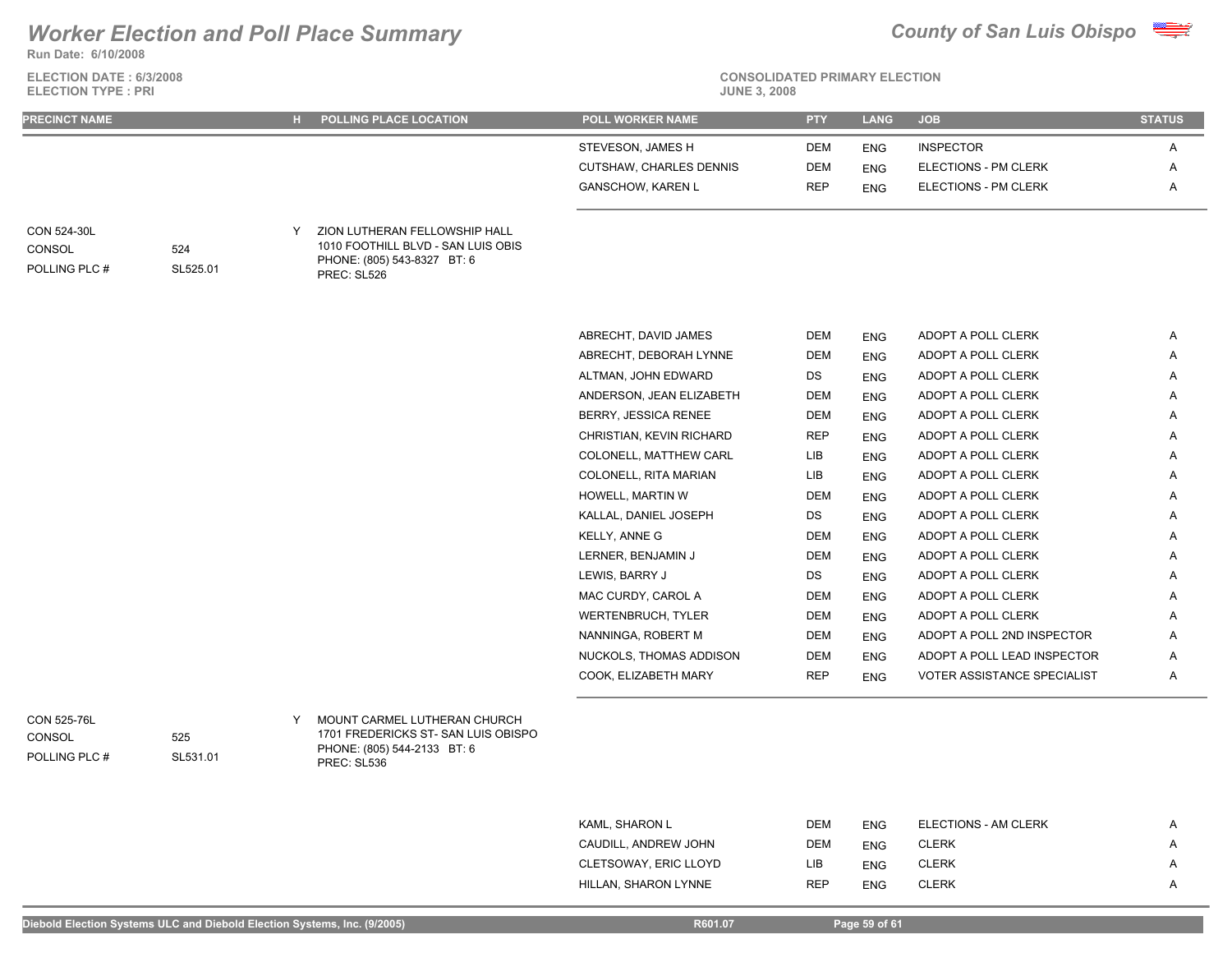**Run Date: 6/10/2008**

**ELECTION DATE : 6/3/2008 ELECTION TYPE : PRI** 



**CONSOLIDATED PRIMARY ELECTION**

| KAML, JERRY M<br><b>LEAD INSPECTOR</b><br>DEM<br>Α<br><b>ENG</b><br>MYERS, BERNITA LOUISE<br><b>DEM</b><br>ELECTIONS - PM CLERK<br><b>ENG</b><br>Α<br>DS<br>Α<br>WILSON, TYLER RUSSELL<br>STUDENT POLLWORKER PM<br><b>ENG</b><br>MOUNT CARMEL LUTHERAN CHURCH<br>CON 526-76<br>Y<br>1701 FREDERICKS ST- SAN LUIS OBISPO<br>CONSOL<br>526<br>PHONE: (805) 544-2133 BT: 6<br>POLLING PLC #<br>SL535.01<br>PREC: SL536<br>ATLEE, CHARLES BIDDLE<br><b>REP</b><br>ELECTIONS - AM CLERK<br>Α<br><b>ENG</b><br><b>DEM</b><br>ATLEE, SUSAN NEUHAUSER<br>ELECTIONS - AM CLERK<br>Α<br><b>ENG</b><br>HILL, LINDA JEAN<br><b>DEM</b><br><b>CLERK</b><br>Α<br><b>ENG</b><br>MC CULLOUGH, RACHEL QUINN<br><b>CLERK</b><br>DS<br>A<br><b>ENG</b><br><b>INSPECTOR</b><br>JENKINS, STEWART DAVID<br><b>DEM</b><br>Α<br><b>ENG</b><br><b>REP</b><br>ANDERSON, MARGUERITTE<br>ELECTIONS - PM CLERK<br>Α<br><b>ENG</b><br>WILLIAMS, DAWN E<br><b>DEM</b><br>ELECTIONS - PM CLERK<br>Α<br><b>ENG</b><br>BRUNASSO, KELSEY<br>DS<br>STUDENT POLLWORKER PM<br>A<br><b>ENG</b><br>CAL POLY STUDENT UNION LOBBY<br><b>CON 527-77L</b><br>Y<br>CAL POLY CAMPUS-GRAND AVE- SN LUIS<br>527<br>CONSOL<br><b>OBSPO</b><br>POLLING PLC #<br>CP501.01<br>PHONE: (805) 756-1281 BT: 4<br>PREC: CP501<br>ADAMS, CHARLES DAVID<br><b>DEM</b><br>ADOPT A POLL CLERK<br>Α<br><b>ENG</b><br>CENSULLO, MARGARET LEE<br><b>REP</b><br>ADOPT A POLL CLERK<br>A<br><b>ENG</b><br>DOYLE, ELAINE MARIE<br><b>DEM</b><br>ADOPT A POLL CLERK<br>A<br><b>ENG</b><br>LAYMAN, ALISON O<br><b>REP</b><br>ADOPT A POLL CLERK<br>Α<br><b>ENG</b><br>LUSARDI, MELVIN L<br>DS<br>ADOPT A POLL CLERK<br>Α<br><b>ENG</b><br>LUSARDI, ROSEMARY S<br>DS<br>ADOPT A POLL CLERK<br>A<br><b>ENG</b> | <b>PRECINCT NAME</b> |  | H POLLING PLACE LOCATION | <b>POLL WORKER NAME</b> | <b>PTY</b> | <b>LANG</b> | <b>JOB</b>         | <b>STATUS</b> |
|-----------------------------------------------------------------------------------------------------------------------------------------------------------------------------------------------------------------------------------------------------------------------------------------------------------------------------------------------------------------------------------------------------------------------------------------------------------------------------------------------------------------------------------------------------------------------------------------------------------------------------------------------------------------------------------------------------------------------------------------------------------------------------------------------------------------------------------------------------------------------------------------------------------------------------------------------------------------------------------------------------------------------------------------------------------------------------------------------------------------------------------------------------------------------------------------------------------------------------------------------------------------------------------------------------------------------------------------------------------------------------------------------------------------------------------------------------------------------------------------------------------------------------------------------------------------------------------------------------------------------------------------------------------------------------------------------------------------------------------------|----------------------|--|--------------------------|-------------------------|------------|-------------|--------------------|---------------|
|                                                                                                                                                                                                                                                                                                                                                                                                                                                                                                                                                                                                                                                                                                                                                                                                                                                                                                                                                                                                                                                                                                                                                                                                                                                                                                                                                                                                                                                                                                                                                                                                                                                                                                                                         |                      |  |                          |                         |            |             |                    |               |
|                                                                                                                                                                                                                                                                                                                                                                                                                                                                                                                                                                                                                                                                                                                                                                                                                                                                                                                                                                                                                                                                                                                                                                                                                                                                                                                                                                                                                                                                                                                                                                                                                                                                                                                                         |                      |  |                          |                         |            |             |                    |               |
|                                                                                                                                                                                                                                                                                                                                                                                                                                                                                                                                                                                                                                                                                                                                                                                                                                                                                                                                                                                                                                                                                                                                                                                                                                                                                                                                                                                                                                                                                                                                                                                                                                                                                                                                         |                      |  |                          |                         |            |             |                    |               |
|                                                                                                                                                                                                                                                                                                                                                                                                                                                                                                                                                                                                                                                                                                                                                                                                                                                                                                                                                                                                                                                                                                                                                                                                                                                                                                                                                                                                                                                                                                                                                                                                                                                                                                                                         |                      |  |                          |                         |            |             |                    |               |
|                                                                                                                                                                                                                                                                                                                                                                                                                                                                                                                                                                                                                                                                                                                                                                                                                                                                                                                                                                                                                                                                                                                                                                                                                                                                                                                                                                                                                                                                                                                                                                                                                                                                                                                                         |                      |  |                          |                         |            |             |                    |               |
|                                                                                                                                                                                                                                                                                                                                                                                                                                                                                                                                                                                                                                                                                                                                                                                                                                                                                                                                                                                                                                                                                                                                                                                                                                                                                                                                                                                                                                                                                                                                                                                                                                                                                                                                         |                      |  |                          |                         |            |             |                    |               |
|                                                                                                                                                                                                                                                                                                                                                                                                                                                                                                                                                                                                                                                                                                                                                                                                                                                                                                                                                                                                                                                                                                                                                                                                                                                                                                                                                                                                                                                                                                                                                                                                                                                                                                                                         |                      |  |                          |                         |            |             |                    |               |
|                                                                                                                                                                                                                                                                                                                                                                                                                                                                                                                                                                                                                                                                                                                                                                                                                                                                                                                                                                                                                                                                                                                                                                                                                                                                                                                                                                                                                                                                                                                                                                                                                                                                                                                                         |                      |  |                          |                         |            |             |                    |               |
|                                                                                                                                                                                                                                                                                                                                                                                                                                                                                                                                                                                                                                                                                                                                                                                                                                                                                                                                                                                                                                                                                                                                                                                                                                                                                                                                                                                                                                                                                                                                                                                                                                                                                                                                         |                      |  |                          |                         |            |             |                    |               |
|                                                                                                                                                                                                                                                                                                                                                                                                                                                                                                                                                                                                                                                                                                                                                                                                                                                                                                                                                                                                                                                                                                                                                                                                                                                                                                                                                                                                                                                                                                                                                                                                                                                                                                                                         |                      |  |                          |                         |            |             |                    |               |
|                                                                                                                                                                                                                                                                                                                                                                                                                                                                                                                                                                                                                                                                                                                                                                                                                                                                                                                                                                                                                                                                                                                                                                                                                                                                                                                                                                                                                                                                                                                                                                                                                                                                                                                                         |                      |  |                          |                         |            |             |                    |               |
|                                                                                                                                                                                                                                                                                                                                                                                                                                                                                                                                                                                                                                                                                                                                                                                                                                                                                                                                                                                                                                                                                                                                                                                                                                                                                                                                                                                                                                                                                                                                                                                                                                                                                                                                         |                      |  |                          |                         |            |             |                    |               |
|                                                                                                                                                                                                                                                                                                                                                                                                                                                                                                                                                                                                                                                                                                                                                                                                                                                                                                                                                                                                                                                                                                                                                                                                                                                                                                                                                                                                                                                                                                                                                                                                                                                                                                                                         |                      |  |                          |                         |            |             |                    |               |
|                                                                                                                                                                                                                                                                                                                                                                                                                                                                                                                                                                                                                                                                                                                                                                                                                                                                                                                                                                                                                                                                                                                                                                                                                                                                                                                                                                                                                                                                                                                                                                                                                                                                                                                                         |                      |  |                          |                         |            |             |                    |               |
|                                                                                                                                                                                                                                                                                                                                                                                                                                                                                                                                                                                                                                                                                                                                                                                                                                                                                                                                                                                                                                                                                                                                                                                                                                                                                                                                                                                                                                                                                                                                                                                                                                                                                                                                         |                      |  |                          |                         |            |             |                    |               |
|                                                                                                                                                                                                                                                                                                                                                                                                                                                                                                                                                                                                                                                                                                                                                                                                                                                                                                                                                                                                                                                                                                                                                                                                                                                                                                                                                                                                                                                                                                                                                                                                                                                                                                                                         |                      |  |                          |                         |            |             |                    |               |
|                                                                                                                                                                                                                                                                                                                                                                                                                                                                                                                                                                                                                                                                                                                                                                                                                                                                                                                                                                                                                                                                                                                                                                                                                                                                                                                                                                                                                                                                                                                                                                                                                                                                                                                                         |                      |  |                          |                         |            |             |                    |               |
|                                                                                                                                                                                                                                                                                                                                                                                                                                                                                                                                                                                                                                                                                                                                                                                                                                                                                                                                                                                                                                                                                                                                                                                                                                                                                                                                                                                                                                                                                                                                                                                                                                                                                                                                         |                      |  |                          |                         |            |             |                    |               |
|                                                                                                                                                                                                                                                                                                                                                                                                                                                                                                                                                                                                                                                                                                                                                                                                                                                                                                                                                                                                                                                                                                                                                                                                                                                                                                                                                                                                                                                                                                                                                                                                                                                                                                                                         |                      |  |                          |                         |            |             |                    |               |
|                                                                                                                                                                                                                                                                                                                                                                                                                                                                                                                                                                                                                                                                                                                                                                                                                                                                                                                                                                                                                                                                                                                                                                                                                                                                                                                                                                                                                                                                                                                                                                                                                                                                                                                                         |                      |  |                          |                         |            |             |                    |               |
|                                                                                                                                                                                                                                                                                                                                                                                                                                                                                                                                                                                                                                                                                                                                                                                                                                                                                                                                                                                                                                                                                                                                                                                                                                                                                                                                                                                                                                                                                                                                                                                                                                                                                                                                         |                      |  |                          |                         |            |             |                    |               |
|                                                                                                                                                                                                                                                                                                                                                                                                                                                                                                                                                                                                                                                                                                                                                                                                                                                                                                                                                                                                                                                                                                                                                                                                                                                                                                                                                                                                                                                                                                                                                                                                                                                                                                                                         |                      |  |                          |                         |            |             |                    |               |
|                                                                                                                                                                                                                                                                                                                                                                                                                                                                                                                                                                                                                                                                                                                                                                                                                                                                                                                                                                                                                                                                                                                                                                                                                                                                                                                                                                                                                                                                                                                                                                                                                                                                                                                                         |                      |  |                          |                         |            |             |                    |               |
|                                                                                                                                                                                                                                                                                                                                                                                                                                                                                                                                                                                                                                                                                                                                                                                                                                                                                                                                                                                                                                                                                                                                                                                                                                                                                                                                                                                                                                                                                                                                                                                                                                                                                                                                         |                      |  |                          |                         |            |             |                    |               |
|                                                                                                                                                                                                                                                                                                                                                                                                                                                                                                                                                                                                                                                                                                                                                                                                                                                                                                                                                                                                                                                                                                                                                                                                                                                                                                                                                                                                                                                                                                                                                                                                                                                                                                                                         |                      |  |                          |                         |            |             |                    |               |
|                                                                                                                                                                                                                                                                                                                                                                                                                                                                                                                                                                                                                                                                                                                                                                                                                                                                                                                                                                                                                                                                                                                                                                                                                                                                                                                                                                                                                                                                                                                                                                                                                                                                                                                                         |                      |  |                          |                         |            |             |                    |               |
|                                                                                                                                                                                                                                                                                                                                                                                                                                                                                                                                                                                                                                                                                                                                                                                                                                                                                                                                                                                                                                                                                                                                                                                                                                                                                                                                                                                                                                                                                                                                                                                                                                                                                                                                         |                      |  |                          |                         |            |             |                    |               |
|                                                                                                                                                                                                                                                                                                                                                                                                                                                                                                                                                                                                                                                                                                                                                                                                                                                                                                                                                                                                                                                                                                                                                                                                                                                                                                                                                                                                                                                                                                                                                                                                                                                                                                                                         |                      |  |                          |                         |            |             |                    |               |
|                                                                                                                                                                                                                                                                                                                                                                                                                                                                                                                                                                                                                                                                                                                                                                                                                                                                                                                                                                                                                                                                                                                                                                                                                                                                                                                                                                                                                                                                                                                                                                                                                                                                                                                                         |                      |  |                          |                         |            |             |                    |               |
|                                                                                                                                                                                                                                                                                                                                                                                                                                                                                                                                                                                                                                                                                                                                                                                                                                                                                                                                                                                                                                                                                                                                                                                                                                                                                                                                                                                                                                                                                                                                                                                                                                                                                                                                         |                      |  |                          |                         |            |             |                    |               |
|                                                                                                                                                                                                                                                                                                                                                                                                                                                                                                                                                                                                                                                                                                                                                                                                                                                                                                                                                                                                                                                                                                                                                                                                                                                                                                                                                                                                                                                                                                                                                                                                                                                                                                                                         |                      |  |                          | PETERSON, ERIC ALLEN    | <b>GRN</b> | <b>ENG</b>  | ADOPT A POLL CLERK | A             |
| SEGUIN, DANIEL C<br>DS<br>ADOPT A POLL CLERK<br>Α<br><b>ENG</b>                                                                                                                                                                                                                                                                                                                                                                                                                                                                                                                                                                                                                                                                                                                                                                                                                                                                                                                                                                                                                                                                                                                                                                                                                                                                                                                                                                                                                                                                                                                                                                                                                                                                         |                      |  |                          |                         |            |             |                    |               |

STINGELY, KERITH LYNN DS ENG ADOPT A POLL CLERK A SUPAN, BERNADETTE JOAN DEM ENG ADOPT A POLL CLERK A TROYA, NATALIE ROSE **REP** ENG ADOPT A POLL CLERK A WESTWOOD, JOEL W DS ENG ADOPT A POLL CLERK A WRIGHT, SARA AESUH DEM ENG ADOPT A POLL CLERK A ADAMS, BARBARA DEM ENG ADOPT A POLL 2ND INSPECTOR A